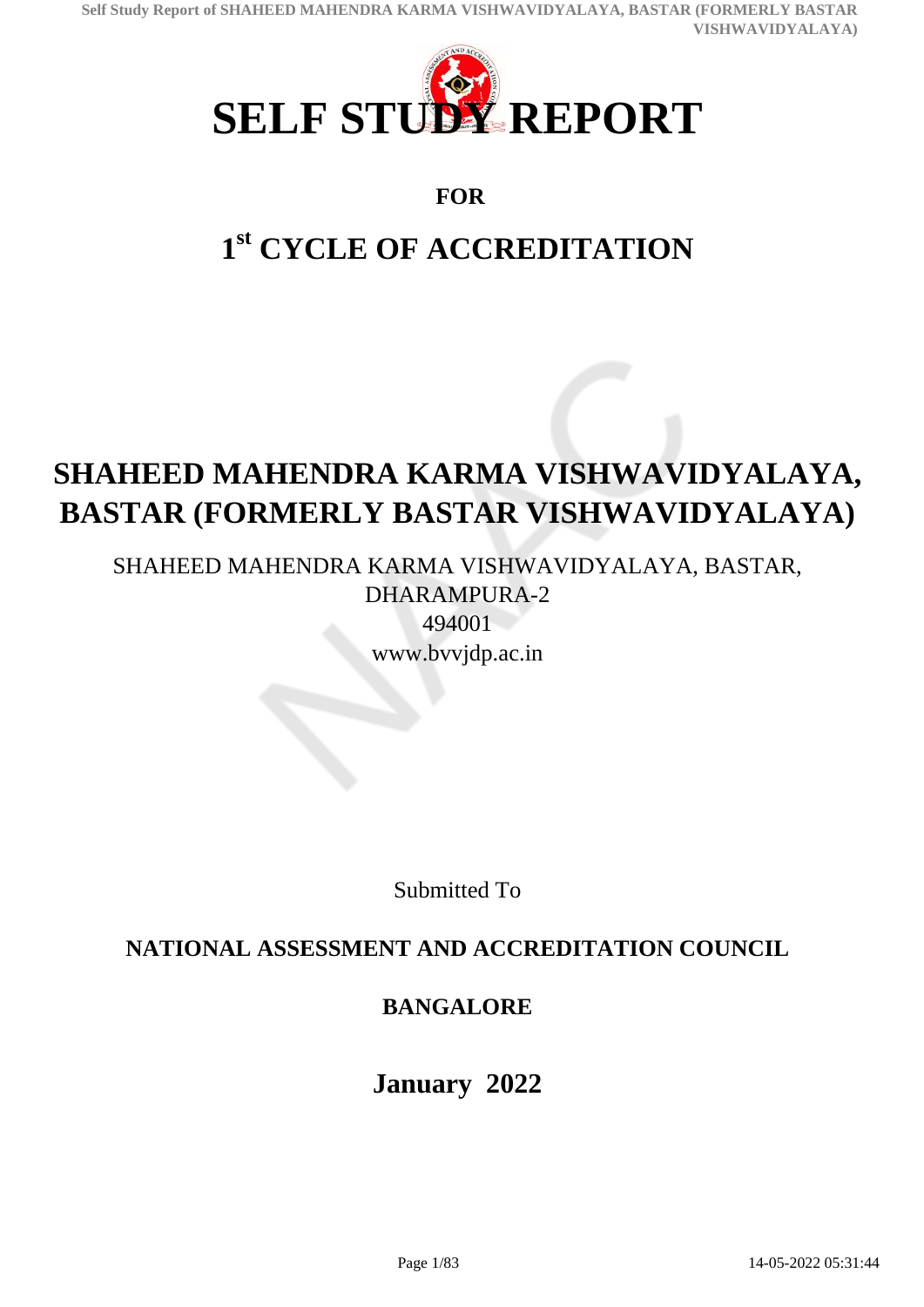# **1. EXECUTIVE SUMMARY**

# **1.1 INTRODUCTION**

Shaheed Mahendra Karma Vishwavidyalaya, Bastar was established and incorporated by Chhattisgarh vishwavidyalaya Adhiniyam No. 18 of 2008 on 2nd September, 2008. The territorial jurisdiction of the University extends to the entire Bastar Division comprising of seven revenue districts. This Consist of Kanker, Kondagaon, Narayanpur, Bastar, Dantewada, Bijapur and Sukma. The University was established to serve the society through dissemination of knowledge in all the disciplines. Batsar is a predominantly tribal region and lags behind in scientific, technical and advanced higher education. Most of the land is acquired by forests of tropical trees. The region also is famous for innumerable medicinal herbs found in dense forest areas. However, due to lack of quality education local population is unable to utilize these valuable resources for the economic and social development. The University is thus a key factor in bridging this knowledge gap and is working in a direction to improve the socio economic status and living standard in the region. The university continuously monitors the 38 affiliated UG and PG colleges running different streams of science, arts, commerce, management, language and education and runs ten teaching departments for the said purpose.

Generous support from the state government in terms of funds for engaging more teachers, freeship for needy students and infrastructural expansion has made it possible for the University to make rapid advances.

The SMKV, Bastar has been considerable growth in the past few years, with the introduction of new courses of study, new disciplines, and new initiative. The SMKV, BASTAR is growing and it reaches the desired standards of human well-being.

### **Vision**

Shaheed Mahendra Karma Vishwavidyalaya, Bastar aims to be an outstanding institution by providing integrated and trans-cultural quality education for talent development and knowledge creation for on upcoming class of society and preserve human values.

### **Mission**

The Mission of Shaheed Mahendra Karma Vishwavidyalaya, Bastar is to provide a learning environment to students and impart futuristic and complete education of best standard with a high sense of discipline and social responsibility. The Vishwavidyalaya seeks to help students to develop an understanding and appreciation for cultural heritage of Bastar region.

# **1.2 Strength, Weakness, Opportunity and Challenges(SWOC)**

### **Institutional Strength**

1. Young, energetic and learned teaching fraternity which readily involves with students in developing a healthy and progressive teaching-learning environment.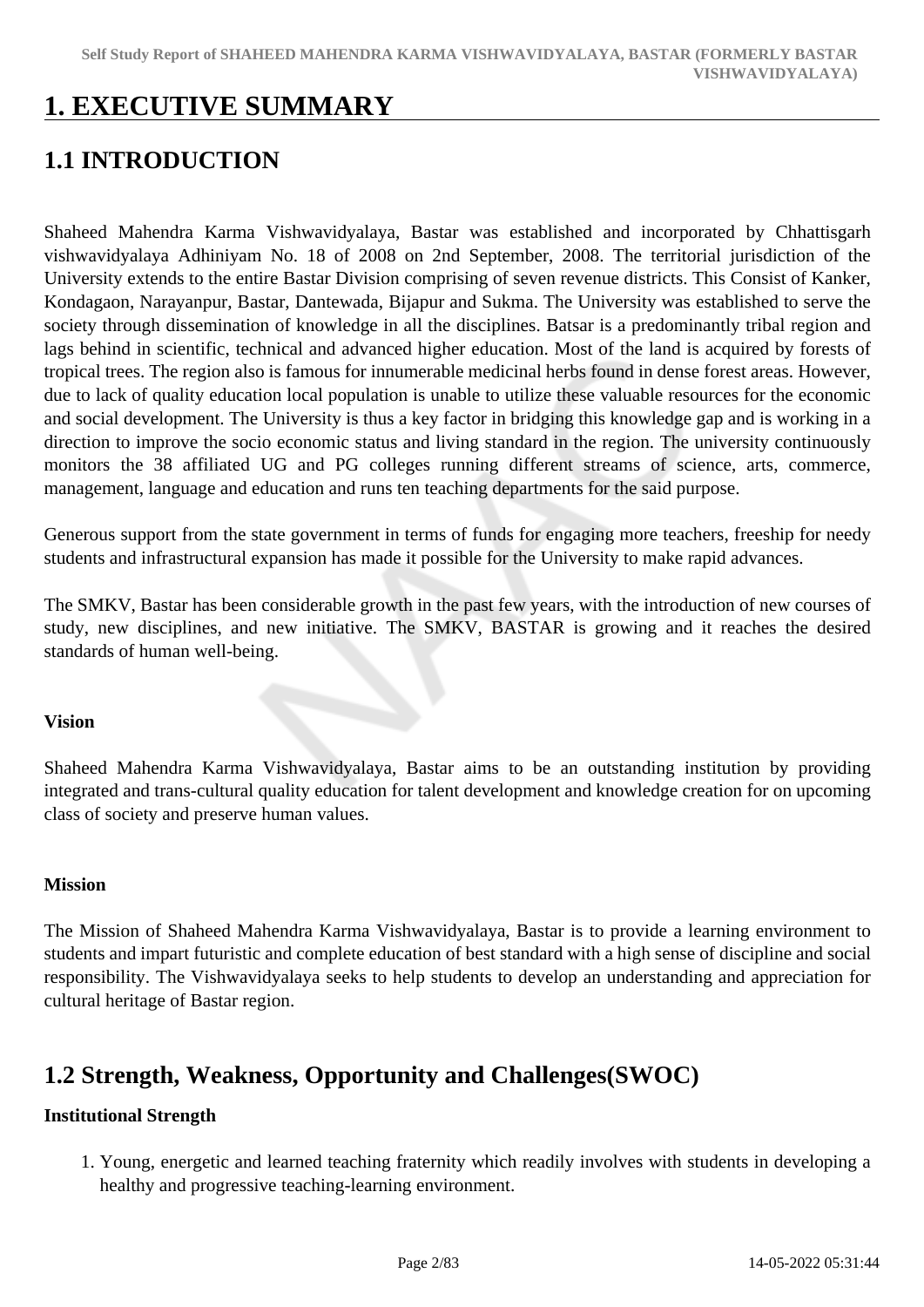- 2. Conducive and cooperative working environment between the teaching and non-teaching staff
- 3. Research environment and importance given to faculty and student research
- 4. Vast and educative field visits for students
- 5. Emphasis on holistic development of students.
- 6. Community service as well as professional development of the students in the tribal-rural areas of the Chhattisgarh.
- 7. Extensive coverage of students belonging to tribal, rural and aspirational districts of Chhattisgarh.
- 8. The campus is secure with its own security guards and CCTV

Eco-friendly and green campus.

#### **Institutional Weakness**

- Lack of trained clerical staff in terms of digitization of exams, confidential and other sections
- Need more practical and industrial exposure for faculty members.
- Industrial consultancy has to be initiated.
- Budget constraints.
- Need to recruit regular, full-time teaching and non-teaching staff in various departments of the Vishwavidyalaya.
- Limited Air /Rail Connectivity

#### **Institutional Opportunity**

- Advantage of government support for public funded higher education
- Possibility of up-gradation of the University by NAAC and by other national and international rating agencies
- To be one of the recognized Universities in excellence of education.
- Financial and other support from Government and Non-Government organizations for providing accessible quality education to the learners / students.
- Scope for national and international academic collaborations and partnerships.
- Developing infrastructure facilities for enhancing the quality of programme outcomes offered by the University teaching departments (UTD).
- Local projects can be based upon environmental issues.
- Rural and agro based programs with modern setups like IT based Courses can be started.
- Big opportunity available for the University in new campus MBA, MCA and B.Ed. building will be started very soon.
- Scope for more professional and multidisciplinary courses.
- Rich biodiversity of flora and fauna
- Globally recognized tribal culture and heritage

#### **Institutional Challenge**

- To meet the requirement of newer skill sets for the fast growing demands of the industry.
- Developing a modern educational campus.
- Bringing students belonging to Tribal community of Bastar Region in the main stream.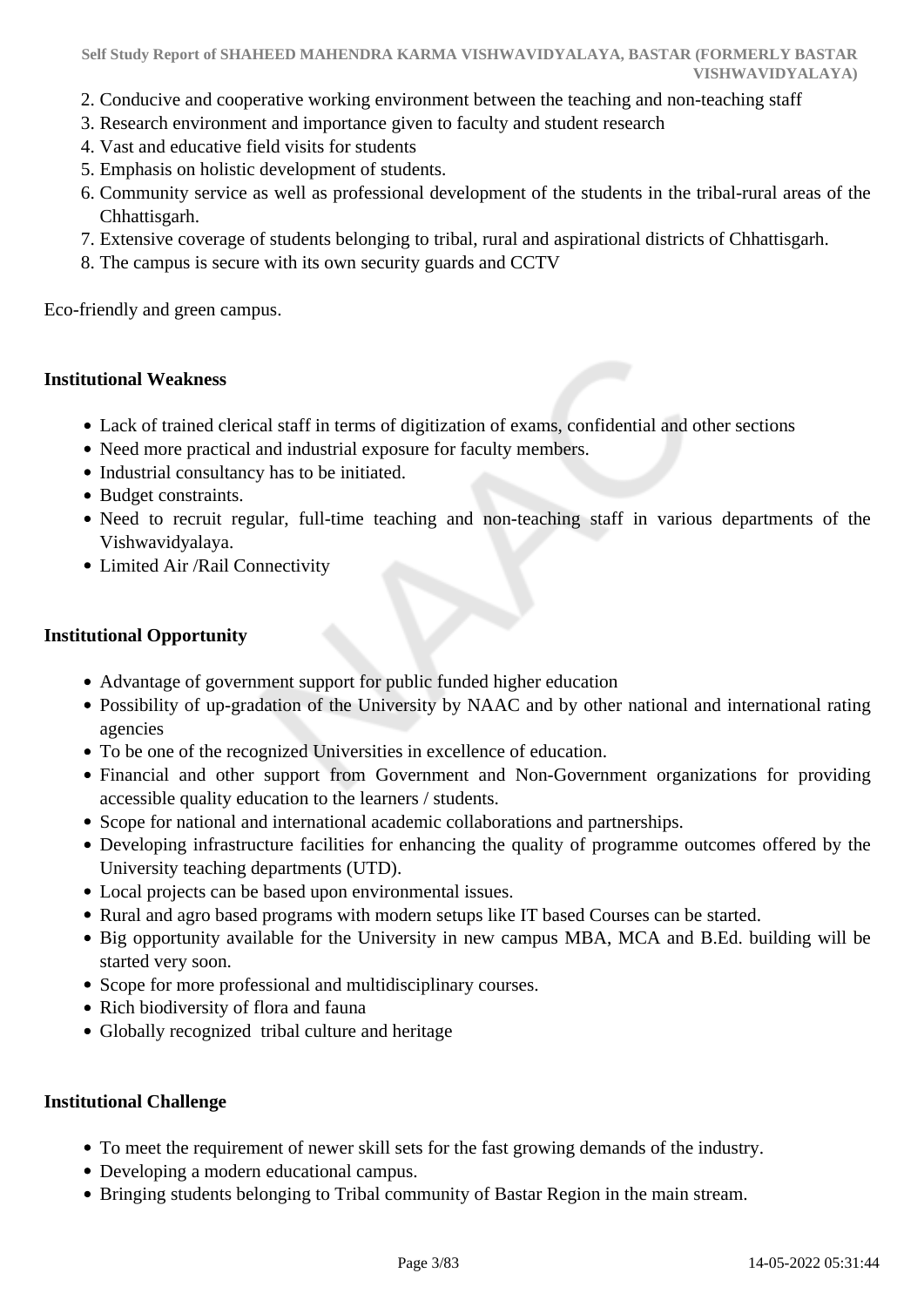- Recruiting experienced faculty in all the subjects.
- More and more use of technology and automation in exam, finance and confidential works to bring impartiality in work and reduce manual errors.
- Challenges in mentoring the students from local background to the expected standards.
- To get funding for research, Seminar/Conference/Workshop grants, etc. From various funding agencies so that the University develops a Research environment.
- Transparent and accountable administration towards good governance.
- Constant motivation for innovative work for teaching, research and extension activities to the staff.

## **1.3 CRITERIA WISE SUMMARY**

#### **Curricular Aspects**

The university puts all possible efforts to fulfill the objectives laid in the directive principles of the university which mainly concerns to develop, enrich and strengthen academic excellence, to mobilize academic resources and to discover timely solutions to the problems/ challenges apprehending at regional, national and international levels. Presently the university hasten departments and University campus is established at relatively underdeveloped, rural and tribal area to accelerate development in this region of the state. UG, PG, PG Diploma, and Ph.D. programmes are offered and many of these programmes take into account of the needs of local communities. Presently two departments of Shaheed Mahendra Karma Vishwavidyalaya, Bastarare Research Centre and offer Ph.D. programmes. The courses taught are under persistent surveillance of the Board of Studies comprising of Dean of the faculty, Chairperson and members pertaining to academia and technology. The syllabus is revised time to time in fulfillment of the student's requirement and new topics are imbibed as and when required. The number of new courses introduced during the last five years is 43 in two programs. Content of majority of these courses have link to employability and skill development. All the departments take feedback from students regarding the courses offered to them. The overall structure of the courses is such that the students have maximum scope of scoring marks.

#### **Teaching-learning and Evaluation**

 ShaheedMahendra Karma Vishwavidyalaya, Bastar follows a transparent and well administered process for student admission. It complies with all norms put forward by the State Governments and UGC. Online applications are invited by the University and students are admitted on merit based and some course like B.Ed., MBA, MCA admission on the basis of entrance examination and counseling sessions strictly following the reservation policies of Government of Chhattisgarh. At present 523 students are enrolled in the departments of the university.

The students of the university come mostly from educationally, socially and economically backward regions and hence special care is taken for enhancing their learning experience. At the beginning of the course, an orientation is conducted for the newly admitted students to familiarize them with the programme. Mentors are allotted to the students, who are responsible for monitoring the performance of the students under them and identify slow and advanced learners.

Teaching-learning methods at Shaheed Mahendra Karma Vishwavidyalaya, Bastar are designed with a learnercentric orientation. The curriculum preparation follows necessary inputs from academic bodies like Boards of Studies (BoS) and Concerned Faculty and approval from Academic Council of the University. Faculty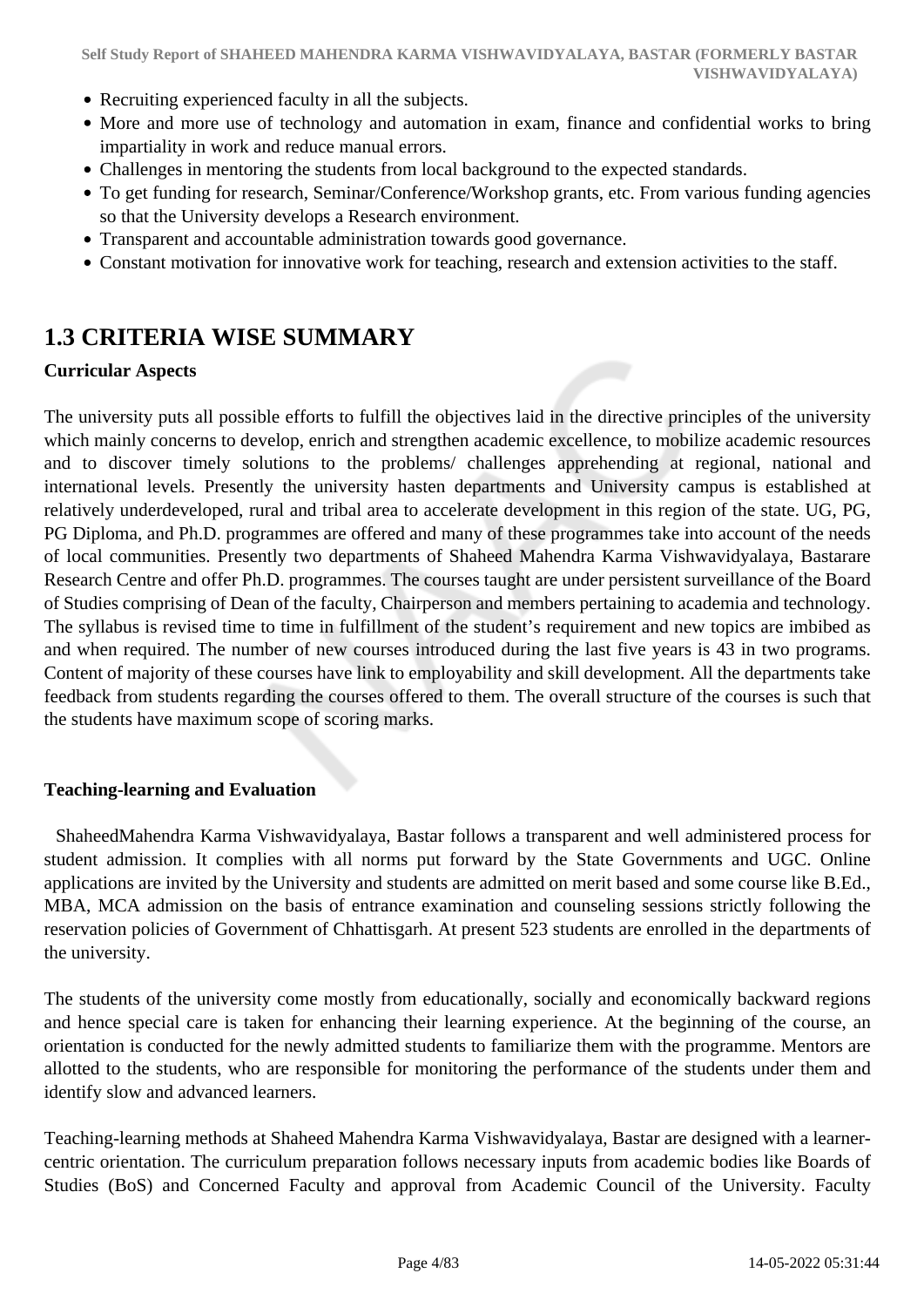members maintain attendance and assessment records for all courses. The students are continuously assessed throughout the semester and the evaluation is based on equal weightage for Comprehensive Assessment and Semester End Examination for theory courses. Transparency in the evaluation system is maintained through external evaluation, paper setting from outside experts etc as per UGC rules& regulations.

#### **Research, Innovations and Extension**

Shaheed Mahendra Karma Vishwavidyalaya, Bastar strives to achieve a balance between Teaching – Learning and Research. The faculty members are encouraged to enhance their research activities and publications through assistance and on duty leave to attend Conferences and Workshops. Leaves are also sanctioned to faculty members to pursue Ph.D. from institutes of repute. University creates an enabling environment to foster research culture providing required research infrastructure and support. University promotes faculty engagement in authoring books, publications, organizing Seminars, Conferences, Workshops, consultancy and training.

Students are also actively involved in research activities through Research & Development projects, Dissertations, Paper Publication, Seminars, presentations with a strong focus to enhance research temperament and cultural environment among students as well as research scholars.

#### **Infrastructure and Learning Resources**

The administrative headquarters and teaching departments of Shaheed Mahendra Karma Vishwavidyalaya, Bastar is located in the Jagdalpur city of Bastar Region. It has sufficient number of rooms, offices, halls for proper functioning of various administrative departments. There are adequate number of desktop computers uploaded with most recent software for record keeping and financial calculations. The administrative block and teaching departments of University has about 2,858.73 sq. mts. of built up area and spread over 15 acres. Three more buildings for MBA, MCA and B.Ed. are already constructed and has about 8971.36 73 sq. mts. of built up area and spread over 25 acres. These are well constructed double storied buildings with adequate area for class rooms and laboratories. The departments also possess tutorial rooms, admission and examination cells, library with sufficient books and journals and computer labs with wi-fi facilities.

University has a library in Administrative Building with a total collection of 20000 books, 149 journals.

 Budget for infrastructure, library and other learning resources is earmarked annually based on the recommendations of respective committees constituted for the purpose.

#### **Student Support and Progression**

University is committed to provide support for all round development of its students. University IQAC cell monitors and governs academic and allied activities. The syllabi are updated at regular intervals for continual quality improvement. University also stresses and pays special attention for the overall development of students by providing learning atmosphere, actively encouraging and supporting the co-curricular and extracurricular activities and demonstration of their talents. State Govt. and Central Govt. sponsored scholarship schemes are provided to students from Scheduled Caste, Scheduled Tribal, other backward community and minority. Regular interactions of students with society are encouraged. Special rallies, health awareness camps, nukkad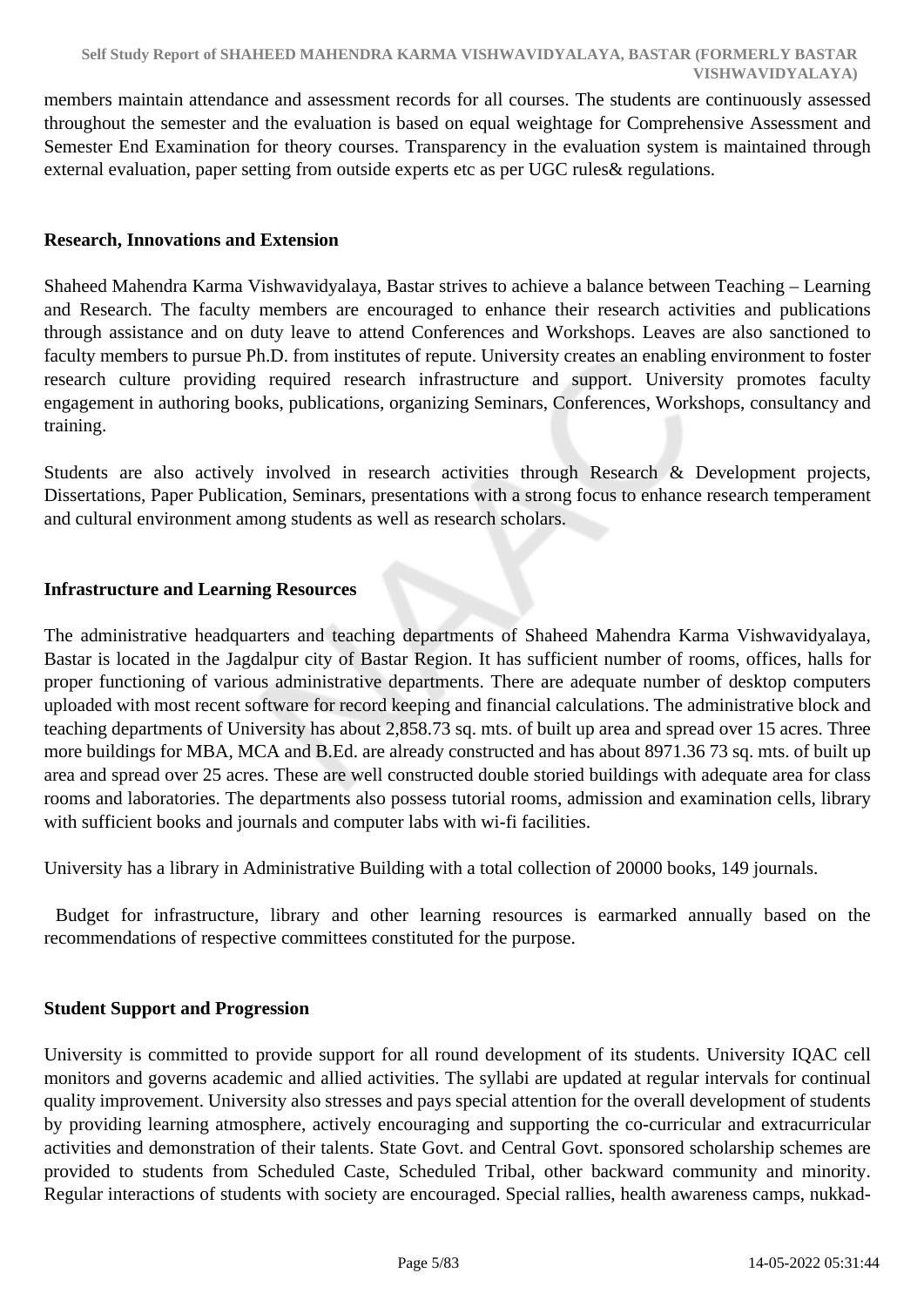nataks, blood donation camps, election awareness campaigns and village adoption programmes are taken up by NSS volunteers. The University highlighted its website, which provides the facilities available in the different teaching departments having information about different committees of the college, college annual calendar, NSS, library facilities, sports activities scholarship system, and career counseling, etc. Faculties personally interact with student's parents to encourage sending their wards for higher education. Students are also encouraged to participate in competitions held in other Universities. Special attention is paid for soft skills development and personality grooming. Student grievances are addressed at various levels both in person and through suggestion/complaint boxes in the University that helps in resolving the students' issues at faster speed.

### **Governance, Leadership and Management**

The University is headed by the Vice-Chancellor who exercises administrative, academic as well as financial powers. The effective governance, leadership and management are evident from its progress in the field of imparting quality education. The Vice-Chancellor is assisted by the Registrar, Assistant Registrars, Members of Board of Studies, Heads of Departments, Finance Officer and Legal Advisor. The RTI cell function efficiently along with the grievance redressal cell to sort the issues of students and others concerned. The Organization structure with well defined organizational hierarchy supports participative management for effective decision making. The University is governed by various bodies like the Executive Council, Academic Council, Board of Studies, Finance Committee, Budget Committee, Building Committee, Purchase Committee and the IQAC. They help in decision making in a transparent manner for effective functioning of the University. Faculty meetings are conducted from time to time and addressed by the Vice-Chancellor and Registrar which reflects the participatory management style. The University has a well established IQAC which is instrumental as a part of all developmental decisions of the college including infrastructural and academic development. The transparency in governance is ensured by the effective implementation of e-governance at all levels. The admission and examination processes are automated to ensure transparency and efficiency in the system. University Academic and Administrative building is interconnected through NKN connectivity.

### **Institutional Values and Best Practices**

Shaheed Mahendra Karma Vishwavidyalaya, Bastar takes special care in maintaining an institutional structure that gives special attention to the culture of best practices and innovative approaches in its academic and administrative endeavors. The university empowers women as well as minority group in Bastar Region of Chhattisgarh by imparting quality education to them. Inclusion of linguistic and cultural minorities is attempted by the various departments of the university.

The University is proactive in fostering gender sensitivity and gender equity and is committed to providing a safe environment to all stakeholders via the Internal Complaints Committee (ICC). Several initiatives have been taken and implemented to ensure gender equality which includes elimination of ragging, anti-discriminatory behavior, and prevention of harassment. Safety and security is maintained in the university campus.

Some of the best practices followed in the university

- 1. Plantation Programme.
- 2. Curriculum advancement.
- 3. Comprehensive Evaluation System.
- 4. Establishing Grievance cell, Women's cell, and Anti-ragging cell.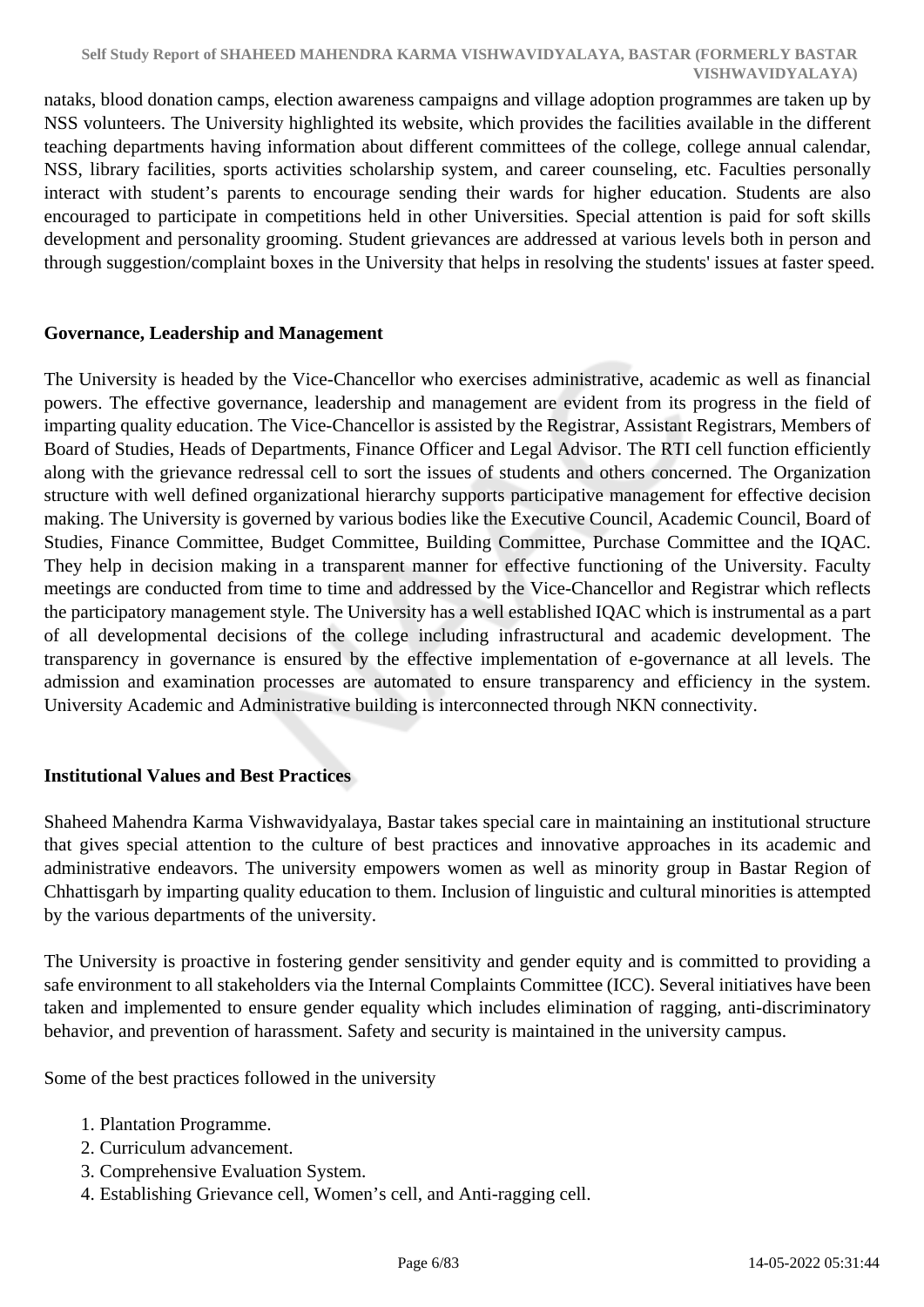5. Prohibiting smoking and making a tobacco-free campus.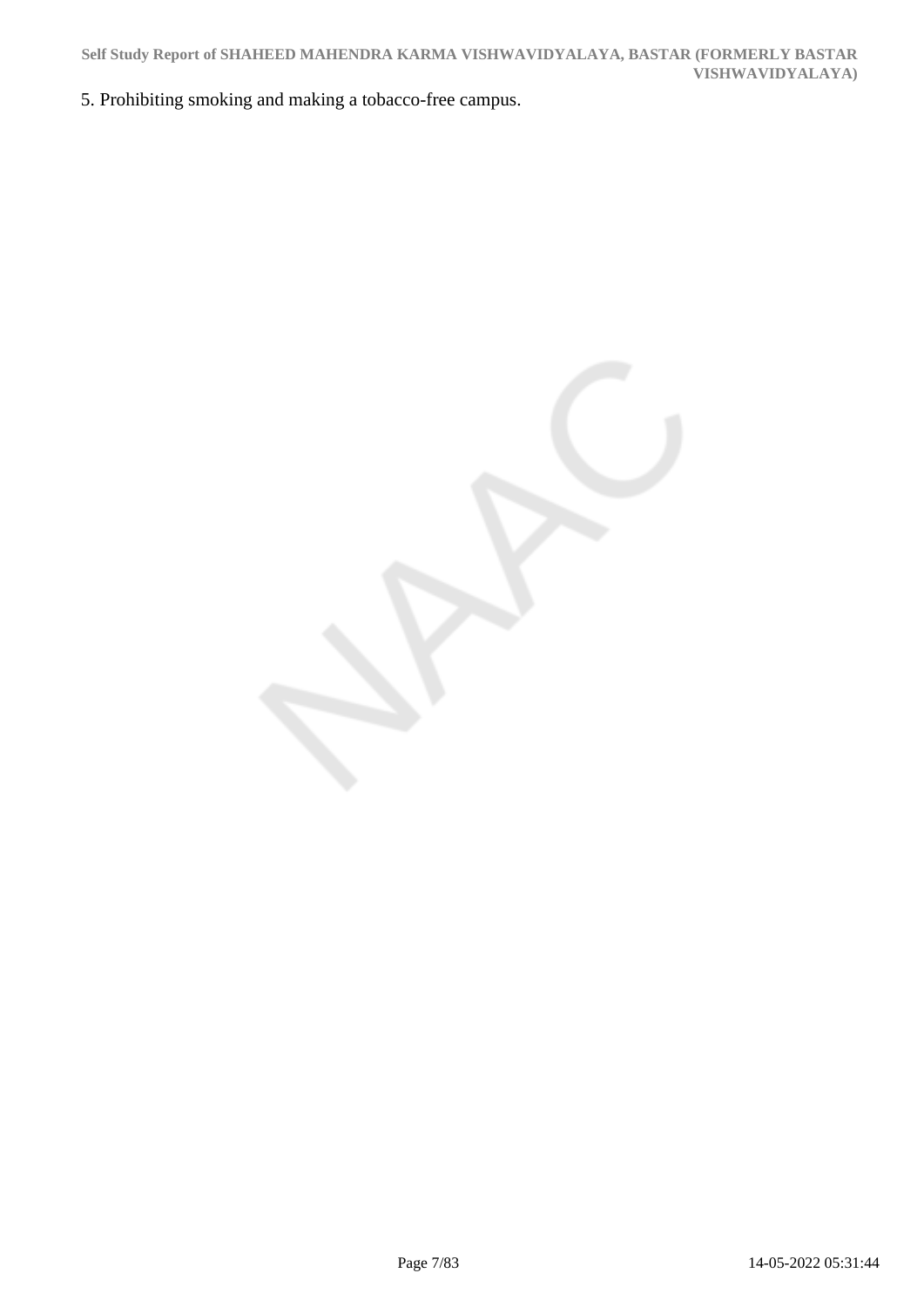# **2. PROFILE**

# **2.1 BASIC INFORMATION**

| <b>Name and Address of the University</b> |                                                                                               |
|-------------------------------------------|-----------------------------------------------------------------------------------------------|
| Name                                      | <b>SHAHEED MAHENDRA KARMA</b><br>VISHWAVIDYALAYA, BASTAR (FORMERLY<br>BASTAR VISHWAVIDYALAYA) |
| Address                                   | Shaheed Mahendra Karma Vishwavidyalaya,<br>Bastar, Dharampura-2                               |
| City                                      | Jagdalpur                                                                                     |
| <b>State</b>                              | Chhattisgarh                                                                                  |
| Pin                                       | 494001                                                                                        |
| Website                                   | www.bvvjdp.ac.in                                                                              |

|                            | <b>Contacts for Communication</b> |                                          |               |             |                                         |  |  |  |  |
|----------------------------|-----------------------------------|------------------------------------------|---------------|-------------|-----------------------------------------|--|--|--|--|
| <b>Designation</b>         | <b>Name</b>                       | <b>Telephone with</b><br><b>STD Code</b> | <b>Mobile</b> | Fax         | <b>Email</b>                            |  |  |  |  |
| Vice<br>Chancellor         | Dr.<br>Shailendra<br>Kumar Singh  | 07782-229894                             | 9425516295    | 07782-22912 | registrarbastaruniv<br>ersity@gmail.com |  |  |  |  |
| IQAC / CIQA<br>coordinator | Dr. Sharad<br>Nema                | 07782-229118                             | 9300790982    | 07782-22929 | sharadnema@redif<br>fmail.com           |  |  |  |  |

| <b>Nature of University</b> |                         |  |  |  |  |
|-----------------------------|-------------------------|--|--|--|--|
| Nature of University        | <b>State University</b> |  |  |  |  |

| Type of University |                    |
|--------------------|--------------------|
| Type of University | <b>Affiliating</b> |

| <b>Establishment Details</b>                 |                       |  |  |  |  |  |
|----------------------------------------------|-----------------------|--|--|--|--|--|
| Establishment Date of the University         | 02-09-2008            |  |  |  |  |  |
| Status Prior to Establishment, If applicable | Other                 |  |  |  |  |  |
| <b>Establishment Date</b>                    | 20-04-2005            |  |  |  |  |  |
| Any Other, Please Specify                    | <b>Bastar Parisar</b> |  |  |  |  |  |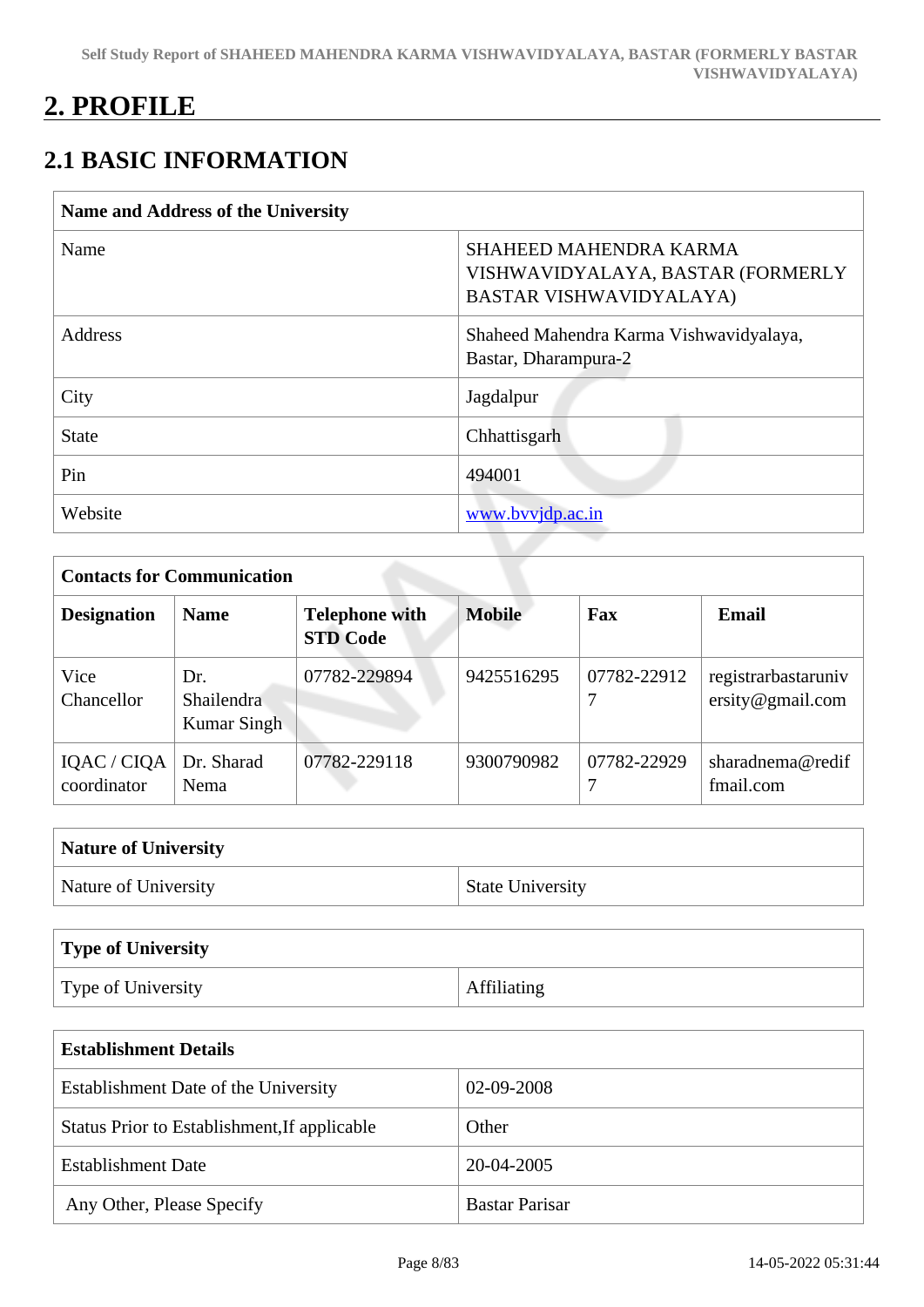#### **Self Study Report of SHAHEED MAHENDRA KARMA VISHWAVIDYALAYA, BASTAR (FORMERLY BASTAR VISHWAVIDYALAYA)**

| <b>Recognition Details</b>                                                |            |                      |  |  |  |  |
|---------------------------------------------------------------------------|------------|----------------------|--|--|--|--|
| Date of Recognition as a University by UGC or Any Other National Agency : |            |                      |  |  |  |  |
| <b>Under Section</b><br><b>View Document</b><br>Date                      |            |                      |  |  |  |  |
| 2f of UGC                                                                 | 15-02-2010 | <b>View Document</b> |  |  |  |  |
| 12B of UGC                                                                |            |                      |  |  |  |  |

| <b>University with Potential for Excellence</b> |  |  |  |  |  |  |  |  |
|-------------------------------------------------|--|--|--|--|--|--|--|--|
| No                                              |  |  |  |  |  |  |  |  |
|                                                 |  |  |  |  |  |  |  |  |

|                       | <b>Location, Area and Activity of Campus</b>                                                |           |                                   |                                       |                                                                                                |                                 |                                                        |  |
|-----------------------|---------------------------------------------------------------------------------------------|-----------|-----------------------------------|---------------------------------------|------------------------------------------------------------------------------------------------|---------------------------------|--------------------------------------------------------|--|
| Campus<br><b>Type</b> | Address                                                                                     | Location* | <b>Campus</b><br>Area in<br>Acres | <b>Built up</b><br>Area in<br>sq.mts. | Program<br>mes<br><b>Offered</b>                                                               | Date of<br><b>Establishment</b> | Date of<br><b>Recognition</b><br>by<br><b>UGC/MHRD</b> |  |
| Main<br>campus        | Shaheed<br>Mahend<br>ra<br>Karma<br>Vishwa<br>vidyalay<br>a,<br>Bastar,<br>Dharam<br>pura-2 | Urban     | 15                                | 7419.81                               | Ph.D.,<br>M.A.,<br>M.Sc., P.<br>G.Diplo<br>ma,<br><b>B.Ed.</b> ,<br>MBA,<br>MSW,<br><b>MCA</b> |                                 |                                                        |  |

# **2.2 ACADEMIC INFORMATION**

### **Affiliated Institutions to the University**

| <b>Type of Colleges</b>             | <b>Permanent</b> | <b>Temporary</b> | <b>Total</b> |  |
|-------------------------------------|------------------|------------------|--------------|--|
| <b>Education/Teachers Training</b>  |                  |                  |              |  |
| Universal/Common to All Disciplines | 12               | 2 <sup>3</sup>   |              |  |

### **Furnish the Details of Colleges of University**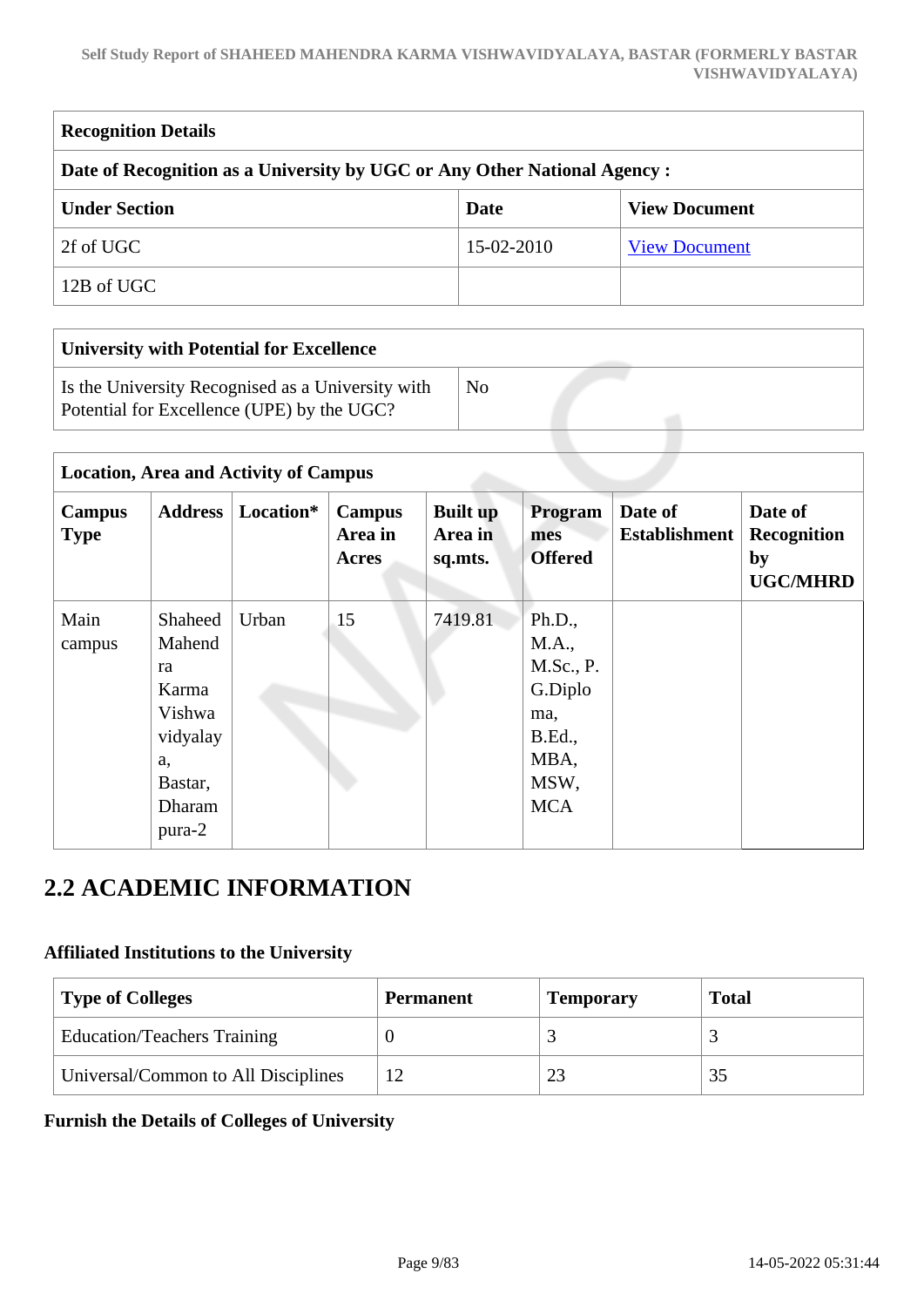| <b>Type Of Colleges</b>                           | <b>Numbers</b> |
|---------------------------------------------------|----------------|
| <b>Constituent Colleges</b>                       | $\overline{0}$ |
| <b>Affiliated Colleges</b>                        | 38             |
| Colleges Under $2(f)$                             | 17             |
| Colleges Under 2(f) and 12B                       | 13             |
| <b>NAAC</b> Accredited Colleges                   | $\overline{4}$ |
| Colleges with Potential for Excellence(UGC)       | $\overline{0}$ |
| <b>Autonomous Colleges</b>                        | $\overline{0}$ |
| Colleges with Postgraduate Departments            | 9              |
| <b>Colleges with Research Departments</b>         | 7              |
| University Recognized Research Institutes/Centers | 9              |

| Is the University Offering any Programmes Recognised by any Statutory<br><b>Regulatory Authority (SRA)</b> | : Yes                       |  |
|------------------------------------------------------------------------------------------------------------|-----------------------------|--|
| SRA program                                                                                                | Document                    |  |
| <b>NCTE</b>                                                                                                | 110993 7162 4 1633509125.pd |  |

### **Details Of Teaching & Non-Teaching Staff Of University**

| <b>Teaching Faculty</b> |                  |                |                |                |                            |                |          |                            |      |              |                |                |
|-------------------------|------------------|----------------|----------------|----------------|----------------------------|----------------|----------|----------------------------|------|--------------|----------------|----------------|
|                         | <b>Professor</b> |                |                |                | <b>Associate Professor</b> |                |          | <b>Assistant Professor</b> |      |              |                |                |
|                         | Male             | Female         | <b>Others</b>  | Total          | Male                       | Female         | Others   | Total                      | Male | Female       | Others         | Total          |
| Sanctioned              |                  |                |                | 10             |                            |                |          | 20                         |      |              |                | 31             |
| Recruited               | $\overline{0}$   | $\overline{0}$ | $\overline{0}$ | $\overline{0}$ | $\overline{2}$             | $\theta$       | $\theta$ | $\overline{2}$             | 3    | $\mathbf{1}$ | $\overline{0}$ | $\overline{4}$ |
| <b>Yet to Recruit</b>   |                  |                |                | 10             |                            |                |          | 18                         |      |              |                | 27             |
| <b>On Contract</b>      | $\overline{0}$   | $\overline{0}$ | $\overline{0}$ | $\overline{0}$ | $\overline{0}$             | $\overline{0}$ | $\theta$ | $\overline{0}$             | 8    | 3            | $\overline{0}$ | 11             |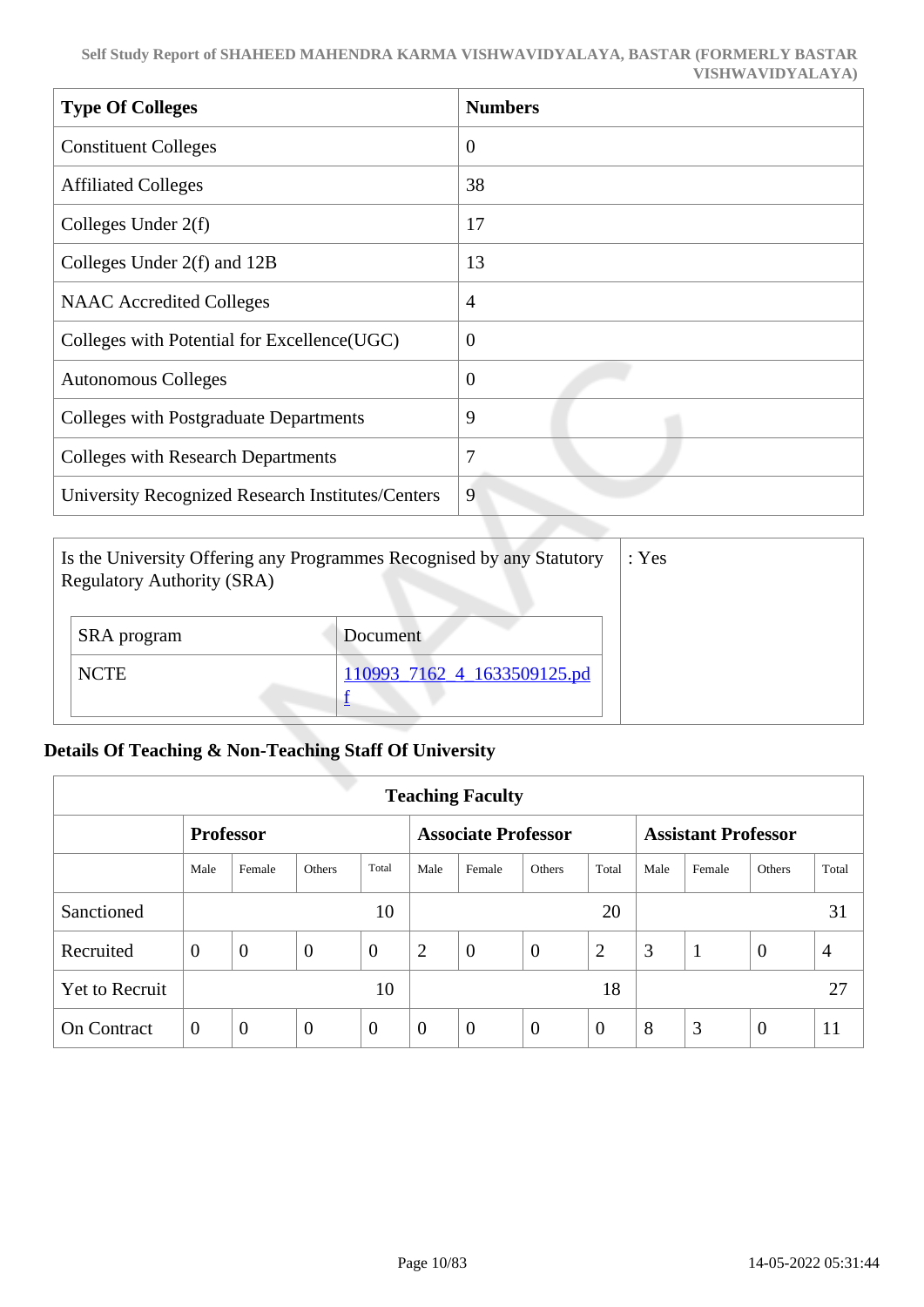| <b>Non-Teaching Staff</b> |                |        |                |              |  |  |  |  |
|---------------------------|----------------|--------|----------------|--------------|--|--|--|--|
|                           | <b>Male</b>    | Female | <b>Others</b>  | <b>Total</b> |  |  |  |  |
| Sanctioned                |                |        |                | 137          |  |  |  |  |
| Recruited                 | 23             | 3      | $\theta$       | 26           |  |  |  |  |
| Yet to Recruit            |                |        |                | 111          |  |  |  |  |
| On Contract               | $\overline{0}$ | 0      | $\overline{0}$ | 0            |  |  |  |  |

| <b>Technical Staff</b> |                |               |                |              |  |  |  |  |
|------------------------|----------------|---------------|----------------|--------------|--|--|--|--|
|                        | <b>Male</b>    | <b>Female</b> | <b>Others</b>  | <b>Total</b> |  |  |  |  |
| Sanctioned             |                |               |                | 18           |  |  |  |  |
| Recruited              | 3              | O             | $\theta$       | 3            |  |  |  |  |
| <b>Yet to Recruit</b>  |                |               |                | 15           |  |  |  |  |
| <b>On Contract</b>     | $\overline{0}$ | $\theta$      | $\overline{0}$ | O            |  |  |  |  |

# **Qualification Details of the Teaching Staff**

| <b>Permanent Teachers</b>           |                  |                |                            |                |                            |                  |                |                  |                  |          |
|-------------------------------------|------------------|----------------|----------------------------|----------------|----------------------------|------------------|----------------|------------------|------------------|----------|
| <b>Highest</b><br>Qualificatio<br>n | <b>Professor</b> |                | <b>Associate Professor</b> |                | <b>Assistant Professor</b> |                  |                |                  |                  |          |
|                                     | Male             | Female         | Others                     | Male           | Female                     | Others           | Male           | Female           | Others           | Total    |
| D.sc/D.Litt/<br><b>LLD</b>          | $\theta$         | $\overline{0}$ | $\overline{0}$             | $\overline{0}$ | $\overline{0}$             | $\overline{0}$   | $\overline{0}$ | $\overline{0}$   | $\theta$         | $\theta$ |
| Ph.D.                               | $\theta$         | $\overline{0}$ | $\overline{0}$             | $\overline{2}$ | $\overline{0}$             | $\overline{0}$   | 3              | $\mathbf{1}$     | $\overline{0}$   | 6        |
| M.Phil.                             | $\mathbf{0}$     | $\overline{0}$ | $\overline{0}$             | $\overline{0}$ | $\overline{0}$             | $\overline{0}$   | $\overline{0}$ | $\overline{0}$   | $\overline{0}$   | $\theta$ |
| PG                                  | $\mathbf{0}$     | $\mathbf{0}$   | $\overline{0}$             | $\overline{0}$ | $\boldsymbol{0}$           | $\boldsymbol{0}$ | $\overline{0}$ | $\boldsymbol{0}$ | $\boldsymbol{0}$ | $\theta$ |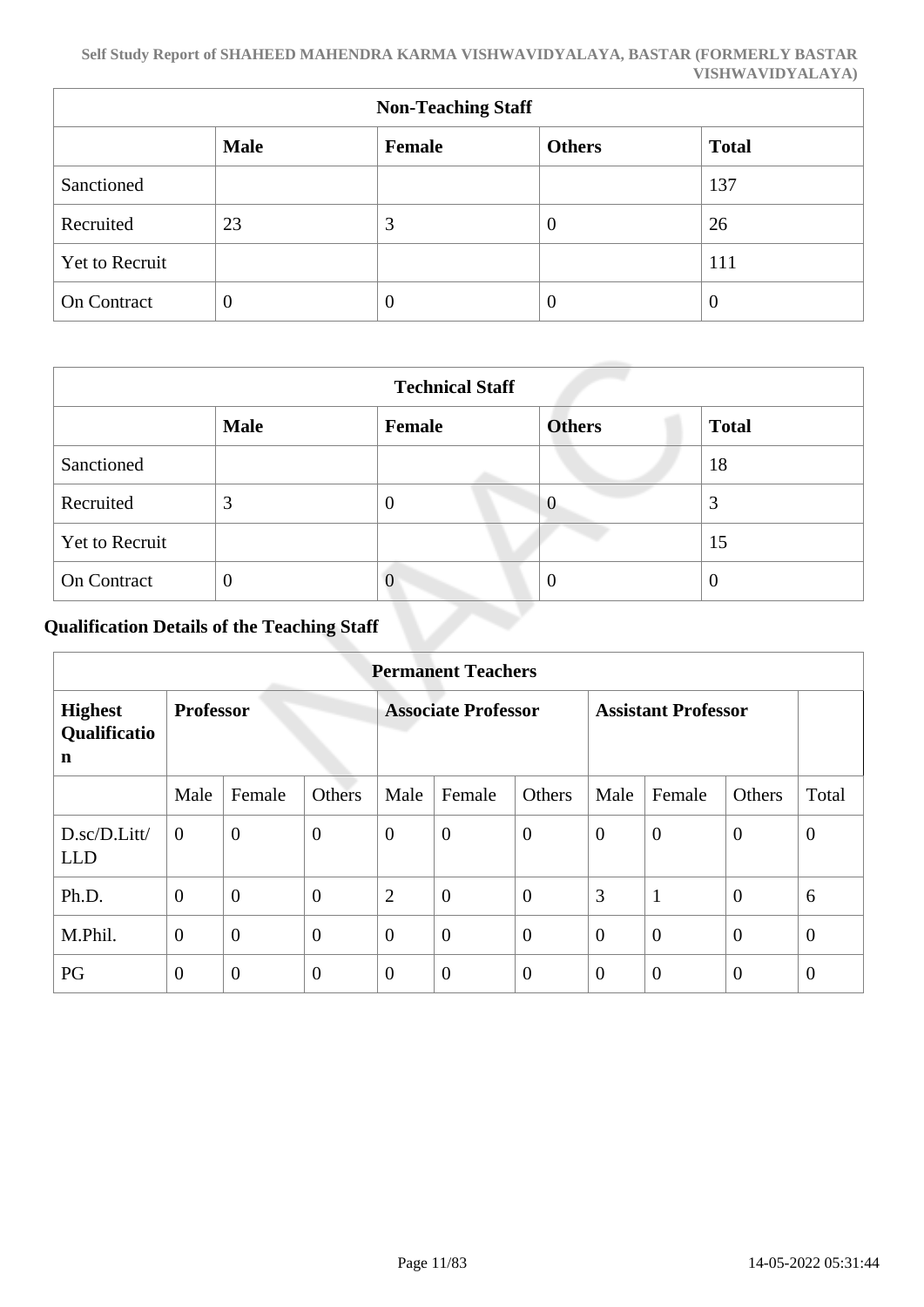| <b>Temporary Teachers</b>                     |                  |                |                |                            |                  |                  |                            |                |                |                |
|-----------------------------------------------|------------------|----------------|----------------|----------------------------|------------------|------------------|----------------------------|----------------|----------------|----------------|
| <b>Highest</b><br>Qualificatio<br>$\mathbf n$ | <b>Professor</b> |                |                | <b>Associate Professor</b> |                  |                  | <b>Assistant Professor</b> |                |                |                |
|                                               | Male             | Female         | Others         | Male                       | Female           | Others           | Male                       | Female         | Others         | Total          |
| D.sc/D.Litt/<br><b>LLD</b>                    | $\theta$         | $\overline{0}$ | $\overline{0}$ | $\boldsymbol{0}$           | $\overline{0}$   | $\overline{0}$   | $\overline{0}$             | $\overline{0}$ | $\mathbf{0}$   | $\overline{0}$ |
| Ph.D.                                         | $\overline{0}$   | $\overline{0}$ | $\overline{0}$ | $\theta$                   | $\overline{0}$   | $\boldsymbol{0}$ | $\overline{4}$             | $\theta$       | $\mathbf{0}$   | $\overline{4}$ |
| M.Phil.                                       | $\mathbf{0}$     | $\overline{0}$ | $\overline{0}$ | $\overline{0}$             | $\overline{0}$   | $\boldsymbol{0}$ | $\mathbf{1}$               | $\overline{0}$ | $\mathbf{0}$   | $\mathbf{1}$   |
| PG                                            | $\boldsymbol{0}$ | $\theta$       | $\overline{0}$ | $\boldsymbol{0}$           | $\boldsymbol{0}$ | $\boldsymbol{0}$ | 3                          | 3              | $\overline{0}$ | 6              |
|                                               |                  |                |                |                            |                  |                  |                            |                |                |                |

| <b>Part Time Teachers</b>                 |                  |                  |                  |                            |                  |                            |                |                |                  |                  |
|-------------------------------------------|------------------|------------------|------------------|----------------------------|------------------|----------------------------|----------------|----------------|------------------|------------------|
| <b>Highest</b><br>Qualificatio<br>n       | <b>Professor</b> |                  |                  | <b>Associate Professor</b> |                  | <b>Assistant Professor</b> |                |                |                  |                  |
|                                           | Male             | Female           | Others           | Male                       | Female           | Others                     | Male           | Female         | Others           | Total            |
| $D.\text{sc}/D.\text{Litt}$<br><b>LLD</b> | $\mathbf{0}$     | $\overline{0}$   | $\boldsymbol{0}$ | $\boldsymbol{0}$           | $\overline{0}$   | $\boldsymbol{0}$           | $\overline{0}$ | $\theta$       | $\overline{0}$   | $\boldsymbol{0}$ |
| Ph.D.                                     | $\theta$         | $\boldsymbol{0}$ | $\overline{0}$   | $\overline{0}$             | $\overline{0}$   | $\overline{0}$             | $\overline{2}$ | $\overline{4}$ | $\mathbf{0}$     | 6                |
| M.Phil.                                   | $\mathbf{0}$     | $\overline{0}$   | $\overline{0}$   | $\overline{0}$             | $\overline{0}$   | $\overline{0}$             | $\overline{2}$ | $\mathbf{1}$   | $\overline{0}$   | 3                |
| PG                                        | $\mathbf{0}$     | $\mathbf{0}$     | $\boldsymbol{0}$ | $\overline{0}$             | $\boldsymbol{0}$ | $\overline{0}$             | 3              | 7              | $\boldsymbol{0}$ | 10               |

### **Distinguished Academicians Appointed As**

|                                    | <b>Male</b> | Female | <b>Others</b> | <b>Total</b> |
|------------------------------------|-------------|--------|---------------|--------------|
| Emeritus Professor $\vert 0 \vert$ |             |        | U             |              |
| <b>Adjunct Professor</b>           | $\vert 0$   |        | U             |              |
| <b>Visiting Professor</b>          | $\vert 0$   |        | U             |              |

### **Chairs Instituted by the University**

| Sl.No | Name of the<br><b>Department</b> | Name of the Chair | <b>Name of the Sponsor</b><br><b>Organisation/Agency</b> |
|-------|----------------------------------|-------------------|----------------------------------------------------------|
|       | nil                              | nil               | nil                                                      |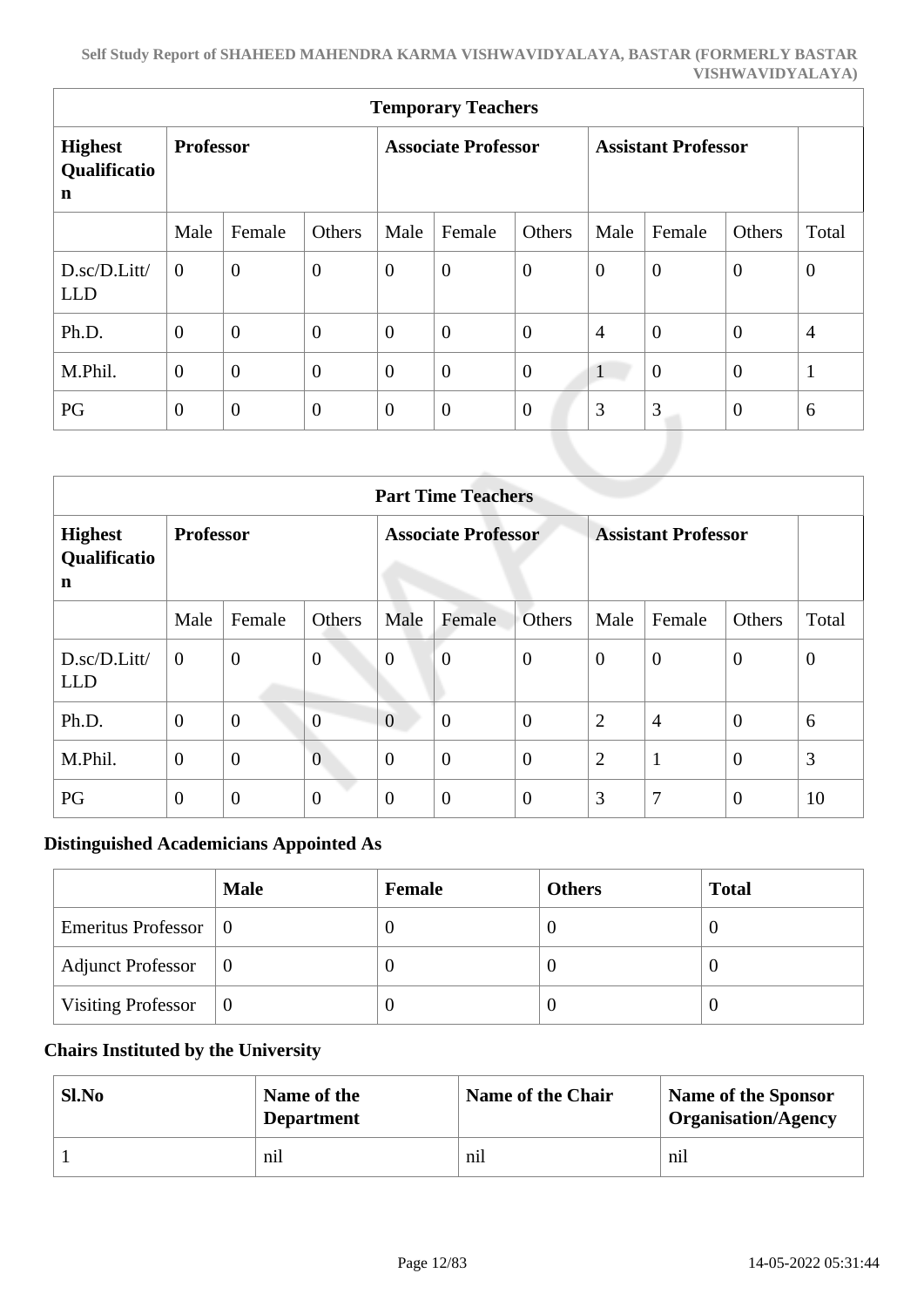| Programme                            |        | <b>From the State</b><br><b>Where</b><br><b>University is</b><br><b>Located</b> | <b>From Other</b><br><b>States of India</b> | <b>NRI Students</b> | Foreign<br><b>Students</b> | <b>Total</b>     |
|--------------------------------------|--------|---------------------------------------------------------------------------------|---------------------------------------------|---------------------|----------------------------|------------------|
| <b>UG</b>                            | Male   | 93                                                                              | $\overline{0}$                              | $\mathbf{0}$        | $\overline{0}$             | 93               |
|                                      | Female | 101                                                                             | $\mathbf{0}$                                | $\overline{0}$      | $\overline{0}$             | 101              |
|                                      | Others | $\overline{0}$                                                                  | $\overline{0}$                              | $\overline{0}$      | $\mathbf{0}$               | $\overline{0}$   |
| PG                                   | Male   | 123                                                                             | $\mathbf{0}$                                | $\overline{0}$      | $\boldsymbol{0}$           | 123              |
|                                      | Female | 183                                                                             | $\overline{0}$                              | $\overline{0}$      | $\overline{0}$             | 183              |
|                                      | Others | $\boldsymbol{0}$                                                                | $\boldsymbol{0}$                            | $\overline{0}$      | $\overline{0}$             | $\overline{0}$   |
| PG Diploma                           | Male   | 23                                                                              | $\mathbf{0}$                                | $\overline{0}$      | $\mathbf{0}$               | 23               |
| recognised by<br>statutory           | Female | 30                                                                              | $\boldsymbol{0}$                            | $\overline{0}$      | $\overline{0}$             | 30               |
| authority<br>including<br>university | Others | $\boldsymbol{0}$                                                                | $\overline{0}$                              | $\boldsymbol{0}$    | $\boldsymbol{0}$           | $\boldsymbol{0}$ |
| Doctoral (Ph.D)                      | Male   | $\overline{0}$                                                                  | $\mathbf{0}$                                | $\overline{0}$      | $\overline{0}$             | $\mathbf{0}$     |
|                                      | Female | $\overline{0}$                                                                  | $\overline{0}$                              | $\boldsymbol{0}$    | $\overline{0}$             | $\overline{0}$   |
|                                      | Others | $\overline{0}$                                                                  | $\boldsymbol{0}$                            | $\overline{0}$      | $\overline{0}$             | $\theta$         |

### **Provide the Following Details of Students Enrolled in the University During the Current Academic Year**

### **Does the University offer any Integrated Programmes?** No

### **Details of UGC Human Resource Development Centre, If applicable**

| Year of Establishment                                      | <b>Nill</b>      |
|------------------------------------------------------------|------------------|
| Number of UGC Orientation Programmes                       | $\boldsymbol{0}$ |
| Number of UGC Refresher Course                             | $\overline{0}$   |
| Number of University's own Programmes                      | $\boldsymbol{0}$ |
| Total Number of Programmes Conducted (last five)<br>years) | $\theta$         |

# **2.3 EVALUATIVE REPORT OF THE DEPARTMENTS**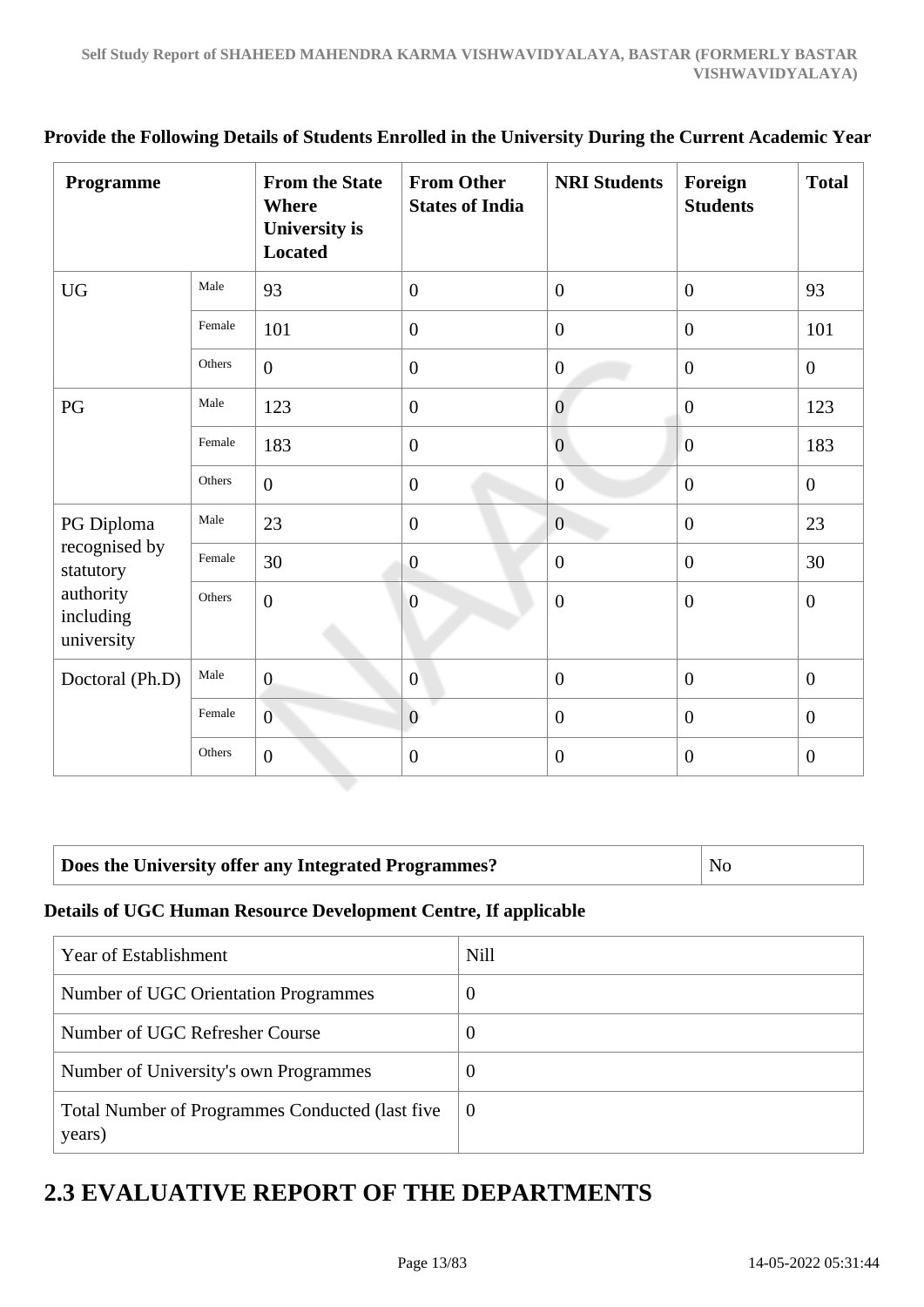| <b>Department Name</b>                 | <b>Upload Report</b> |
|----------------------------------------|----------------------|
| Sos In Anthropology And Tribal Studies | <b>View Document</b> |
| Sos In Biotechnology                   | <b>View Document</b> |
| Sos In Business Management             | <b>View Document</b> |
| Sos In Computer Application            | <b>View Document</b> |
| Sos In Education                       | <b>View Document</b> |
| Sos In English                         | <b>View Document</b> |
| Sos In Forestry And Wildlife           | <b>View Document</b> |
| <b>Sos In Political Science</b>        | <b>View Document</b> |
| Sos In Rural Technology                | <b>View Document</b> |
| Sos In Social Work                     | <b>View Document</b> |
|                                        |                      |

### **Institutional preparedness for NEP**

| 1. Multidisciplinary/interdisciplinary:                                                                                  | <b>NA</b>                                                                                                   |
|--------------------------------------------------------------------------------------------------------------------------|-------------------------------------------------------------------------------------------------------------|
| 2. Academic bank of credits (ABC):                                                                                       | <b>NA</b>                                                                                                   |
| 3. Skill development:                                                                                                    | Specially, Rural Technology & Master of Social<br>work Programs provides skill development for<br>students. |
| 4. Appropriate integration of Indian Knowledge<br>system (teaching in Indian Language, culture, using<br>online course): | <b>NIL</b>                                                                                                  |
| 5. Focus on Outcome based education (OBE):                                                                               | Almost all the Vishwavidyalaya SoS provides<br>outcome based education.                                     |
| 6. Distance education/online education:                                                                                  | <b>Nil</b>                                                                                                  |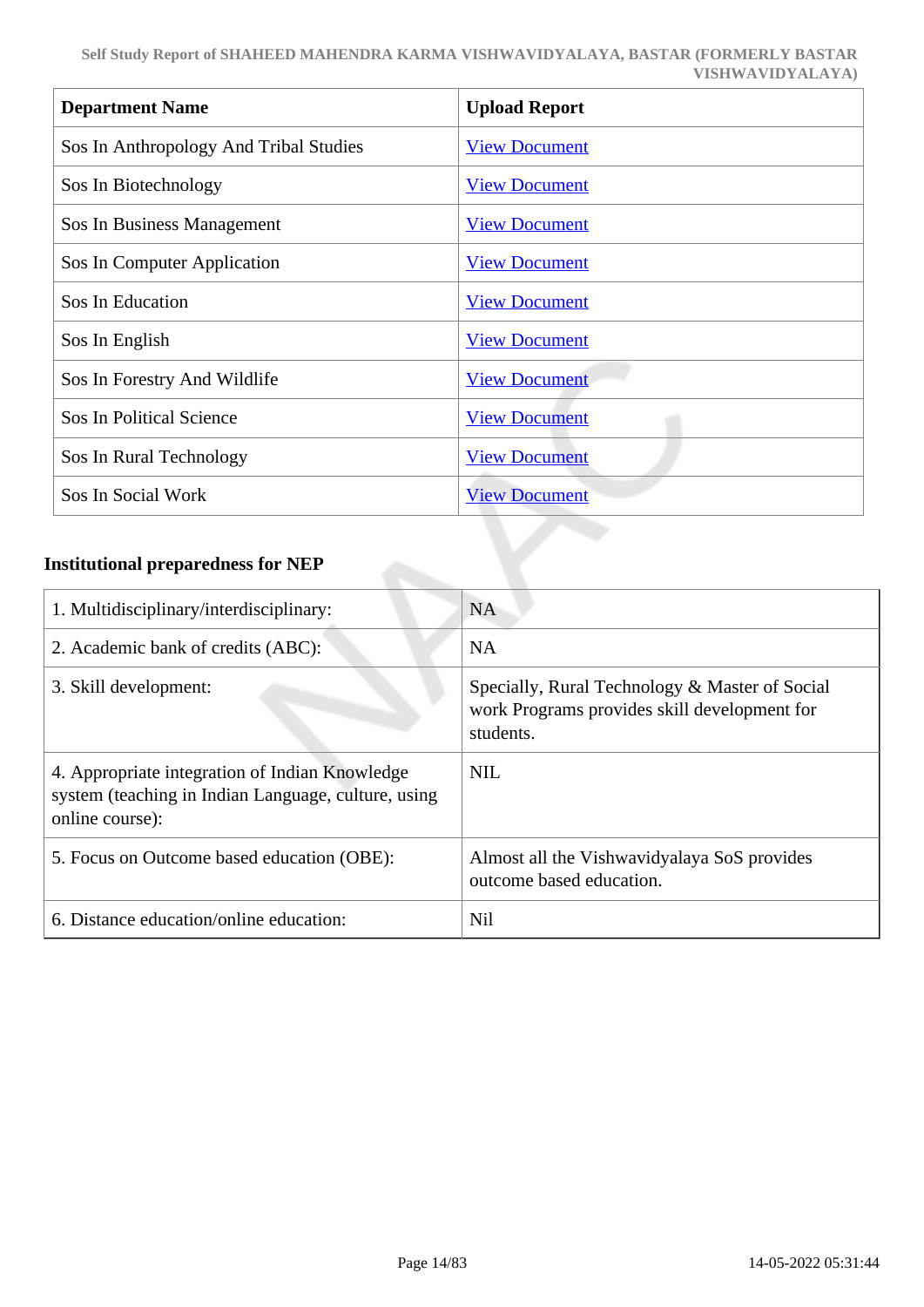# **Extended Profile**

# **1 Program**

### **1.1**

### **Number of programs offered year-wise for last five years**

| 2020-21                 | 2019-20                                 | 2018-19 |          | 2017-18              | 2016-17 |  |
|-------------------------|-----------------------------------------|---------|----------|----------------------|---------|--|
|                         |                                         | 10      |          |                      | -9      |  |
| <b>File Description</b> |                                         |         | Document |                      |         |  |
|                         | Institutional data in prescribed format |         |          | <b>View Document</b> |         |  |

### **1.2**

### **Number of departments offering academic programmes**

### **Response: 10**

# **2 Students**

### **2.1**

### **Number of students year-wise during last five years**

| 2020-21                                 | 2019-20 | 2018-19 |          | 2017-18              | 2016-17 |  |
|-----------------------------------------|---------|---------|----------|----------------------|---------|--|
| 553                                     | 493     | 416     |          | 419                  | 414     |  |
| <b>File Description</b>                 |         |         | Document |                      |         |  |
| Institutional data in prescribed format |         |         |          | <b>View Document</b> |         |  |

### **2.2**

### **Number of outgoing / final year students year-wise during last five years**

| 2020-21                                 | 2019-20 | 2018-19 |          | 2017-18              | 2016-17 |  |
|-----------------------------------------|---------|---------|----------|----------------------|---------|--|
| 278                                     | 258     | 191     |          | 216                  | 162     |  |
| <b>File Description</b>                 |         |         | Document |                      |         |  |
| Institutional data in prescribed format |         |         |          | <b>View Document</b> |         |  |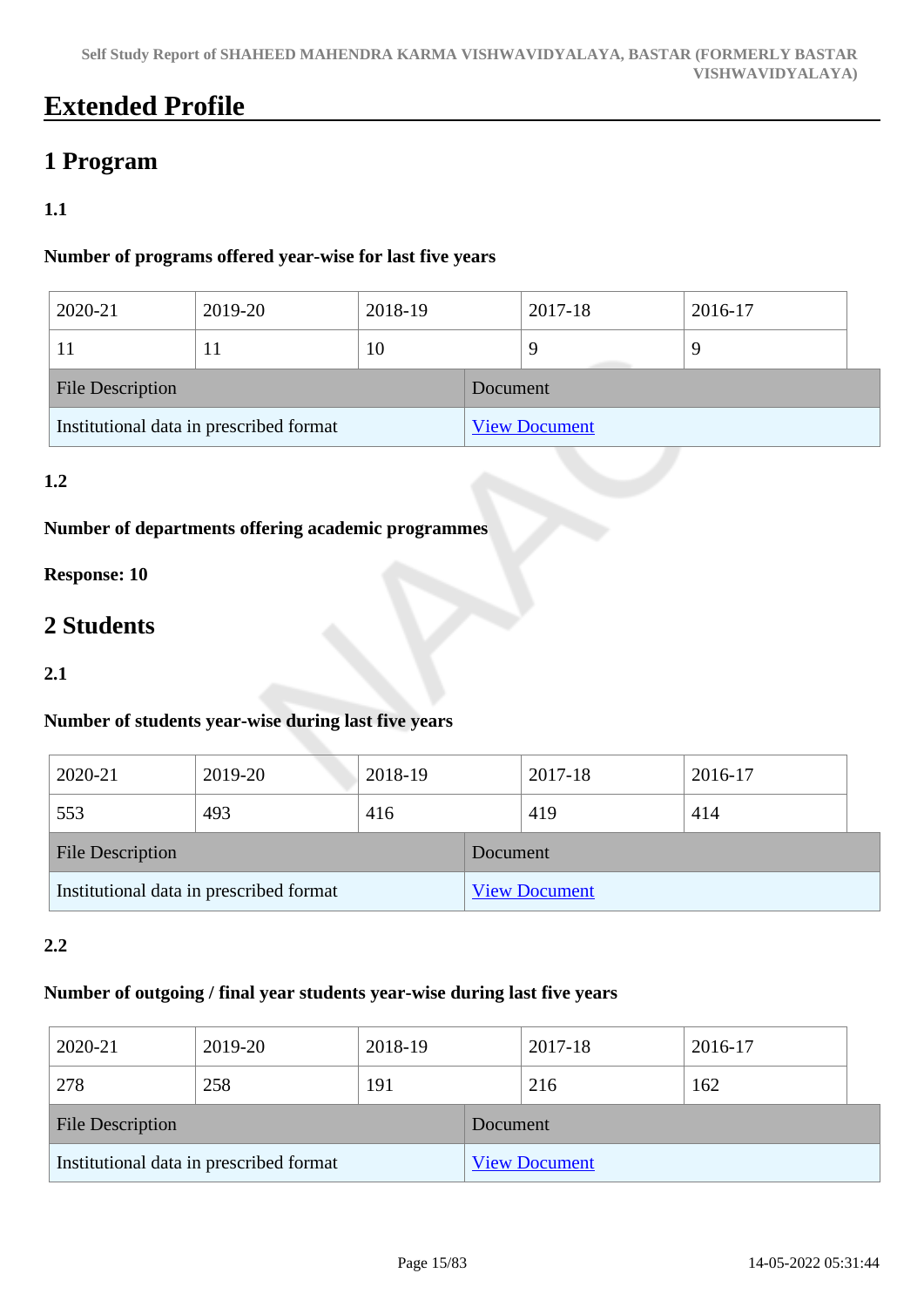### **2.3**

### **Number of students appeared in the University examination year-wise during the last five years**

| 2020-21                                 | 2019-20 | 2018-19 |          | 2017-18              | 2016-17 |  |
|-----------------------------------------|---------|---------|----------|----------------------|---------|--|
| 551                                     | 492     | 416     |          | 416                  | 398     |  |
| <b>File Description</b>                 |         |         | Document |                      |         |  |
| Institutional data in prescribed format |         |         |          | <b>View Document</b> |         |  |

### **2.4**

### **Number of revaluation applications year-wise during the last 5 years**

| 2020-21 | 2019-20 | 2018-19 | 2017-18 | 2016-17 |
|---------|---------|---------|---------|---------|
| ◡       |         |         | v       |         |

# **3 Teachers**

### **3.1**

### **Number of courses in all programs year-wise during last five years**

| 2020-21                                 | 2019-20 | 2018-19 |          | 2017-18              | 2016-17 |
|-----------------------------------------|---------|---------|----------|----------------------|---------|
| 227                                     | 227     | 221     |          | 184                  | 184     |
| <b>File Description</b>                 |         |         | Document |                      |         |
| Institutional data in prescribed format |         |         |          | <b>View Document</b> |         |

### **3.2**

### **Number of full time teachers year-wise during the last five years**

| 2020-21                                 | 2019-20 | 2018-19 |          | 2017-18              | 2016-17 |  |
|-----------------------------------------|---------|---------|----------|----------------------|---------|--|
|                                         | 18      | 16      |          |                      | 15      |  |
| <b>File Description</b>                 |         |         | Document |                      |         |  |
| Institutional data in prescribed format |         |         |          | <b>View Document</b> |         |  |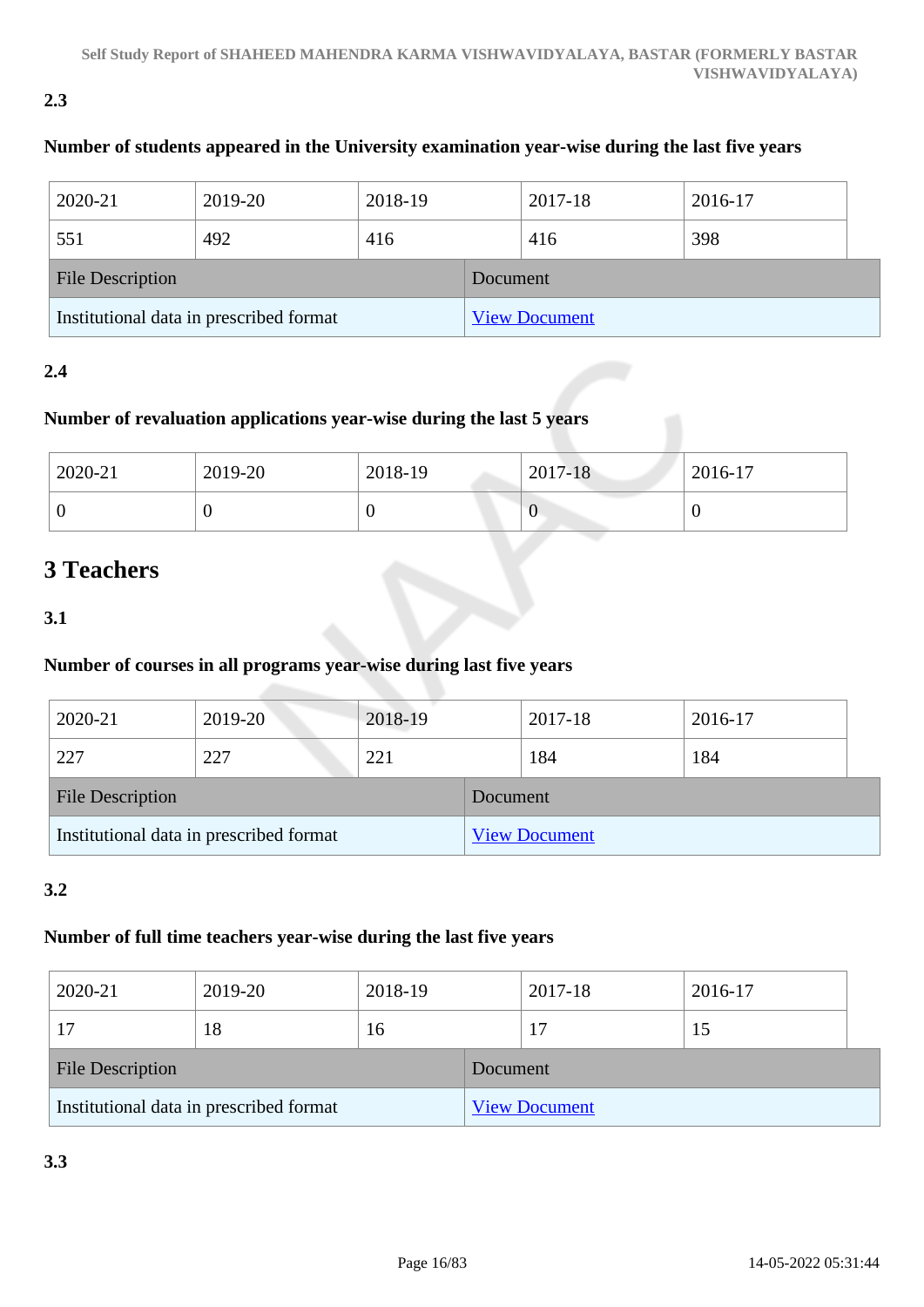#### **Number of sanctioned posts year-wise during last five years**

| 2020-21                                 | 2019-20 | 2018-19 |          | 2017-18              | 2016-17 |
|-----------------------------------------|---------|---------|----------|----------------------|---------|
| 65                                      | 65      | 65      |          | 65                   | 65      |
| <b>File Description</b>                 |         |         | Document |                      |         |
| Institutional data in prescribed format |         |         |          | <b>View Document</b> |         |

## **4 Institution**

### **4.1**

**Number of eligible applications received for admissions to all the programs year-wise during last five years**

| 2020-21                                 | 2019-20 | 2018-19 |          | 2017-18              | 2016-17 |
|-----------------------------------------|---------|---------|----------|----------------------|---------|
| 634                                     | 529     | 395     |          | 307                  | 325     |
| <b>File Description</b>                 |         |         | Document |                      |         |
| Institutional data in prescribed format |         |         |          | <b>View Document</b> |         |

### **4.2**

**Number of seats earmarked for reserved category as per GOI/State Govt rule year-wise during last five years**

| 2020-21                                 | 2019-20 | 2018-19 |          | 2017-18              | 2016-17 |  |
|-----------------------------------------|---------|---------|----------|----------------------|---------|--|
| 279                                     | 279     | 243     |          | 208                  | 208     |  |
| <b>File Description</b>                 |         |         | Document |                      |         |  |
| Institutional data in prescribed format |         |         |          | <b>View Document</b> |         |  |

### **4.3**

### **Total number of classrooms and seminar halls**

**Response: 20**

**4.4**

**Total number of computers in the campus for academic purpose**

**Response: 40**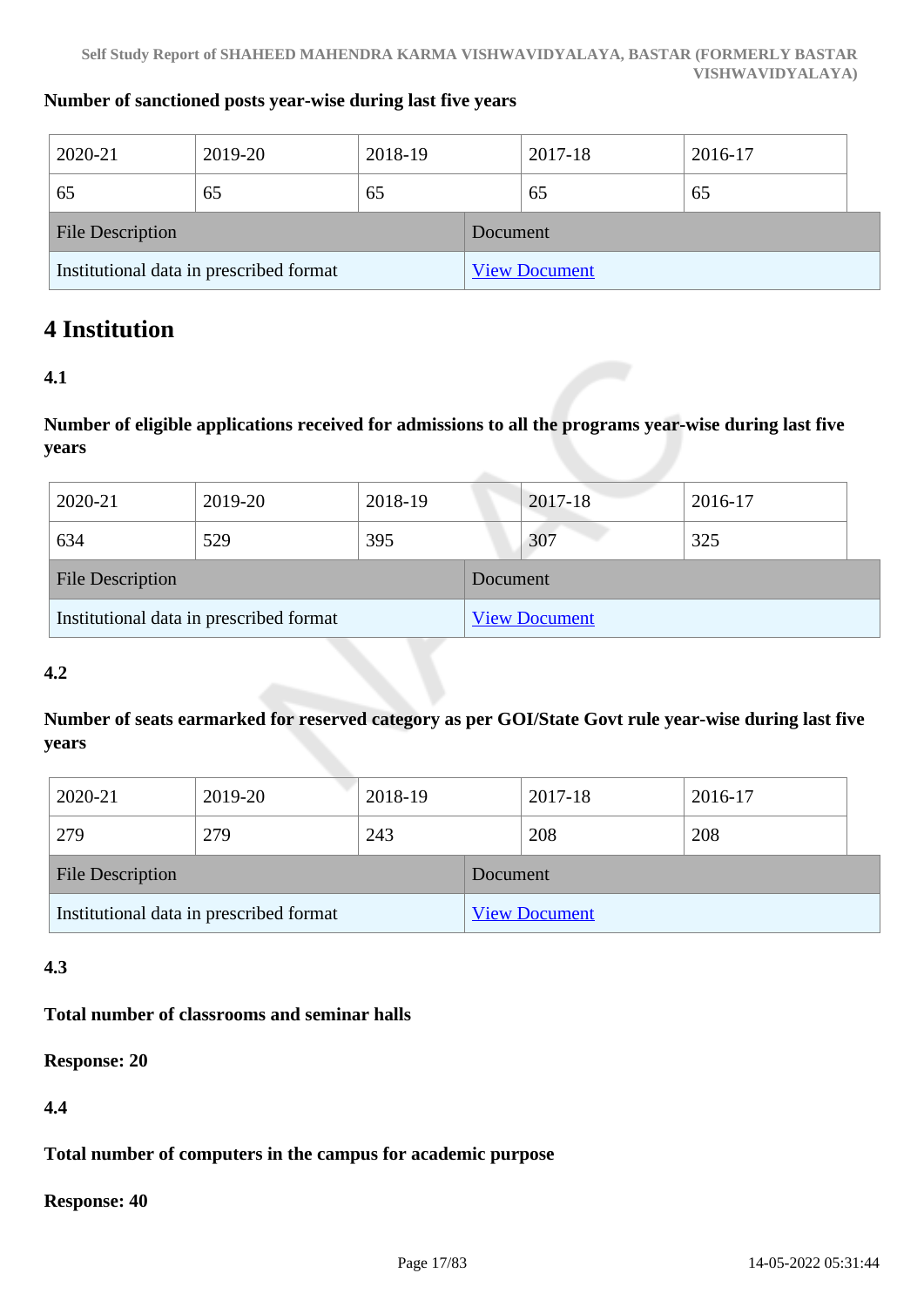### **4.5**

### **Total Expenditure excluding salary year-wise during last five years ( INR in Lakhs)**

| 2020-21 | 2019-20 | 2018-19 | 2017-18 | 2016-17          |
|---------|---------|---------|---------|------------------|
| 17.77   | 38.75   | 32.58   | 37.41   | 77<br>ົ<br>23.11 |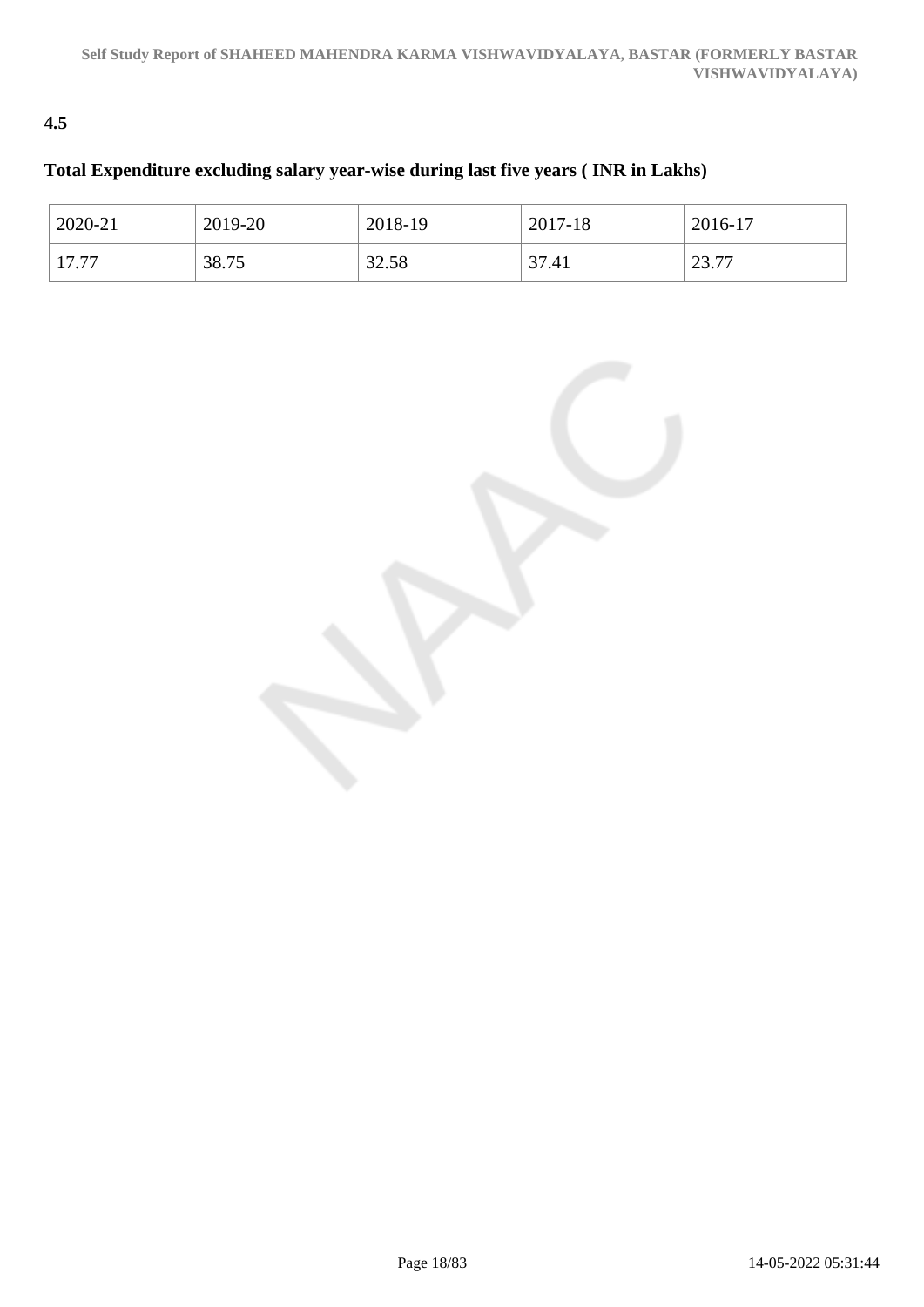# **4. Quality Indicator Framework(QIF)**

# **Criterion 1 - Curricular Aspects**

### **1.1 Curriculum Design and Development**

 **1.1.1 Curricula developed and implemented have relevance to the local, national, regional and global developmental needs which is reflected in Programme outcomes (POs), Programme Specific Outcomes(PSOs) and Course Outcomes(COs) of the Programmes offered by the Institution.**

### **Response:**

Shaheed Mahendra Karma Vishwavidyalaya, Bastar (formerly Bastar Vishawavidyalaya) was established in the year 2008 in order to provide opportunities of higher education for the people of the Bastar region of Chhattisgarh State and also to provide opportunities to the people of the adjacent area of the adjoining State. The Vishwavidyalaya was established at Jagdalpur district Bastar of Chhattisgarh. The aim of the Vishwavidyalaya is to preserve human values and with the objectives to provide learning to inculcate knowledge of different disciplines of State and National importance and to facilitate research amenities in to the people of the State. The University offers Post Graduation programmes in Anthropology & Tribal Studies, Forestry & Wildlife, Biotechnology, Rural Technology, Business Administration, Social Work, Political Science, English and Under Graduation in Education.

**MA/M Sc in Anthropology** and Tribal Studies addressing and providing knowledge on the concepts of tribal studies, identity issues, constitutional rights.

**M.Sc. in Forestry & Wildlife** imparting knowledge on Forestry, Forest and wildlife in management & development, climate change and their mitigation approaches and conservation of nature and natural resources.

**M.Sc. Rural Technology** provides the knowledge on Enhancement of Indigenous technology, Value, Solar energy system etc.

**M Sc Biotechnology** helps in the development of molecular and tissue culture skill, understanding in the plant and animal biotechnology, culture & media preparation.

**PG in Management of Business Administration** support the **s**tudents in acquiring knowledge of current theory and techniques of the major business disciplines, develop in leadership capacity and teamwork skills for business decision making.

**PG in Computer Application** provides various computing skills to the students like the analysis, design and development of innovative software products to meet the industry demand.

**Master of Social Work** develop comprehensive understanding about evolution of Social Work profession from Charity based concept to empowerment centric approach and also help in understand the concepts, values and principles of social work etc.

**PG** in **Political Science** provide knowledge of current theory and techniques of the Political Science, leadership capacity, critical thinking skills about the world politics etc.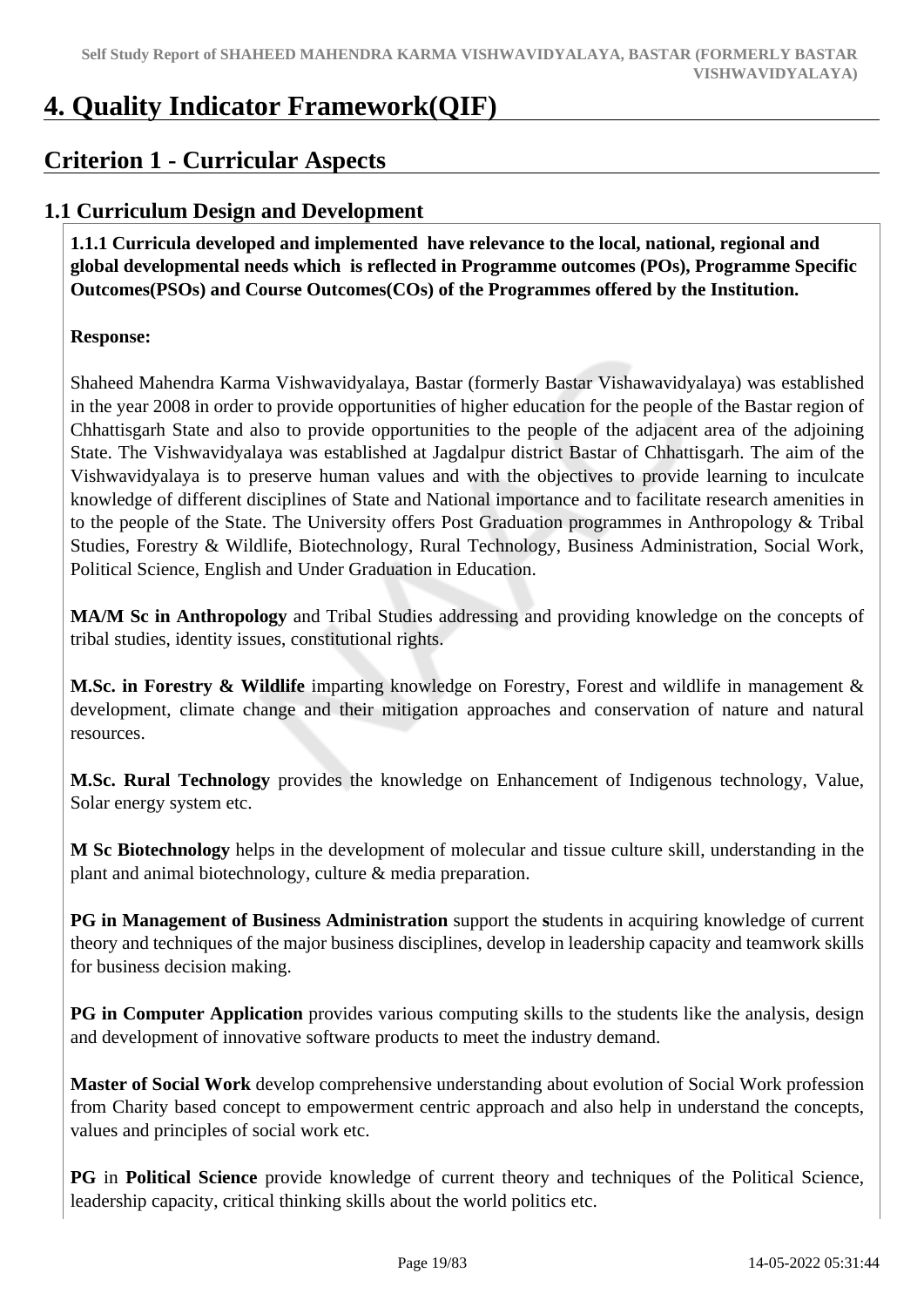**MA in English** promotes and assists in development of communication, writing skill, development of language proficiency,

The **Education** support in the development of trained teachers and innovative pedagogy.

Students also undertake field visits for educational exposure. Students are encourage and guided to conducted dissertation, project work, field work in the various subjects as per the prescribed curriculum so that students could acquaintance with the research approach and practical applications in their subjects. Apart from these students are encouraged to carry out research and innovation of issues prioritized by state and national level. Most of these programs offered under the Choice based credit System (CBCS). These programmes are implemented after the approval of Board of studies meeting then approval in higher level meeting at Academic Council and then followed by the final approval by the Executive Council constituted as per the University act. Revision and modification of existing curricula are a continuous process to ensure response to the local and global challenges.

| <b>File Description</b>              | <b>Document</b>      |
|--------------------------------------|----------------------|
| <b>Upload Additional information</b> | <b>View Document</b> |
| Link for Additional information      | <b>View Document</b> |

### **1.1.2 Percentage of Programmes where syllabus revision was carried out during the last five years.**

**Response:** 27.27

1.1.2.1 **How many Programmes were revised out of total number of Programmes offered during the last five years**

Response: 3

### 1.1.2.2 **Number of all Programmes offered by the institution during the last five years.**

Response: 11

| <b>File Description</b>                                   | <b>Document</b>      |
|-----------------------------------------------------------|----------------------|
| Minutes of relevant Academic Council/BOS<br>meeting       | <b>View Document</b> |
| Institutional data in prescribed format                   | <b>View Document</b> |
| Details of Programme syllabus revision in last 5<br>years | <b>View Document</b> |

### **1.1.3 Average percentage of courses having focus on employability/ entrepreneurship/ skill development offered by the institution during the last five years**

**Response:** 100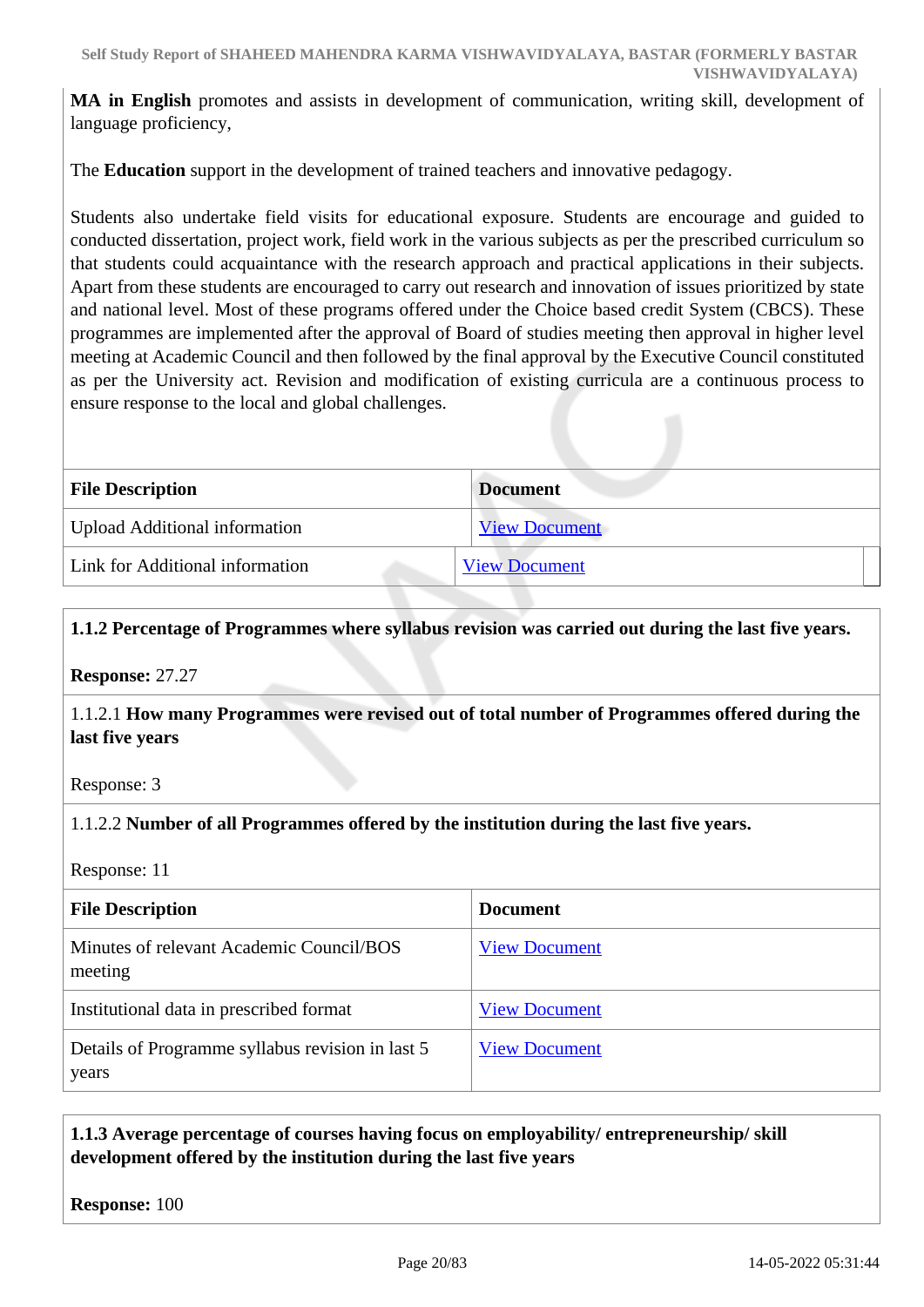1.1.3.1 Number of courses having focus on employability/ entrepreneurship/ skill development year-wise during the last five years

|                                                                                                | 2020-21 | 2019-20 | 2018-19         |                      | 2017-18 | 2016-17 |
|------------------------------------------------------------------------------------------------|---------|---------|-----------------|----------------------|---------|---------|
|                                                                                                | 227     | 227     | 221             |                      | 184     | 184     |
|                                                                                                |         |         |                 |                      |         |         |
| <b>File Description</b>                                                                        |         |         | <b>Document</b> |                      |         |         |
| Programme/ Curriculum/ Syllabus of the courses                                                 |         |         |                 | <b>View Document</b> |         |         |
| Minutes of the Boards of Studies/Academic<br>Council meetings with approvals for these courses |         |         |                 | <b>View Document</b> |         |         |
| Institutional data in prescribed format                                                        |         |         |                 | <b>View Document</b> |         |         |

### **1.2 Academic Flexibility**

 **1.2.1 Percentage of new courses introduced of the total number of courses across all programs offered during the last five years.**

**Response:** 18.94

### 1.2.1.1 **How many new courses were introduced within the last five years.**

Response: 43

### 1.2.1.2 **Number of courses offered by the institution across all programmes during the last five years.**

Response: 227

| <b>File Description</b>                             | <b>Document</b>      |
|-----------------------------------------------------|----------------------|
| Minutes of relevant Academic Council/BOS<br>meeting | <b>View Document</b> |
| Institutional data in prescribed format             | <b>View Document</b> |

 **1.2.2 Percentage of Programmes in which Choice Based Credit System (CBCS) / elective course system has been implemented (Data for the latest completed academic year).**

**Response:** 81.82

### 1.2.2.1 **Number of Programmes in which CBCS / Elective course system implemented.**

Response: 9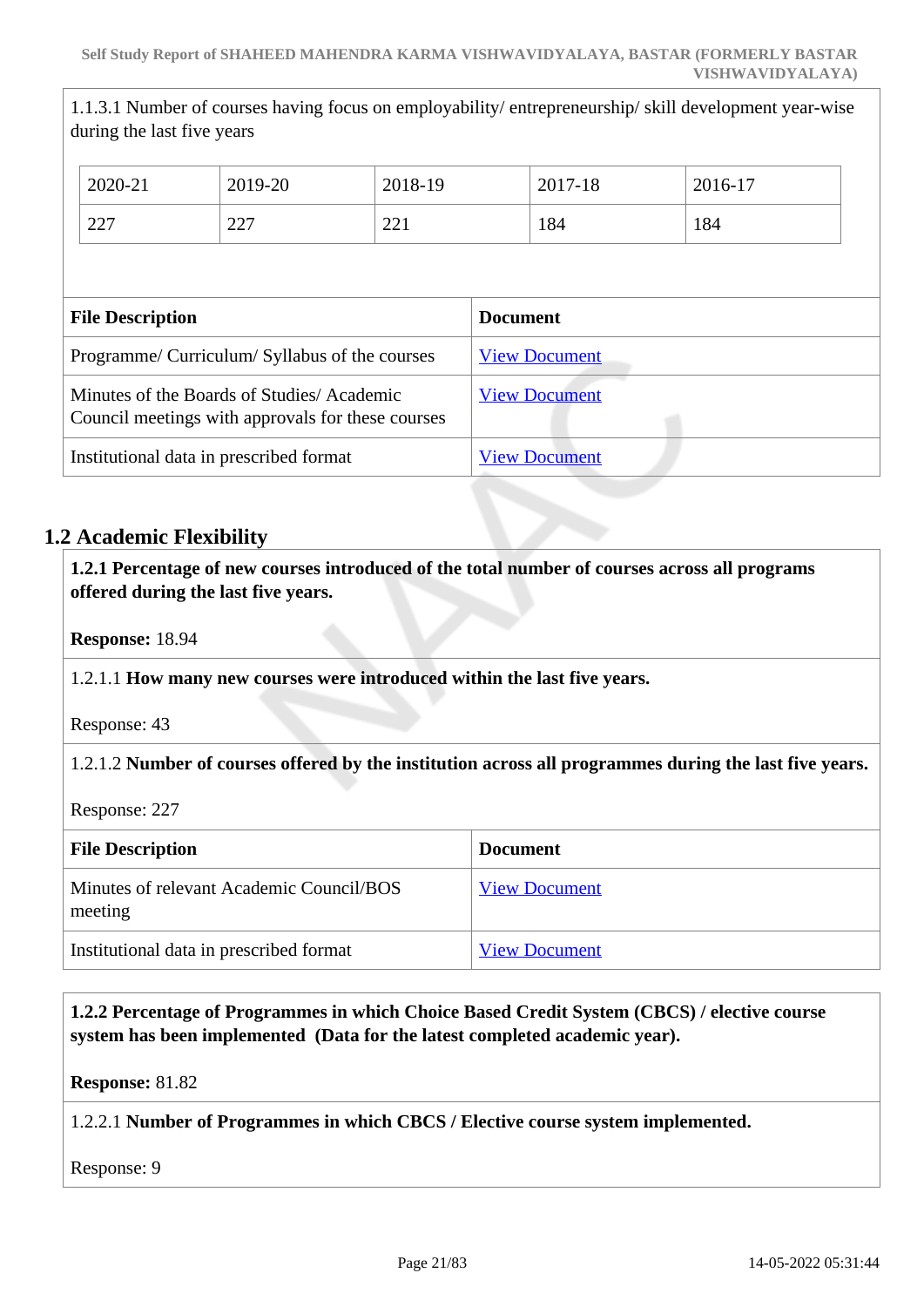| <b>File Description</b>                              | <b>Document</b>      |
|------------------------------------------------------|----------------------|
| Minutes of relevant Academic Council/BOS<br>meetings | <b>View Document</b> |
| Institutional data in prescribed format              | <b>View Document</b> |

### **1.3 Curriculum Enrichment**

 **1.3.1 Institution integrates crosscutting issues relevant to Professional Ethics ,Gender, Human Values ,Environment and Sustainability into the Curriculum**

### **Response:**

The following Courses in different programms are integrated which are concern with the issues related to the Environment and Sustainability**-**

The courses like Biodiversity and conservation Agroforestry, forestry & Wildlife, wasteland and watershed management, forest Ecology, Wildlife Management, Remote Sensing, GIS, GPS & EIA etc. are integrated in the program of forestry & wildlife which are very much concern with the issues related to the Environment and its Sustainability.

Cross Cutting Issues of MBA relevant to the Environment and Sustainability, Human Values and Professional Ethics into the Curriculum.

| <b>Environment and Sustainability</b> | <b>Management Concepts and Process</b>     |
|---------------------------------------|--------------------------------------------|
|                                       | <b>Environment and Manage</b>              |
|                                       | <b>Business Enrolment</b>                  |
|                                       | <b>Business Ethics and Indian Ethos</b>    |
|                                       | Human Resource Management                  |
|                                       | Legal Environment & Cooperative Laws       |
|                                       | <b>Business Legislation</b>                |
|                                       | <b>Marketing Management</b>                |
|                                       | <b>Production Management</b>               |
|                                       | Organizational Effectiveness & Change      |
| <b>Human Values</b>                   | Organizational Behavior                    |
|                                       | <b>Management Communication</b>            |
|                                       | <b>Management Concept and Organization</b> |
|                                       | <b>Business Ethics and Indian Ethos</b>    |
|                                       | Human Resource Management                  |
|                                       | Business Law and practice                  |
|                                       | Marketing Research and Consumer Beha       |
|                                       | Sales and Advertisement Management         |
| <b>Professional Ethics</b>            | Human Resource Development                 |
|                                       | Legal Framework of HRM                     |
|                                       |                                            |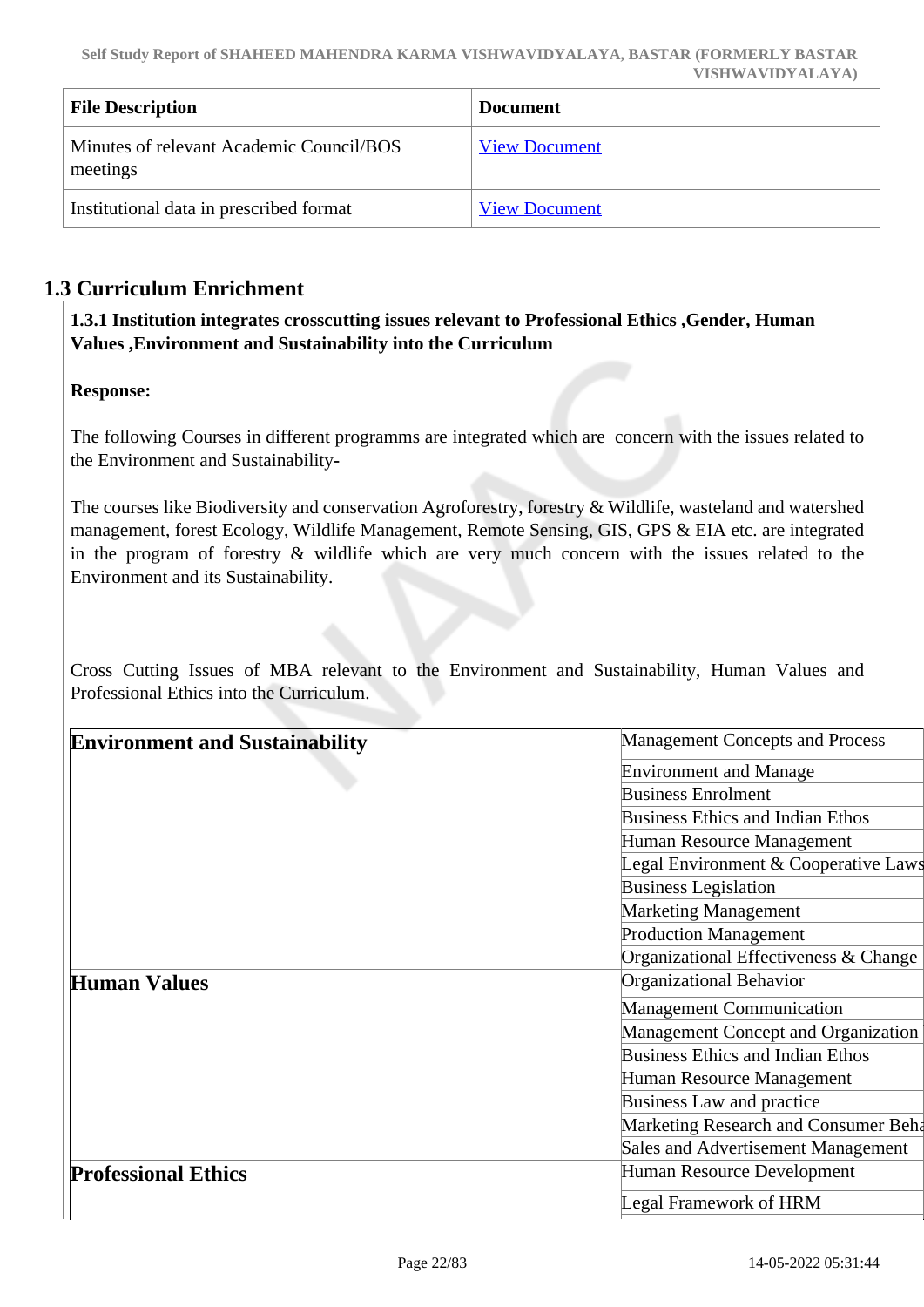Strategic Management Compensation Management Management of Industrial Relation Business Ethics and Indian Ethos

The School of Studies (SoS) in Social Work has very well incorporated crosscutting issues relevant to the subject of Professional Ethics, Gender' Human Values and Environment and Sustainability into the Curriculum. The MSW propramme offered by the SoS in Social Work on one hand emphasizes on developing the cognitive aspects of students whereas on the other hand it also transforms the social work students into professional social workers The MSW curriculum highlights the integrated approach in not only understanding society as a whole but also Significantly working on important social issues such as social change, society empowerment while Working with individuals, groups and communities through Social Case work and research activities.

| <b>File Description</b>                                                                                                                                                    | <b>Document</b>      |
|----------------------------------------------------------------------------------------------------------------------------------------------------------------------------|----------------------|
| Upload the list and description of the courses which<br>address the Gender, Environment and Sustainability,<br>Human Values and Professional Ethics into the<br>Curriculum | <b>View Document</b> |

 **1.3.2 Number of value-added courses for imparting transferable and life skills offered during last five years.**

**Response:** 0

1.3.2.1 **How many new value-added courses are added within the last five years.**

**1.3.3 Average Percentage of students enrolled in the courses under 1.3.2 above.**

**Response:** 0

1.3.3.1 **Number of students enrolled in value-added courses imparting transferable and life skills offered year-wise during the last five years.**

| 2020-21 | 2019-20 | 2018-19 | 2017-18 | $2016-17$ |
|---------|---------|---------|---------|-----------|
|         |         | v       |         | v         |

 **1.3.4 Percentage of students undertaking field projects / research projects / internships (Data for the latest completed academic year).**

**Response:** 45.21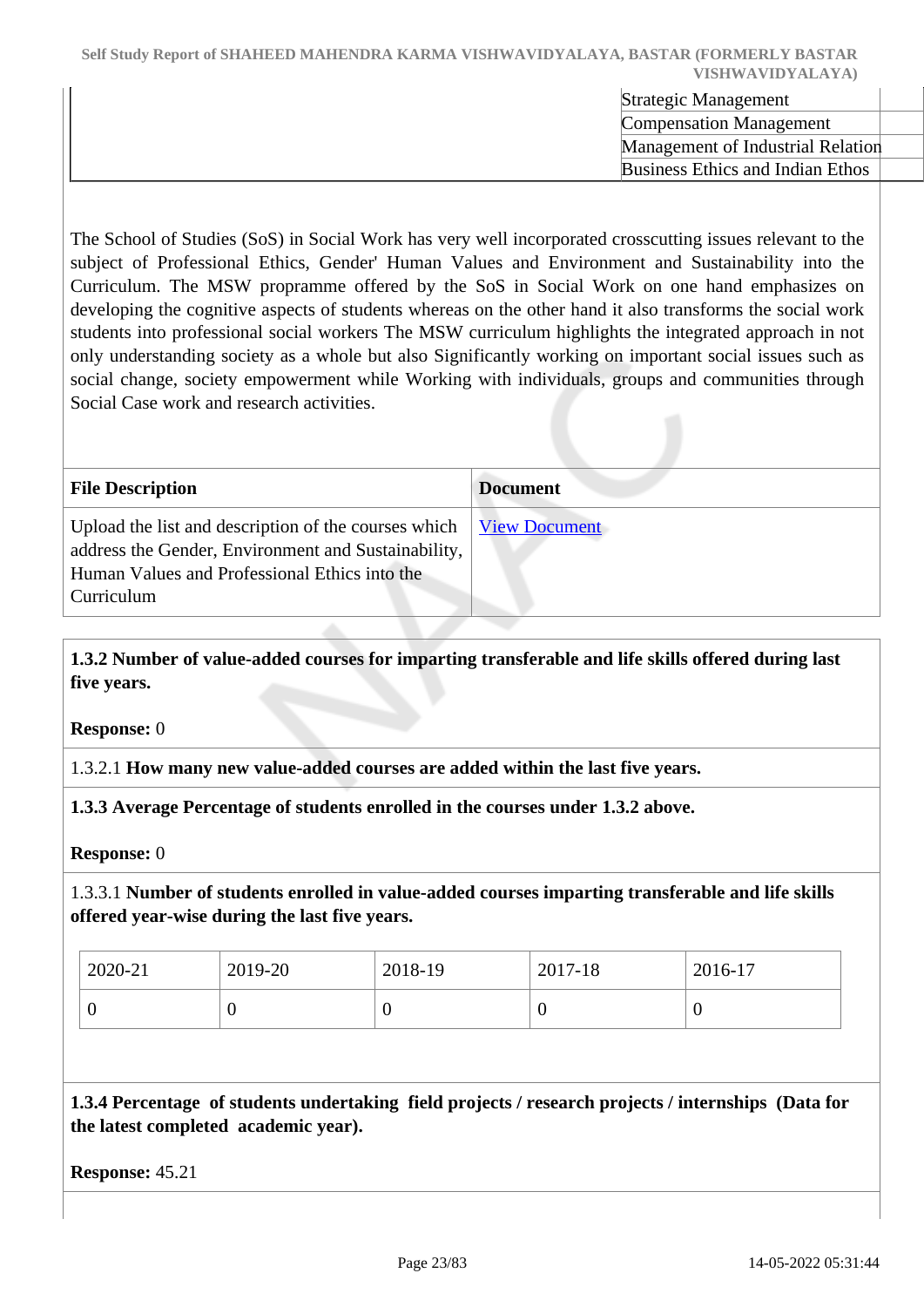### 1.3.4.1 **Number of students undertaking field projects or research projects or internships.**

Response: 250 **File Description Document** List of Programmes and number of students undertaking field projects research projects/ / internships (Data Template) [View Document](https://assessmentonline.naac.gov.in/storage/app/hei/SSR/110993/1.3.4_1641014122_7162.xlsx)

### **1.4 Feedback System**

 **1.4.1 Structured feedback for design and review of syllabus – semester-wise / year-wise is received from 1) Students, 2) Teachers, 3) Employers, 4) Alumni**

**Response:** C. Any 2 of the above

| <b>File Description</b>                                                                                                                                   | <b>Document</b>      |
|-----------------------------------------------------------------------------------------------------------------------------------------------------------|----------------------|
| URL for stakeholder feedback report                                                                                                                       | <b>View Document</b> |
| Institutional data in prescribed format                                                                                                                   | <b>View Document</b> |
| Action taken report of the University on feedback<br>report as stated in the minutes of the Governing<br>Council, Syndicate, Board of Management (Upload) | <b>View Document</b> |

### **1.4.2 Feedback processes of the institution may be classified as follows:**

**Response:** B. Feedback collected, analysed and action has been taken

| <b>File Description</b>                 | <b>Document</b>      |  |
|-----------------------------------------|----------------------|--|
| URL for feedback report                 | <b>View Document</b> |  |
| Institutional data in prescribed format | <b>View Document</b> |  |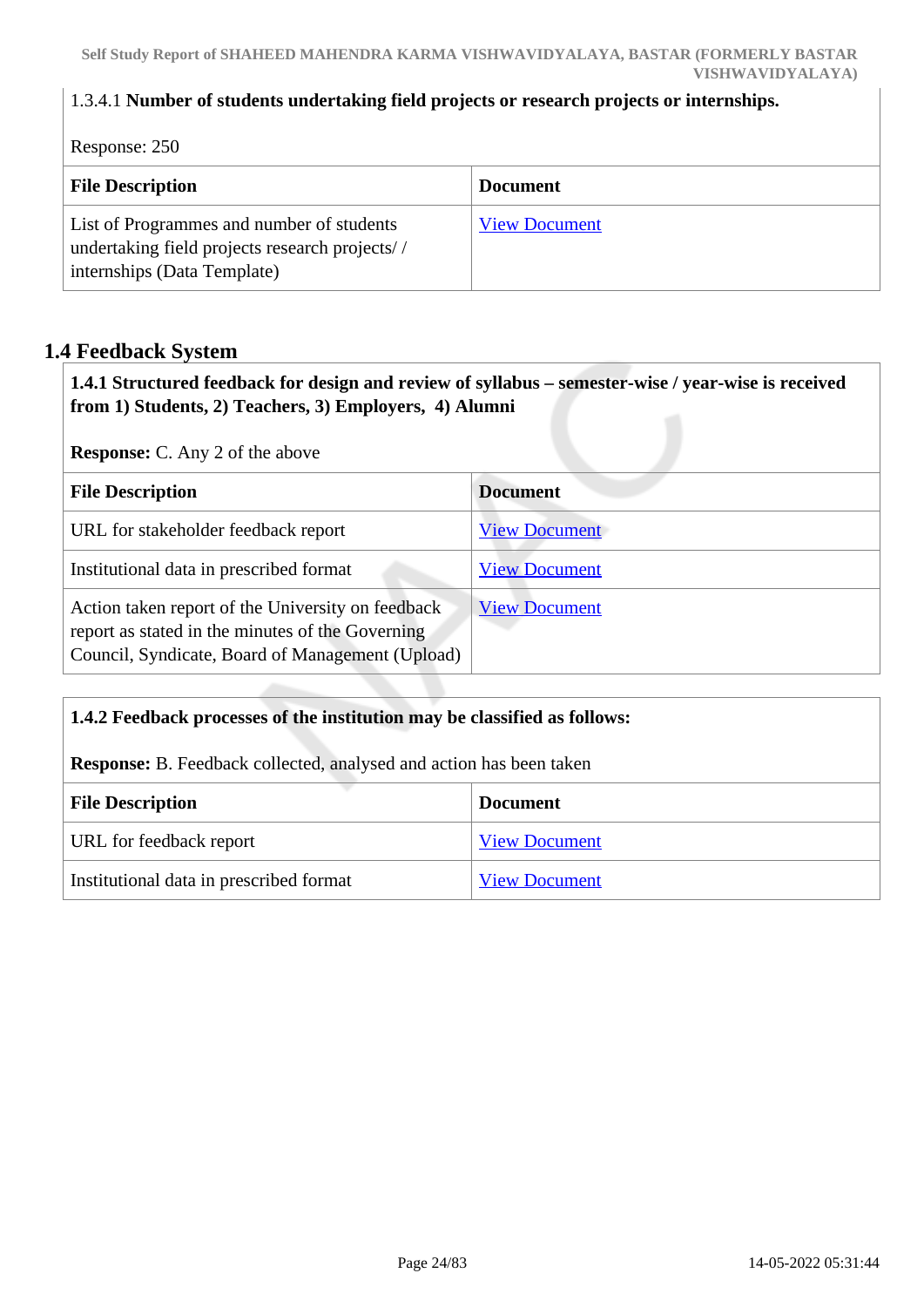## **Criterion 2 - Teaching-learning and Evaluation**

### **2.1 Student Enrollment and Profile**

### **2.1.1 Demand Ratio (Average of last five years)**

### **Response:** 0.98

### 2.1.1.1 **Number of seats available year wise during the last five years**

| 2020-21 | 2019-20 | 2018-19 | 2017-18 | 2016-17 |
|---------|---------|---------|---------|---------|
| 494     | 494     | 443     | 374     | 388     |

| <b>File Description</b>                                                                                 | <b>Document</b>      |
|---------------------------------------------------------------------------------------------------------|----------------------|
| Demand Ratio (Average of Last five years) based on   View Document<br>Data Template upload the document |                      |
| • Any additional information                                                                            | <b>View Document</b> |

### **2.1.2 Average percentage of seats filled against reserved categories (SC, ST, OBC, Divyangjan, etc.) as per applicable reservation policy during the last five years (Excluding Supernumerary Seats)**

**Response:** 64.34

2.1.2.1 **Number of actual students admitted from the reserved categories year wise during last five years**

| 2020-21 | 2019-20 | 2018-19 | 2017-18 | 2016-17 |
|---------|---------|---------|---------|---------|
| 190     | 178     | 140     | 129     | 146     |

| <b>File Description</b>                                                      | <b>Document</b>      |
|------------------------------------------------------------------------------|----------------------|
| Average percentage of seats filled against seats<br>reserved (Data Template) | <b>View Document</b> |
| Any additional information                                                   | <b>View Document</b> |

### **2.2 Catering to Student Diversity**

 **2.2.1 The institution assesses the learning levels of the students and organises special Programmes for advanced learners and slow learners**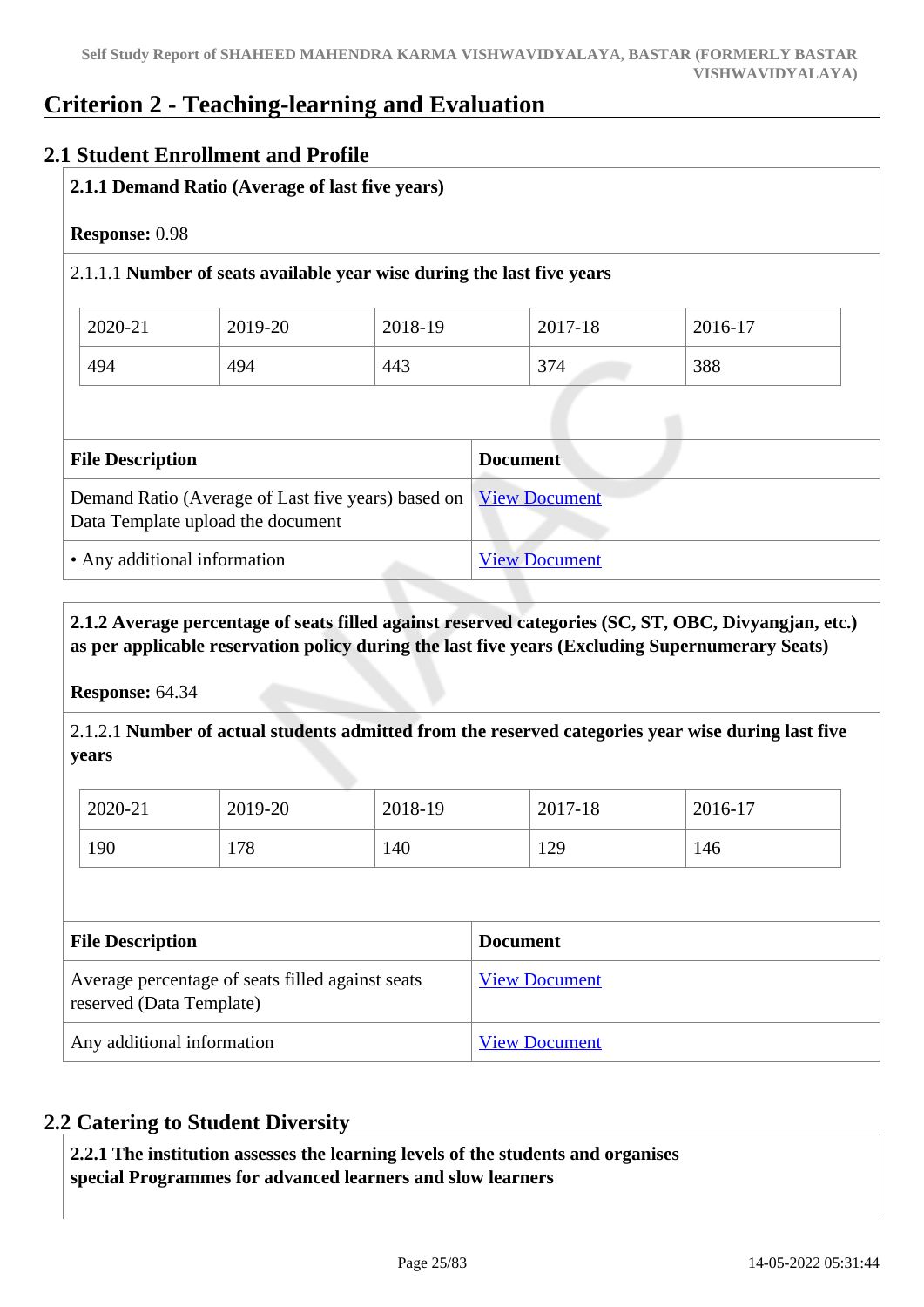### **Response:**

Each institute has variety among the ability of its students- slow, average, and advanced. As all students are admitted to Shaheed Mahendra Karma Vishwavidyalaya, Bastar through different national level tests, hence we are mindful of their aptitude level. In addition, the aptitude of students is recognized using class participation and academic performance. It helps us in identifying their difficulty as well as learning fluency.

Advanced learners are given a host of opportunities to apply their talent and benefit from it. Vishwavidyalaya teaching department faculties provide various notes to advanced learners so that they acquire advanced knowledge. They are encouraged to undertake research activities. Furthermore, they are guided to participate in external professional activities. Advanced learners are motivated to participate in different co-curricular activities, such as Quiz Competition, Conferences, Events, etc. They are supported by faculty and provided necessary resources for such co-curricular activities.

Advanced learners also assist the faculty in their research activities. UTD encourages advance learners to write research papers with the faculties. Faculty members always facilitate and motivate advanced learners.

Slow learners are handled with empathy and requisite academic support. Vishwavidyalaya believes in the learning of every student. They are given extra attention to catch up with other students. Slow learners are counseled regularly. The Vishwavidyalaya also discusses the academic performance of all students with their parents and teacher to seek their support in boosting students' learning.

### **2.2.2 Student - Full time teacher ratio (Data for the latest completed academic year)**

**Response:** 33:1

| <b>File Description</b>    | <b>Document</b>      |
|----------------------------|----------------------|
| Any additional information | <b>View Document</b> |

### **2.3 Teaching- Learning Process**

 **2.3.1 Student centric methods, such as experiential learning, participative learning and problem solving methodologies are used for enhancing learning experiences**

### **Response:**

Student centric pedagogies are used by Shaheed Mahendra Karma Vishwavidyalaya, Bastar for enhancing the learning expertise of the student. The focus of the teaching methods is to help the students to understand the concept and able to apply it practically in effective manner. ICT tools are used for effective teaching learning process by all the faculty members of the Vishwavidyalaya. All SoS share e-contents like notes, books and other supporting study materials by using social media platform.

**Students of SoS in Bio-Technology are encouraged to undertake projects in collaboration with reputed research organizations which give them more exposure to**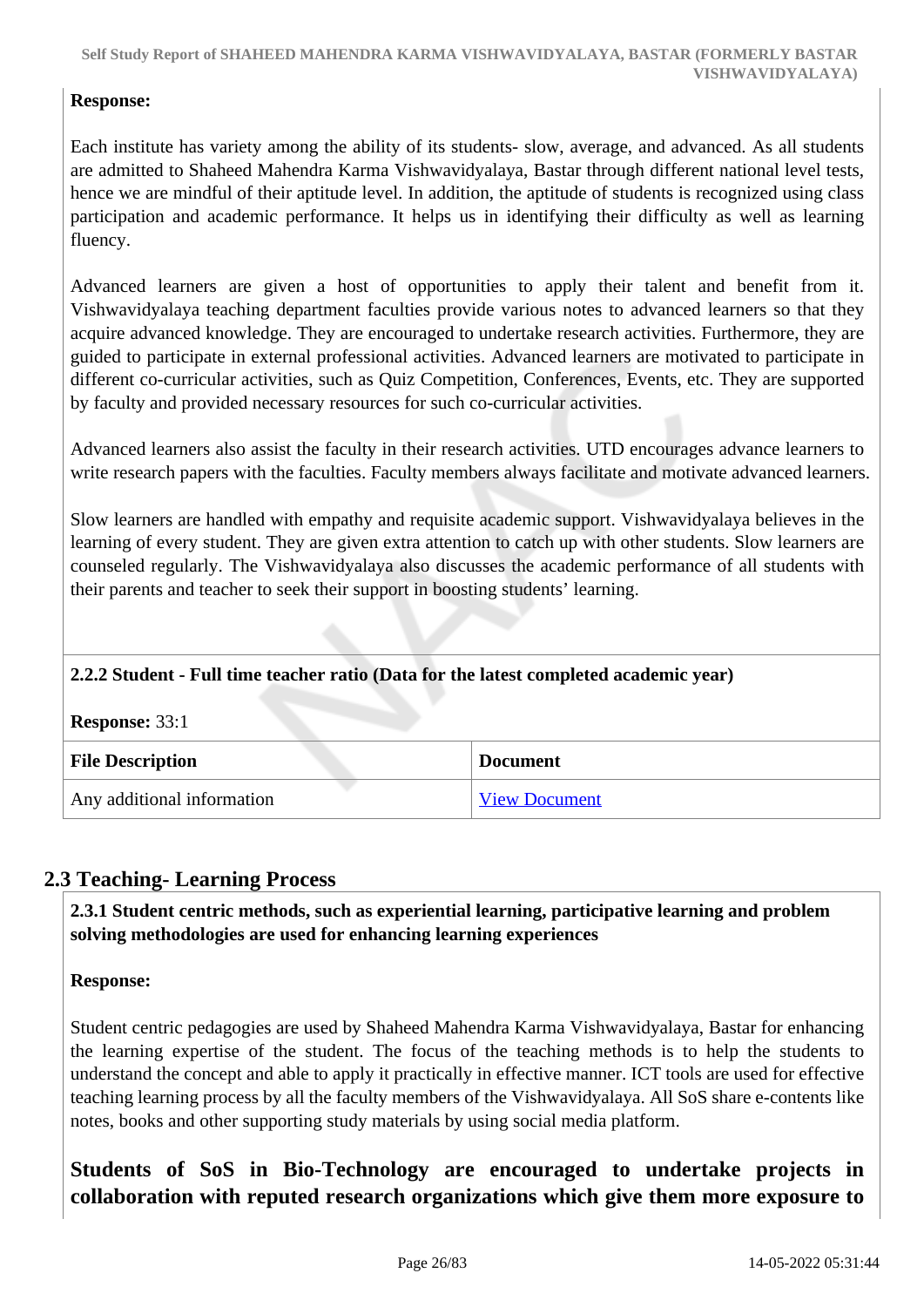**the recent researches being conducted in their domain. Students of SoS in Business Management do their internship/projects in reputed organizations which give them the opportunity to put their theoretical knowledge into practice. Project work, both mini and major are part of the courses and helps the students learn to apply classroom knowledge to real-life problems, and these also help in developing the skill of writing and publishing research reports. Industrial visits and field visits are conducted in order to give more exposure to the students. Students of Master of Computer Applications course are permitted to undertake software project development/ industrial training, from reputed software companies for better exposure of the domain knowledge. SoS in Anthropology & Tribal Studies and MSW conducted field visit and other participatory activities for more exposure in the related field. Syllabus based practicals are given more importance to enhance the experimental learning. Power point presentations and group discussions are organized by all the SoS of the Vishwavidyalaya to develop the personality of the students according to the industrial needs. Tutorial classes are conducted for the better understanding and doubt clearance of the student about the course contents. SoS in Forestry and Wildlife permitted students to take up live dissertation work related to the forest, forestry and wildlife related issues.**

 **2.3.2 Teachers use ICT enabled tools including online resources for effective teaching and learning process.** 

### **Response:**

Information and Communication Technology (ICT) become an important part of our daily life. ICT has revolutionized the teaching learning process and this encouraged all teachers in the university adopting latest ICT technology for effective teaching and learning process. Both the hardware and software components are used for this purpose. Today no area are untouched by ICT, it also make a biggest change in the area of teaching learning process. Faculties of all SoS using common software application & ICT tools (LCD projectors, Laptop, virtual Conferencing, Wi-Fi etc.) for teaching learning process. It makes teaching & learning interesting to the teachers as well as students. There is number of free online applications available which are used by our teachers and students. Presentation, group discussion and tutorials classes are organized by all teachers of the SoS. All course contents are uploaded into the Vishwavidyalayawebsite and made available to all the students and faculty members.

All SoS of the Vishwavidyalaya have been organized number of workshop & seminars for effective learning of faculties as well as students time to time. Office automation training is organized to train the employee & students. This training includes the hands on practical session on MS office, MS Excel, Power Point, coral draw, meeting apps, Google class, screen recorder, application to enhance the knowledge of students & Vishwavidyalaya employees. SoS also make available old year papers, lecture notes, presentations, reports online into the website. Faculty member also shares all study material with students by the social media group created by the SoS. All notices, letters concerned with students are shared into this group to help students teaching learning process.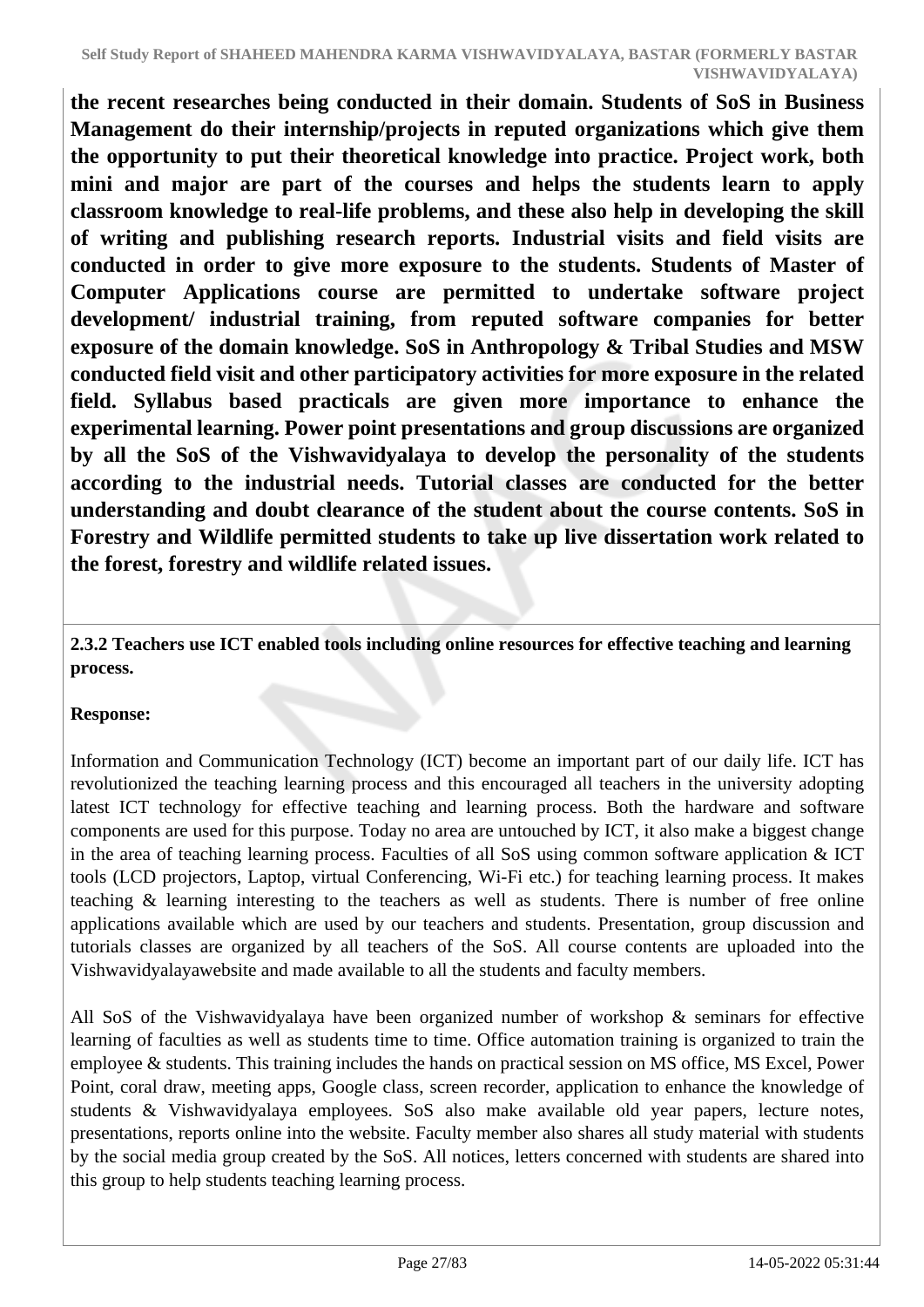|  | 2.3.3 Ratio of students to mentor for academic and other related issues (Data for the latest completed<br>academic year) |                      |  |
|--|--------------------------------------------------------------------------------------------------------------------------|----------------------|--|
|  | <b>Response: 33:1</b><br>2.3.3.1 Number of mentors                                                                       |                      |  |
|  |                                                                                                                          |                      |  |
|  | Response: 17                                                                                                             |                      |  |
|  | <b>File Description</b>                                                                                                  | <b>Document</b>      |  |
|  | Upload year wise, number of students enrolled and<br>full time teachers on roll.                                         | <b>View Document</b> |  |
|  | mentor/mentee ratio                                                                                                      | <b>View Document</b> |  |

### **2.4 Teacher Profile and Quality**

 **2.4.1 Average percentage of full time teachers against sanctioned posts during the last five years Response:** 25.54 **File Description Document** Year wise full time teachers and sanctioned posts for 5 years [View Document](https://assessmentonline.naac.gov.in/storage/app/hei/SSR/110993/2.4.1_1641024327_7162.xlsx) List of the faculty members authenticated by the Head of HEI [View Document](https://assessmentonline.naac.gov.in/storage/app/hei/SSR/110993/2.4.1_1640886853_7162.PDF) Any additional information [View Document](https://assessmentonline.naac.gov.in/storage/app/hei/SSR/110993/2.4.1_1640887409_7162.pdf)

### **2.4.2 Average percentage of full time teachers with Ph.D./D.M/M.Ch./D.N.B Superspeciality/D.Sc./D'Lit. year-wise during the last five years**

**Response:** 50.36

### 2.4.2.1 **Number of full time teachers with** *Ph. D. / D.M. / M.Ch. / D.N.B Superspeciality / D.Sc. / D.Litt.* **year wise during the last five years**

| $12020 - 21$ | 2019-20 | 2018-19 | $\frac{1}{2017}$ -18 | 2016-17 |
|--------------|---------|---------|----------------------|---------|
|              | 1∪      |         | ┍                    | υ       |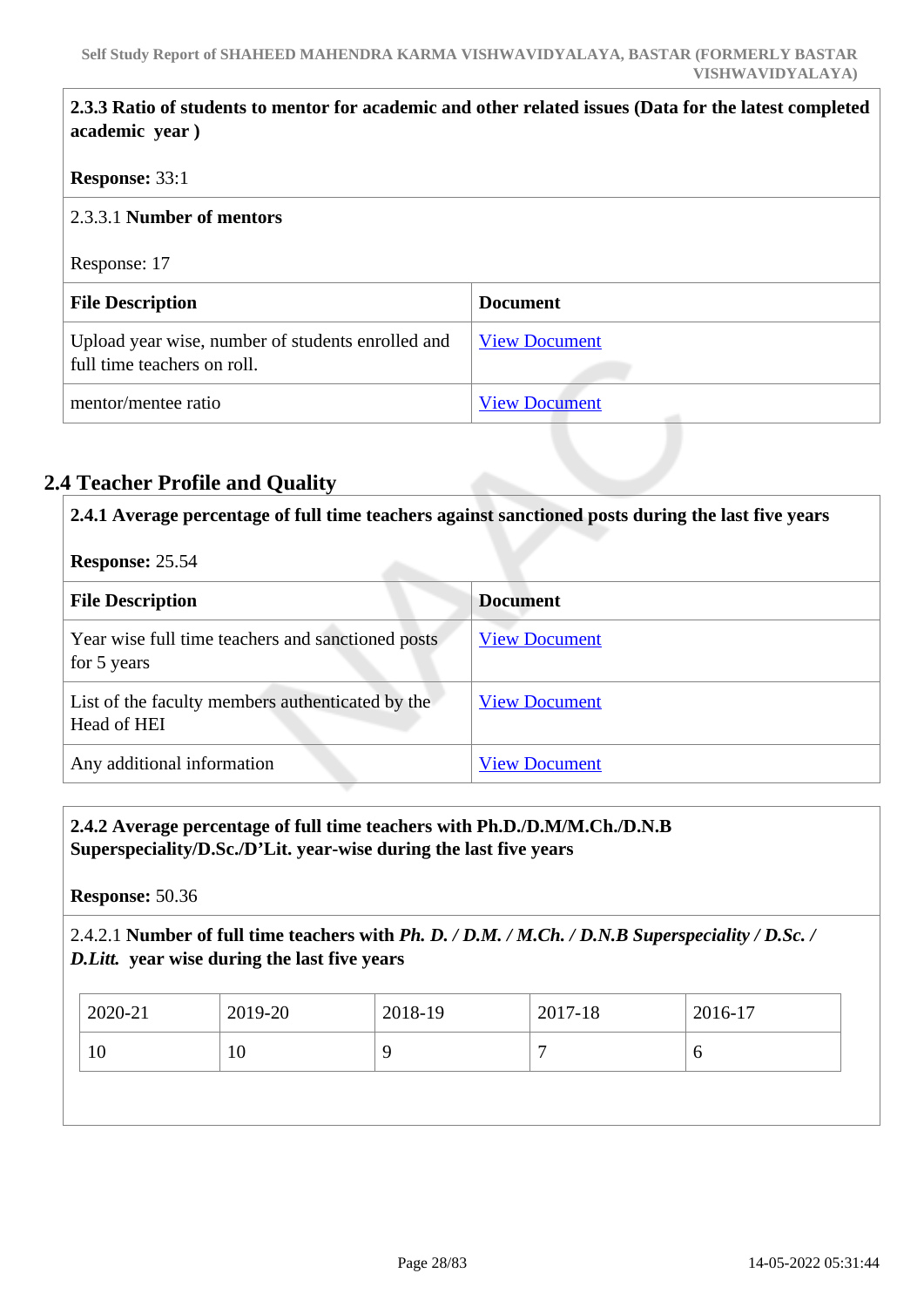| <b>File Description</b>                                                                                                                    | <b>Document</b>      |
|--------------------------------------------------------------------------------------------------------------------------------------------|----------------------|
| List of number of full time teachers with Ph D/D<br>M/M Ch/D N B Superspeciality/DSc/D Lit and<br>number of full time teachers for 5 years | <b>View Document</b> |
| Any additional information                                                                                                                 | <b>View Document</b> |

### **2.4.3 Average teaching experience of full time teachers in the same institution (Data for the latest completed academic year in number of years)**

**Response:** 0.31

| 2.4.3.1 Total experience of full-time teachers                                    |                      |  |  |
|-----------------------------------------------------------------------------------|----------------------|--|--|
| Response: 5.23                                                                    |                      |  |  |
| <b>File Description</b>                                                           | <b>Document</b>      |  |  |
| List of Teachers including their PAN, designation,<br>dept and experience details | <b>View Document</b> |  |  |
| Any additional information                                                        | <b>View Document</b> |  |  |

 **2.4.4 Average percentage of full time teachers who received awards, recognition, fellowships at State, National, International level from Government/Govt. recognised bodies during the last five years**

**Response:** 0

2.4.4.1 **Number of full time teachers receiving awards from state /national /international level from Government/Govt. recognized bodies year wise during the last five years** 

| 2020-21 | 2019-20 | 2018-19 | 2017-18 | 2016-17 |
|---------|---------|---------|---------|---------|
| ν       |         |         | O       | U       |

| <b>File Description</b>                          | <b>Document</b>      |
|--------------------------------------------------|----------------------|
| Institutional data in prescribed format          | <b>View Document</b> |
| e-copies of award letters (scanned or soft copy) | <b>View Document</b> |

### **2.5 Evaluation Process and Reforms**

 **2.5.1 Average number of days from the date of last semester-end/ year- end examination till the declaration of results year-wise during the last five years**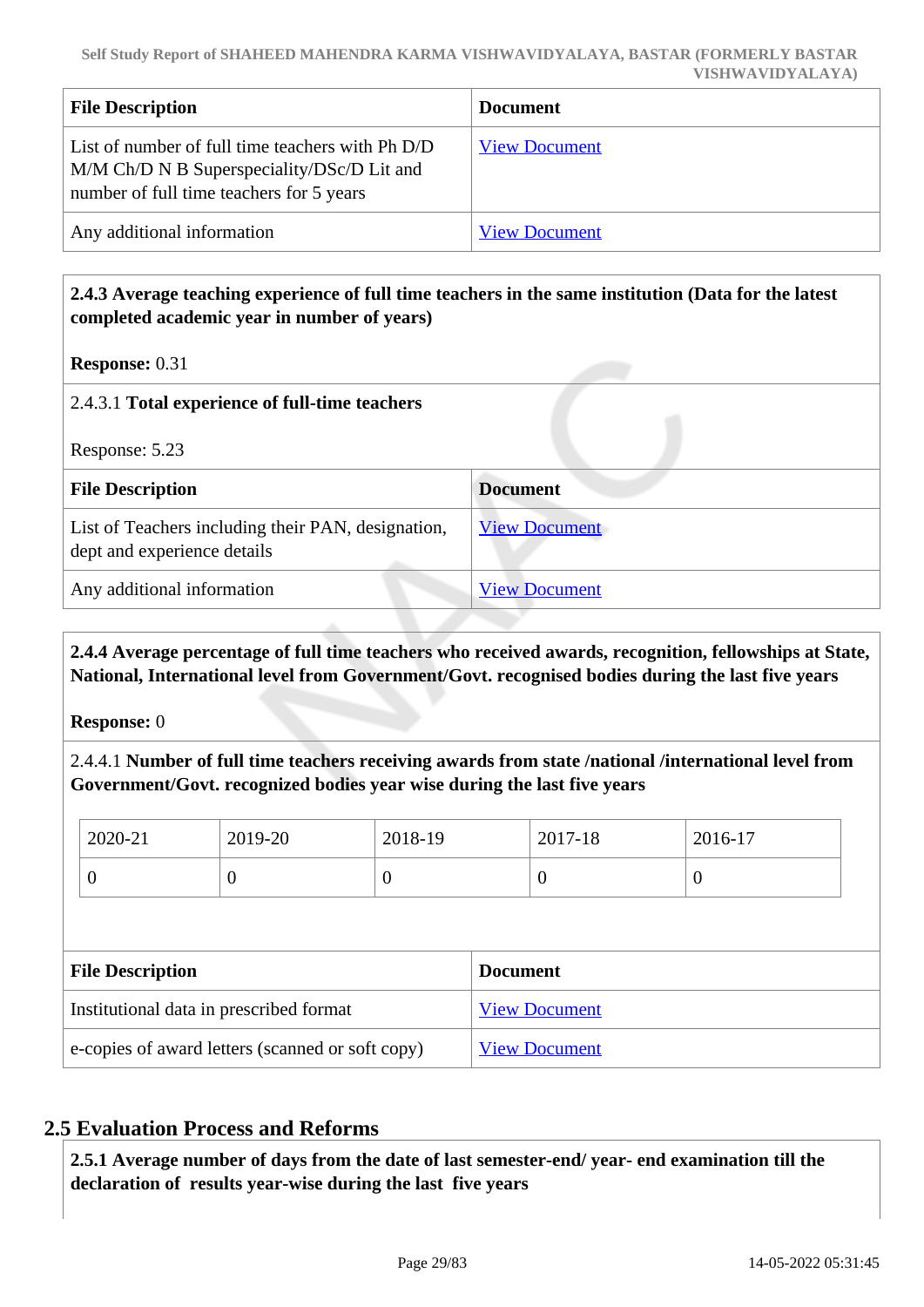#### **Response:** 69.4

### 2.5.1.1 **Number of days from the date of last semester-end/ year- end examination till the declaration of results year wise during the last five years**

| 2020-21                        | 2019-20                                          | 2018-19 |                 | 2017-18              | 2016-17 |  |
|--------------------------------|--------------------------------------------------|---------|-----------------|----------------------|---------|--|
| 63                             | 52                                               | 69      |                 | 75                   | 88      |  |
|                                |                                                  |         |                 |                      |         |  |
|                                |                                                  |         |                 |                      |         |  |
| <b>File Description</b>        |                                                  |         | <b>Document</b> |                      |         |  |
| date of declaration of results | List of Programmes and date of last semester and |         |                 | <b>View Document</b> |         |  |

### **2.5.2 Average percentage of student complaints/grievances about evaluation against total number appeared in the examinations during the last five years**

#### **Response:** 0

### 2.5.2.1 **Number of complaints/grievances about evaluation year wise during the last five years**

| 2020-21 | 2019-20 | 2018-19     | 2017-18 | 2016-17 |
|---------|---------|-------------|---------|---------|
|         | ◡       | $\mathbf v$ |         |         |

| <b>File Description</b>                                                 | <b>Document</b>      |
|-------------------------------------------------------------------------|----------------------|
| Number of complaints and total number of students<br>appeared year wise | <i>View Document</i> |

### **2.5.3 IT integration and reforms in the examination procedures and processes (continuous internal assessment and end-semester assessment) have brought in considerable improvement in examination management system of the institution**

#### **Response:**

The examination management system has been partially automated for transparency, accuracy and mass data management. Examination Section has developed software to automate the different processes of the examination. The software includes user-friendly menus, which easily generate relevant reports. The examination software are used for various processes related to the conduct of examination, declaration of results, award of degrees, continuous evaluation examinations, end-semester examinations, examination schedules, internal/external marks transfer etc. compilation and declaration of results printing of degrees,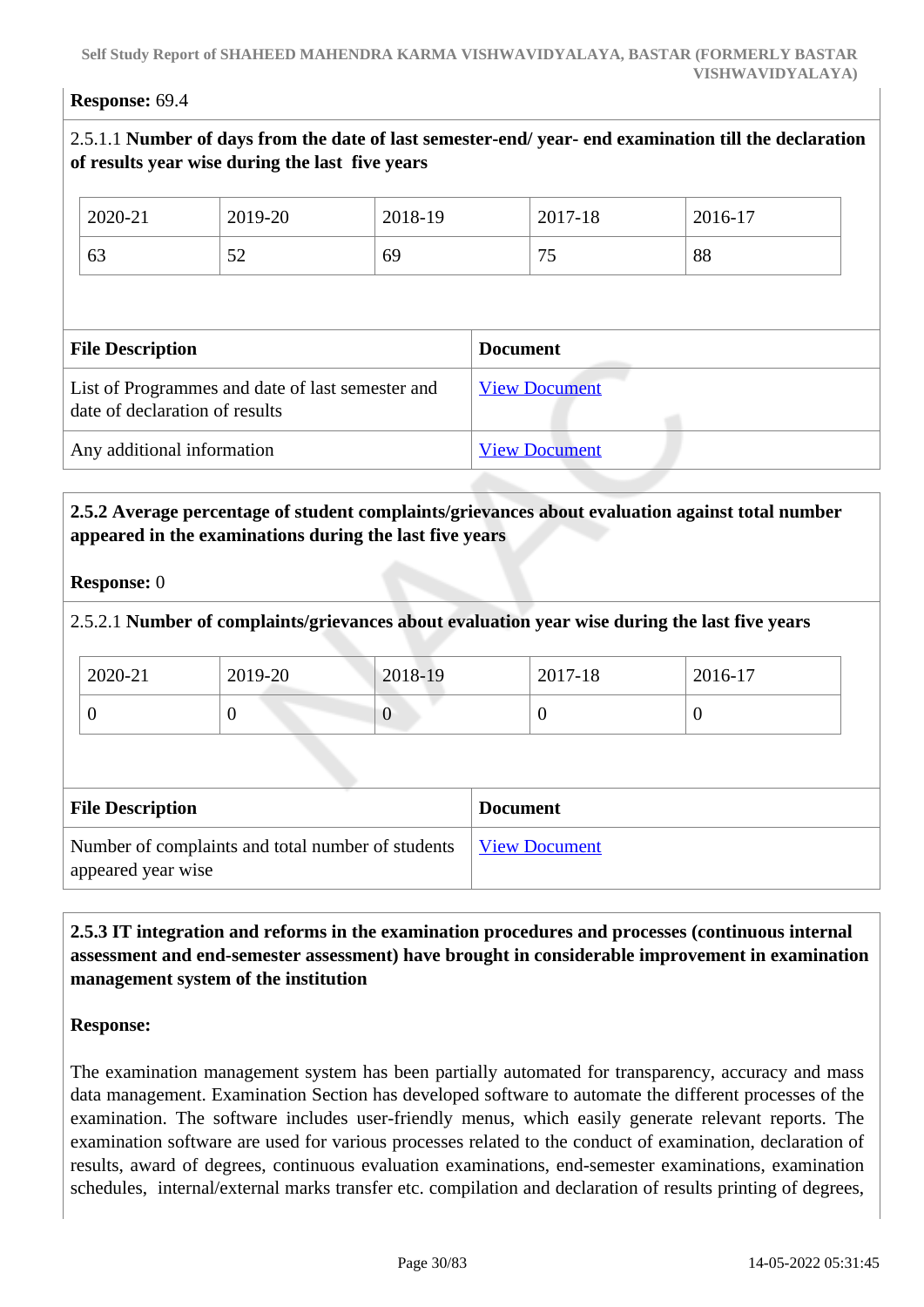marksheet, migration certificate, eligibility certificate and transcripts . Result analysis, office records and regulatory bodies Link with enrolment and registration of students. Exam time table, exam notification, results are uploaded on Vishwavidyalaya website. The automation has resulted in an extensive improvement in the efficiency and transparency of the examination. The different stakeholders such as teachers, parents and students are provided with an effective method to track academic performance. The Examination Reform Committee of Shaheed Mahendra Karma Viahwavidyalaya, Bastar has suggested many reforms in the examination system with the changing needs of regulatory bodies. Various reforms have been undertaken in the last five years that have made a positive impact on the examination system. The academic performance of the student is assessed continuously throughout the semester. Most courses have both continuous evaluation and semester-end examination. The weightage of continuous evaluation in Theory courses (with laboratory/practical/internal assessment work) is provided as per syllabus norms. However, certain courses, like Dissertation/Project/Field work/Research thesis have flexibility of 100% weightage for continuous evaluation due to the unique requirement of the course.

The Vishwavidyalaya has developed the various grievances resolving mechanisms of assessment and evaluation for showing of assessed answer copy, verification of marksheet, re-totaling of answer books.

The policy of plagiarism reflects the goal of academic integrity for Ph.D. Scholars of the Vishwavidyalaya and lays down general guidelines for appropriate academic behavior.

| <b>File Description</b>         | <b>Document</b>      |
|---------------------------------|----------------------|
| Link for additional information | <b>View Document</b> |

### **2.5.4 Status of automation of Examination division along with approved Examination Manual**

**Response:** Only student registration, Hall ticket issue & Result Processing

| <b>File Description</b>                                                                                                            | <b>Document</b>      |
|------------------------------------------------------------------------------------------------------------------------------------|----------------------|
| Current manual of examination automation system<br>and Annual reports of examination including the<br>present status of automation | <b>View Document</b> |
| Current Manual of examination automation system                                                                                    | <b>View Document</b> |
| Any additional information                                                                                                         | <b>View Document</b> |
| Annual reports of examination including the present<br>status of automation                                                        | <b>View Document</b> |

### **2.6 Student Performance and Learning Outcomes**

 **2.6.1 The institution has stated learning outcomes (generic and programme specific)/graduate attributes which are integrated into the assessment process and widely publicized through the website and other documents**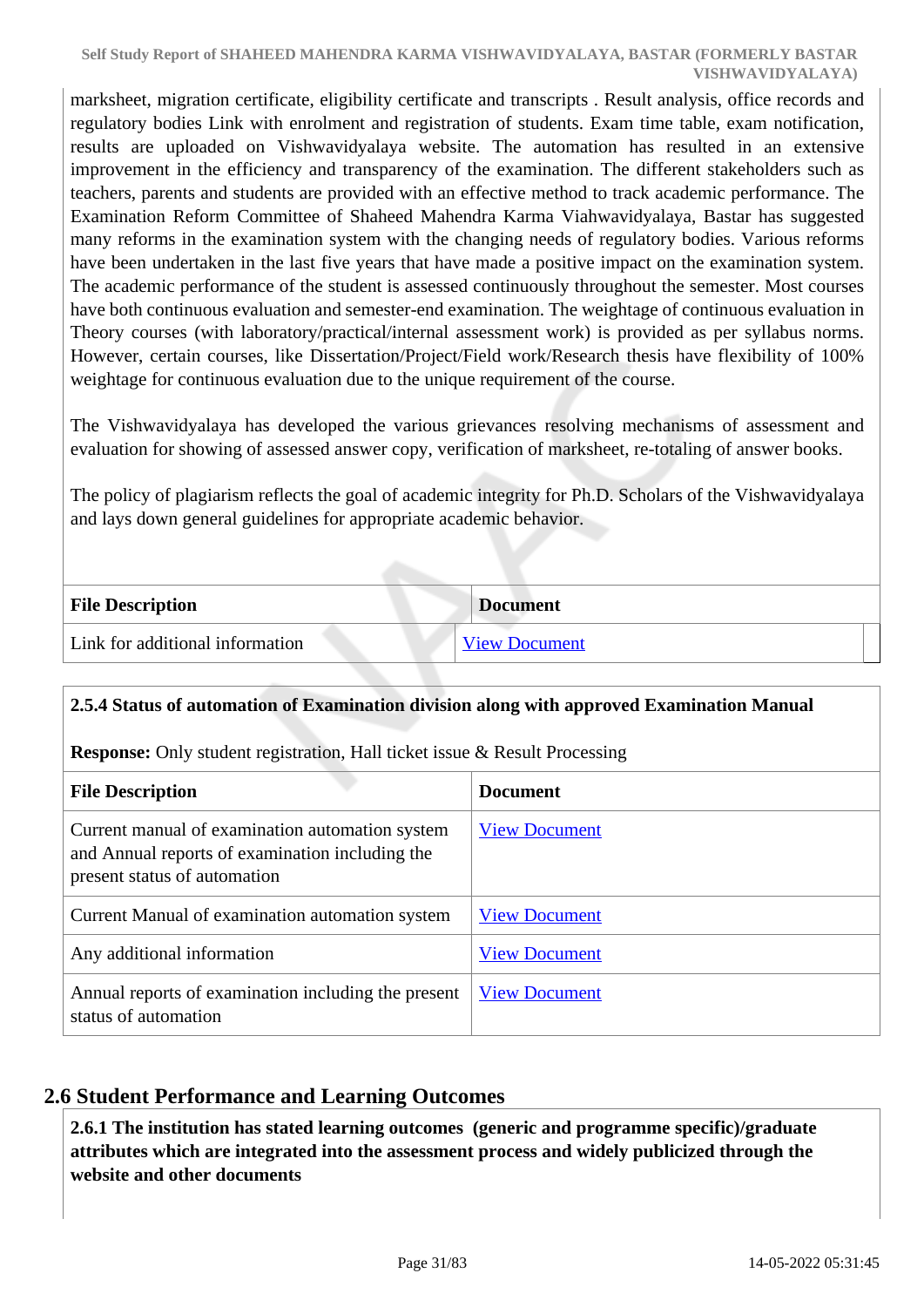### **Response:**

The Vishwavidyalaya follows Outcome Based Education (OBE). The approach underscores the importance of learning outcomes, that is, what the students would be able to do after undergoing a programme or a course.

Each programme of the Vishwavidyalaya, both at the under-graduate and post-graduate levels, has evolved programme outcomes. In technology disciplines, the programmes have both programme outcomes and programme specific outcomes. Each course has course outcomes.

The Programme Outcomes (POs) and Course Outcomes (Cos) are evolved through a robust process. They are discussed at several levels, such as departmental meetings, expert level meetings, etc. Further, they are approved in the Board of Studies and Academic Council. They are revised time to time based on feedback from different internal and external stakeholders and from the experience of delivery of a course. The course outcomes are discussed with the students in the introductory session of a course.

| <b>File Description</b>                                 | <b>Document</b>      |
|---------------------------------------------------------|----------------------|
| Upload COs for all courses (exemplars from<br>Glossary) | <b>View Document</b> |

### **2.6.2 Attainment of Programme outcomes, Programme specific outcomes and course outcomes are evaluated by the institution**

### **Response:**

Assurance of Learning (AoL) is a salient feature of the teaching-learning process at Shaheed Mahendra Karma Vishwavidyalaya, Bastar. Most programmes have an in-built process of the AoL.

The attainment of the Programme Outcomes (POs) is arrived at using direct and indirect methods. In the direct method, the attainment of POs is quantified through the course attainment level, which in turn is measured via various assessment components. The indirect attainment level of the POs is determined through the student survey.The following points are followed to evaluate the course outcomes:

- Fixing the weightage of each assessment component
- Setting criteria for Course Outcome (CO) attainment level

The final attainment of POs is worked out as a weighted average of direct attainment (80% weightage) and indirect attainment (20% weightage)

### **2.6.3 Pass Percentage of students(Data for the latest completed academic year)**

#### **Response:** 97.52

2.6.3.1 Total number of final year students who passed the examination conducted by Institution.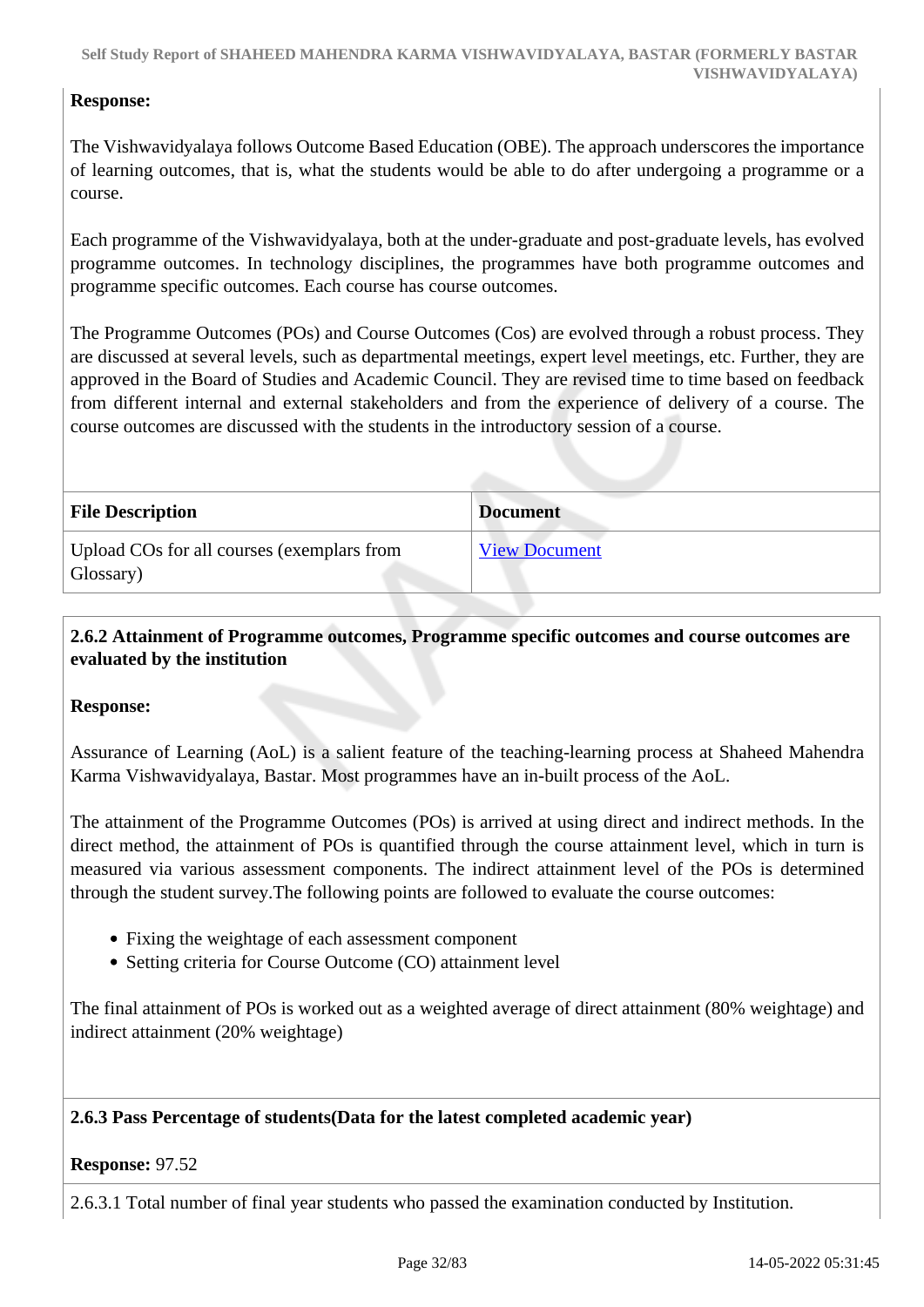### Response: 275

### 2.6.3.2 **Total number of final year students who appeared for the examination conducted by the Institution.**

Response: 282

| <b>File Description</b>                                                                               | <b>Document</b>      |
|-------------------------------------------------------------------------------------------------------|----------------------|
| Upload list of Programmes and number of students<br>passed and appeared in the final year examination | <b>View Document</b> |
| Upload any additional information                                                                     | <b>View Document</b> |
| Paste link for the annual report                                                                      | <b>View Document</b> |

# **2.7 Student Satisfaction Survey**

| 2.7.1 Online student satisfaction survey regarding teaching learning process |                      |  |
|------------------------------------------------------------------------------|----------------------|--|
| <b>Response: 3.25</b>                                                        |                      |  |
| <b>File Description</b>                                                      | <b>Document</b>      |  |
| Upload database of all currently enrolled students                           | <b>View Document</b> |  |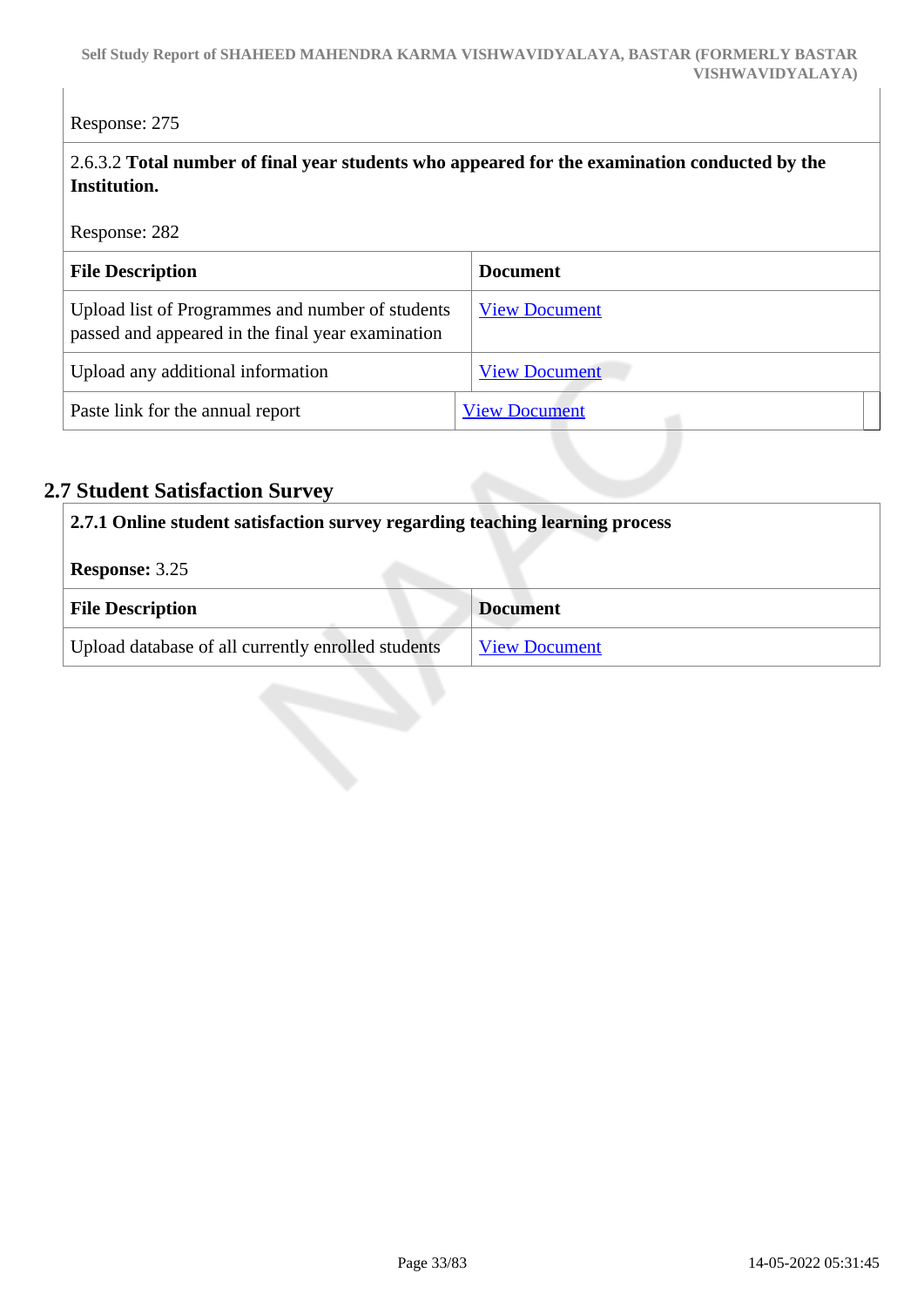## **Criterion 3 - Research, Innovations and Extension**

### **3.1 Promotion of Research and Facilities**

 **3.1.1 The institution's Research facilities are frequently updated and there is a well defined policy for promotion of research which is uploaded on the institutional website and implemented**

### **Response:**

Shaheed Mahendra Karma Vishwavidyalya, Bastar is one of the premiers of higher education and learning in Bastar Region of Chhattisgarh. The S.M.K.V, Bastar has a well defined policy for formulation of Research and has a stated code of ethics to check mal-practices and plagiarism in Research and both have been uploaded on the website of the university. Plagiarism detection software (PDS) URKUND is provided to the university by the UGC. Presently University is using the URKUND Software as a Plagiarism Checker Software for Ph.D. scholar.

University Teaching Departments and affiliated colleges are approved Research center since 2017. Out of 9 Research center, 2 Research center namely SOS forestry & Wildlife and SOS Anthropology and Tribal Studies and approved Research center of university.

6 teachers are approved Research guide at the both school of studies (SOS) at the university Since July 2017. Presently 14 Research scholars are doing their Research work on the field of Forestry and Anthropology under the guidance of their Supervisor.

The University schools/Departments and faculty have published more than 100 Research papers in UGC notified journals and peer – Reviewed, Referred, SCOPUS and CARE journals during the last five years.

The university has adopted the new Ph.D. ordinance (Ordinance 45) as per the revised UGC guidelines. These guidelines permit only those candidates to be enrolled who possess potential and right aptitude for research and have successfully completed the Pre-Ph.D. course work. In addition to various important provisions in the ordinance and other measures is being taken care of to improve the quality of research at the doctoral level.

University has established the research laboratory in the SOS in Forestry & Wildlife and SOS in Anthropology & Tribal Studies and other Research Facilities to support both the departments. University Laboratory departments have major scientific Instruments and equipment's.

### **Research policy**

S.M.K.V.V. is expected to perform the "TRE" activities which include Teaching, Research and Extension. Research activity is one of the aspects of academic activities which help the institution to achieve excellence in the field of education.

- It also includes the quality of learning and knowledge development.
- In order to enhance research activity local, national, global level, our university has framed its research policy.
- The focus of the research policy is to inculcate research aptitude, develop right kinds of research culture and provide necessary facilities for establishing appropriate research infrastructure.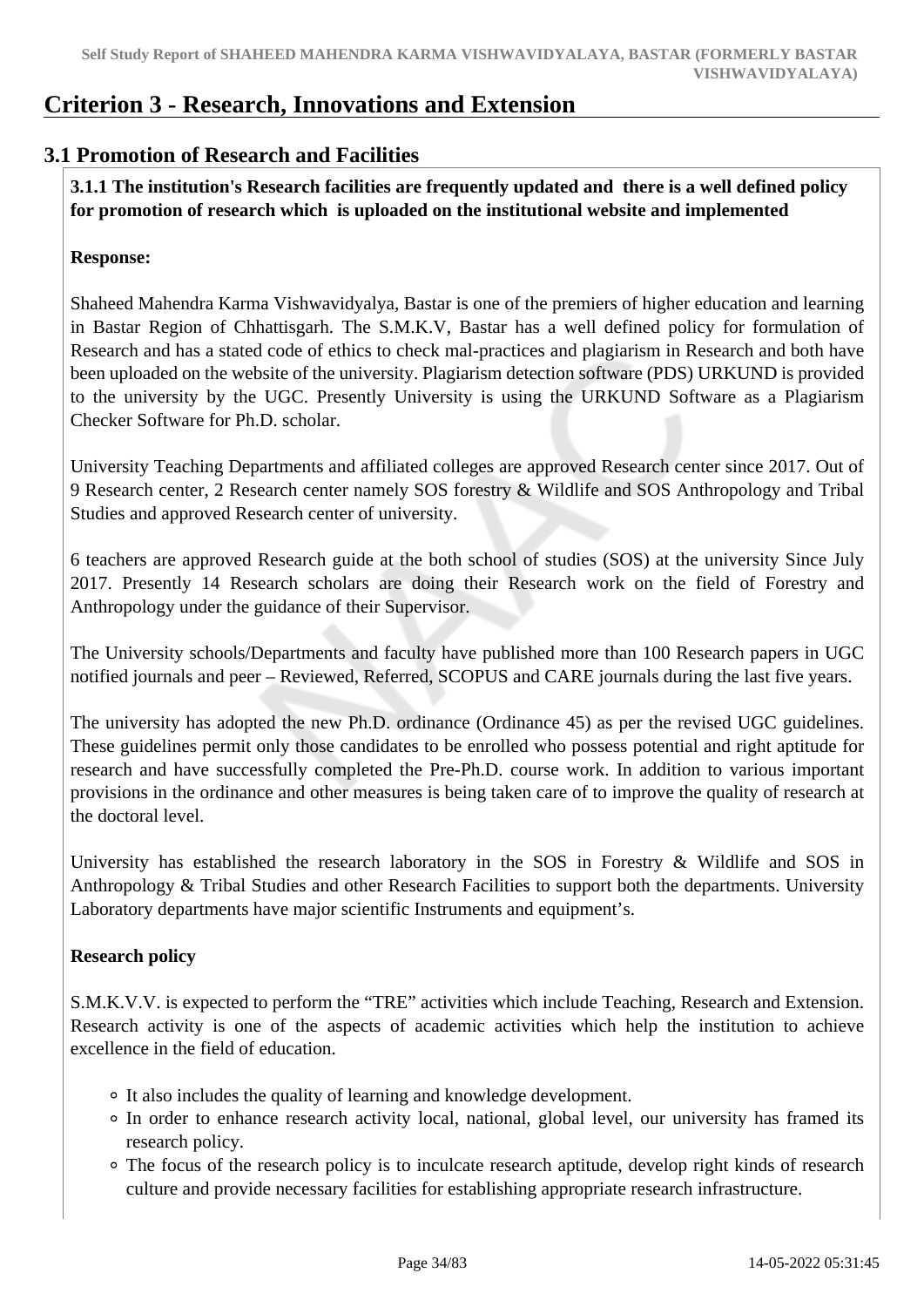| <b>File Description</b>                                                                                                             | <b>Document</b> |
|-------------------------------------------------------------------------------------------------------------------------------------|-----------------|
| Minutes of the Governing Council/ Syndicate/Board   View Document<br>of Management related to research promotion policy<br>adoption |                 |

 **3.1.2 The institution provides seed money to its teachers for research (average per year, INR in Lakhs)**

### **Response:** 0

3.1.2.1 **The amount of seed money provided by institution to its faculty year-wise during the last five years (INR in lakhs).**

| 2020-21 | 2019-20 | 2018-19 | 2017-18 | 2016-17 |
|---------|---------|---------|---------|---------|
|         |         |         |         |         |

| <b>File Description</b>                 | <b>Document</b>      |
|-----------------------------------------|----------------------|
| Institutional data in prescribed format | <b>View Document</b> |

### **3.1.3 Percentage of teachers receiving national / international fellowship / financial support by various agencies for advanced studies / research during the last five years.**

**Response:** 0

3.1.3.1 **The number of teachers who received national / international fellowship / financial support by various agencies for advanced studies / research year-wise during the last five years.**

|                                         | 2020-21 | 2019-20 | 2018-19              |                 | 2017-18  | 2016-17 |
|-----------------------------------------|---------|---------|----------------------|-----------------|----------|---------|
|                                         | 0       | U       | $\theta$             |                 | $\theta$ | O       |
|                                         |         |         |                      |                 |          |         |
| <b>File Description</b>                 |         |         |                      | <b>Document</b> |          |         |
| Institutional data in prescribed format |         |         | <b>View Document</b> |                 |          |         |

 **3.1.4 Number of JRFs, SRFs, Post Doctoral Fellows, Research Associates and other research fellows enrolled in the institution during the last five years.**

**Response:** 0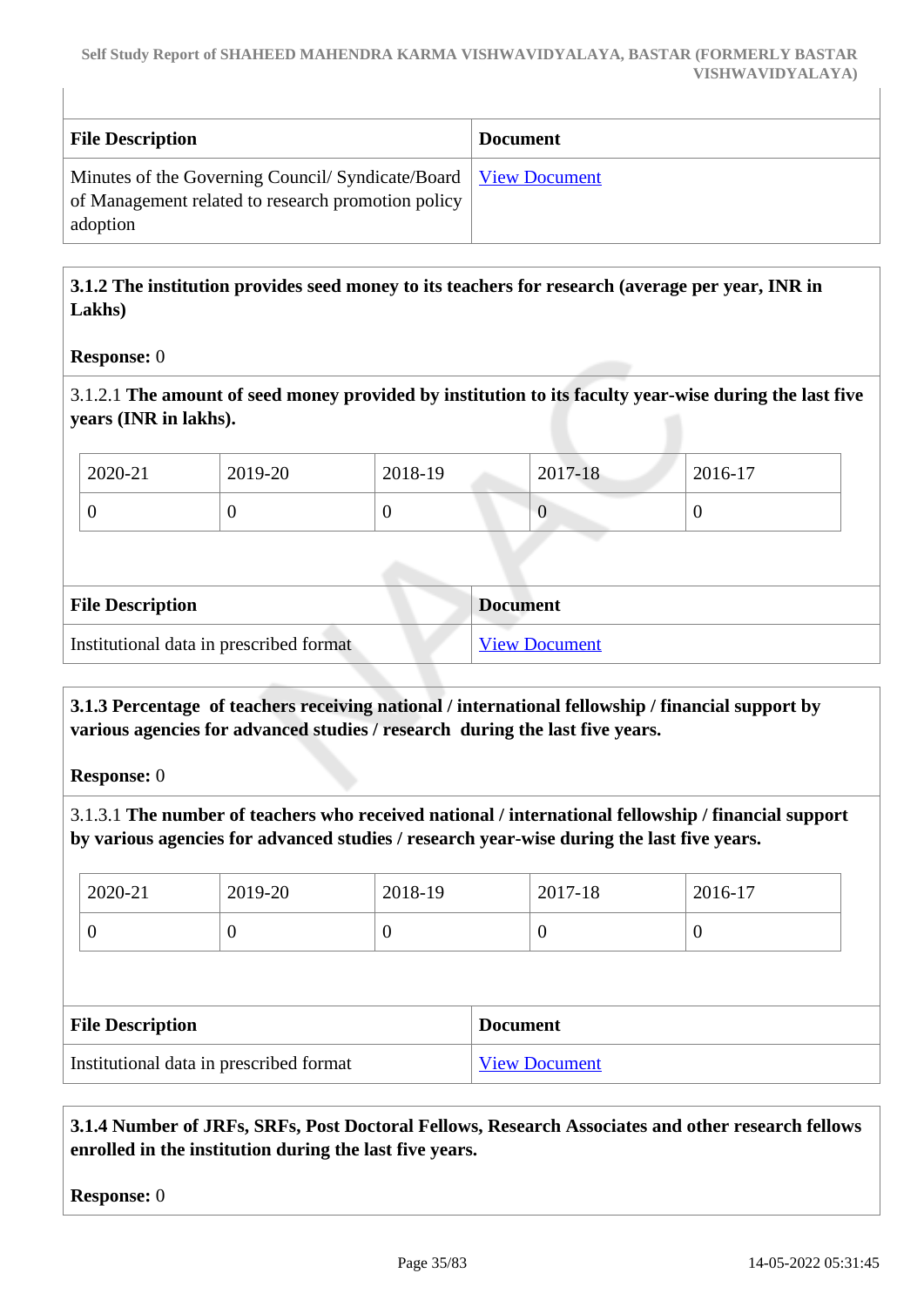|                                         |                         | fellows enrolled in the institution year-wise during the last five years. |                      |                 |          | 3.1.4.1 The Number of JRFs, SRFs, Post Doctoral Fellows, Research Associates and other research |  |
|-----------------------------------------|-------------------------|---------------------------------------------------------------------------|----------------------|-----------------|----------|-------------------------------------------------------------------------------------------------|--|
|                                         | 2020-21                 | 2019-20                                                                   | 2018-19              |                 | 2017-18  | 2016-17                                                                                         |  |
|                                         | $\overline{0}$          | $\theta$                                                                  | $\boldsymbol{0}$     |                 | $\theta$ | $\boldsymbol{0}$                                                                                |  |
|                                         |                         |                                                                           |                      |                 |          |                                                                                                 |  |
|                                         | <b>File Description</b> |                                                                           |                      | <b>Document</b> |          |                                                                                                 |  |
| Institutional data in prescribed format |                         |                                                                           | <b>View Document</b> |                 |          |                                                                                                 |  |

| <b>1. Central Instrumentation Centre</b><br><b>2. Animal House/Green House</b><br>3. Museum<br>4. Media laboratory/Studios<br><b>5. Business Lab</b><br><b>6. Research/Statistical Databases</b> |                      |  |  |
|--------------------------------------------------------------------------------------------------------------------------------------------------------------------------------------------------|----------------------|--|--|
| 7. Mootcourt                                                                                                                                                                                     |                      |  |  |
| 8. Theatre                                                                                                                                                                                       |                      |  |  |
| 9. Art Gallery                                                                                                                                                                                   |                      |  |  |
| 10. Any other facility to support research                                                                                                                                                       |                      |  |  |
| <b>Response:</b> D. 1 of the above                                                                                                                                                               |                      |  |  |
| <b>File Description</b>                                                                                                                                                                          | <b>Document</b>      |  |  |
| Upload any additional information                                                                                                                                                                | <b>View Document</b> |  |  |
| Paste link of videos and geotagged photographs                                                                                                                                                   | <b>View Document</b> |  |  |

### **3.1.6 Percentage of departments with UGC-SAP, CAS, DST-FIST, DBT, ICSSR and other recognitions by national and international agencies (Data for the latest completed academic year)**

**Response:** 0

3.1.6.1 **The Number of departments with UGC-SAP, CAS, DST-FIST , DBT, ICSSR and other similar recognitions by national and international agencies.**

| <b>File Description</b>                 | <b>Document</b>      |
|-----------------------------------------|----------------------|
| Institutional data in prescribed format | <b>View Document</b> |

### **3.2 Resource Mobilization for Research**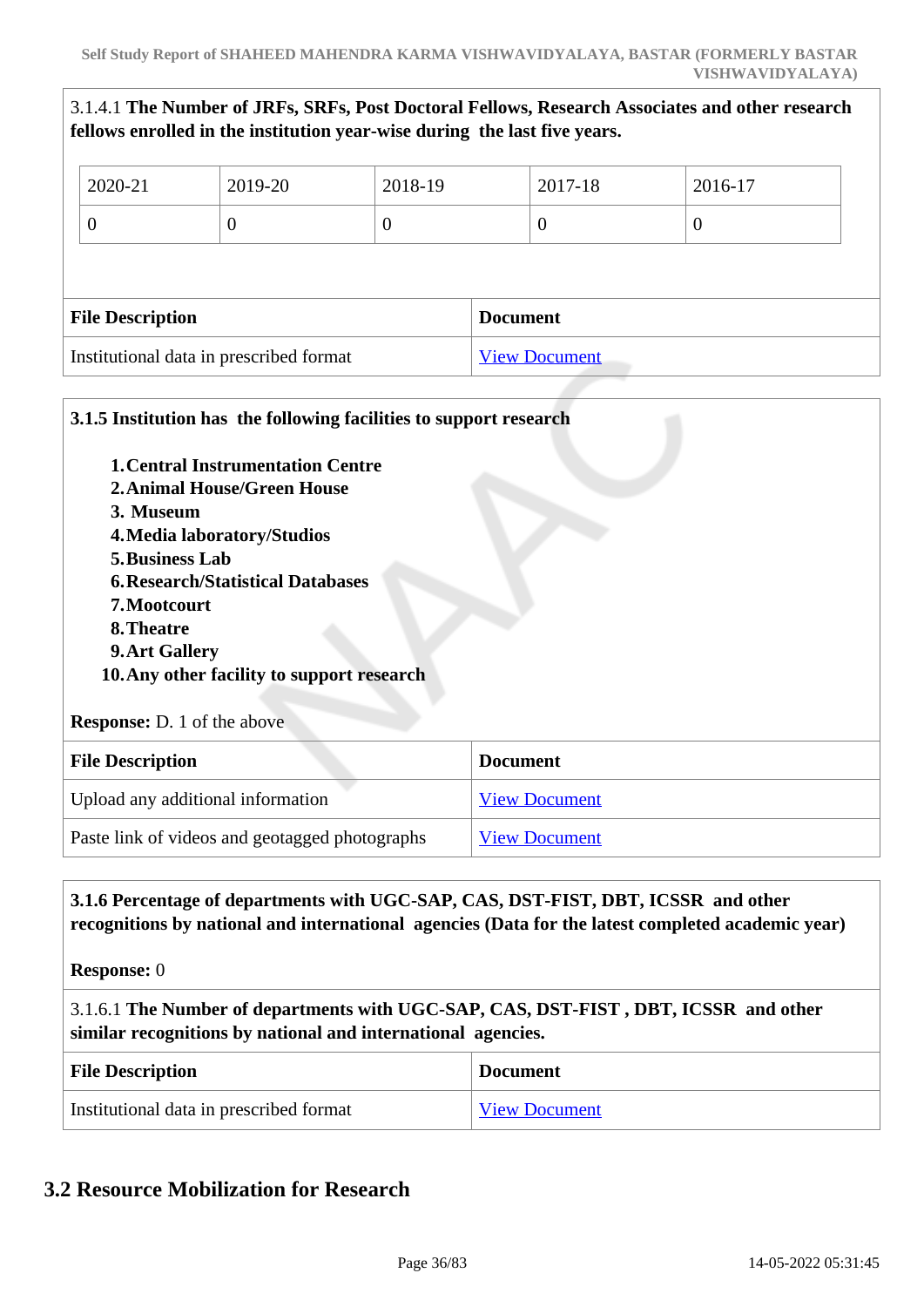**3.2.1 Extramural funding for Research (Grants sponsored by the non-government sources such as industry, corporate houses, international bodies for research projects) endowments, Chairs in the University during the last five years (INR in Lakhs).**

#### **Response:** 0

3.2.1.1 **Total Grants for research projects sponsored by the non-government sources such as industry, corporate houses, international bodies, endowments, Chairs in the institution year-wise during the last five years (INR in Lakhs).**

| 2020-21 | 2019-20 | 2018-19 | 2017-18 | 2016-17 |
|---------|---------|---------|---------|---------|
|         |         |         | v       | ິ       |

| <b>File Description</b>                 | <b>Document</b>      |
|-----------------------------------------|----------------------|
| Institutional data in prescribed format | <b>View Document</b> |

 **3.2.2 Grants for research projects sponsored by the government agencies during the last five years (INR in Lakhs).**

#### **Response:** 58

3.2.2.1 **Total Grants for research projects sponsored by the government agencies year-wise during the last five years (INR in Lakhs).**

| 2020-21 | 2019-20 | 2018-19 | 2017-18 | 2016-17 |
|---------|---------|---------|---------|---------|
|         |         | ν       | 35.05   | 22.95   |

| <b>File Description</b>                                                              | <b>Document</b>      |
|--------------------------------------------------------------------------------------|----------------------|
| Institutional data in prescribed format                                              | <b>View Document</b> |
| e-copies of the grant award letters for research<br>projects sponsored by government | <b>View Document</b> |

 **3.2.3 Number of research projects per teacher funded by government and non-government agencies during the last five years**

**Response:** 10

3.2.3.1 **Number of research projects funded by government and non-government agencies during the last five years.**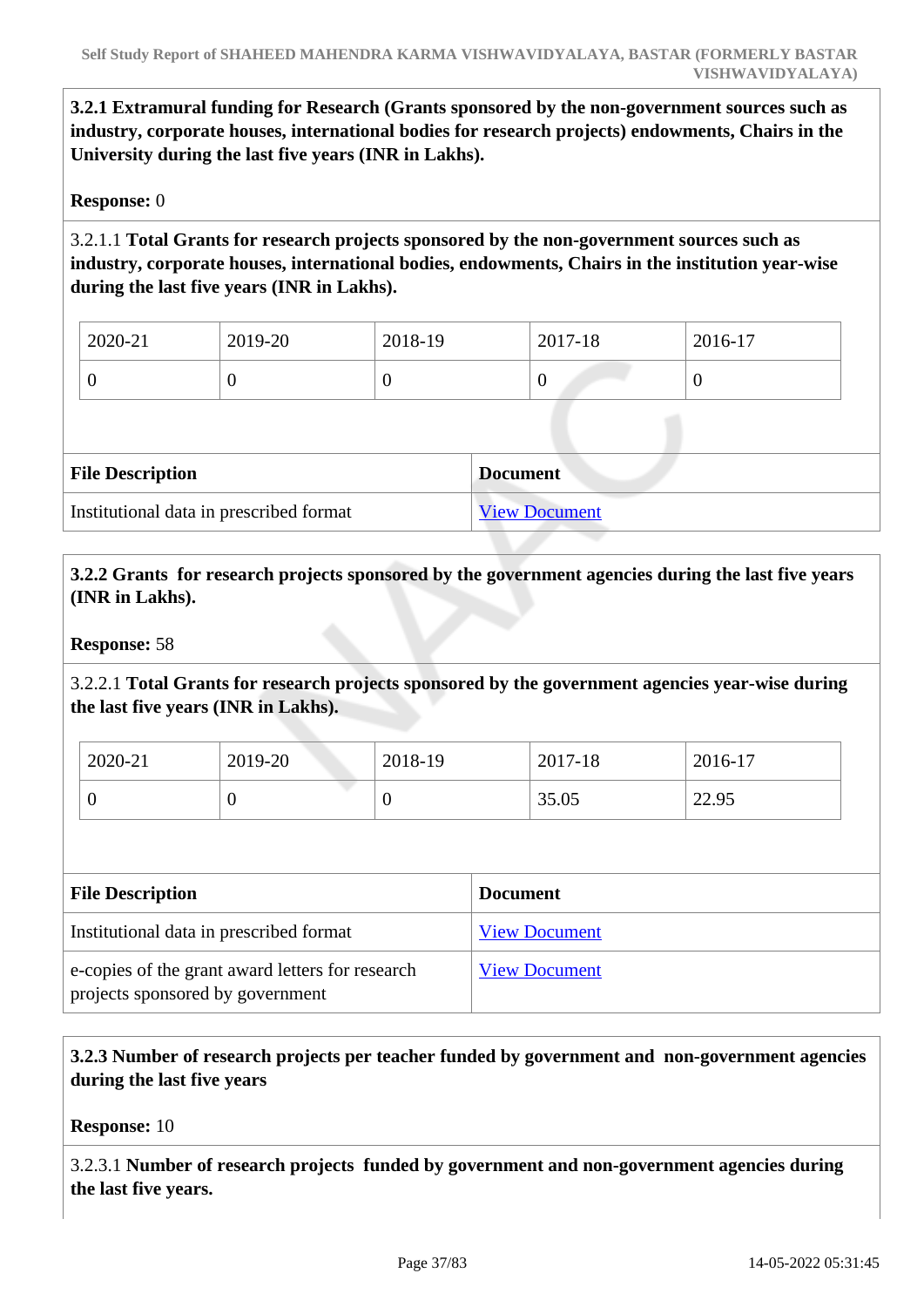# Response: 2

## 3.2.3.2 **Number of full time teachers worked in the institution year-wise during the last five years..**

#### Response: 1

| <b>File Description</b>                 | <b>Document</b>      |  |
|-----------------------------------------|----------------------|--|
| Supporting document from Funding Agency | <b>View Document</b> |  |
| Institutional data in prescribed format | <b>View Document</b> |  |

# **3.3 Innovation Ecosystem**

 **3.3.1 Institution has created an eco system for innovations including Incubation centre and other initiatives for creation and transfer of knowledge.**

#### **Response:**

The University constantly tries to keep its resources in a dynamic shape with its research activity and technical aspects so that the faculty and students perform better and better in their academic endeavors. The university is continuously striving to achieve excellence in teaching-learning, research and innovation. The faculty members are encouraged to engage in research work which is evident from the various major and minor research projects undertaken by them in past few years. The faculty from SOS Forestry & Wildlife has completed two mini research projects and the Head of Department has obtained awards from CGCOST and Forest Department. The faculty from SOS Anthropology & Tribal Studies has completed two research projects funded by ST & SC Welfare Department, Govt. of Chhattisgarh and National Mineral Development Corporation Ltd., Hyderabad, Govt. of India Enterprises.

The university teaching departments are empowered to bring innovative ideas and excel as centre for knowledge creation. Faculty members are constantly engaged in writing and publication of research papers as reflected in their publications in journals of high academic standard. Faculty members have also published books valuable for the students as well as the general academic community. Faculty members have enrolled themselves as members of various professional bodies to keep themselves updated about innovations in their field.

The university plays a proactive role by providing support and ambience conducive for research. The UGC regulation of 2016 for Ph.D. course work have been adopted. DRC- research committee is constituted for effective coordination of the research activities of the School of Studies. The academic matters related to Ph.D. degree have been processed by a Departmental Research Committee (DRC) and Research Degree Committee (RDC) in the University.

Allocation of research supervisors for students enrolled for the Ph.D. programme is done as per UGC norms. Depending upon the vacancy, the number of students per faculty member is permitted by the university. Presently 14 Ph.D. scholars are registered in their Ph.D. thesis work.

The university values incubation of ideas through workshops, seminars, conferences and lecture series wherein expert from academia and industry share their practical knowledge and experience with the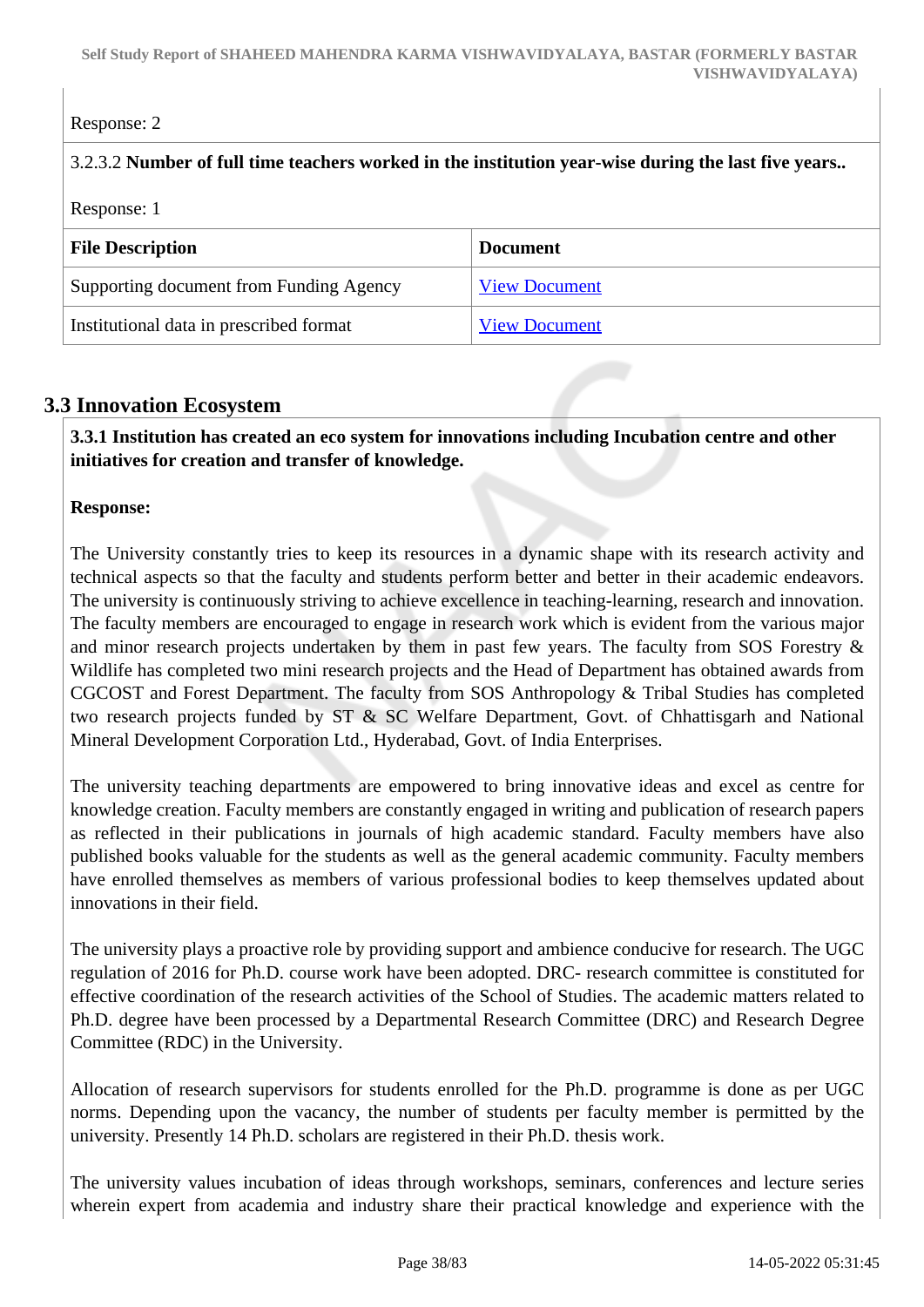students & faculty to promote a culture of research. Faculty and students are regularly encouraged to attend academic events organized by other institutions to promote good quality of teaching and research.

The students involve in research work as part of their academic programme under various courses run in university. Students in courses like Anthropology & Tribal Studies, MBA, MCA, MSW, Forestry & Wildlife and Rural Technology are encouraged to deal with practical issues which arise in industry and other field as part of their project work. Field visits are organized by which students confront with ground reality. National Science Day is celebrated to foster creativity and innovation among students through various science models and quiz competitions. Students are encouraged to take up entrepreneurial activities.

The efforts of university go a long way in creating an academic eco-system, beneficial for fostering research potential of our faculty, students and research scholars.

 **3.3.2 Number of workshops/seminars conducted on Research methodology, Intellectual Property Rights (IPR),entrepreneurship, skill development during the last five years.**

**Response:** 8

3.3.2.1 **Total number of workshops/seminars conducted on Research methodology, Intellectual Property Rights (IPR),entrepreneurship, skill development year-wise during the last five years.**

| 2020-21 | 2019-20 | 2018-19 | 2017-18 | 2016-17 |
|---------|---------|---------|---------|---------|
|         | -       | ◡       |         |         |

| <b>File Description</b>                 | <b>Document</b>      |
|-----------------------------------------|----------------------|
| Institutional data in prescribed format | <b>View Document</b> |
| Any additional information              | <b>View Document</b> |

 **3.3.3 Number of awards / recognitions received for research/innovations by the institution / teachers / research scholars / students during the last five years.**

**Response:** 3

3.3.3.1 **Total number of awards / recognitions received for** *research /* **innovations won by institution / teachers / research scholars / students year-wise during the last five years.**

| 2020-21 | 2019-20 | 2018-19 | 2017-18 | 2016-17 |
|---------|---------|---------|---------|---------|
|         |         |         |         |         |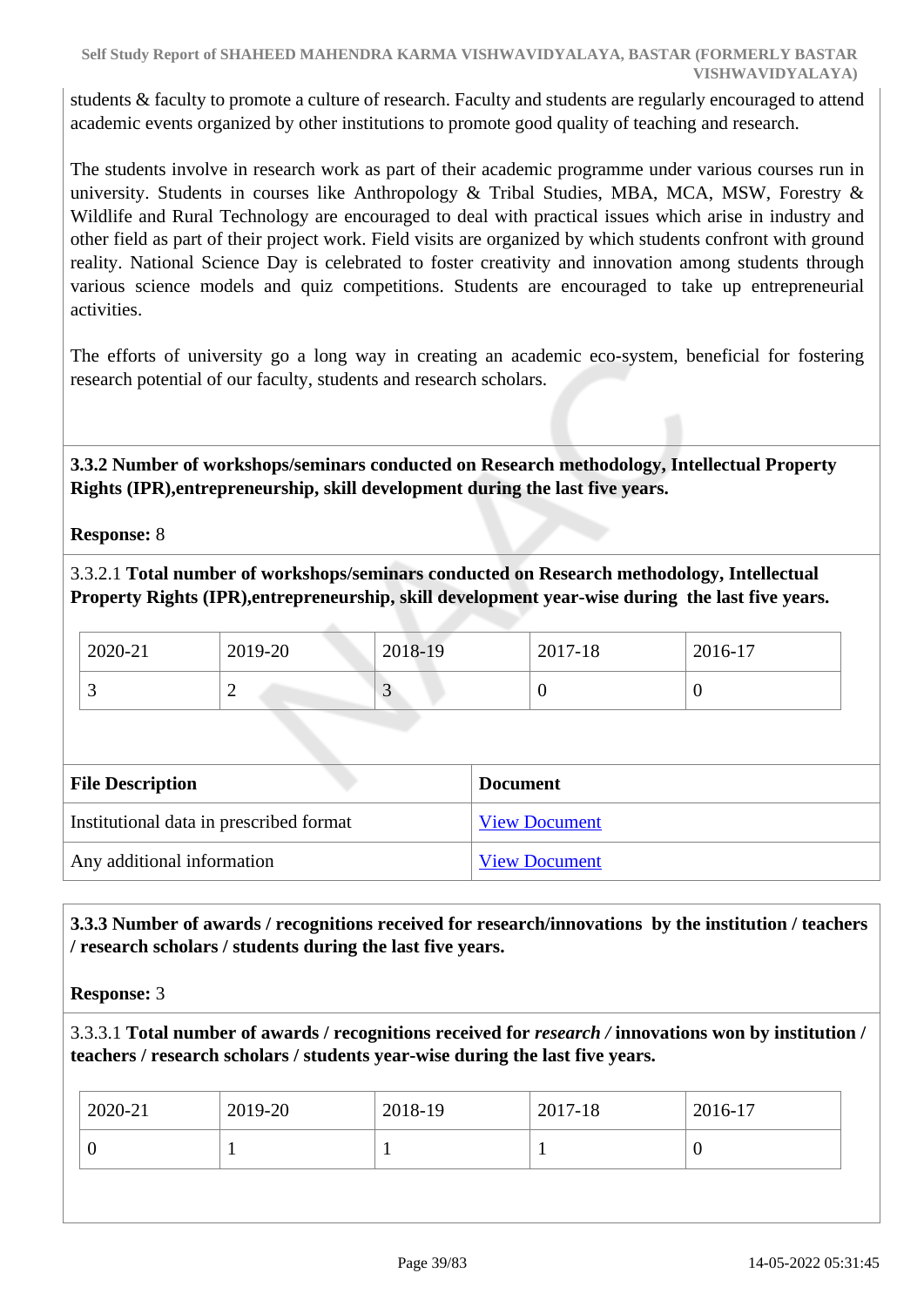| <b>File Description</b>                 | <b>Document</b>      |
|-----------------------------------------|----------------------|
| Institutional data in prescribed format | <b>View Document</b> |
| e-copies of award letters               | <b>View Document</b> |

# **3.4 Research Publications and Awards**

 **3.4.1 The Institution ensures implementation of its stated Code of Ethics for research through the following: 1. Inclusion of research ethics in the research methodology course work 2. Presence of Ethics committee 3. Plagiarism check through software 4. Research Advisory Committee**

**Response:** B. 3 of the above

| <b>File Description</b>                                                                                                                                                                                      | <b>Document</b>      |
|--------------------------------------------------------------------------------------------------------------------------------------------------------------------------------------------------------------|----------------------|
| Code of ethics for Research document, Research<br>Advisory committee and ethics committee<br>constitution and list of members on these<br>committees, software used for Plagiarism check,<br>link to Website | <b>View Document</b> |

 **3.4.2 The institution provides incentives to teachers who receive state, national and international recognitions/awards 1.Commendation and monetary incentive at a University function 2.Commendation and medal at a University function 3. Certificate of honor 4.Announcement in the Newsletter / website**

**Response:** E. None of the above

| <b>File Description</b>                 | <b>Document</b>      |
|-----------------------------------------|----------------------|
| Institutional data in prescribed format | <b>View Document</b> |

#### **3.4.3 Number of Patents published / awarded during the last five years.**

#### **Response:** 0

# 3.4.3.1 **Total number of Patents published / awarded year-wise during the last five years.**

| 2020-21 | 2019-20 | 2018-19 | 2017-18 | 2016-17 |
|---------|---------|---------|---------|---------|
|         | ິ       | υ       | U       | ິ       |

| <b>File Description</b>                 | <b>Document</b>      |
|-----------------------------------------|----------------------|
| Institutional data in prescribed format | <b>View Document</b> |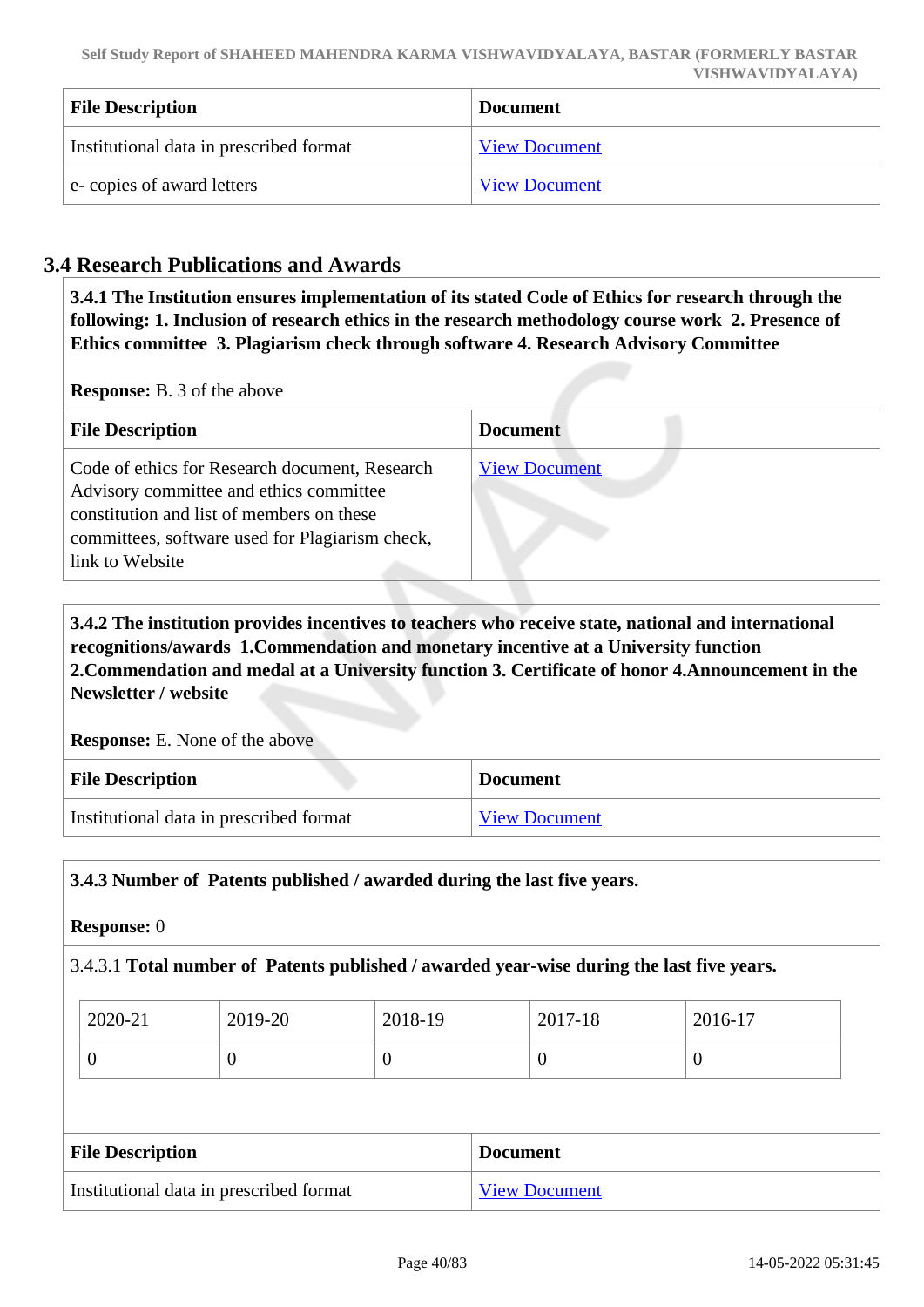# **3.4.4 Number of Ph.D's awarded per teacher during the last five years.**

#### **Response:** 0

#### 3.4.4.1 **How many Ph.D's are awarded within last five years.**

#### 3.4.4.2 **Number of teachers recognized as guides during the last five years**

Response: 6

| <b>File Description</b>                 | <b>Document</b>      |
|-----------------------------------------|----------------------|
| Institutional data in prescribed format | <b>View Document</b> |

# **3.4.5 Number of research papers per teachers in the Journals notified on UGC website during the last five years**

**Response:** 3.55

3.4.5.1 **Number of research papers in the Journals notified on UGC website during the last five years.**

| 2020-21 | 2019-20 | 2018-19 | 2017-18 | 2016-17 |  |
|---------|---------|---------|---------|---------|--|
|         | IJ      |         |         |         |  |
|         |         |         |         |         |  |
|         |         |         |         |         |  |

| <b>File Description</b>                 | <b>Document</b>      |  |
|-----------------------------------------|----------------------|--|
| Institutional data in prescribed format | <b>View Document</b> |  |

# **3.4.6 Number of books and chapters in edited volumes/books published and papers published in national/ international conference proceedings per teacher during last five years**

**Response:** 1.33

# 3.4.6.1 **Total number of books and chapters in edited volumes/books published and papers in national/ international conference proceedings year-wise during last five years**

| 2019-20<br>2020-21 | 2018-19 | 2017-18 | 2016-17 |
|--------------------|---------|---------|---------|
| O                  |         | ັ       |         |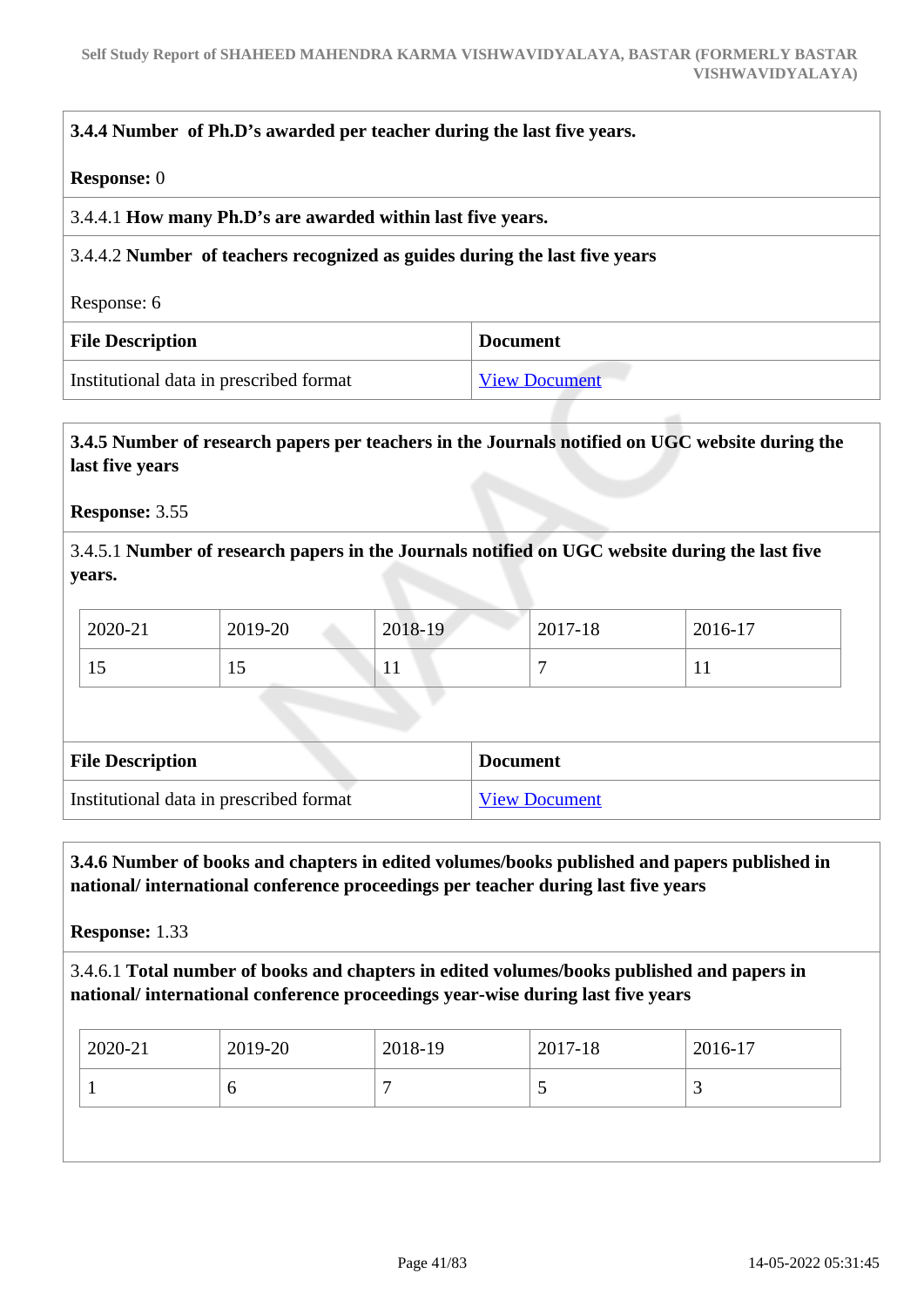| <b>File Description</b>                 | Document             |  |
|-----------------------------------------|----------------------|--|
| Institutional data in prescribed format | <b>View Document</b> |  |

| 3.4.7 E-content is developed by teachers :                                                                                                                                                                                            |                      |
|---------------------------------------------------------------------------------------------------------------------------------------------------------------------------------------------------------------------------------------|----------------------|
| 1. For e-PG-Pathshala<br>2. For CEC (Under Graduate)<br><b>3. For SWAYAM</b><br>4. For other MOOCs platform<br><b>5. Any other Government Initiatives</b><br><b>6. For Institutional LMS</b><br><b>Response:</b> E. None of the above |                      |
| <b>File Description</b>                                                                                                                                                                                                               | <b>Document</b>      |
| Institutional data in prescribed format                                                                                                                                                                                               | <b>View Document</b> |
| Give links or upload document of e-content<br>developed                                                                                                                                                                               | <b>View Document</b> |

## **3.4.8 Bibliometrics of the publications during the last five years based on average citation index in Scopus/ Web of Science or PubMed**

**Response:** 1.86

 **3.4.9 Bibliometrics of the publications during the last five years based on Scopus/ Web of Science - hindex of the Institution**

**Response:** 2

| <b>File Description</b>                                                                        | <b>Document</b>      |
|------------------------------------------------------------------------------------------------|----------------------|
| Bibiliometrics of publications based on Scopus/<br>Web of Science - h-index of the Institution | <b>View Document</b> |

# **3.5 Consultancy**

 **3.5.1 Institution has a policy on consultancy including revenue sharing between the institution and the individual and encourages its faculty to undertake consultancy.**

## **Response:**

Vishwavidyalaya is in its nascent stage so it is not in a position to provide consultancy to other institution.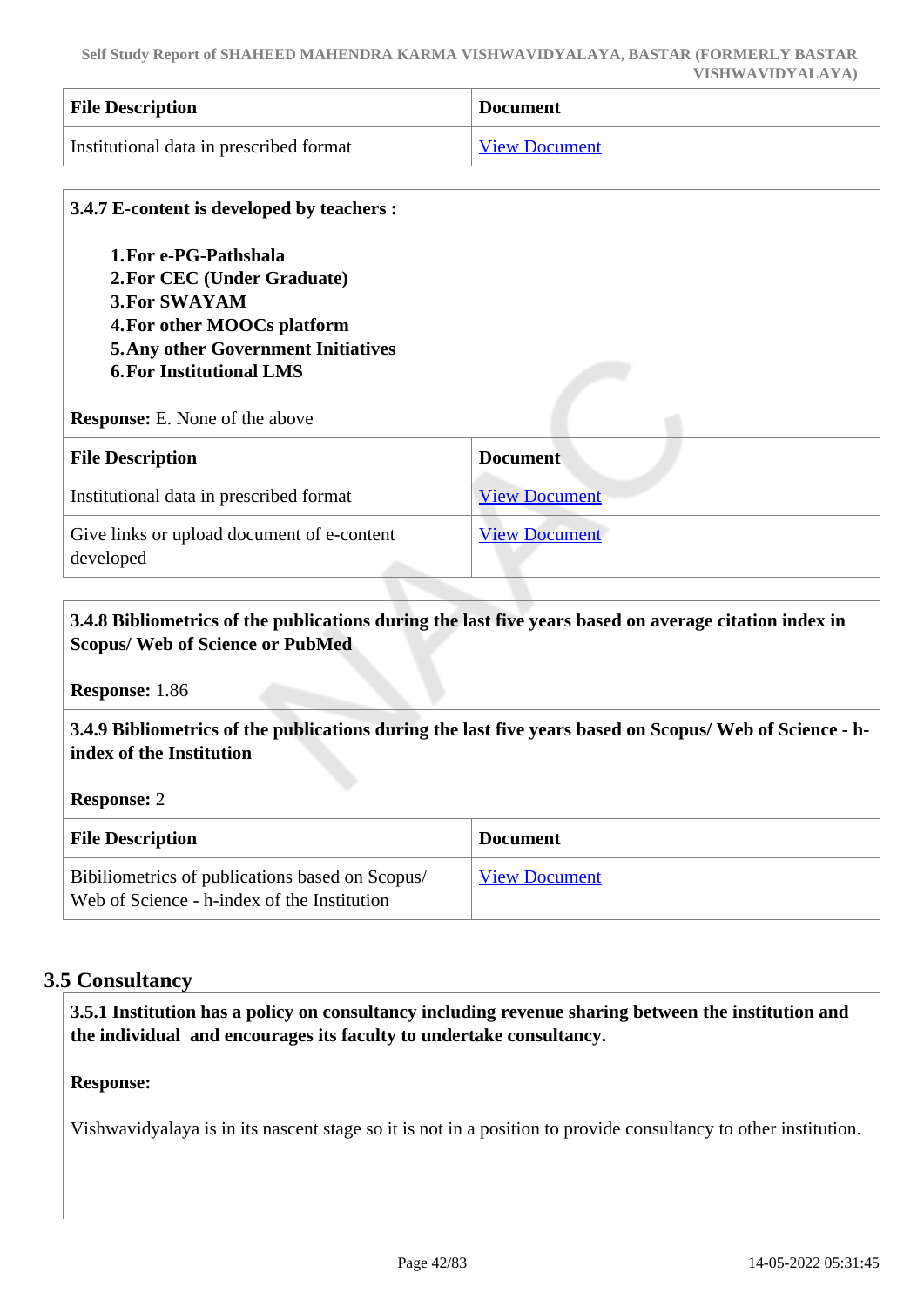# **3.5.2 Revenue generated from consultancy and corporate training during the last five years (INR in Lakhs).**

## **Response:** 0

# 3.5.2.1 **Total amount generated from consultancy and corporate training year-wise during the last five years (INR in lakhs).**

| 2020-21                                    |  | 2019-20  | 2018-19 |                      | 2017-18 | 2016-17 |
|--------------------------------------------|--|----------|---------|----------------------|---------|---------|
| O                                          |  | $\theta$ | U       |                      | 0       | U       |
|                                            |  |          |         |                      |         |         |
| <b>File Description</b><br><b>Document</b> |  |          |         |                      |         |         |
| Institutional data in prescribed format    |  |          |         | <b>View Document</b> |         |         |

# **3.6 Extension Activities**

 **3.6.1 Extension activities in the neighbourhood community in terms of impact and sensitising students to social issues and holistic development during the last five years.**

# **Response:**

The students of Shahid Mahendra Karma Vishwavidyalaya, Bastar, Jagadalpur are active partners in the activities of social and general interest. Different groups of NSS students work towards the upliftment of weaker and deprived sections of society. Being a region of tribal belt, the population of Bastar suffer from illiteracy particularly in terms of health, Nutrition, Sanitation and Naxal Movements. The following activities are being undertaken to sensitize students toward key social issues:

**Medical awareness campaign: -** The district of Bastar Suffers from lack of proper medical sanitation, health facilities. The students play a key role in spreading awareness towards polio, measles, rubella, vaccination, eradication of leprosy. The wing of NSS spreads awareness about Covid-19 protection and blood donation.

**Social and Community upliftment:-** Apart from the problem of lack of literacy, various social problems which hamper the growth of the area are tackled by our students. In the surrounding rural areas people indulge in various superstitious activities. The NSS Unit of UTD takes it as their responsibility to arrange camps in such areas and spread awareness through short skits, dramas, group songs, human chain etc. In recent years the camps have been arranged in Kalipur, Karangi, Asna, Titirgaon and Tekameta and Baal Mela have been organized at Kanker, Kondagaon and Bastar Districts.

**Gender Equity Programme-**: A one-day workshop on third gender was organized on 15/10/2018 under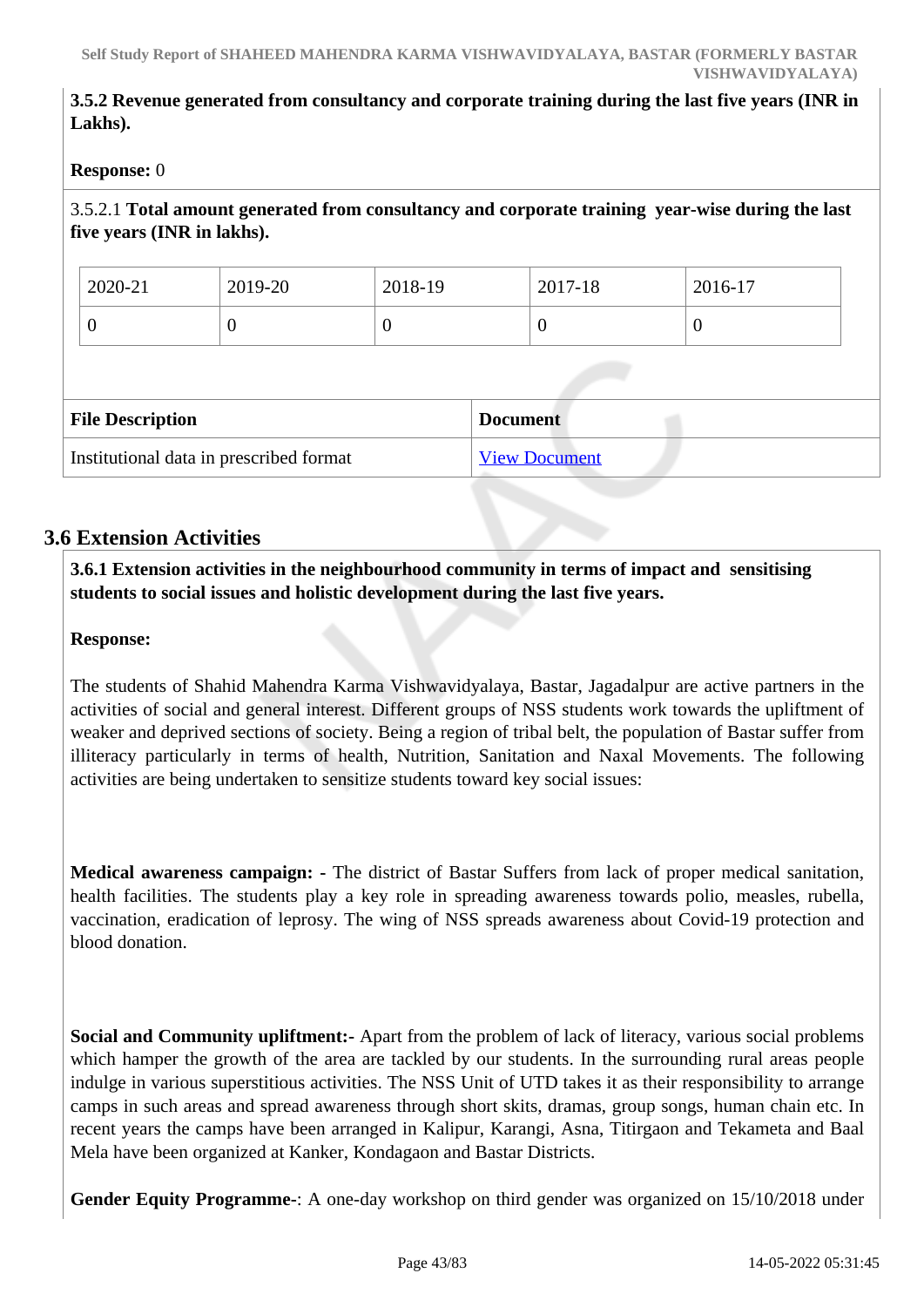the joint aegis of Social Work Studies, Shaheed Mahendra Karma Vishwavidyalya, Jagdalpur and associate organization Chetna Child and welfare Society Jagdalpur. The main objective of the program is to see the change in negative thinking of the society towards the third gender, and to consider them as an integral part of the society, to increase social interaction and to establish harmony with them.

The chief guest of the program was Prof. S.K. Singh, Hon'ble Vice Chancellor, Shaheed Mahendra Karma Vishwavidyalya, Bastar, Jagdalpur and keynote speaker Mr. Leeladhar Sahu, Advocate, Sessions Court Jagdalpur, informed about the socio-economic and all kinds of problems of the third gender in the society, as well as briefly described the types of third gender.

**Clean city Mission: -** The learning impact of Swacch Bharat Mission is being evident in the campus. It is ensured through "Swacch Vatararn Samiti" formed by the staff and students. A keen vigilance is kept on the surroundings with a provision of green and blue dustbins. The concept enables students to bifurcate between dry and wet garbage and their separate disposal. Apart from University campus the mainstream of the city are also maintained by the students to make them socially responsible. About 10000 plants are planted by the students all around the community and city per year to achieve the targets of green city.

 **3.6.2 Number of awards received by the Institution, its teachers and students from Government /Government recognised bodies in recognition of the extension activities carried out during the last five years**

**Response:** 0

3.6.2.1 **Total number of awards and recognition received for extension activities from Government/ Government recognised bodies year-wise during the last five years.**

| 2020-21 | 2019-20 | 2018-19 | 2017-18 | 2016-17 |
|---------|---------|---------|---------|---------|
| ິ       |         | v       |         | ◡       |

| <b>File Description</b>                 | <b>Document</b>      |  |
|-----------------------------------------|----------------------|--|
| Institutional data in prescribed format | <b>View Document</b> |  |

 **3.6.3 Number of extension and outreach programs conducted by the institution through NSS/NCC, Government and Government recognised bodies during the last five years**

**Response:** 15

3.6.3.1 **Number of extension and outreach programs conducted by the institution those through NSS/NCC, Government and Government recognised bodies during the last five years**

| 2020-21 | 2019-20 | 2018-19 | 2017-18 | $2016-17$ |
|---------|---------|---------|---------|-----------|
|         | ້       |         |         |           |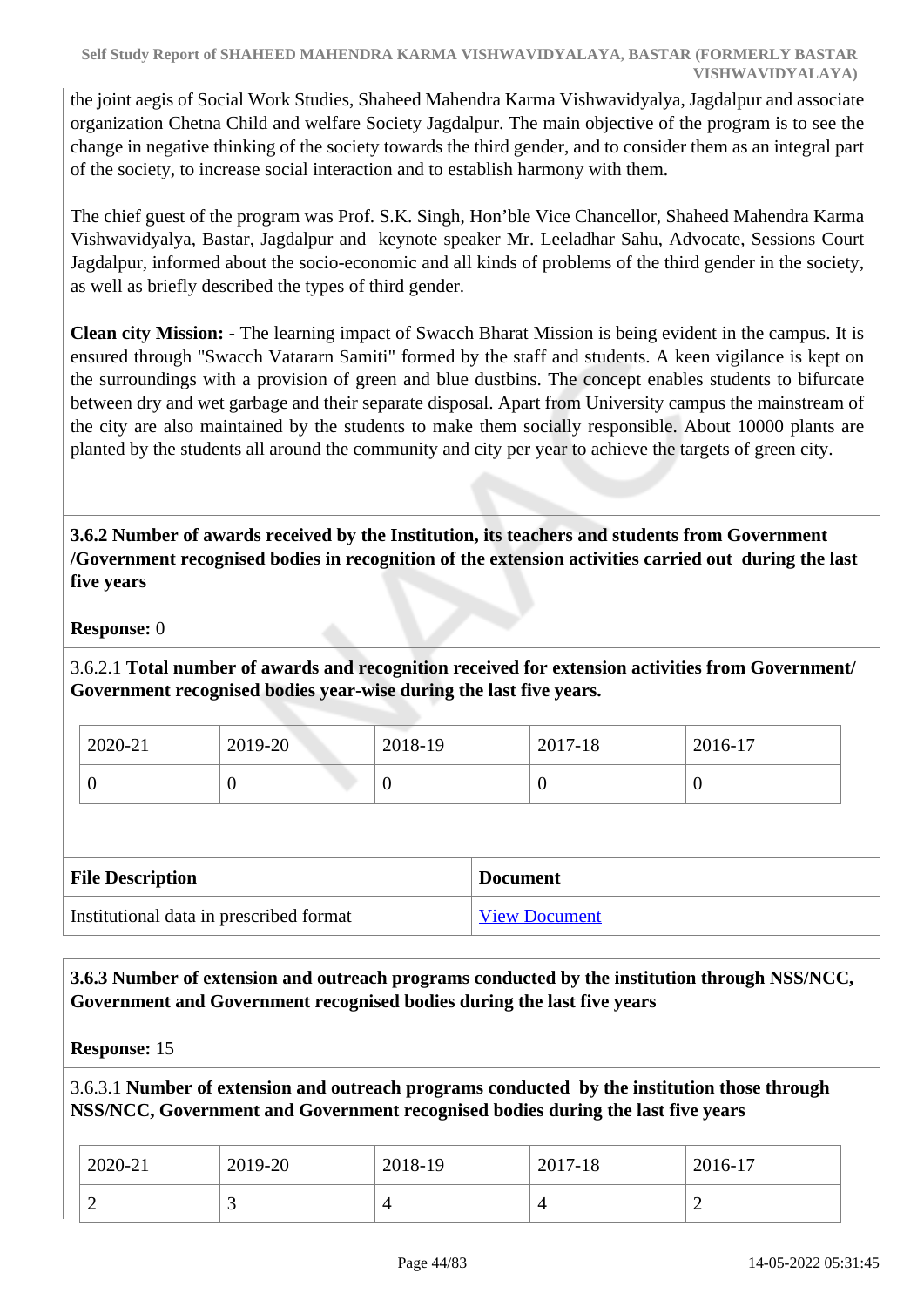| <b>File Description</b>                 | <b>Document</b>      |
|-----------------------------------------|----------------------|
| Institutional data in prescribed format | <b>View Document</b> |

# **3.6.4 Average percentage of students participating in extension activities listed at 3.6.3 above during the last five years**

**Response:** 40.39

3.6.4.1 **Total number of students participating in extension activities listed at 3.6.3 above year-wise during the last five years.**

|                                         | 2020-21                 | 2019-20 | 2018-19 |  | 2017-18              | 2016-17 |
|-----------------------------------------|-------------------------|---------|---------|--|----------------------|---------|
|                                         | 44                      | 170     | 270     |  | 117                  | 276     |
|                                         |                         |         |         |  |                      |         |
|                                         | <b>File Description</b> |         |         |  | <b>Document</b>      |         |
| Institutional data in prescribed format |                         |         |         |  | <b>View Document</b> |         |

# **3.7 Collaboration**

 **3.7.1 Number of Collaborative activities for research, Faculty exchange, Student exchange/ internship per year**

**Response:** 0

3.7.1.1 **Total number of Collaborative activities with other institutions / research establishment / industry for research and academic development of faculty and students year-wise during the last five years.**

| 2020-21                 | 2019-20          | 2018-19 |                 | 2017-18  | 2016-17  |
|-------------------------|------------------|---------|-----------------|----------|----------|
| 0                       | $\boldsymbol{0}$ |         |                 | $\theta$ | $\theta$ |
|                         |                  |         |                 |          |          |
|                         |                  |         |                 |          |          |
| <b>File Description</b> |                  |         | <b>Document</b> |          |          |

 **3.7.2 Number of functional MoUs with institutions/ industries in India and abroad for internship, onthe-job training, project work, student / faculty exchange and collaborative research during the last**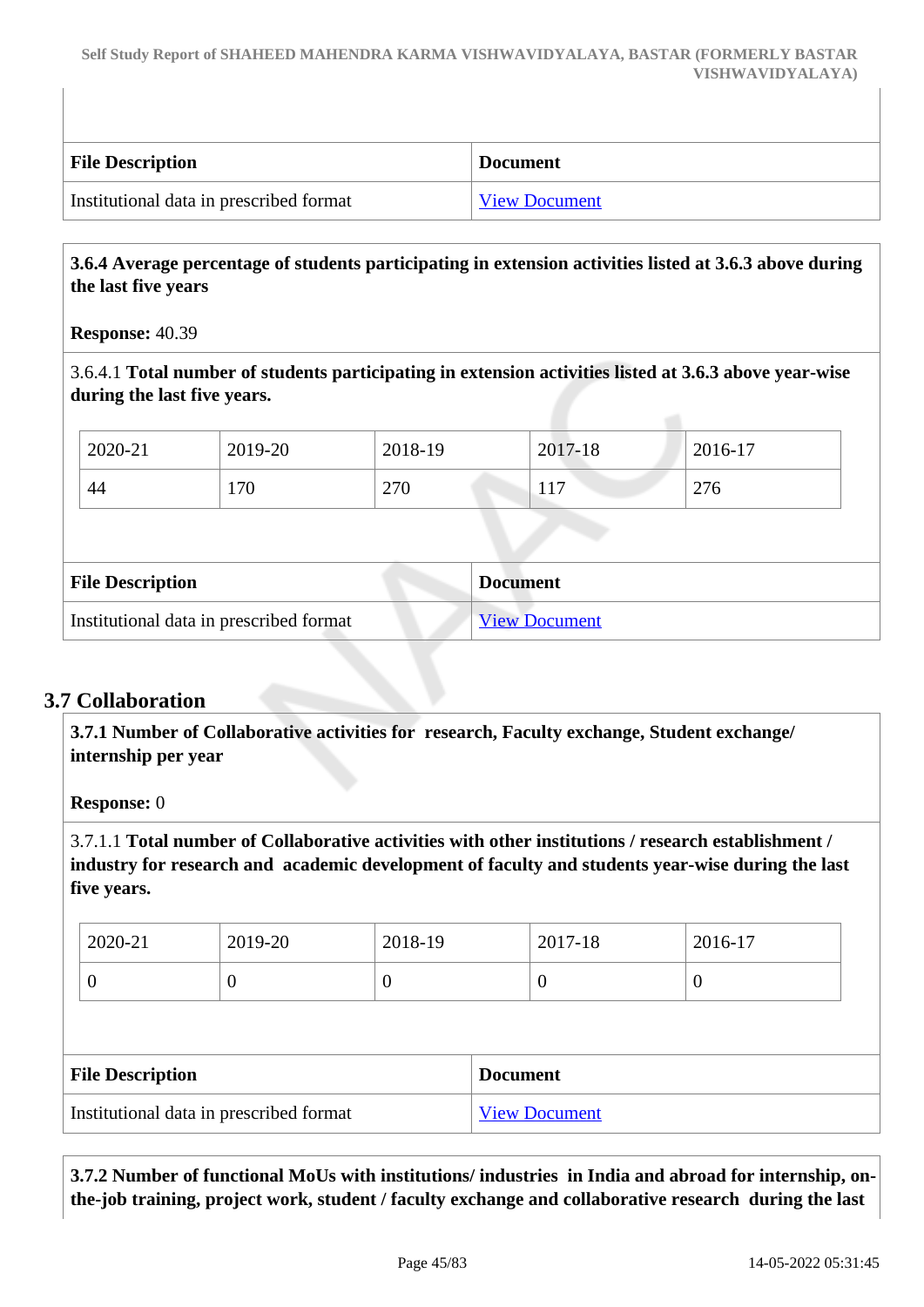**Self Study Report of SHAHEED MAHENDRA KARMA VISHWAVIDYALAYA, BASTAR (FORMERLY BASTAR VISHWAVIDYALAYA)**

**five years.**

**Response:** 12

# 3.7.2.1 **Number of functional MoUs with institutions/ industries in India and abroad for internship, on-the-job training, project work, student / faculty exchange and collaborative research year-wise during the last five years.**

| 2020-21                 | 2019-20 | 2018-19 | 2017-18         | 2016-17 |
|-------------------------|---------|---------|-----------------|---------|
|                         | 4       |         |                 |         |
|                         |         |         |                 |         |
|                         |         |         |                 |         |
| <b>File Description</b> |         |         | <b>Document</b> |         |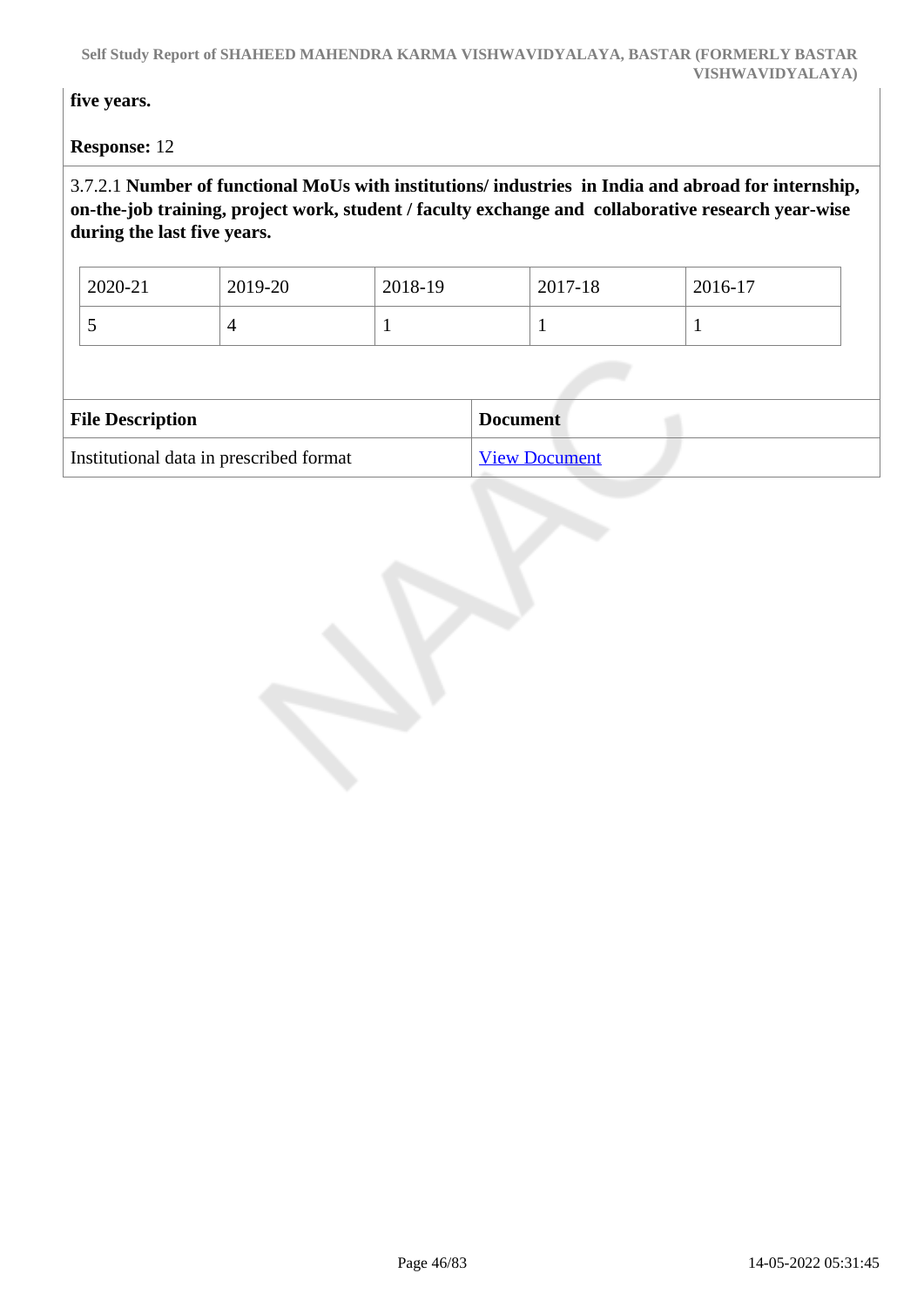# **Criterion 4 - Infrastructure and Learning Resources**

# **4.1 Physical Facilities**

 **4.1.1 The institution has adequate facilities for teaching - learning. viz., classrooms, laboratories, computing equipment, etc.**

## **Response:**

Shaheed Mahendra Karma Vishwavidyalaya, Bastar is spread over an area of 15 acres as main campus in Dharampura-2 and 25 acres as sub campus (1km away from the main campus) in Kalipur, Jagdalpur. There are 14 Classrooms, 2 seminar halls, 4 laboratories and 1 computer lab is running in Library, 1 Conference Room in the Vishwavidyalaya. U.G., P.G. Students and Ph.D. Scholars have access to specialized research laboratories in respective department. The Vishwavidyalaya has one transit hostel and one girl's hostel which is already constructed and will be handed over to the Vishwavidyalaya soon. The sub campus in Kalipur has B.Ed. Building, MBA Building and MCA Building. The handing over process of these buildings will be done very soon. Administrative and academic buildings have ramps for differently abled students

Some of the noteworthy equipment in the SOS are seed germinator, bacteriological incubator, horizontal laminar flow cabinet, oven universal, Soxhlet extraction, pH meter digital, autoclave, hot plate rectangular, compound microscope, conductivity meter type 304 (systronics), digital pH meter (335) systronics, spectrophotometer double beam UV-VIS, Spreading Caliper, Sliding Caliper, Goniometer, Anthropometric rod, Rodcampus, stethoscope, Sphygmomanometer etc.

Computer lab is equipped with internet connectivity for students and faculty members, UTD are facilitated with computers, printers, scanners, and photocopiers. One Seminar Hall and Conference room is well equipped with LCD Projector. All the facilities are put to optimal use through a proper allocation based on the requirements.

Vishwavidhyalaya has a Central Library which consists of Text Books, Reference Books and Research Journals are also kept for the students and faculty of the Vishwavidyalaya. Most of the books in the department library and in Central Library of the Vishwavidyalaya are of well recognized and suggested book as per curriculum. The Central Library has a good collection of Library Resources, Reading Hall and Computer Centre. The Campus and Departmental Libraries have small number of good collection of subject specific books, journals and other learning resources. The library has total collection of 17952 books (Text & Reference Books), 138 Journals and back Volumes (in bound form). All decisions related to the utilization of funds for the purchase of book/journals are taken by concerned department/Library Committee. For promotion of quality and maintaining academic integrity in research, the Vishwavidyalaya has implemented the "Anti-Plagiarism Policy", and has been using URKUND software for checking plagiarism. The Building and Works Committee under the supervision of various authorities assess the physical infrastructure requirement and make perspective plan and takes decision for expansion/construction based on the availability of land, funds and budget. Building and Works section supervises actual implementation of the infrastructure facilities. Teaching departments cater to the needs of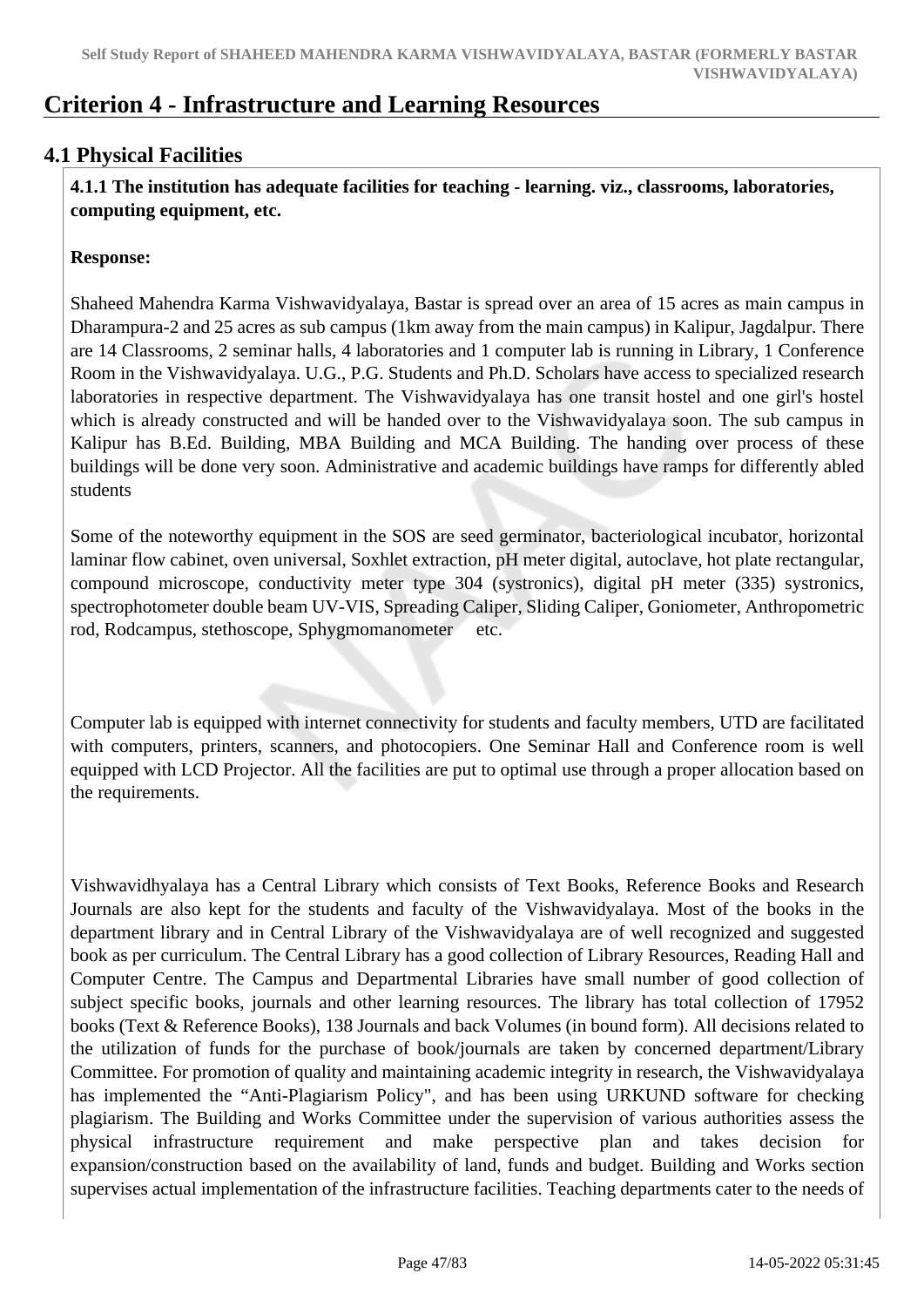the students for their learning in the best possible ways.

| <b>File Description</b>           | <b>Document</b>      |
|-----------------------------------|----------------------|
| Upload any additional information | <b>View Document</b> |

# **4.1.2 The institution has adequate facilities for cultural activities, yoga, games and sports (indoor & outdoor); (gymnasium, yoga centre, auditorium, etc.,)**

# **Response:**

**Cultural activities:** Shaheed Mahendra Karma Vishwavidyalaya, Bastar organizes cultural activity at the department as well as inter college level. Every year on the occasion of Constitution day, Unity day, University foundation day, Gandhi Jayanti etc., different inter departmental competition; group dance; speech, debate; Quiz and Rangoli events are organized. Youth Festival team comprising of students from different affiliated colleges and Vishwavidyalaya take part in inter university cultural competition.

**Games and Sports:** At present Vishwavidyalaya sports ground has facilities for Volleyball, Football, Cricket, Kho-kho and Kabaddi ground for outdoor sports. In addition, there is an indoor badminton court and also facilities for other indoor games such as Carom Board, Chess, Table Tennis and Yoga etc. in Vishwavidyalaya campus.

# **Outdoor Activities Stage:**

The Vishwavidyalaya has a separate ground with stage for organizing different activities and events. Vishwavidyalaya organizes events related to cultural festivals, exhibitions and also convocation on this ground.

| <b>File Description</b>           | <b>Document</b>      |
|-----------------------------------|----------------------|
| Upload any additional information | <b>View Document</b> |

#### **4.1.3 Availability of general campus facilities and overall ambience**

#### **Response:**

Vishwavidyalaya has well-equipped water supply facility in the campus for plants and households. Campus is provided with High Mast LED lights and 24 hours water supply and electricity facility. Appropriateness of academic infrastructure in terms of classrooms, laboratories and libraries, hostel, sports. RO drinking water and Fire Extinguisher is installed in both Academic & Administrative Buildings. Both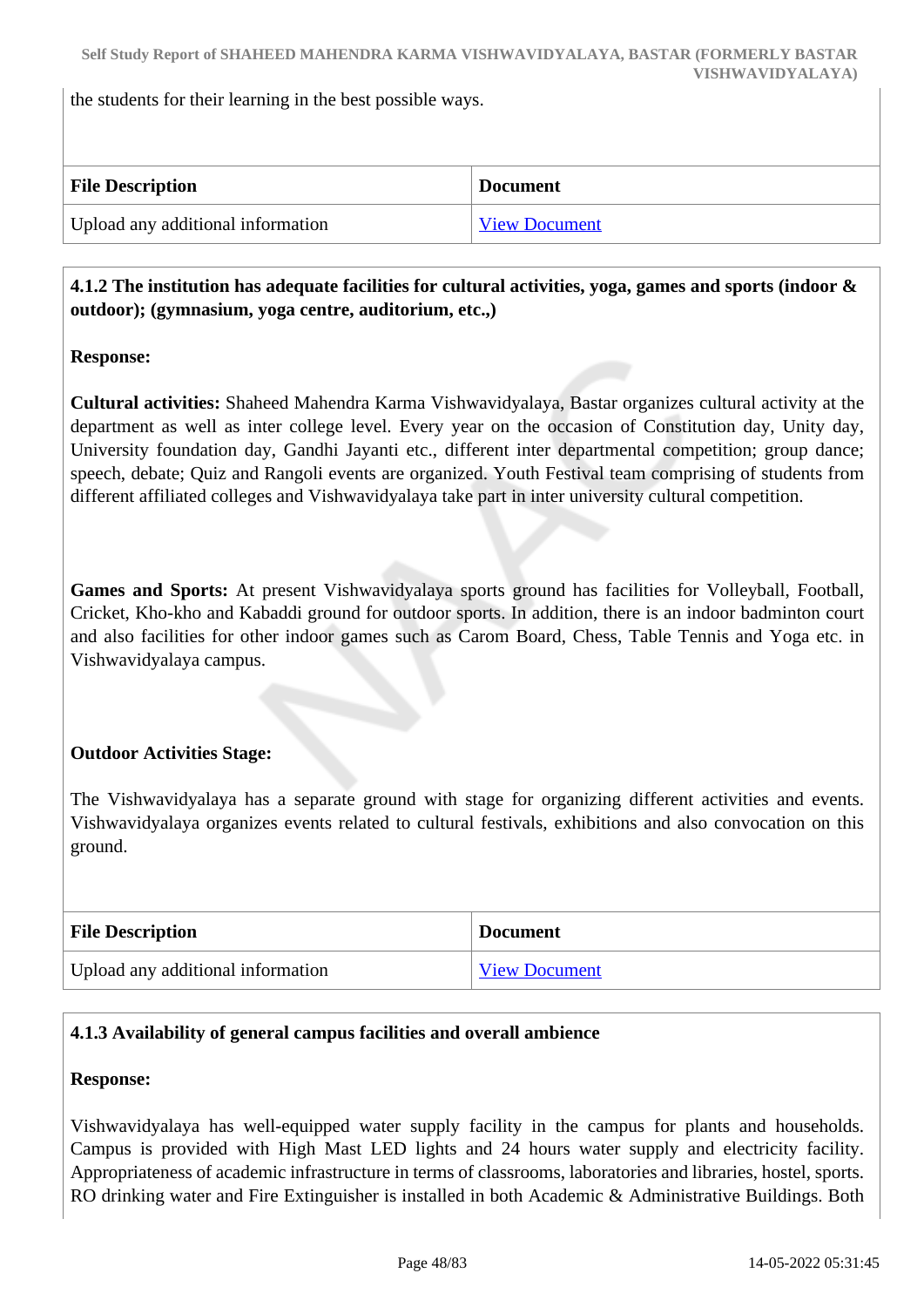the buildings are installed with automatic hand sanitizer machine to check the spread of Covid-19. CCTV Camera and biometric machines are provided in both the buildings. The Vishwavidyalaya is covered with different types of Plants (Sal, Gulmohar, Amaltas, Babool, Siris, Arjun, Mango, Sulfi, Jamun, Jackfruit etc.) inside the campus of Vishwavidyalaya. Each year plantation program is organized to develop greenery in the campus on the occasion of World Forestry Day, World Environmental Day & Van Mahotsav Day etc.

**Hostel:** Hostel facility for student who lives far and continues their study**.** Vishwavidyalaya has one 100 bed girl's hostel which is yet to be handed over to the Vishwavidyalaya. Similarly one 100 bed boys hostel is under construction in sub campus. One transit hostel is constructed for staff members which will be very soon handed over to Vishwavidyalaya. In the basement of transits hostel Vishwavidyalaya has proposed to open Indian Coffee House and ATM Facility.

**Wi-Fi**: Vishwavidyalaya is equipped with Wi-Fi facility provided by BSNL.

Other facilities provided within the Campus to meet the needs of staff include

- Vice Chancellor Quarter
- Registrar Quarter
- Residential quarters for Faculty and supporting staff

University constantly and continually expands and upgrades the physical infrastructure from its own funds and funds received from State Government.

| <b>File Description</b>           | <b>Document</b>      |
|-----------------------------------|----------------------|
| Upload any additional information | <b>View Document</b> |

# **4.1.4 Average percentage of expenditure for infrastructure augmentation excluding salary during the last five years (INR in Lakhs)**

**Response:** 35.22

4.1.4.1 **Expenditure for infrastructure augmentation, excluding salary during the last five years (INR in lakhs)** 

| $2020 - 21$ | 2019-20 | 2018-19 | 2017-18 | 2016-17 |
|-------------|---------|---------|---------|---------|
| 14.72       | 13.28   | 7.40    |         | 8.62    |
|             |         |         |         |         |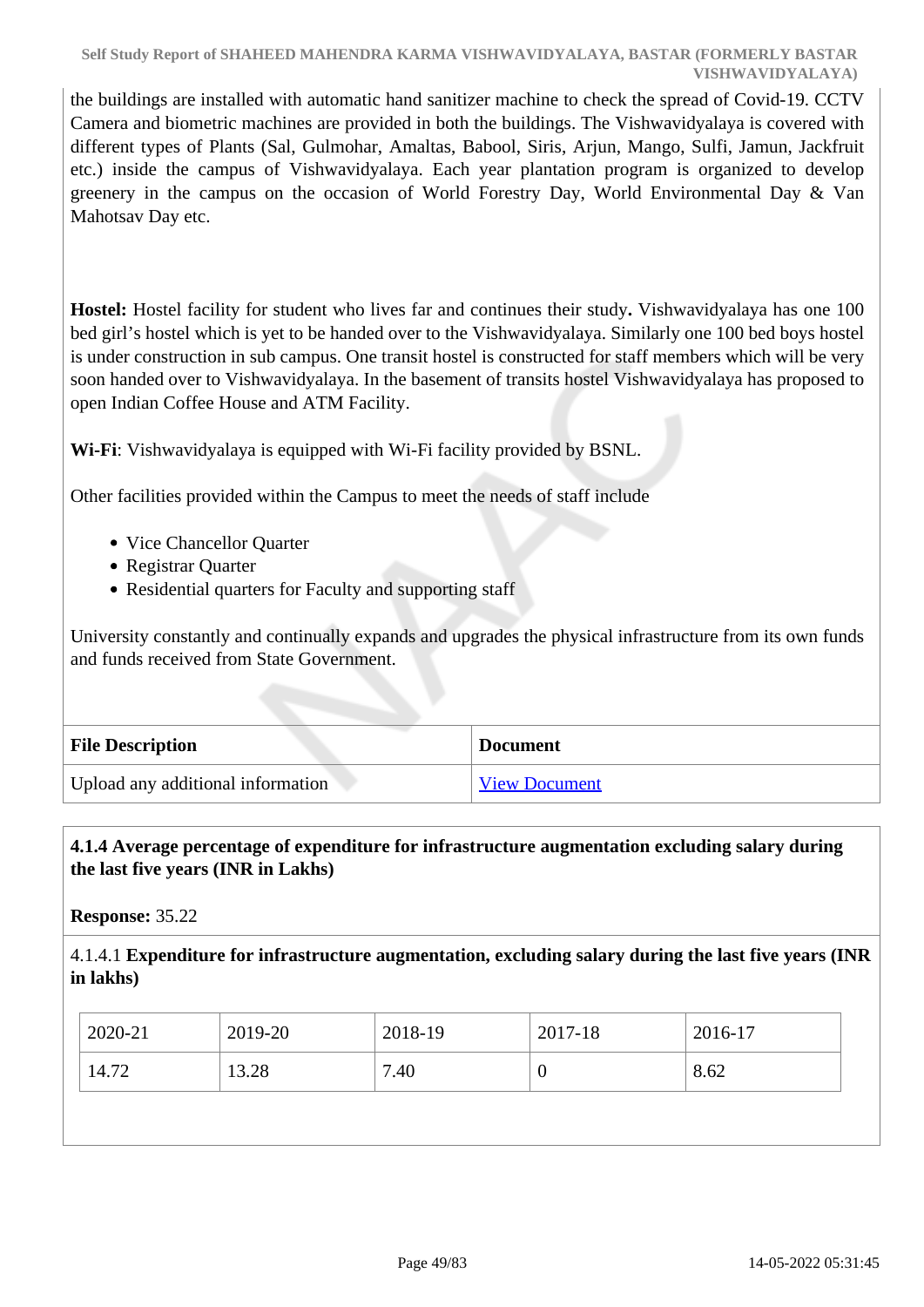| <b>File Description</b>                 | <b>Document</b>      |
|-----------------------------------------|----------------------|
| Upload audited utilization statements   | <b>View Document</b> |
| Institutional data in prescribed format | <b>View Document</b> |

# **4.2 Library as a Learning Resource**

 **4.2.1 Library is automated using Integrated Library Management System (ILMS) and has digitisation facility**

# **Response:**

Response: Presently the library is not fully automated using ILMS, however, for automated using Integrated Library Management System (ILMS) Vishwavidyalaya Library installed KOHA, Open Source Software for procured for automating in-house activities and services of the library and work is going on KOHA Software. Presently every teaching department has its own small departmental library for the immediate needs of the students. The Vishwavidyalaya Library functions 8 hours per day and is accessible to all Students, faculty, Staff Members, Textbooks, Reference Books, previous year question papers, Magazines; Scientific Journals are readily available of different streams. Vishwavidyalaya Library also provides free Internet Service through NKN Project and BSNL Broadband facilities.

| <b>File Description</b>           | <b>Document</b>      |
|-----------------------------------|----------------------|
| Upload any additional information | <b>View Document</b> |

# **4.2.2 Institution has access to the following: 1. e-journals 2. e-ShodhSindhu 3. Shodhganga Membership 4. e-books 5. Databases 6. Remote access to e-resources**

**Response:** D. Any 1 of the above

| <b>File Description</b>                 | <b>Document</b>      |
|-----------------------------------------|----------------------|
| Upload any additional information       | <b>View Document</b> |
| Institutional data in prescribed format | <b>View Document</b> |

# **4.2.3 Average annual expenditure for purchase of books/ e-books and subscription to journals/ejournals during the last five years (INR in Lakhs)**

**Response:** 9.81

4.2.3.1 Annual expenditure for the purchase of books and journals including e-journals year-wise during last five years (INR in Lakhs)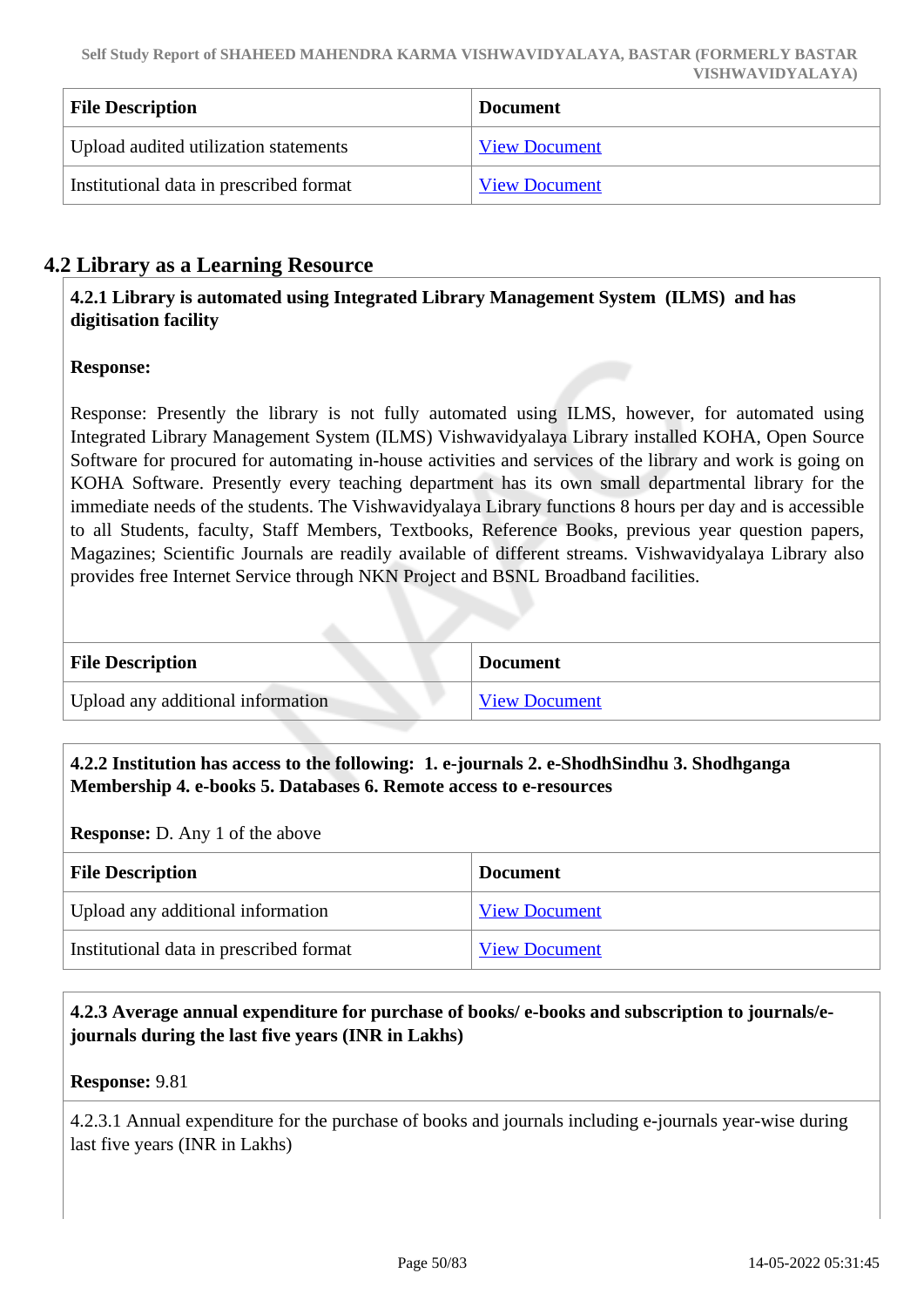**Self Study Report of SHAHEED MAHENDRA KARMA VISHWAVIDYALAYA, BASTAR (FORMERLY BASTAR VISHWAVIDYALAYA)**

| 2020-21 | 2019-20 | 2018-19 | 2017-18 | 2016-17           |
|---------|---------|---------|---------|-------------------|
| 8.87    | 3.65    | 31.62   | 3.02    | $\Omega$<br>1, 11 |

| <b>File Description</b>                 | <b>Document</b>      |
|-----------------------------------------|----------------------|
| Institutional data in prescribed format | <b>View Document</b> |
| Audited statements of accounts          | <b>View Document</b> |
| Any additional information              | <b>View Document</b> |

## **4.2.4 Percentage per day usage of library by teachers and students ( foot falls and login data for online access) during the latest completed academic year**

#### **Response:** 1.58

4.2.4.1 **Number of teachers and students using library per day over last one year**

Response: 9

| <b>File Description</b>                                                                                                                                | <b>Document</b>      |
|--------------------------------------------------------------------------------------------------------------------------------------------------------|----------------------|
| Details of library usage by teachers and students<br>(Library accession register, online accession details)<br>to be provided as supporting documents) | <b>View Document</b> |

# **4.3 IT Infrastructure**

 **4.3.1 Percentage of classrooms and seminar halls with ICT - enabled facilities such as LCD, smart board, Wi-Fi/LAN, audio video recording facilities. (Data for the latest completed academic year)**

#### **Response:** 10

4.3.1.1 **Number of classrooms and seminar halls with ICT facilities**

#### Response: 2

| <b>File Description</b>                 | <b>Document</b>      |
|-----------------------------------------|----------------------|
| Upload any additional information       | <b>View Document</b> |
| Institutional data in prescribed format | <b>View Document</b> |

 **4.3.2 Institution has an IT policy, makes appropriate budgetary provision and updates its IT facilities including Wi-Fi facility**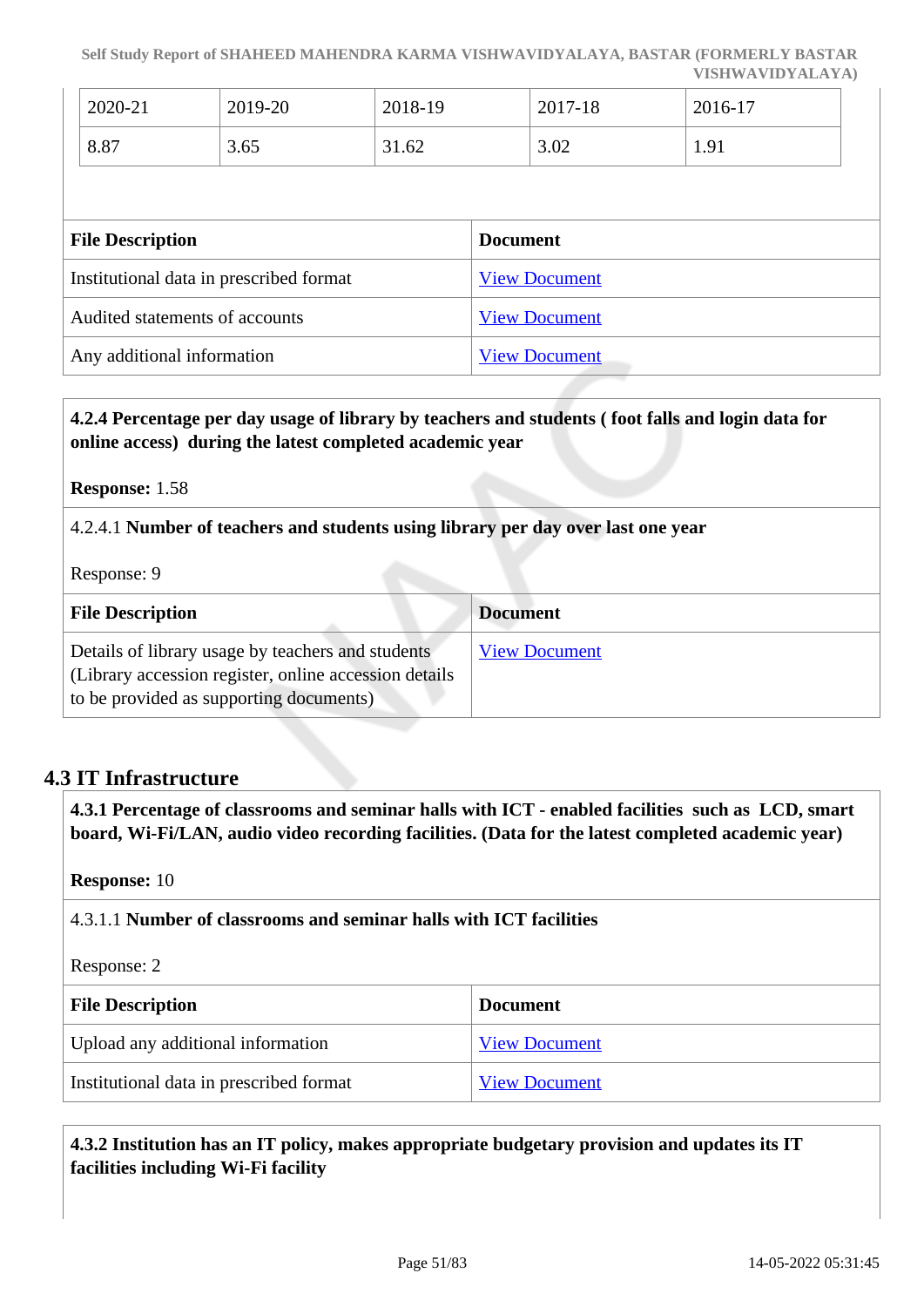## **Response:**

The Vishwavidyalaya has always given priority for up-gradation of IT facilities. Regular updating is done in facilities at Vishwavidyalaya level as well as department level. The description of the same is provided below.

**Internet Connection:** The Vishwavidyalaya regularly updates the internet connection, the available internet bandwidth is 1 GBPS provided by BSNL NKN Project and all departments of Vishwavidyalaya has internet facilities through BSNL Telephone connection.

**Wi-Fi**: Wi-Fi is the wireless technology used to connect computers, tablets, smart phones and other devices to the internet. Wi-Fi is the radio signal sent from a wireless router to a nearby device, which translates the signal into data you can see and use. All academic and administrative staff members, students, uses free Wi-Fi for teaching – learning process.

**Server:** Vishwavidhyalaya has a server room in the central library which controls and provides internet connectivity to all administrative and academic department.

**Networking Peripherals:** Vishwavidyalaya has installed router and switch provided by NKN Projects with speed of 1 GBPS in whole campus through Wi-Fi.

**Computer Peripherals Devices:** The Vishwavidyalaya purchases printers as per the requirements given by the departments. The institute has sufficient Laser Printers, Inkjet Printers, Photocopier Machines and Scanners.

**LCD Projectors:** An **LCD projector** is a type of video projector for displaying video, images or computer data on a screen or other flat surface for conducting meetings seminar etc. It is a modern equivalent of the slide projector / overhead projector. Vishwavidyalaya has 2 LCD Projector installed in seminar hall and conference room.

**Online Lectures:** The institute faculties uses of Google-meet, zoom, webex application by which the online lectures and practical's are being conducted during the period of covid-19 pendamic.

#### **4.3.3 Student - Computer ratio (Data for the latest completed academic year)**

| Response: $14:1$         |                      |
|--------------------------|----------------------|
| <b>File Description</b>  | <b>Document</b>      |
| Student – computer ratio | <b>View Document</b> |

#### **4.3.4 Available bandwidth of internet connection in the Institution (Leased line)**

**Response:** A. ?1 GBPS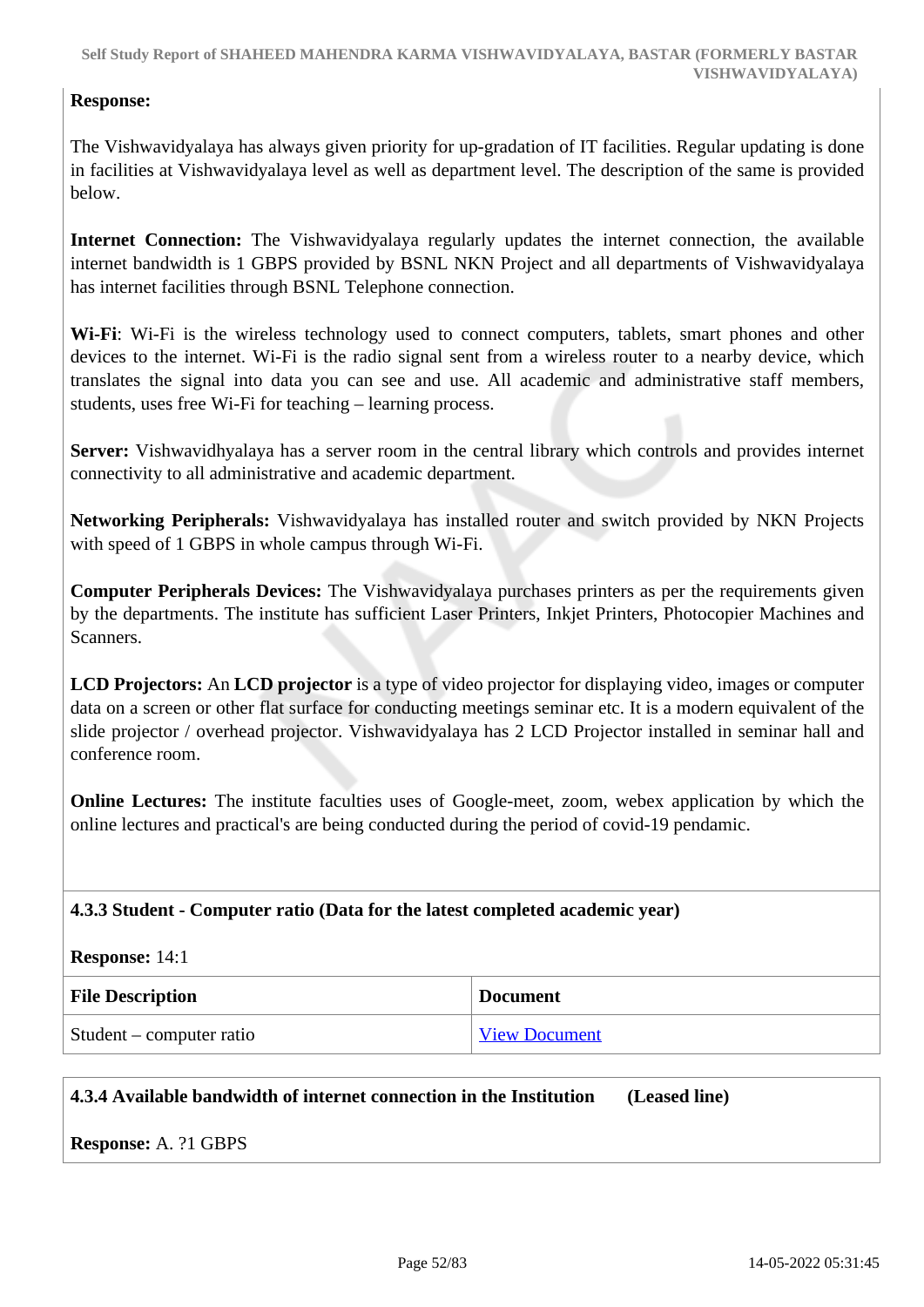| <b>File Description</b>                                                     | <b>Document</b>      |
|-----------------------------------------------------------------------------|----------------------|
| Details of available bandwidth of internet<br>connection in the Institution | <b>View Document</b> |

|                                                | 4.3.5 Institution has the following Facilities for e-content development |  |
|------------------------------------------------|--------------------------------------------------------------------------|--|
| 1. Media centre                                |                                                                          |  |
| 2. Audio visual centre                         |                                                                          |  |
| <b>3. Lecture Capturing System (LCS)</b>       |                                                                          |  |
|                                                |                                                                          |  |
|                                                |                                                                          |  |
| 4. Mixing equipments and softwares for editing |                                                                          |  |
|                                                |                                                                          |  |
|                                                |                                                                          |  |
| <b>Response:</b> E. None of the above          |                                                                          |  |
|                                                |                                                                          |  |
| <b>File Description</b>                        | <b>Document</b>                                                          |  |

# **4.4 Maintenance of Campus Infrastructure**

 **4.4.1 Average percentage expenditure incurred on maintenance of physical facilities and academic support facilities excluding salary component during the last five years**

**Response:** 34.33

4.4.1.1 **Expenditure incurred on maintenance of infrastructure (physical facilities and academic support facilities) excluding salary component year-wise during the last five years (INR in lakhs)**

| 2020-21               | 2019-20 | 2018-19             | 2017-18             | 2016-17 |
|-----------------------|---------|---------------------|---------------------|---------|
| $\epsilon$ 1<br>1.J 1 | 28.83   | $1^{\circ}$<br>13.4 | $\overline{ }$<br>. | 6.8     |

| <b>File Description</b>                 | <b>Document</b>      |
|-----------------------------------------|----------------------|
| Institutional data in prescribed format | <b>View Document</b> |
| Audited statements of accounts          | <b>View Document</b> |

 **4.4.2 There are established systems and procedures for maintaining and utilizing physical, academic and support facilities - laboratory, library, sports complex, computers, classrooms etc.**

#### **Response:**

There are established systems and procedures for maintaining and utilizing physical, academic and support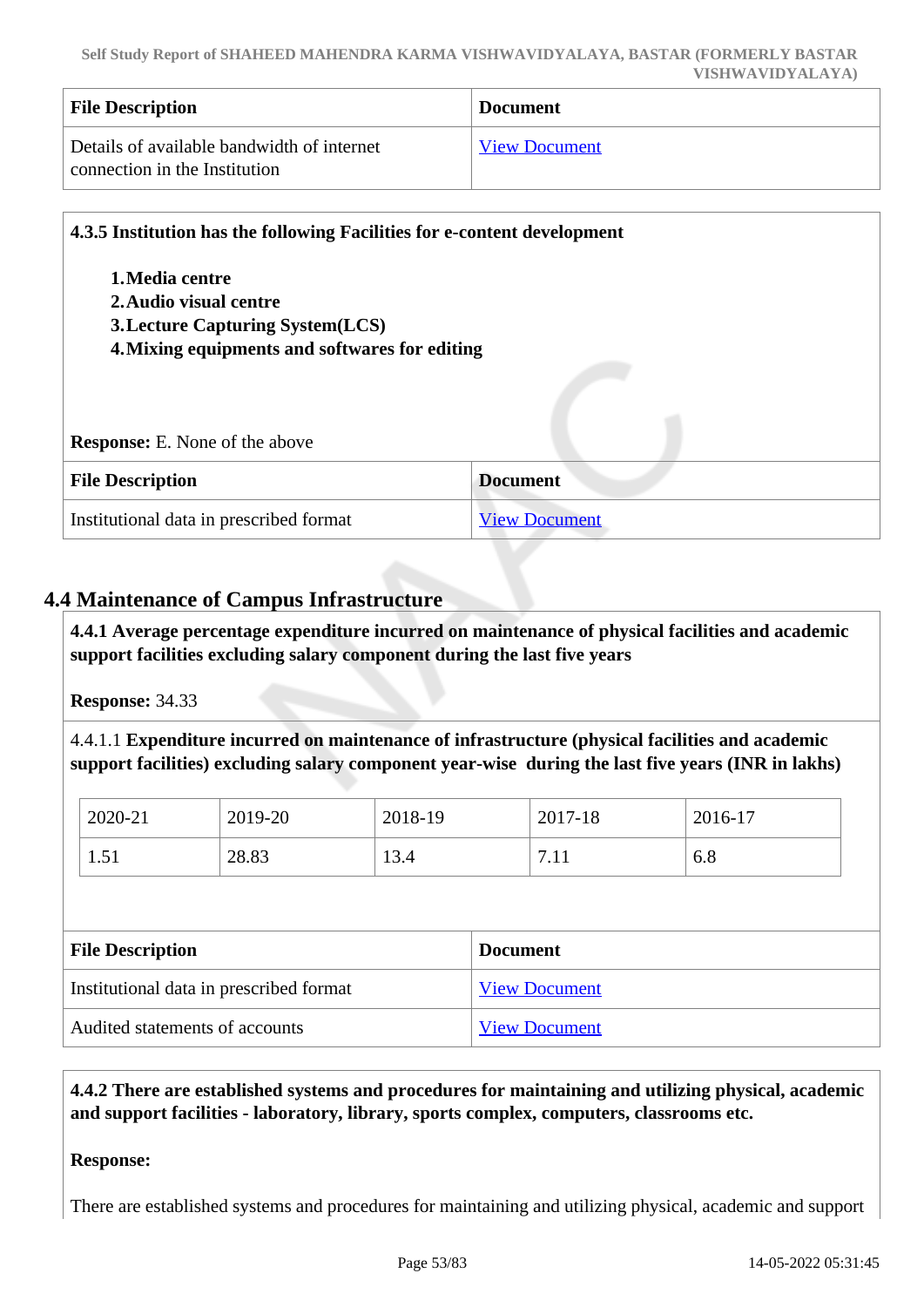facilities such as laboratory, sports complex, computer, classroom etc in the institute. The maintenance of physical, academic and support facilities are carried out by the respective departments with the help of in house staff on daily basis and periodically. And care has been taken to keep the equipments, machine etc in working condition. In case of breakdowns standard procedure is followed to bring the equipment/machine in working condition. A supervisor is appointed to monitor and maintain the physical facilities and Housekeeping. A brief description is presented below on maintenance and utilization of some facilities.

**1. Laboratories (All Labs & Computer center):** Each laboratory has lab attendant as a in-charge. Lab incharge is responsible to maintain and upgrade the laboratory with necessary equipments from time to time to cope with change in the syllabus. Preventive maintenance and performance monitoring is carried out. Every laboratory assistance keeps the record of utilization of equipments, computers and other required material for experiments.

**2. Library:** Assistant Librarian with supporting staff has been appointed to maintain central library. They focus on the availability and utilization of study material in teaching and learning process. At end of the Academic year stock verification is done. Assistant Librarian will prepare the report on the same and utilization of books by the students and staff. Procurement of books as per the requirement is initiated through departmental requirement and library committee by inviting the requirement of books from various departments and then processed following the procurement procedure.

**3. Sport complex/ground/equipment's:** In-charge Physical Director of the institute looks after the sports facilities and the activities. The sports equipments are issued to the students as per the schedule of the events. If any equipments get faulty sport director submits proposal for maintenance. Sport director is responsible for keeping the record of utilization of sport Facilities and sports and games related activities for the students etc.

**4. Class Rooms:** Class rooms are allocated to all departments along with necessary facilities. The class rooms are utilized as per the time table of the department. The class rooms are cleaned on daily basis monitored by institute supervisor. Head of the institute, HODs and Class teachers also monitor the cleanliness and ensure that the cleanliness is maintained in the class rooms.

**5. IT facilities:** All departments in the institute are having PCs, essential software and peripherals. The laboratory technicians and system administrator maintain the IT facilities in the institute. In case of major issues of maintenance vendors are hired for maintenance of IT facilities.

**6. Maintenance Works:** Institute has employed technicians (Daily Wages) (electrician, Carpenter, Masson and plumber) for up keeping and maintenance of electrical and water drinking facility, **available** Computers in the Vishwavidyalaya are upgraded time to time.

**7. CCTV, Security etc:** To maintain internet connectivity and CCTV security system, network and system administration team is appointed. LCD projectors, Air conditioners are maintained with the help of local agencies. Security staffs appointing procedure is under process under a security supervisor for is employed to safe guard the whole premises.

| <b>File Description</b>           | <b>Document</b>      |
|-----------------------------------|----------------------|
| Upload any additional information | <b>View Document</b> |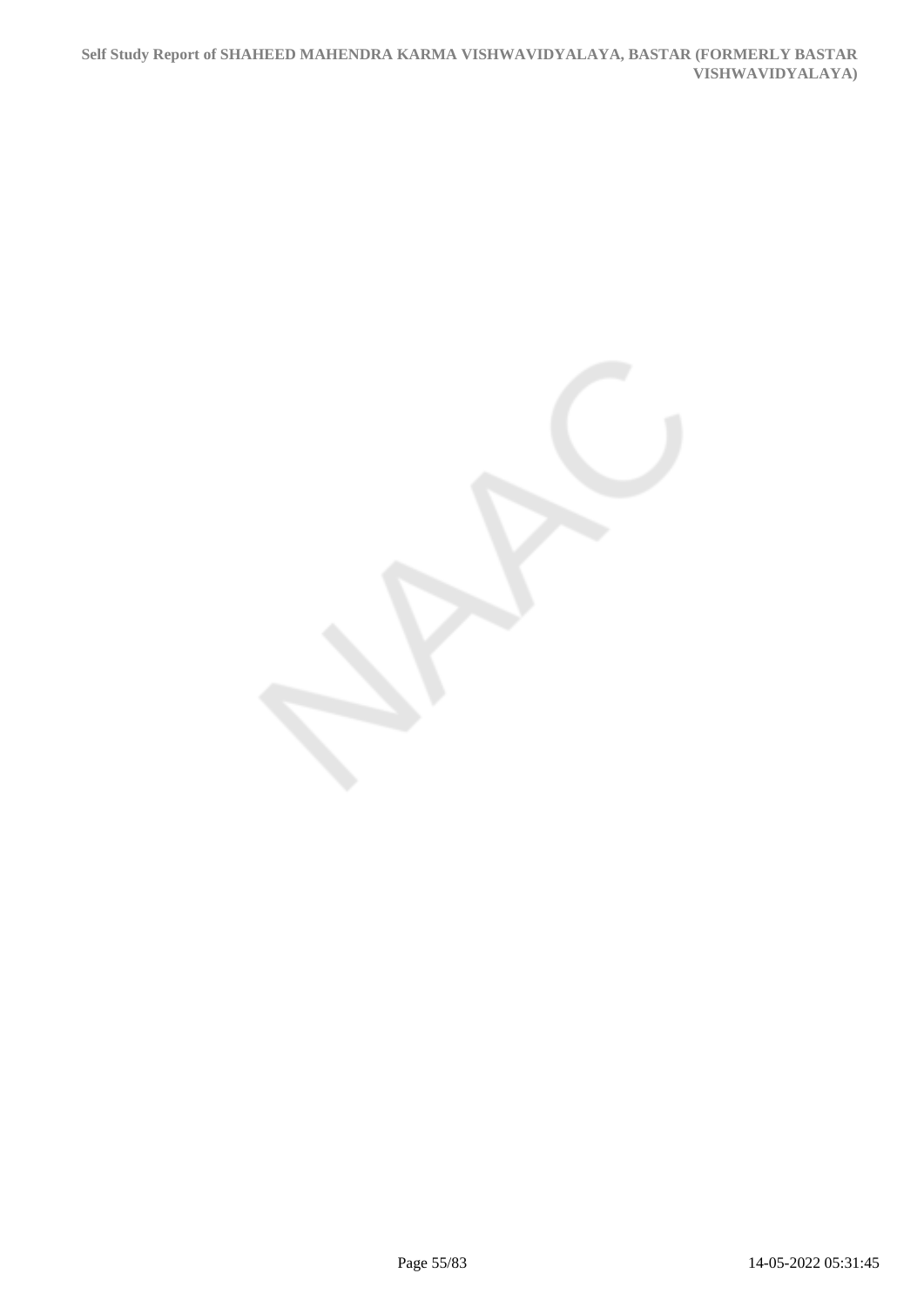# **Criterion 5 - Student Support and Progression**

# **5.1 Student Support**

 **5.1.1 Average percentage of students benefited by scholarships and freeships provided by the institution, Government and non-government agencies (NGOs) during the last five years (other than the students receiving scholarships under the government schemes for reserved categories).**

#### **Response:** 0

5.1.1.1 **Number of students benefited by scholarships and free ships provided by the institution, Government and non-government bodies, industries, individuals, philanthropists during the last five years (other than students receiving scholarships under the government schemes for reserved categories)** 

| 2020-21 | 2019-20 | 2018-19 | 2017-18 | 2016-17 |
|---------|---------|---------|---------|---------|
|         |         |         |         |         |

| <b>File Description</b>                 | <b>Document</b>      |
|-----------------------------------------|----------------------|
| Institutional data in prescribed format | <b>View Document</b> |

 **5.1.2 Average percentage of students benefited by career counseling and guidance for competitive examinations as offered by the Institution during the last five years.**

**Response:** 0

5.1.2.1 **Number of students benefitted by guidance for competitive examinations and career counselling offered by the institution year wise during last five years**

| 2020-21                 | 2019-20  | 2018-19 |                 | 2017-18  | 2016-17          |
|-------------------------|----------|---------|-----------------|----------|------------------|
| 0                       | $\theta$ | O       |                 | $\theta$ | $\boldsymbol{0}$ |
|                         |          |         |                 |          |                  |
|                         |          |         |                 |          |                  |
| <b>File Description</b> |          |         | <b>Document</b> |          |                  |

 **5.1.3 Following Capacity development and skills enhancement activities are organised for improving students capability 1. Soft skills 2. Language and communication skills 3. Life skills (Yoga, physical fitness, health and hygiene) 4. Awareness of trends in technology**

**Response:** D. 1 of the above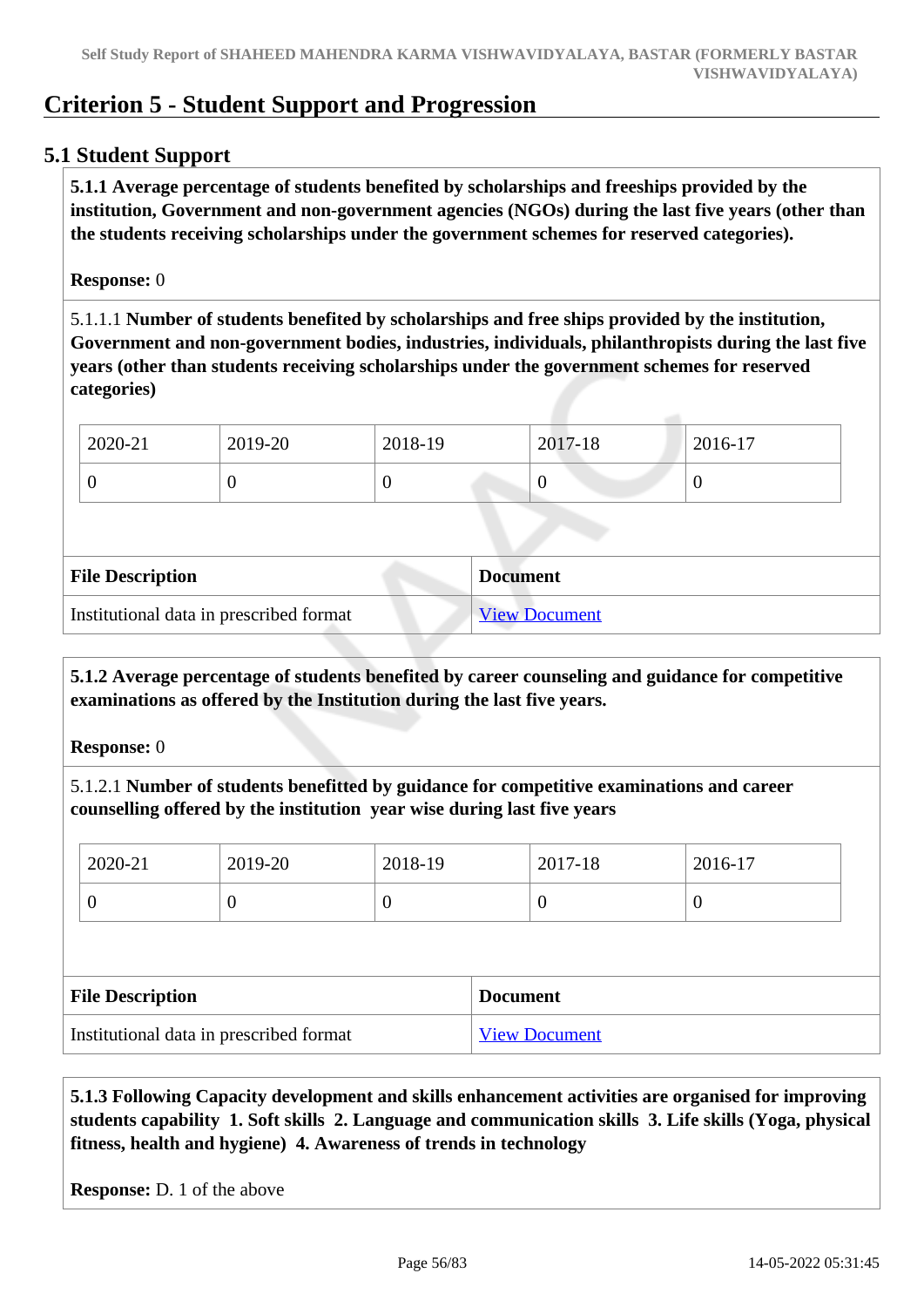| <b>File Description</b>                 | <b>Document</b>      |
|-----------------------------------------|----------------------|
| Institutional data in prescribed format | <b>View Document</b> |
| Any additional information              | <b>View Document</b> |

 **5.1.4 The institution adopts the following for redressal of student grievances including sexual harassment and ragging cases 1. Implementation of guidelines of statutory/regulatory bodies 2. Organisation wide awareness and undertakings on policies with zero tolerance**

- **3. Mechanisms for submission of online/offline students' grievances**
- **4. Timely redressal of the grievances through appropriate committees**

**Response:** D. 1 of the above

| <b>File Description</b>           | <b>Document</b>      |
|-----------------------------------|----------------------|
| Upload any additional information | <b>View Document</b> |
| Link for additional information   | <b>View Document</b> |

#### **5.2 Student Progression**

 **5.2.1 Average percentage of students qualifying in state/national/ international level examinations during the last five years (eg: IIT-JAM/CLAT/ NET/SLET/GATE/ GMAT/CAT/GRE/ TOEFL/ Civil Services/State government examinations, etc.)**

**Response:** 80

5.2.1.1 **Number of students qualifying in state/ national/ international level examinations (eg: IIT/JAM/ NET/ SLET/ GATE/ GMAT/CAT/GRE/ TOEFL/ Civil Services/ State government examinations***, etc.)***) year-wise during last five years**

| 2020-21 | 2019-20 | 2018-19 | 2017-18 | 2016-17 |
|---------|---------|---------|---------|---------|
|         | ◡       |         |         |         |

5.2.1.2 **Number of students appearing in state/ national/ international level examinations (eg: IIT/JAM/ NET / SLET/ GATE/ GMAT/CAT,GRE/ TOEFL/ Civil Services/ State government examinations) year-wise during last five years**

| $ 2020-21 $ | 2019-20 | 2018-19 | 2017-18 | 2016-17 |
|-------------|---------|---------|---------|---------|
|             | O       |         |         |         |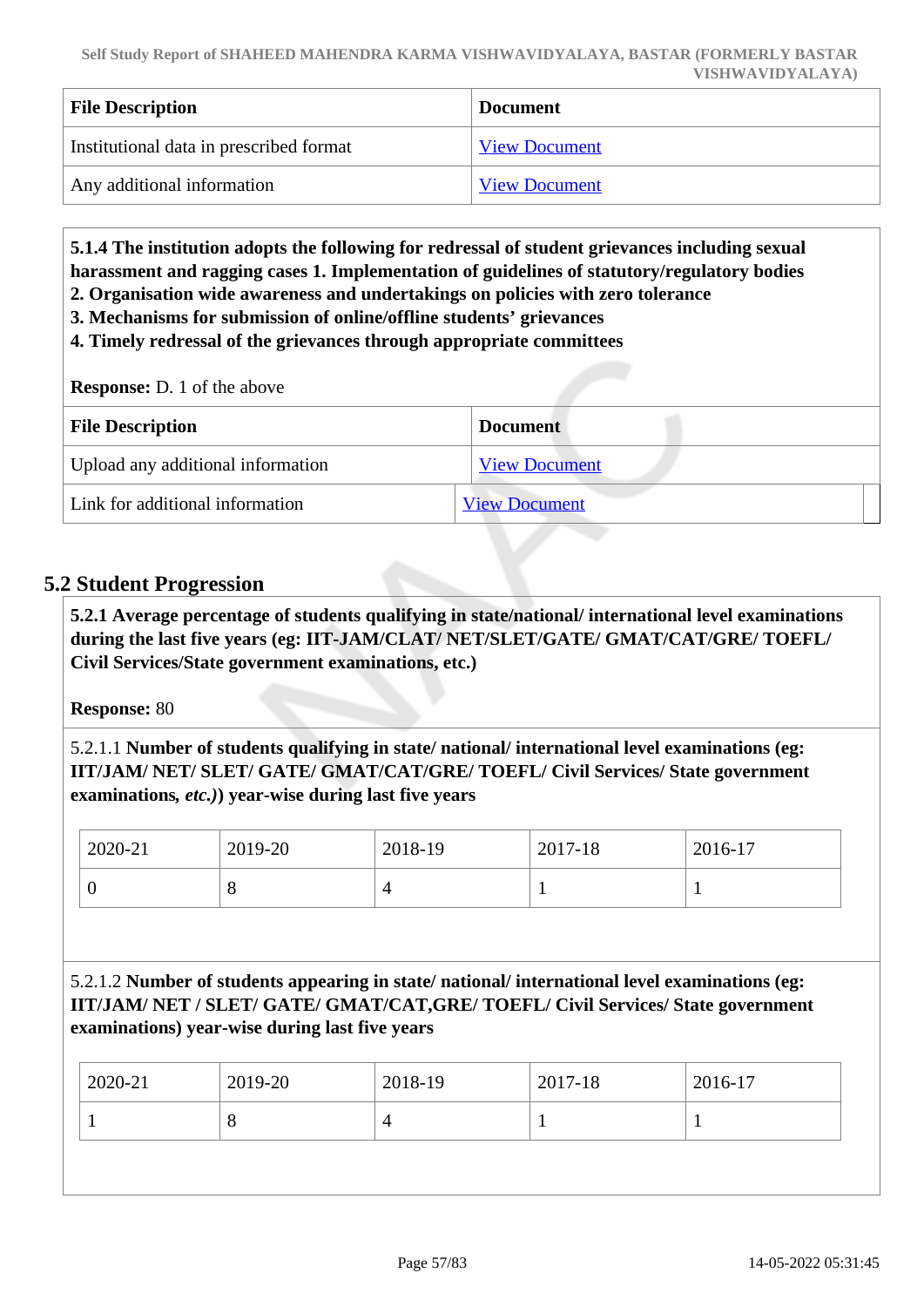| <b>File Description</b>                 | <b>Document</b>      |
|-----------------------------------------|----------------------|
| Upload supporting data for the same     | <b>View Document</b> |
| Institutional data in prescribed format | <b>View Document</b> |

#### **5.2.2 Average percentage of placement of outgoing students during the last five years**

#### **Response:** 5.89

#### 5.2.2.1 **Number of outgoing students placed year - wise during the last five years.**

| 2020-21 | 2019-20 | 2018-19 | 2017-18 | 2016-17      |
|---------|---------|---------|---------|--------------|
| ∽       | 14      | ັ       | 18      | $\cap$<br>∠∪ |

| <b>File Description</b>                 | Document             |
|-----------------------------------------|----------------------|
| Self attested list of students placed   | <b>View Document</b> |
| Institutional data in prescribed format | <b>View Document</b> |

# **5.2.3 Percentage of student progression to higher education (previous graduating batch). Response:** 3.6 5.2.3.1 **Number of outgoing student progressing to higher education.** Response: 10

| <b>File Description</b>                 | <b>Document</b>      |
|-----------------------------------------|----------------------|
| Institutional data in prescribed format | <b>View Document</b> |

# **5.3 Student Participation and Activities**

 **5.3.1 Number of awards / medals won by students for outstanding performance in sports / cultural activities at inter-university / state / national / international events (award for a team event should be counted as one) during the last five years.**

**Response:** 0

5.3.1.1 **Number of awards/medals won by students for outstanding performance in sports / cultural activities at inter-university / state / national / international events (award for a team event should be counted as one) year - wise during the last five years.**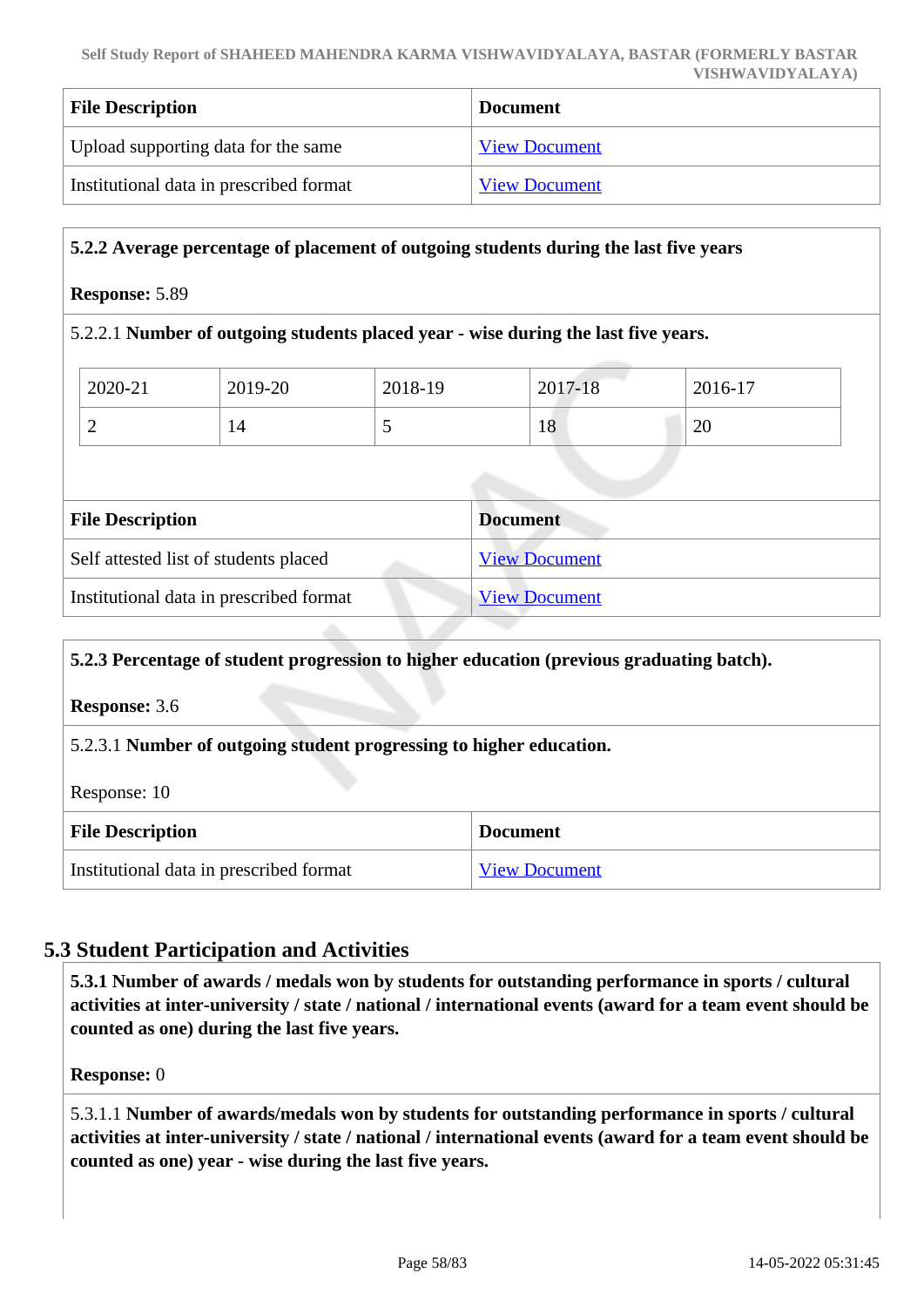| $2020 - 21$ | 2019-20 | 2018-19 | 2017-18 | 2016-17 |
|-------------|---------|---------|---------|---------|
|             | ◡       | ◡       | ν       | U       |

| <b>File Description</b>                 | <b>Document</b>      |
|-----------------------------------------|----------------------|
| Institutional data in prescribed format | <b>View Document</b> |

# **5.3.2 Presence of Student Council and its activities for institutional development and student welfare.**

#### **Response:**

At present no student council is exists in Shaheed Mahendra Karma Vishwavidyalaya, Bastar. Student council existed in year 2014, 2015 and 2016.

 **5.3.3 Average number of sports and cultural events / competitions organised by the institution per year**

#### **Response:** 0

5.3.3.1 **Number of sports and cultural events / competitions organised by the institution year - wise during the last five years.**

| 2020-21 | 2019-20 | 2018-19 | 2017-18 | 2016-17 |
|---------|---------|---------|---------|---------|
|         | U       | v       | ◡       |         |

| <b>File Description</b>                 | <b>Document</b>      |
|-----------------------------------------|----------------------|
| Institutional data in prescribed format | <b>View Document</b> |

#### **5.4 Alumni Engagement**

 **5.4.1 The Alumni Association / Chapters (registered and functional) contributes significantly to the development of the institution through financial and other support services.**

#### **Response:**

The Alumni association of Shaheed Mahendra Karma Vishwavidyalay, Bastar, Jagdalpur is not registered.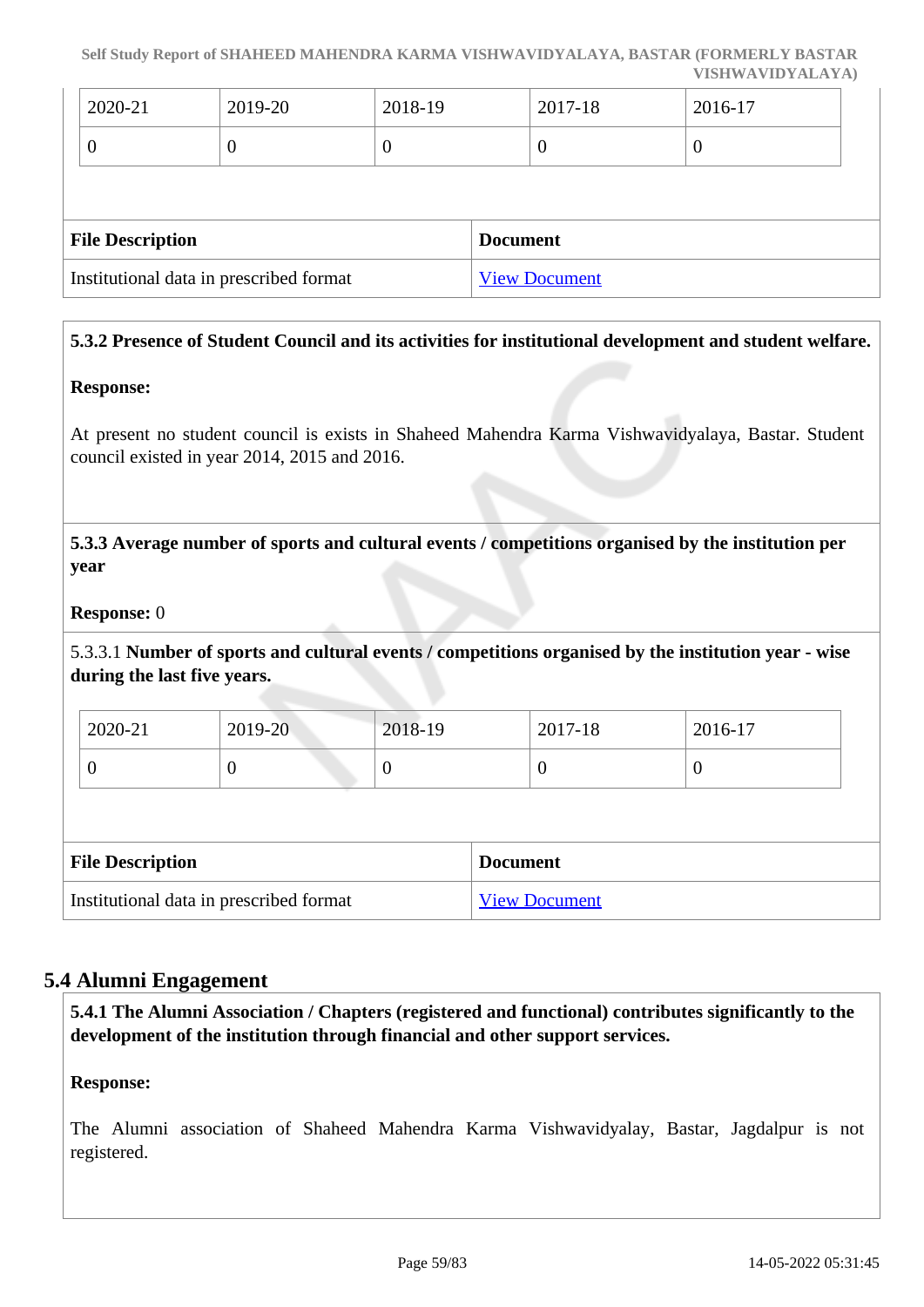**5.4.2 Alumni contribution during the last five years (INR in Lakhs)**

**Response:** E. <5 Lakhs

Page 60/83 14-05-2022 05:31:45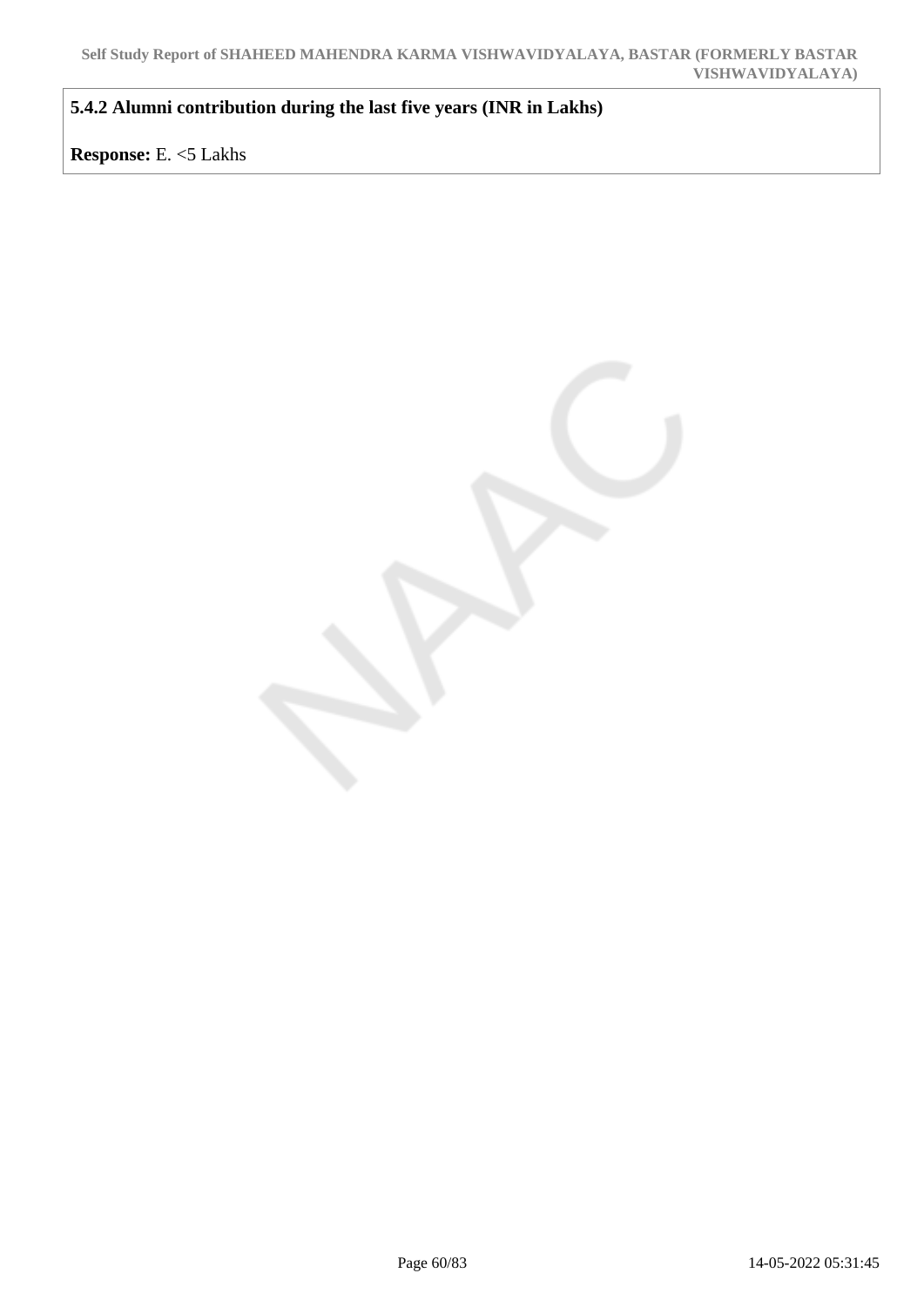# **Criterion 6 - Governance, Leadership and Management**

# **6.1 Institutional Vision and Leadership**

 **6.1.1 The institution has a clearly stated vision and mission which are reflected in its academic and administrative governance.**

#### **Response:**

The Vishwavidyalaya has clearly stated Vision and Mission statements since its inception. These statements are placed on the website of the Vishwavidyalaya. These are displayed appropriately at the entrance of academic and administrative building for wider visibility to students, faculty and staff members.

Vision and Mission statements of the Vishwavidyalaya are as under.

# **VISION**

Shaheed Mahendra Karma Vishwavidyalaya, Bastar aims to be an outstanding institution by providing integrated and trans-cultural quality education for talent development and knowledge creation for on upcoming class of society and preserve human values.

# **MISSION**

The Mission of Shaheed Mahendra Karma Vishwavidyalaya, Bastar is to provide a learning environment to students and impart futuristic and complete education of best standard with a high sense of discipline and social responsibility. The Vishwavidyalaya seeks to help students to develop an understanding and appreciation for cultural heritage of Bastar region.

# **OBJECTIVES**

- To uplift the livelihood of rural youth by providing good education.
- To reach out to deserving section of tribal society and lend a helping hand to them.
- To develop and provide higher educational opportunities to deprived, needy, socially and economically weaker section.
- To inspire affiliated college professors for research activities.
- To Protect the local produce of Bastar region and local tribal community through research activities

The Vision and Mission of the Vishwavidyalaya are evidently reflected in all the academic and administrative governance of the Vishwavidyalaya. All the teaching-learning processes, co-curricular activities, extra-curricular activities, social and extension activities are designed and deployed for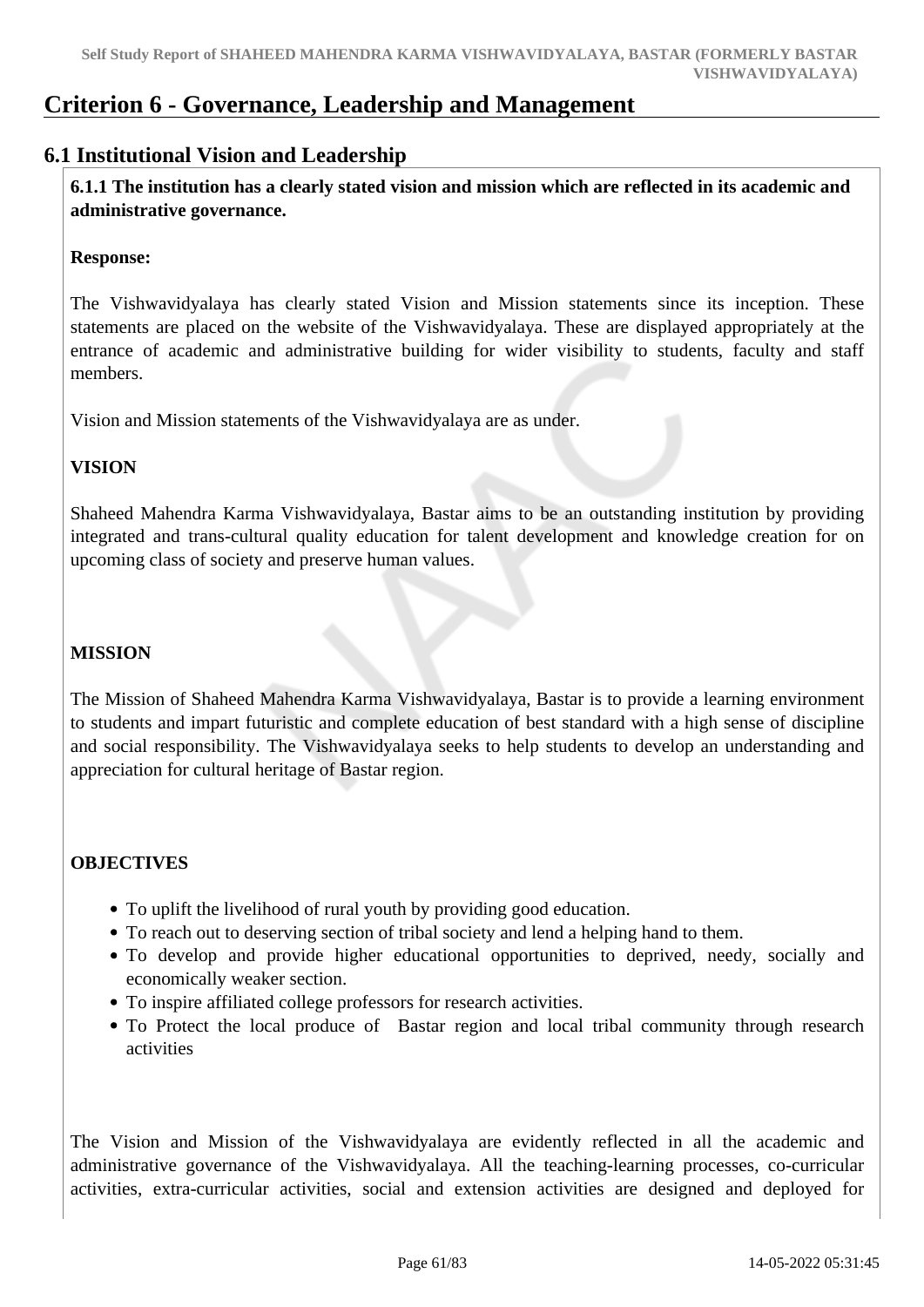developing students as effective and socially responsible individuals.

Many training programmes, workshops and extension activities have been organized in order to develop and promote entrepreneurship, employment and self-employment among students by the Vishwavidyalaya.

The Vishwavidyalaya emphasises the all-round development of its students through various orientation programmes, training programmes, lab and project activities, participation in competitions, industrial visits, industrial internships and projects, entrepreneurship development activities, idea lab projects, etc. Each student gets personal attention and mentoring is done for all the students. Career counselling and personality grooming activities are planned for the students, helping them to achieve their career goals.

The Vishwavidyalaya leadership organizes meetings frequently with teachers and students to ensure expressiveness and responsiveness of the teaching and learning facilities and processes. Additionally, to improve teaching and learning, the Vishwavidyalaya empowers its teaching faculty members with up-todate knowledge and skills by extending various development programs on pedagogy and other necessary specific-field skills and knowledge.

To respond to the industry demands, the Vishwavidyalaya is in process of tie-ups, MoUs with other Universities, Colleges, Organizations and industrial houses to equip student with practical knowledge and to help them to synchronize the classroom learning with the industrial exposure. So as to promote the competencies of the students, the Vishwavidyalaya is in process of collaborative process to organize different skill development programs with external and internal agencies.

| <b>File Description</b>         | <b>Document</b>      |
|---------------------------------|----------------------|
| Link for additional information | <b>View Document</b> |

# **6.1.2 The effective leadership is reflected in various institutional practices such as decentralization and participative management.**

#### **Response:**

The Shaheed Mahendra Karma Vishwavidyalaya, one of the major institutions of Higher Education in Bastar Region which is predominated by tribal communities is extremely devoted to post graduate studies and is widely known for its excellence in research.

Vishwavidyalaya's campus is enriched with biodiversity. With 10 different Schools of studies, the Vishwavidyalaya has over 100 staff and 30 faculties and over 500 students. The research activities are going on in different research Centers of the Vishwavidyalaya.

The University has a well-established decentralized participative management system. The University facilitates the adoption of a decentralized structure with its University Teaching Departments (UTDs) through appointing In-charge Head of the Departments until fulltime recruitment process is done, thus adopting decentralization. At the administrative level, major responsibilities are managed by different statutory officers, and the complementary responsibilities are performed by different administrative heads. The departments have the freedom of conducting Seminars, workshops, extension activities timely as per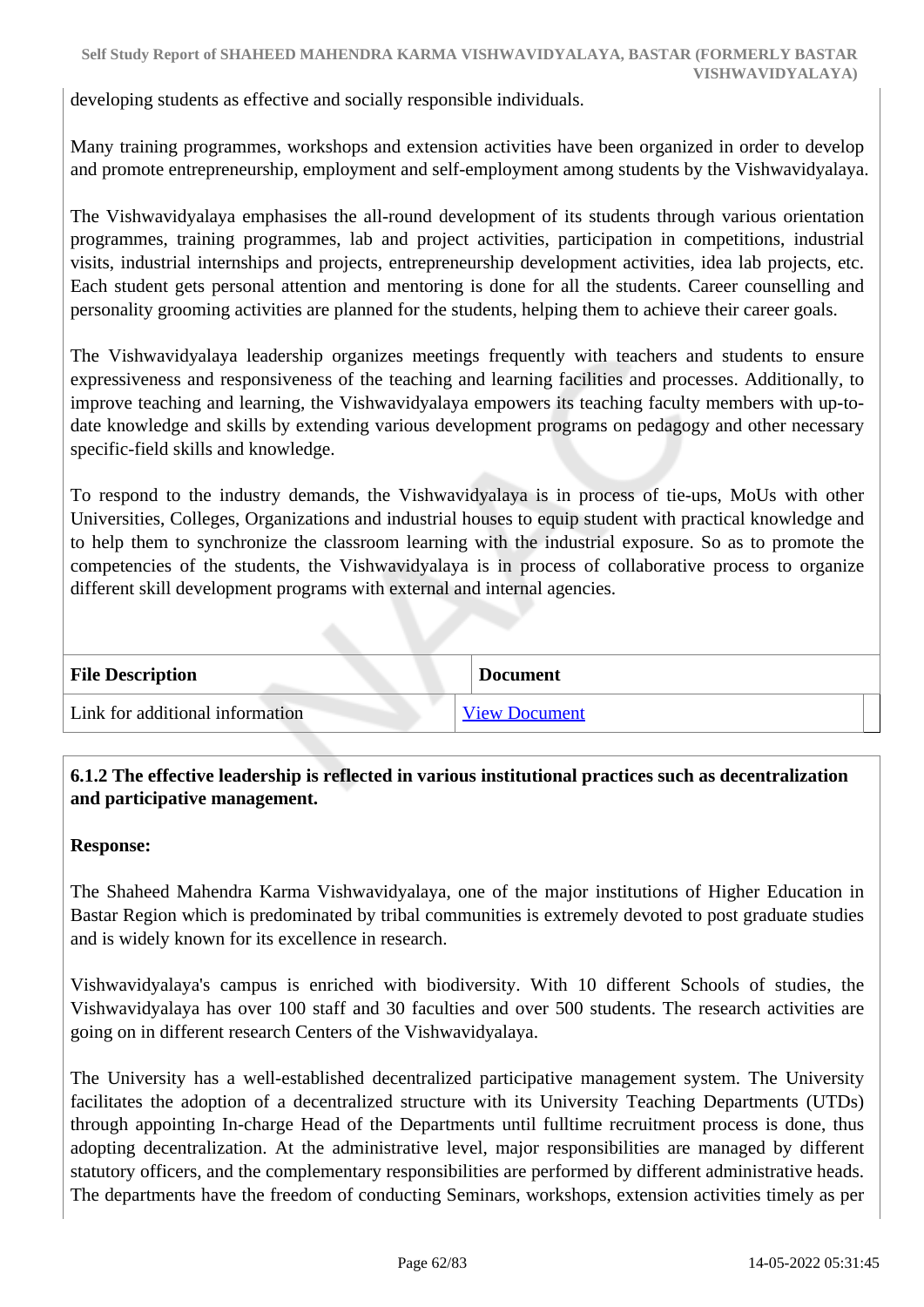the requirements.

Participative management is practiced in the University by involving its stakeholders including students, faculty members, parents, natives of different locality and employees in various committees and activities. The involvements of teachers in various bodies such as Academic Councils, Internal task/work completion Committee, Grievance Redressal Committee, etc., are a few examples.

The major outlines of the decentralized and participative management system in university administration include the following:

**Statutory Officers:** Vice-Chancellor, Registrar, Assistant Registrars (Academic, Examination, Confidential) and Finance Officer.

**Statutory Bodies:** Academic Council, Boards of Studies, Deans of Faculties, Director of IQAC, incharge of Students Union.

# **6.2 Strategy Development and Deployment**

# **6.2.1 The institutional Strategic plan is effectively deployed.**

#### **Response:**

Saheed Mahendra Karma Vishwavidyalaya's vision focuses on quality education and excellence in teaching and research. The Strategic / Perspective plan are here under mentioned.

- To enrich curriculum.
- Enrichment in Teaching and Learning Process.
- To incorporate digital platform to improve teaching-learning process.
- To encourage research and consultancy, industry-institute interaction and entrepreneurship activities.
- To strengthen alumni engagement and enhance student experience.
- To enhance contribution towards society and the environment.
- To formulate development plans to improve the overall quality of the institute.
- Research and Publications.
- Administrative Reforms and Decentralization in decision-making process like review meeting in every Wednesday.
- Maintaining affable relationships with all stakeholders.
- Establish state of the art, Physical and Virtual infrastructure.

Different strategic initiatives are being planned in the areas such as the adoption of Outcome-Based Education, Preparation of Policy Documents and Revision of Syllabus etc.

Vishwavidyalaya is improving the IT-enabled physical infrastructure in all the University teaching departments. Infrastructure facilities for digital communication especially for developing smart classes are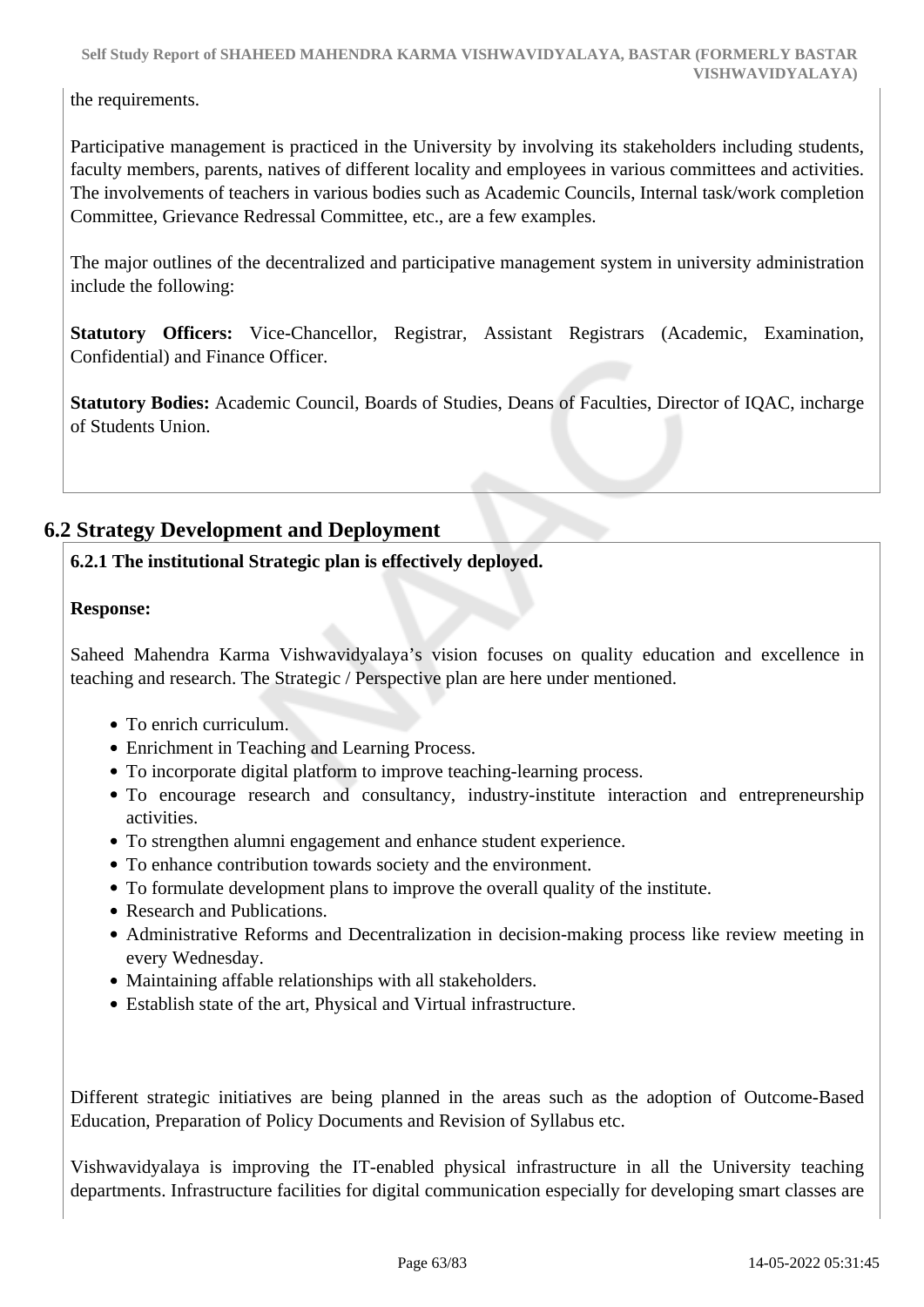being planned. However, initiatives at the department and faculty level for taking online classes, organizing webinars, video conferencing, etc. are taking place during Covid-19 pandemic. The Bio-metric attendance system has been well implemented in the campus / University teaching departments. However, adhering to the guidelines for prevention of spread of Covid-19 pandemic, bio-metric attendance system at workplace has been suspended.

On the other hand, students are provided online transaction facilities for financial transactions such as epayment. The online payment system was very useful for the student community for making fee payments smoother. The student friendly portal is developed by the Vishwavidyalaya to help students in applying for admission, enrollment and examinations and getting degree and certificates etc.

| <b>File Description</b>                                   | <b>Document</b>      |
|-----------------------------------------------------------|----------------------|
| Any additional information                                | <b>View Document</b> |
| Strategic Plan and deployment documents on the<br>website | <b>View Document</b> |

# **6.2.2 The functioning of the institutional bodies is effective and efficient as visible from policies, administrative setup, appointment, service rules and procedures, etc.**

# **Response:**

Vishwavidyalaya follows the organizational structure as per the requirements of the Act and Statute of the University and has the following major administrative bodies and officers.

**Statutory Bodies**: Academic Council, Executive Council, Examination Committee, Boards of Studies, Finance Committee, Central purchase Committee etc.

**Academic Council:** The Academic Council is the academic body of the University. It controls, regulates and is responsible for the maintenance of medium of instruction, education and examinations within the University, and supervises the development and implementation of the academic policies of the University.

**Statutory Officers:** Honourable Vice-Chancellor, Registrar, Dean and Finance Officer.

**Honourable Vice-Chancellor**: The Vice-Chancellor shall exercise general supervision and control over the affairs of the University and give effect to the decisions of all Authorities of the University.

**Registrar:** The Registrar shall be in charge of the administration of the University office. He shall take prompt steps for the efficient working of the University office, subject to the prior approval of the Honourable Vice Chancellor.

**Faculty Deans:** Deans of Faculties are responsible for the due observance of the Statutes, Ordinances, Regulations and bye-laws relating to that faculty. The University has 5 Faculty Deans who coordinate the functional activities of Schools concerned.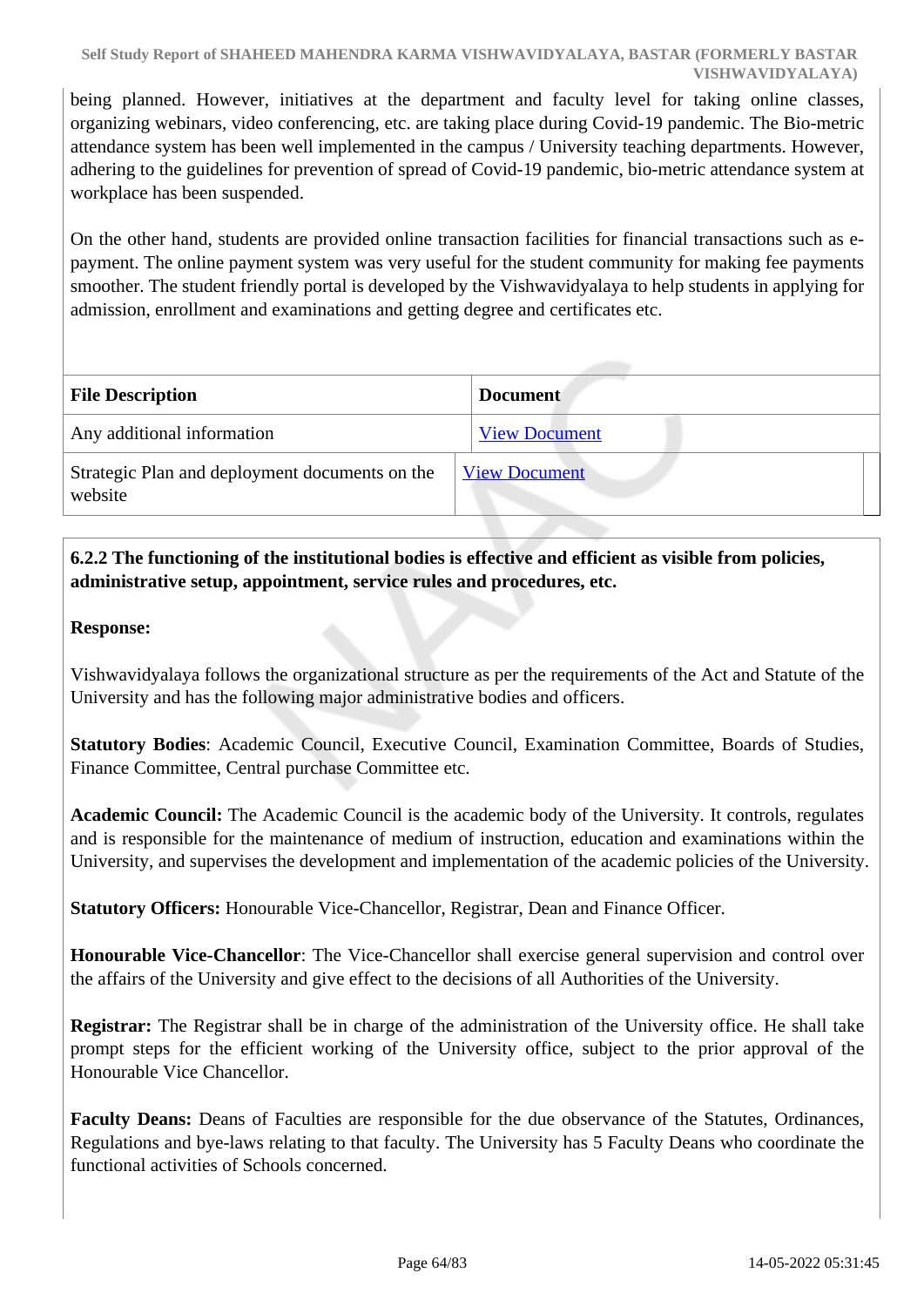Grievance Redressal Committee is actively involved in free and fair grievance handling and facilitating the resolution of any conflicts or complaints arising in the course of employment and education.

| <b>File Description</b>         | <b>Document</b>      |
|---------------------------------|----------------------|
| Any additional information      | <b>View Document</b> |
| Link for Additional Information | <b>View Document</b> |

| 1. Administration<br>2. Finance and Accounts<br><b>3. Student Admission and Support</b><br><b>4. Examination</b><br><b>Response:</b> C. 2 of the above |                      |
|--------------------------------------------------------------------------------------------------------------------------------------------------------|----------------------|
| <b>File Description</b>                                                                                                                                | <b>Document</b>      |
| Screen shots of user interfaces                                                                                                                        | <b>View Document</b> |
| Details of implementation of e-governance in areas<br>of operation, Administration etc (Data Template)                                                 | <b>View Document</b> |
| Link for additional information                                                                                                                        | <b>View Document</b> |

# **6.3 Faculty Empowerment Strategies**

 **6.3.1 The institution has a performance appraisal system, promotional avenues and effective welfare measures for teaching and non-teaching staff .**

#### **Response:**

The performance appraisal system for teaching and non-teaching staff at SMKV, Bastar is based on UGC regulations and ordinance, guidelines of the Higher Education department, Government of the Chhattisgarh respectively. The teacher's Career Advancement Scheme (CAS) is implemented on time. The Annual Performance Appraisal System for the faculty members (Contract) is implemented at the SMKV, Bastar.

| <b>File Description</b>                | <b>Document</b>      |
|----------------------------------------|----------------------|
| <b>Link for Additional Information</b> | <b>View Document</b> |

 **6.3.2 Average percentage of teachers provided with financial support to attend conferences / workshops and towards membership fee of professional bodies during the last five years.**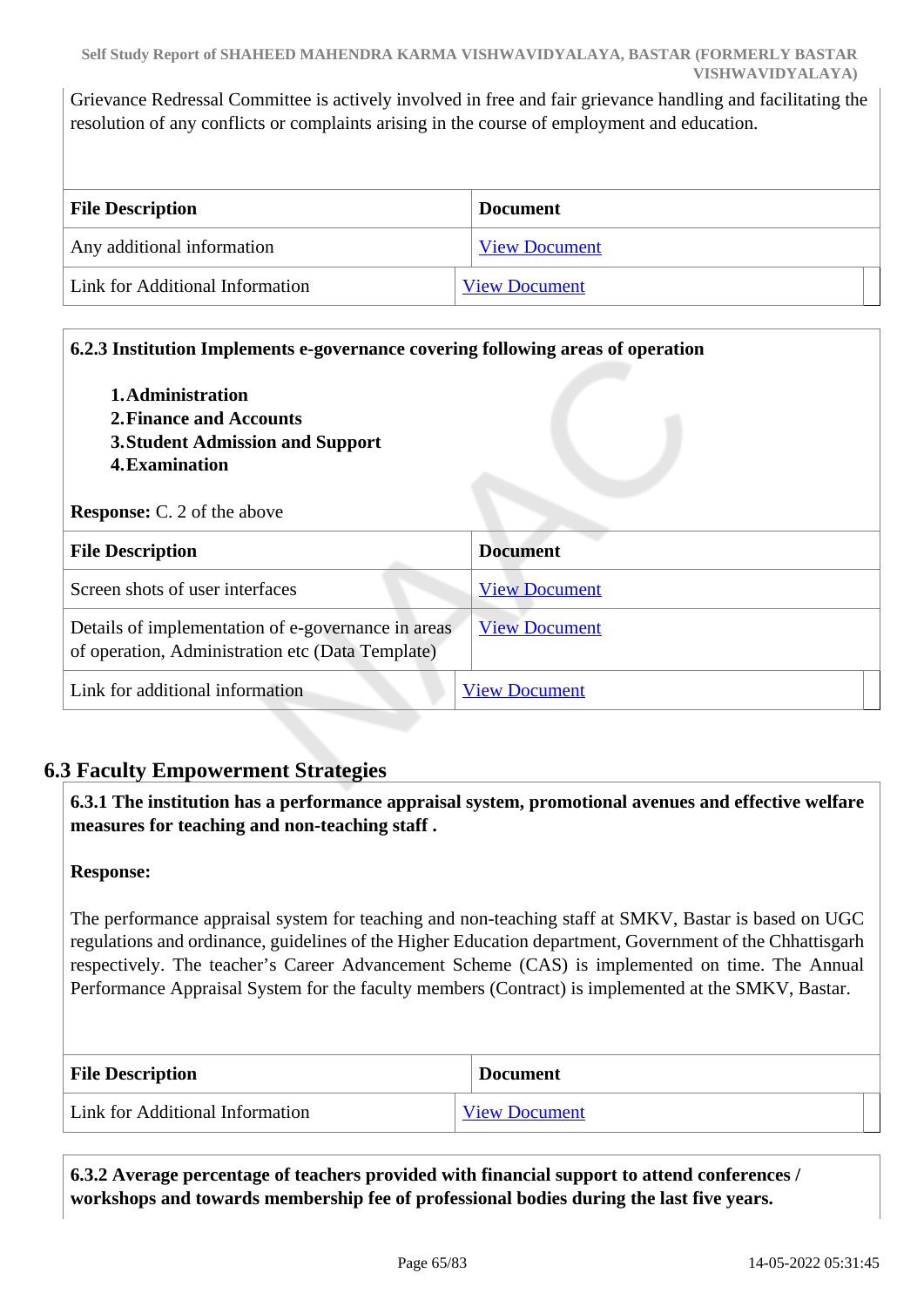# **Response:** 0

# 6.3.2.1 **Number of teachers provided with financial support to attend conferences/workshops and towards membership fee of professional bodies year wise during the last five years**

| 2020-21                 | 2019-20  | 2018-19  |                 | 2017-18  | 2016-17  |
|-------------------------|----------|----------|-----------------|----------|----------|
| $\overline{0}$          | $\Omega$ | $\theta$ |                 | $\theta$ | $\theta$ |
|                         |          |          |                 |          |          |
|                         |          |          |                 |          |          |
| <b>File Description</b> |          |          | <b>Document</b> |          |          |

# **6.3.3 Average number of professional development / administrative training Programmes organized by the institution for teaching and non-teaching staff during the last five years.**

#### **Response:** 1

# 6.3.3.1 **Total number of professional development /administrative training Programmes organized by the institution for teaching and non teaching staff year-wise during the last five years**

| 2020-21 | 2019-20 | 2018-19 | 2017-18 | 2016-17 |
|---------|---------|---------|---------|---------|
|         |         |         |         |         |

| <b>File Description</b>                                                                                                                                          | <b>Document</b>      |
|------------------------------------------------------------------------------------------------------------------------------------------------------------------|----------------------|
| Details of professional development / administrative  <br>training Programmes organized by the University<br>for teaching and non teaching staff (Data Template) | <b>View Document</b> |
| Any additional information                                                                                                                                       | <b>View Document</b> |

 **6.3.4 Average percentage of teachers undergoing online/ face-to-face Faculty Development Programmes (FDP)during the last five years (Professional Development Programmes, Orientation / Induction Programmes, Refresher Course, Short Term Course ).**

**Response:** 25.24

6.3.4.1 **Total number of teachers attending professional development Programmes, viz., Orientation Programme, Refresher Course, Short Term Course, Faculty Development Programmes year wise during last five years**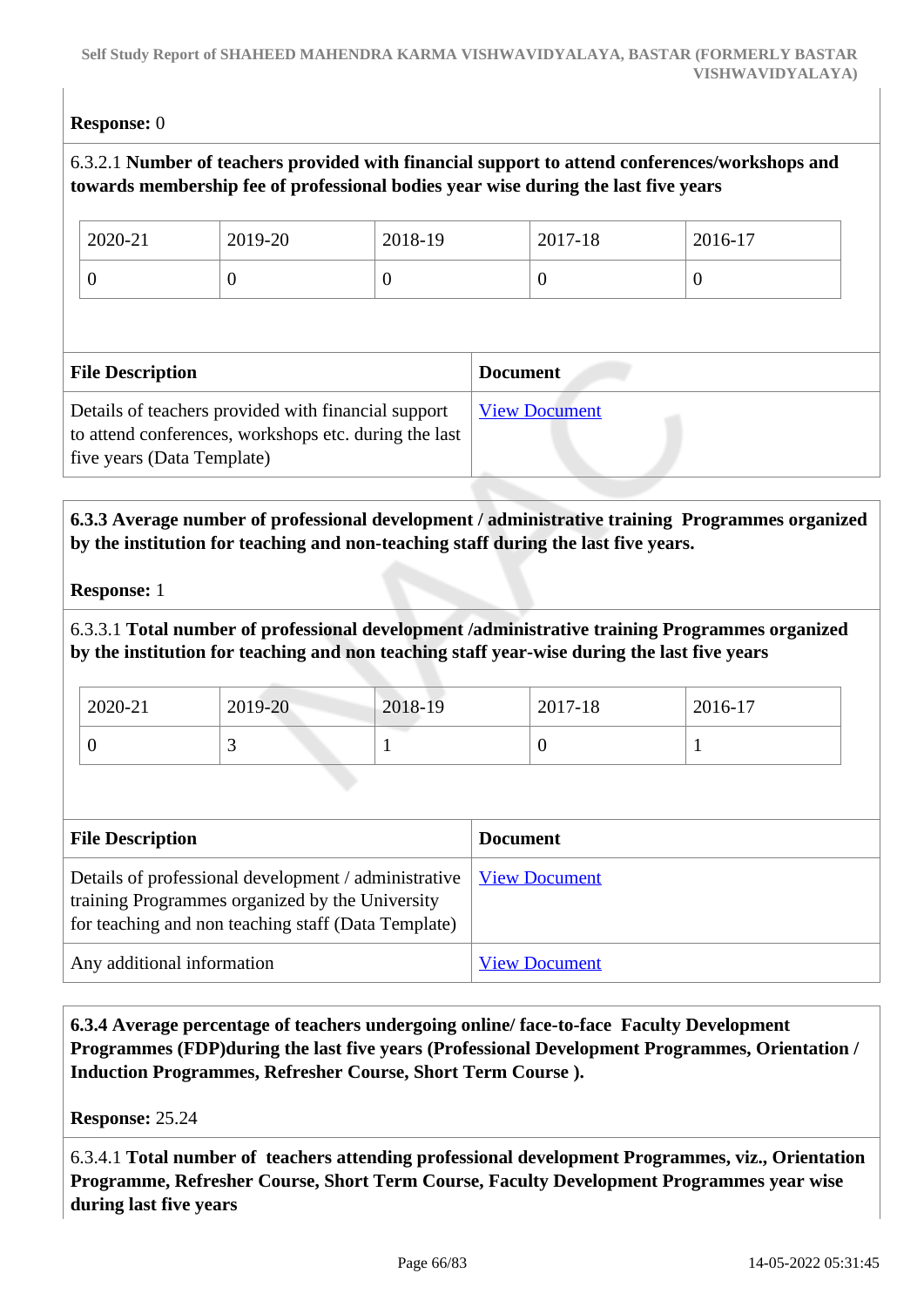|                                                                                                                    | 2020-21                         | 2019-20 | 2018-19 |                      | 2017-18 | 2016-17        |  |
|--------------------------------------------------------------------------------------------------------------------|---------------------------------|---------|---------|----------------------|---------|----------------|--|
|                                                                                                                    | 9                               | 11      | л       |                      | 1       | $\overline{0}$ |  |
|                                                                                                                    |                                 |         |         |                      |         |                |  |
| <b>File Description</b>                                                                                            |                                 |         |         | <b>Document</b>      |         |                |  |
| Details of teachers attending professional<br>development Programmes during the last five years<br>(Data Template) |                                 |         |         | <b>View Document</b> |         |                |  |
|                                                                                                                    | Link for Additional Information |         |         | <b>View Document</b> |         |                |  |

# **6.4 Financial Management and Resource Mobilization**

**6.4.1 Institutional strategies for mobilisation of funds and the optimal utilisation of resources**

#### **Response:**

SMKV, Bastar mobilizes its funds to ensure optimal utilization of the available financial resources. Vishwavidyalaya administration mobilizes funds to meet its requirements. The Vishwavidyalaya prepares budget through the committee for formulating the budget proposals, which includes; Honourable Vice Chancellors Chairperson, the Registrar SMKV as Member Secretary, Finance Officer-Member, Joint Director, Finance Department, Government of Chhattisgarh-Member etc. The budget proposal prepared is wetted, revised and approved by the Executive Council of the SMKV, Bastar, Chhattisgarh.

The sources of the finance of the SMKV, Bastar are through the funds received from the following heads:

- The State Government Funds
- Financial Support from RUSA
- Fee received from students.
- Affiliation fees from affiliated colleges
- Interest on Corpus Fund

#### **Utilization of Resources**

To ensure the optimal utilization of financial resources, SMKV, Bastar primarily follows the rules, regulations and guidelines issued by the Chhattisgarh State Government for expenditures. Further, the decision for utilisation of financial resources and expenditure is taken through the Executive Council of the Vishwavidyalaya.

**6.4.2 Funds / Grants received from government bodies during the last five years for development**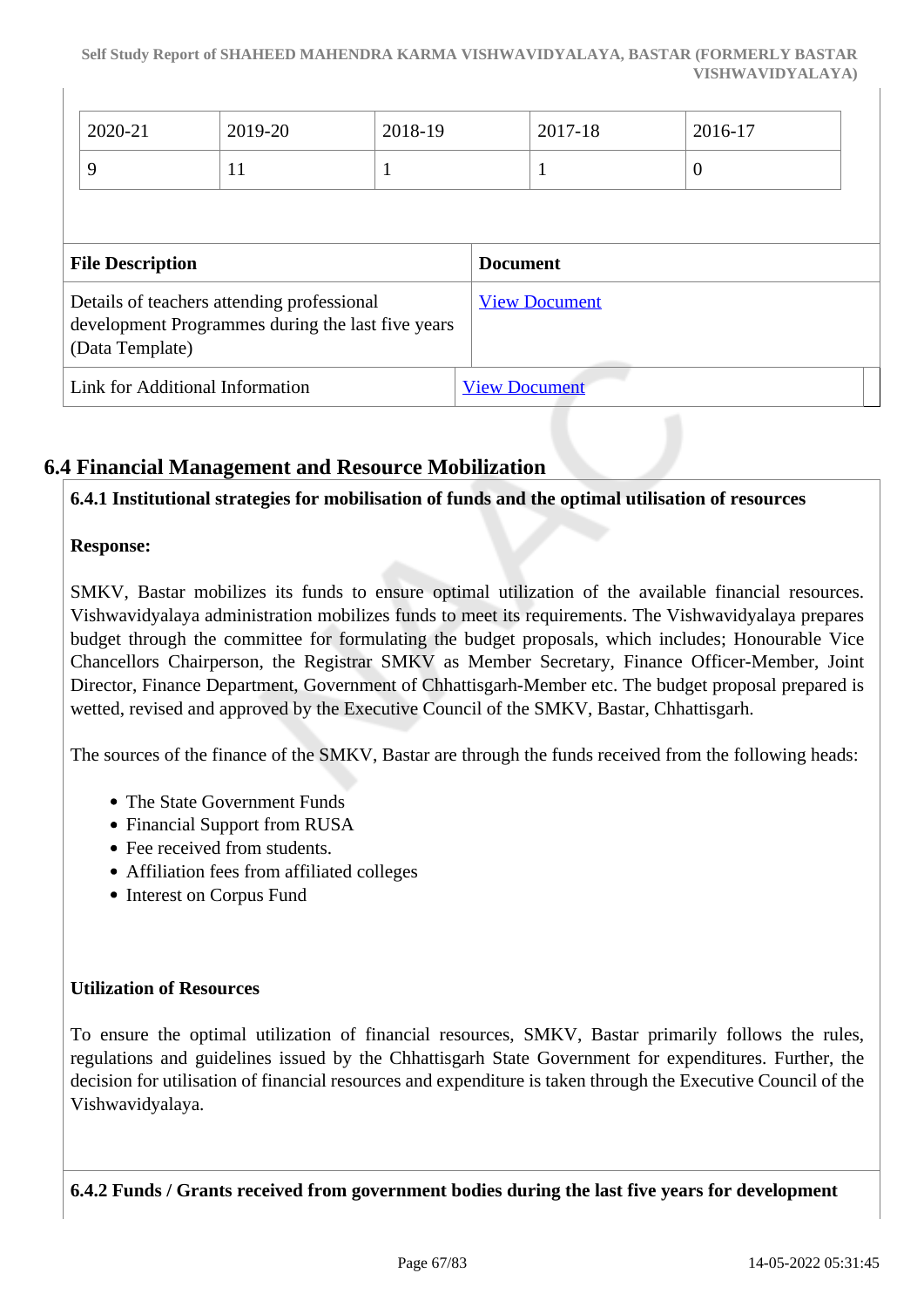#### **and maintenance of infrastructure (not covered under Criteria III and V ) (INR in Lakhs).**

#### **Response:** 2450.91

6.4.2.1 *Total Funds / Grants received from government bodies for development and maintenance of infrastructure (not covered under Criteria III and V) year wise during the last five years (INR in Lakhs).*

| 2020-21 | 2019-20 | 2018-19     | 2017<br>$7 - 18$<br>20 I | 2016-17 |
|---------|---------|-------------|--------------------------|---------|
| 200.83  | 1337.83 | 272<br>2.04 | 278.91                   | 261.3   |

| <b>File Description</b>                                                                                 | <b>Document</b>      |
|---------------------------------------------------------------------------------------------------------|----------------------|
| Details of Funds / Grants received from government<br>bodies during the last five years (Data Template) | <b>View Document</b> |
| Annual statements of accounts                                                                           | <b>View Document</b> |
| Link for Additional Information                                                                         | <b>View Document</b> |

# **6.4.3 Funds / Grants received from non-government bodies, individuals, philanthropists during the last five years (not covered in Criterion III and V) (INR in Lakhs)**

#### **Response:** 0

6.4.3.1 Total Grants received from non-government bodies, individuals, Philanthropers year wise during the last five years (INR in Lakhs)

| 2020-21 | 2019-20 | 2018-19 | 2017-18 | 2016-17 |
|---------|---------|---------|---------|---------|
| ◡       | ◡       |         | ◡       |         |

| <b>File Description</b>                 | <b>Document</b>      |
|-----------------------------------------|----------------------|
| Institutional data in prescribed format | <b>View Document</b> |

#### **6.4.4 Institution conducts internal and external financial audits regularly**

#### **Response:**

Shaheed Mahendra Karma Vishwavidyalaya, Bastar conducts internal annual audits with required due diligence, once a year. The internal audit is concentrated on the authenticity of financial transactions to be fair, efficient, and effective and in compliance with the relevant laws. Internally, the finance department itself provides reasonable assurance on the accuracy, effectiveness, and efficiency of every single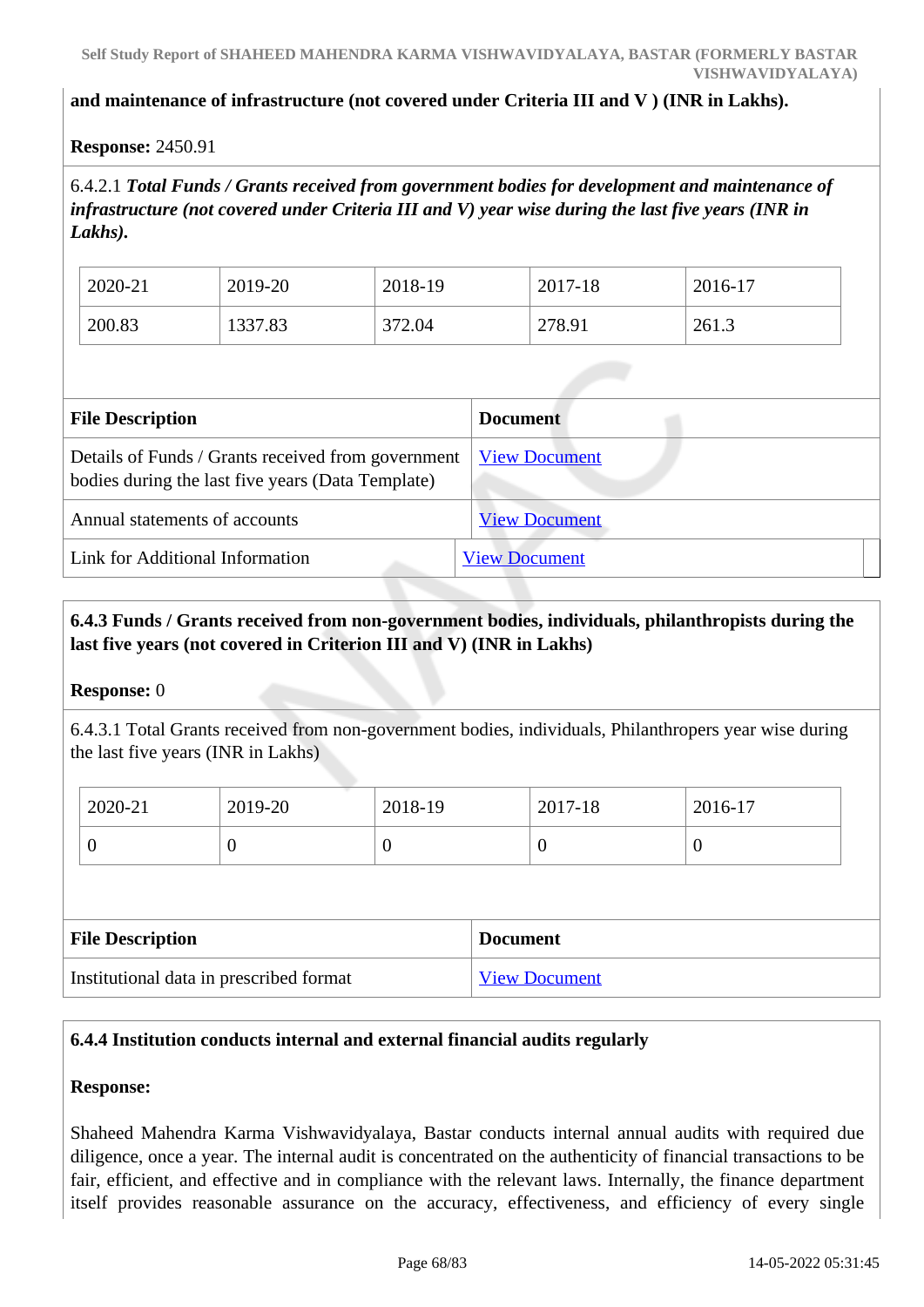transaction. Besides, the internal audit department is responsible for performing a continuous audit of financial transactions in the University.

# **6.5 Internal Quality Assurance System**

 **6.5.1 Internal Quality Assurance Cell (IQAC) has contributed significantly for institutionalizing the quality assurance strategies and processes by constantly reviewing the teaching learning process, structures & methodologies of operations and learning outcomes at periodic intervals.**

# **Response:**

The Internal Quality Assurance Cell (IQAC) at Shaheed Mahendra Karma Vishwavidyalaya, Bastar ensures quality of culture at the university level. The IQAC Committee meets vishwavidyalaya to plan, guide and monitor the teaching-learning activities of the University teaching Departments.

The following strategies and processes are followed in reviewing the teaching-learning process and measuring learning outcomes:

Committee members of the IQAC regularly take feedback related to academic, co-curricular, research activities, campus life experiences, from different stakeholders to maintain quality at the Vishwavidyalaya level. The IQAC monitors the conduction of programmes through regular academic reviews. Further, it ensures the implementation of structured mentoring policy for newly joined faculty members.

The Heads constantly supervise the classroom teaching of the faculty members. This helps in strengthening the teaching quality of faculty.

The IQAC is involved in organising value added seminars/workshops/need-based training programmes for the faculties and students on the teaching-learning process to upgrade their skills and knowledge.

Student centric learning practices such as seminars, group discussions, case studies, fieldwork and project work are promoted. The use of multi-mode and multi-media technologies such as traditional chalk & talk, LCD projectors with power point slides, video clips provide the right blend of teaching aid to match delivery requirements.

 **6.5.2 Institution has adopted the following for Quality assurance 1. Academic Administrative Audit (AAA) and follow up action taken 2.Confernces, Seminars, Workshops on quality conducted 3. Collaborative quality initiatives with other institution(s) 4.Orientation programme on quality issues for teachers and students 5. Participation in NIRF 6.Any other quality audit recognized by state, national or international agencies (ISO Certification, NBA).**

**Response:** E. 1 of the above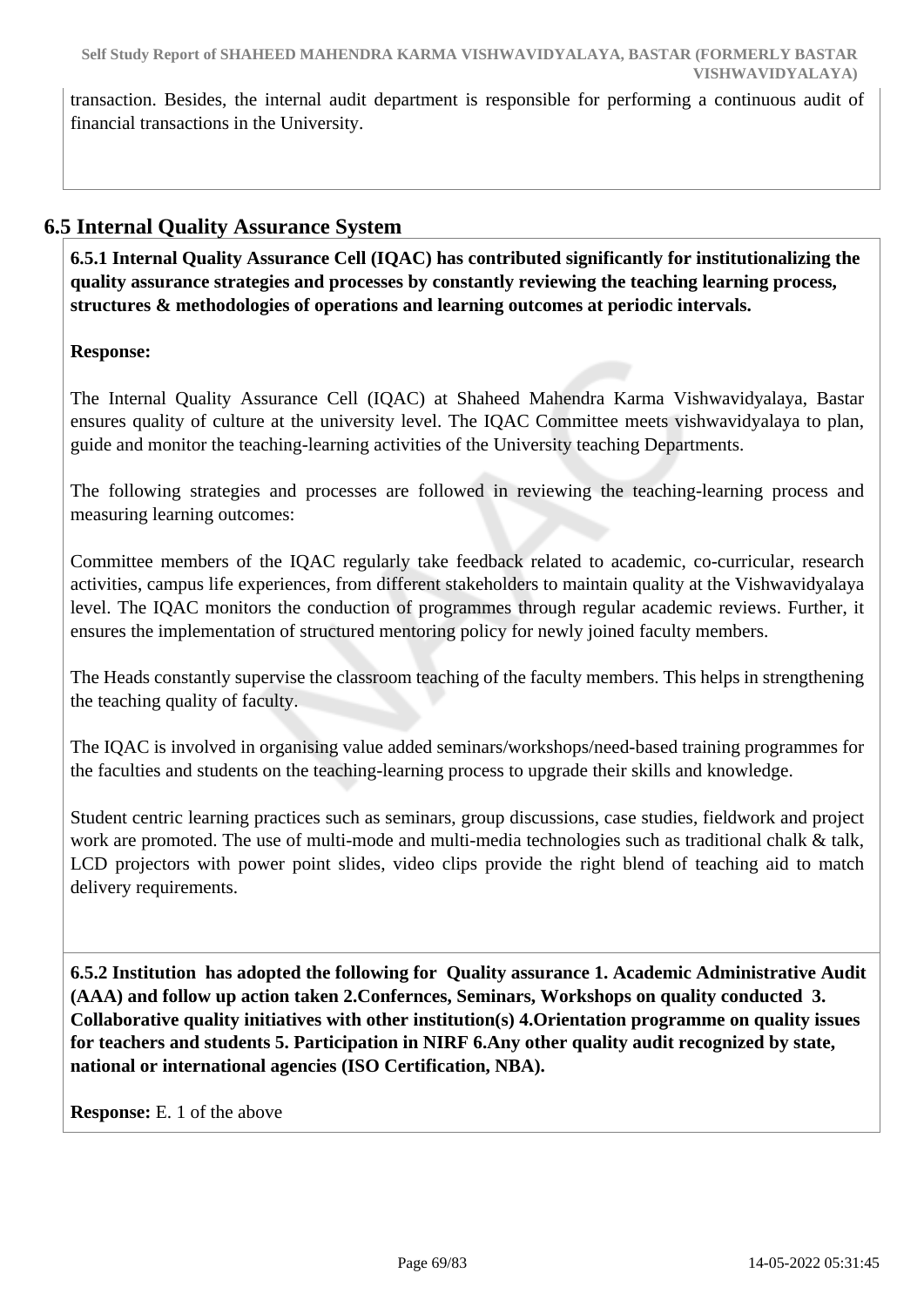| <b>File Description</b>                                                                                    | <b>Document</b>      |
|------------------------------------------------------------------------------------------------------------|----------------------|
| Upload details of Quality assurance initiatives of the <u>View Document</u><br>institution (Data Template) |                      |
| Any additional information                                                                                 | <b>View Document</b> |
| Paste web link of Annual reports of University                                                             | <b>View Document</b> |

# **6.5.3 Incremental improvements made for the preceding five years with regard to quality (in case of first cycle), Post accreditation quality initiatives (second and subsequent cycles).**

# **Response:**

Various Statutory bodies such as Board of Studies, Academic Council, Executive Council and IQAC of Shaheed Mahendra Karma Vishwvidyalaya, Bastar has been involved in planning, guiding and monitoring Quality Assurance and Quality Enhancement activities of the University. Based on the recommendations of IQAC, the following activities were carried out during these years are as under:

# **Automation of Many Academic & Examination processes**

Automation of the following processes of Shaheed Mahendra Karma Vishwvidyalaya, Bastar were done to achieve efficiency, quality output and uniformity of performance-

- 1.**Admission**
- 2.**Examination / Revaluation Form Filling**
- 3.**Hall Ticket (Admit Card), Result**
- 4.**Migration Certificate**
- 5.**Transfer Certificate**
- 6.**Degree, Eligibility Certificate.**

Shaheed Mahendra Karma Vishwavidyalaya, Bastar has started new Professional Course in Buisness Management and also PG Diploma in Computer Application, PG Diploma in Journalism and mass communication to provide Quality education to all.

#### **Adoption of Choice Based Credit System (CBCS)**

Shaheed Mahendra Karma Vishwavidyalaya, Bastar has started Choice based credit system in many programs.

**The other enhancement initiatives in the academic and administrative domains by IQAC cell are as follows-**

- Heads of Department and faculty members of the university were given autonomy in academics and related activities
- Review of the teaching learning process and methods of operation.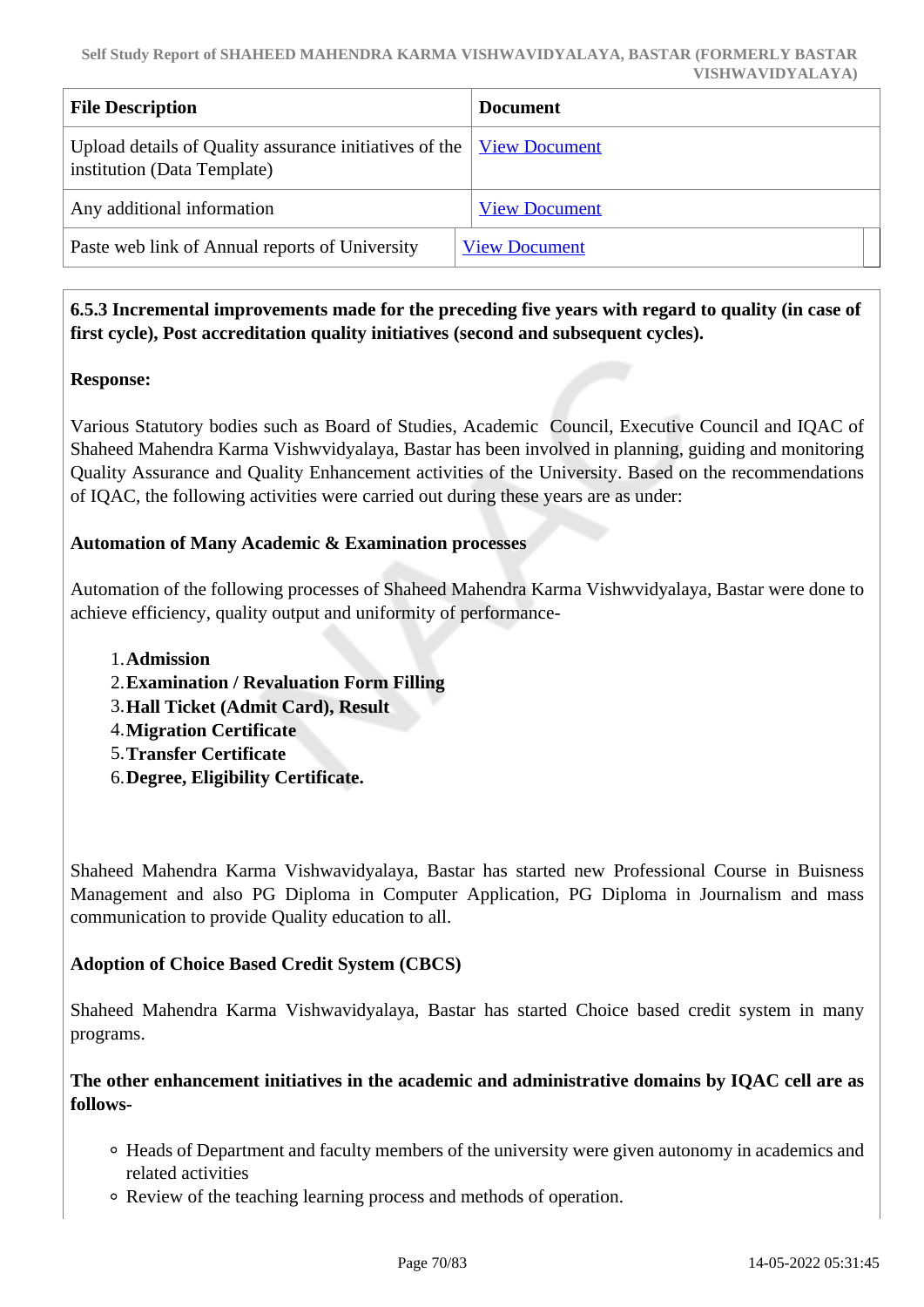- Organize state and national level seminar conferences and workshop to enhance research environment in the university.
- Student feedback regarding curriculum, faculty and facilities in campus.
- Procured e resources like Delnet and SAGE for library enrichment.
- The student grievance cell was directed to take the decision regarding grievances at the earliest.
- Invited Lectures from prominent professors/subject experts.

| <b>File Description</b>         | <b>Document</b>      |
|---------------------------------|----------------------|
| Link for Additional Information | <b>View Document</b> |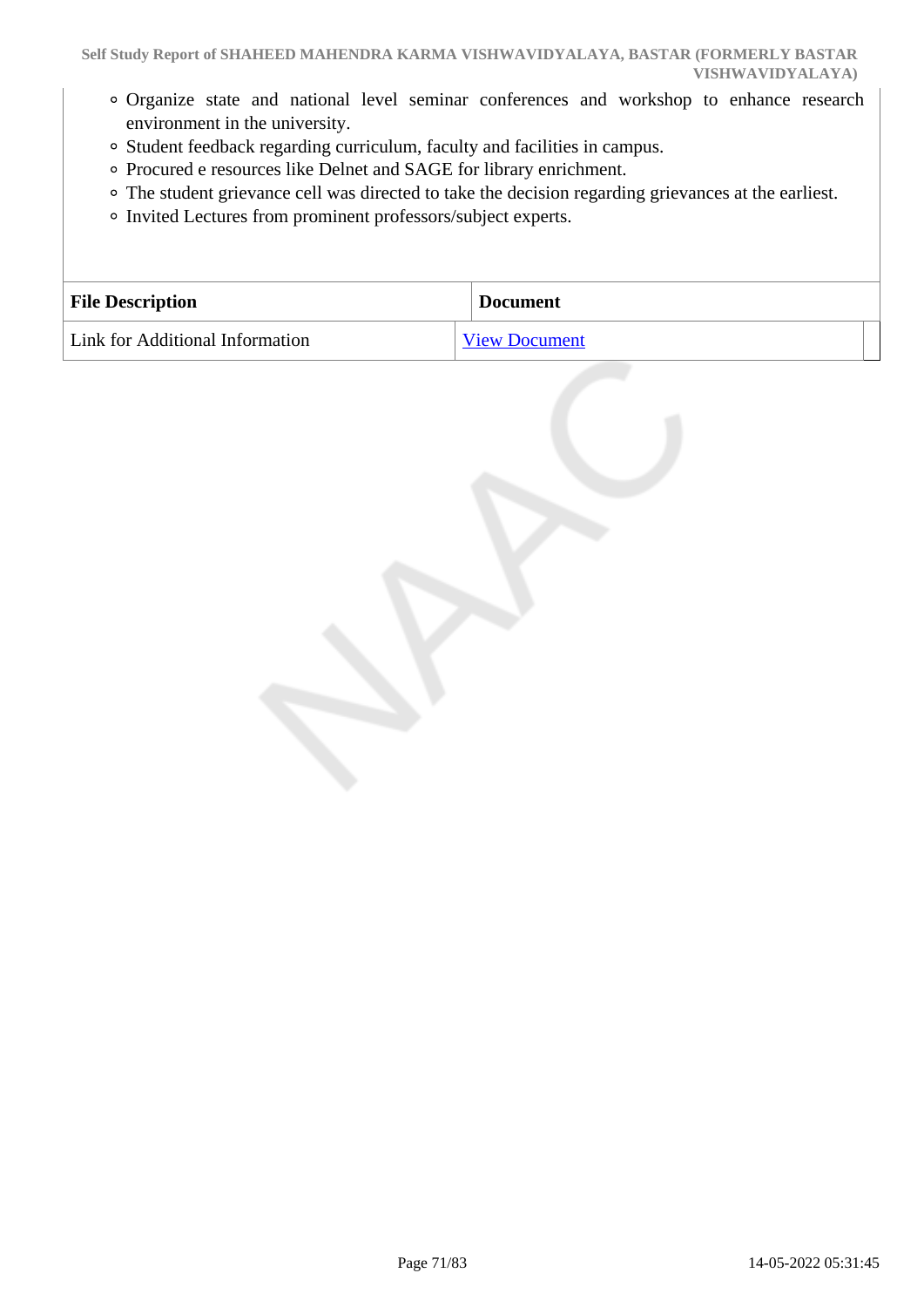# **Criterion 7 - Institutional Values and Best Practices**

# **7.1 Institutional Values and Social Responsibilities**

 **7.1.1 Measures initiated by the Institution for the promotion of gender equity during the last five years.**

#### **Response:**

Shaheed Mahendra Karma Vishwavidyalaya, Bastar takes special interest in fostering an ambience conducive for ensuring gender equity. The SMKV, Bastar has zero-tolerance policy towards sexual harassment. The complaints received are dealt with utmost care. University has its own Woman Cell. Several initiatives have been taken and implemented to ensure gender equality. As more than sixty five percent of the students are girls, the University caters to the needs of girl students specifically. Rights of the transgender are also recognized by the university so that seats are reserved for transgender. In order to ensure safety of the students, the University campus, security personal are placed at the entry point. Ragging in any form is strictly prohibited in the University as per rule of UGC and state government. The University conducted the programmes on gender awareness for staff and students. Discussions and debates on gender sensitive topics like gender rights, transgender issues etc were organized in order to create awareness among students and staff. Students are provided with the opportunity to use classroom space to engage in discussions and class room seminars in order to create a better awareness of gender related issues.

 **7.1.2 The Institution has facilities for alternate sources of energy and energy conservation measures** 

**1.Solar energy 2.Biogas plant 3.Wheeling to the Grid 4.Sensor-based energy conservation 5.Use of LED bulbs/ power efficient equipment** 

**Response:** D. 1 of the above

| <b>File Description</b>        | <b>Document</b>      |
|--------------------------------|----------------------|
| Any other relevant information | <b>View Document</b> |

 **7.1.3 Describe the facilities in the Institution for the management of the following types of degradable and non-degradable waste (within 500 words)**

- **Solid waste management**
- **Liquid waste management**
- **Biomedical waste management**
- **E-waste management**
- **Waste recycling system**
- **Hazardous chemicals and radioactive waste management**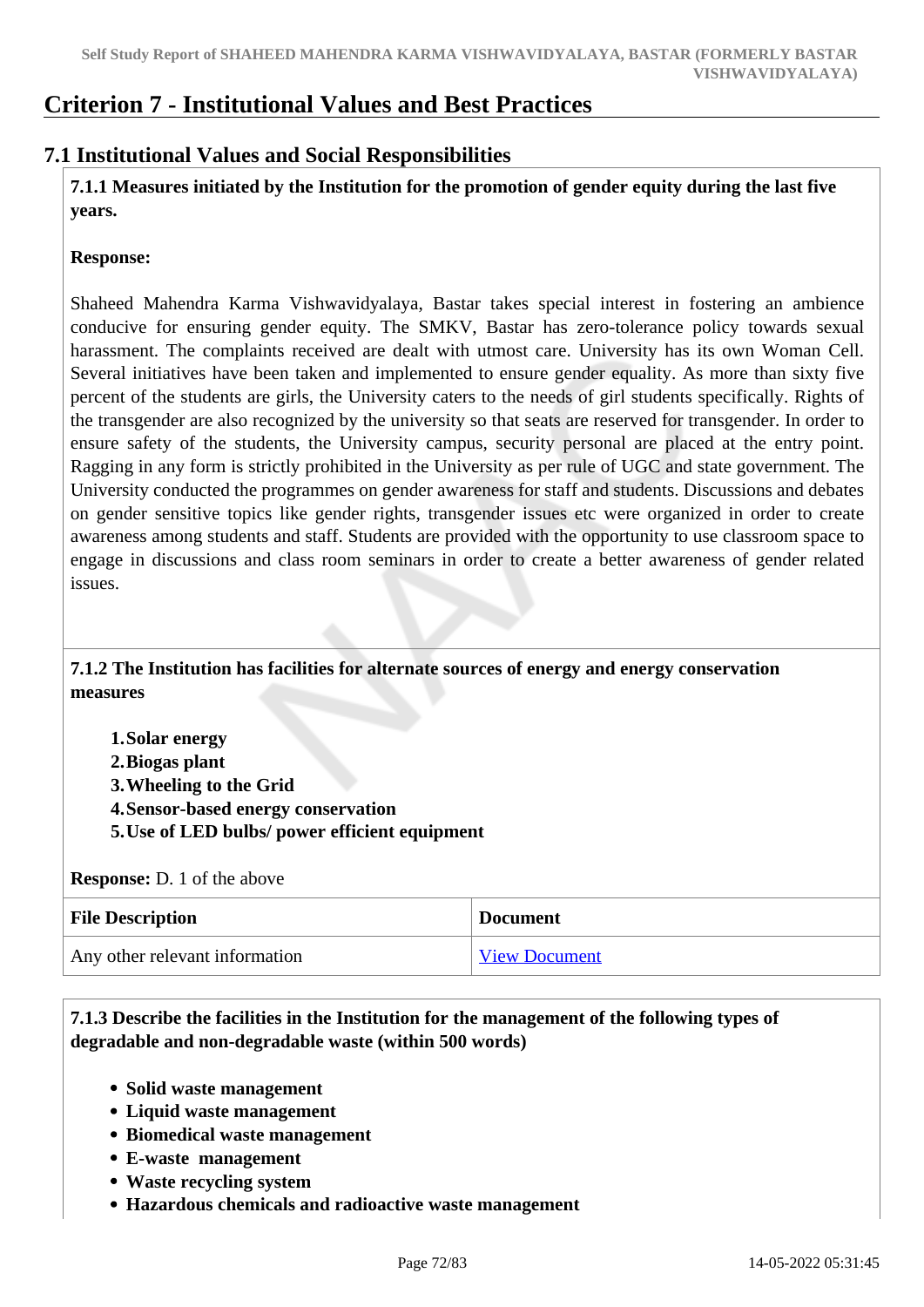#### **Response:**

**Waste and expired hazardous chemicals of Biotechnology, Forestry & Wildlife and Anthropology and Tribal Studies Departments are dumped in a pit.**

| 7.1.4 Water conservation facilities available in the Institution:    |                 |
|----------------------------------------------------------------------|-----------------|
| 1. Rain water harvesting                                             |                 |
| 2. Borewell /Open well recharge                                      |                 |
| 3. Construction of tanks and bunds                                   |                 |
| 4. Waste water recycling                                             |                 |
| 5. Maintenance of water bodies and distribution system in the campus |                 |
|                                                                      |                 |
|                                                                      |                 |
| <b>Response:</b> C. 2 of the above                                   |                 |
| <b>File Description</b>                                              | <b>Document</b> |

### **7.1.5 Green campus initiatives include:**

- **1.Restricted entry of automobiles**
- **2.Use of Bicycles/ Battery powered vehicles**
- **3.Pedestrian Friendly pathways**
- **4.Ban on use of Plastic**
- **5.landscaping with trees and plants**

| <b>Response:</b> C. 2 of the above |  |  |  |  |  |
|------------------------------------|--|--|--|--|--|
|------------------------------------|--|--|--|--|--|

| <b>File Description</b>                                               | <b>Document</b>      |
|-----------------------------------------------------------------------|----------------------|
| Various policy documents / decisions circulated for<br>implementation | <b>View Document</b> |

 **7.1.6 Quality audits on environment and energy are regularly undertaken by the Institution and any awards received for such green campus initiatives:**

- **1.Green audit**
- **2.Energy audit**
- **3.Environment audit**
- **4.Clean and green campus recognitions / awards**
- **5.Beyond the campus environmental promotion activities**

**Response:** E. None of the above

**7.1.7 The Institution has disabled-friendly, barrier free environment**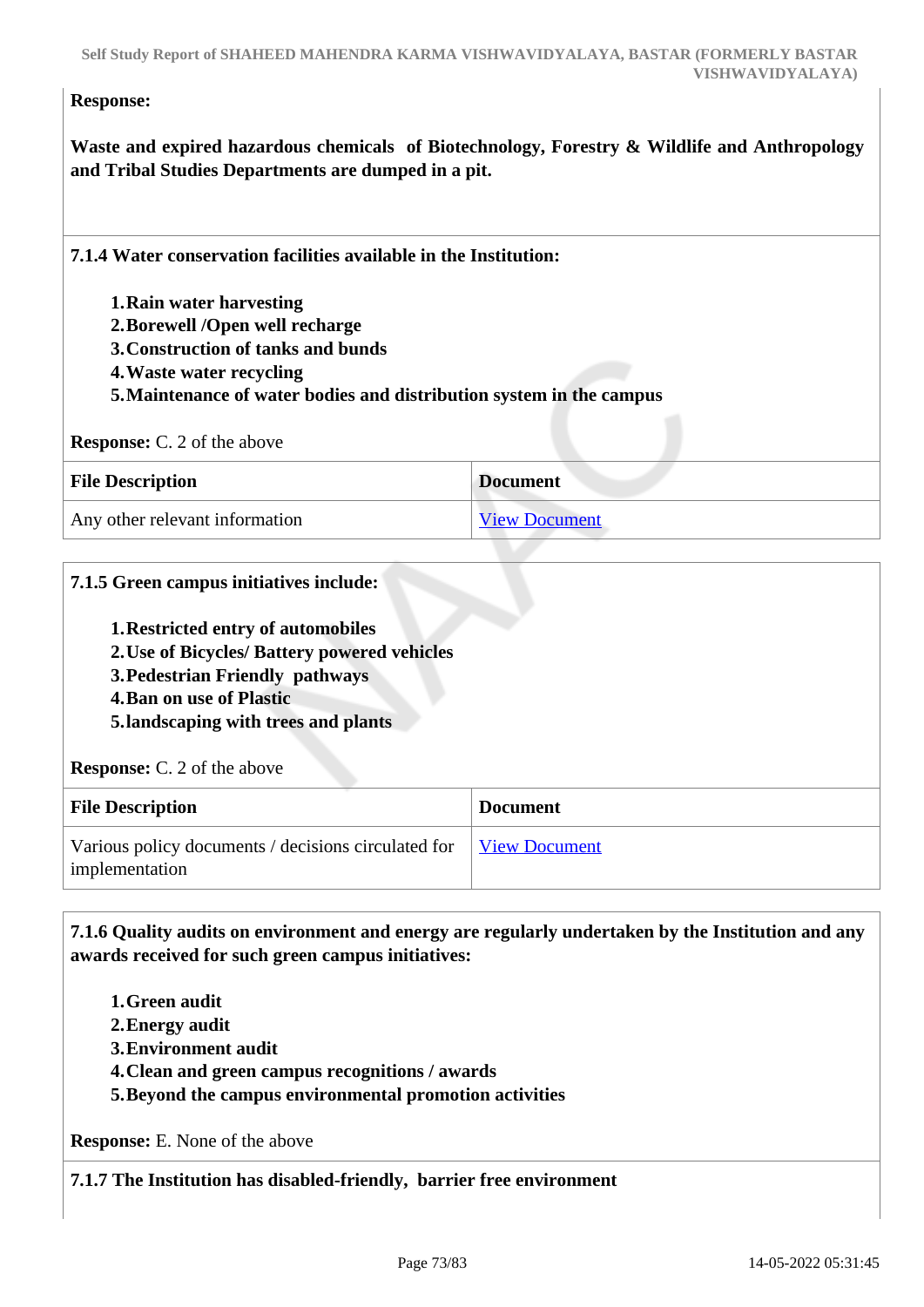- **1.Built environment with ramps/lifts for easy access to classrooms.**
- **2.Divyangjan friendly washrooms**
- **3.Signage including tactile path, lights, display boards and signposts**
- **4.Assistive technology and facilities for Divyangjan accessible website, screen-reading software, mechanized equipment**
- **5.Provision for enquiry and information : Human assistance, reader, scribe, soft copies of reading material, screen reading**

| <b>Response:</b> D.1 of the above                |                      |
|--------------------------------------------------|----------------------|
| <b>File Description</b>                          | <b>Document</b>      |
| Geotagged photographs / videos of the facilities | <b>View Document</b> |
| Any other relevant information                   | <b>View Document</b> |

### **7.1.8 Describe the Institutional efforts/initiatives in providing an inclusive environment i.e., tolerance and harmony towards cultural, regional, linguistic, communal socioeconomic and other diversities (within 500 words).**

### **Response:**

Shaheed Mahendra Karma Vishwavidyalaya, Bastar has always been keen in taking numerous initiatives to provide for a broad environment. Celebration of national festivals and other days of national importance were aimed at getting students and teachers from diversified backgrounds to a single platform and creation an inclusive environment. The University organized and conducted a number of activities to build and promote an environment conducive for the promotion of ethical, cultural, and spiritual values in the society. Remembrance days were celebrated in the campus to generate a feeling of oneness and social harmony. No discrimination on the basis of community or religion was tolerated in the university. Independence Day and Republic Day were observed in the University campus and national flags hoisted. Motivational lectures of eminent persons were arranged for ensuring all round development of the students and faculties for making them responsible citizens. The University departments enthusiastically organized various programmes in order to ensure an inclusive environment at both the academic and administrative levels. International Day of the Indigenous People was celebrated by the Department of Anthropology & Tribal study to express solidarity with aboriginals in their struggles for existence and to promote the rights of the state's indigenous populations.

The forestry & Wildlife department celebrated world environment day, Van Mahotsav, Wildlife Protection week and World forestry day every year. The Department of social work organise various program to promote equality in all aspects in the campus.

### **7.1.9 Sensitization of students and employees of the Institution to the constitutional obligations: values, rights, duties and responsibilities of citizens (within 500 words).**

### **Response:**

Shaheed Mahendra Karma Vishwavidyalaya, Bastar took various measures to make its students and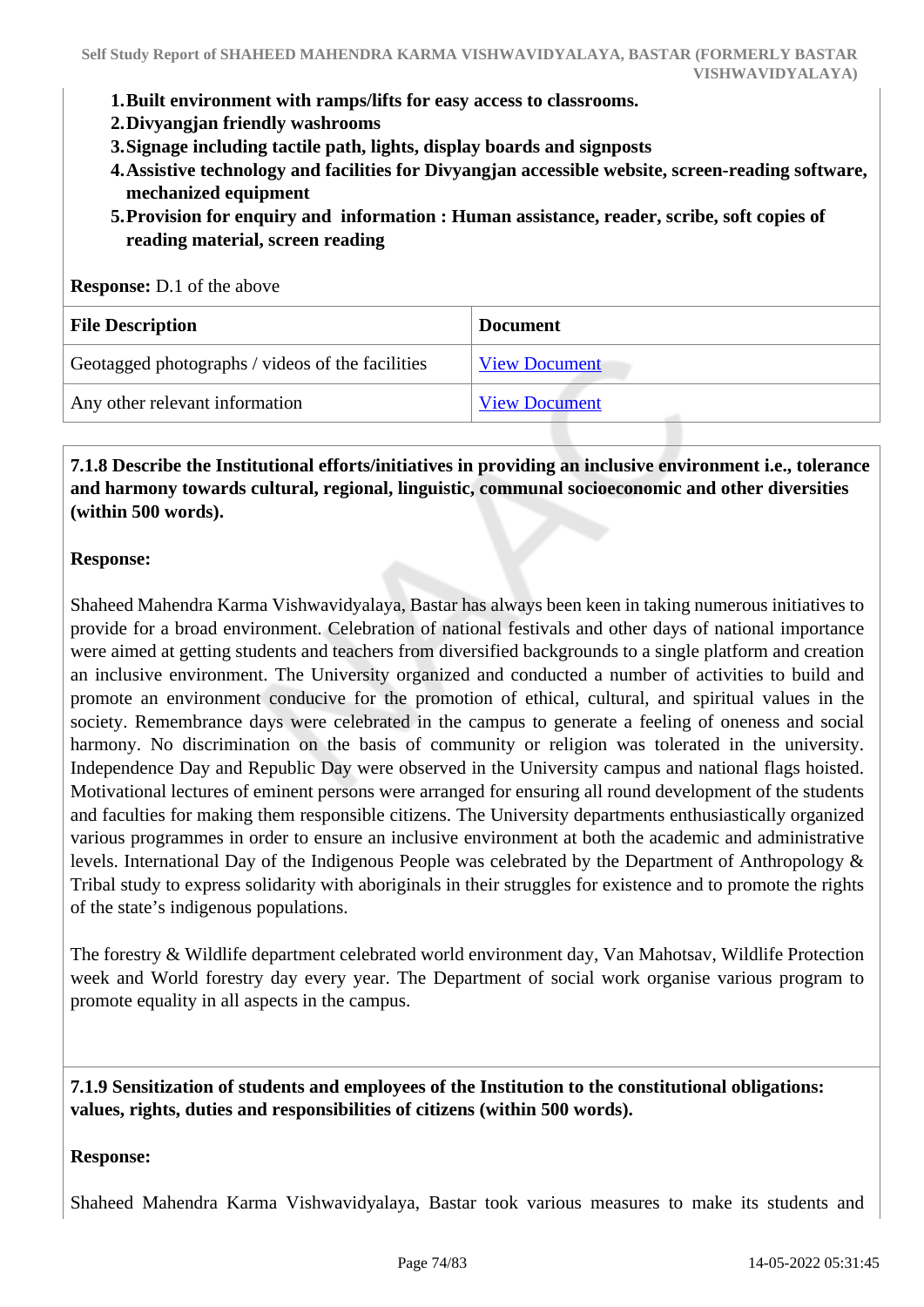employees aware of their constitutional rights and duties as responsible citizens. Some of the practices followed by Vishwavidyalaya include the following:

- Oath taking ceremonies on national values as prescribed by Govt. of India are taken by students and staff in the campus.
- Implementation and promotion of Digital India initiatives.
- Clean and green India drive: Vishwavidyalaya adopted Swachh Bharat abhiyan to maintain a clean environment in campus. Use of non-degradable plastic is banned in the campus.
- Environmental care is given priority through various green practices dustbins are placed at various locations of the departments for collection of waste.
- Communal harmony: No segregation on the basis of community or religion was tolerated in the university.
- National integrity: Independence Day and Republic day are celebrated in the campus. Many social commitment activities are organized by the University to ensure the enhancement of values among its stake holders and to contribute to the building up of the society. Some such initiatives of the University are given below:
- Hand sanitizer machine is placed in the campus buildings, use of mask, social distancing and other precautionary measures are followed to maintain protocol of COVID-19.

 **7.1.10 The Institution has a prescribed code of conduct for students, teachers, administrators and other staff and conducts periodic programmes in this regard.** 

- **1.The Code of Conduct is displayed on the website**
- **2.There is a committee to monitor adherence to the Code of Conduct**
- **3.Institution organizes professional ethics programmes for students, teachers, administrators and other staff**
- **4.Annual awareness programmes on Code of Conduct are organized**

**Response:** E. None of the above

 **7.1.11 Institution celebrates / organizes national and international commemorative days, events and festivals (within 500 words).**

### **Response:**

Shaheed Mahendra Karma Vishwavidyalaya, Bastar always showed particular interest to recognize the contributions of great Indian personalities, and to ensure that students and staff draw inspiration from their achievements. The Vishwavidyalaya organized various programmes to pay homage to freedom fighters and national leaders on a regular basis. Besides celebrating Independence Day and Republic Day, special extension lectures were organized on topics related to peace and social harmony. Some of them are as follows:

- Community action programmes, cleanliness campaigns, and green and clean India drive were conducted by centres and departments on Gandhi Jayanti.
- The 150th birth anniversary of Mahatma Gandhi was celebrated with programmes extending over five days. It was organized by the NSS Wing. of the Vishwavidyalaya. The programme in general,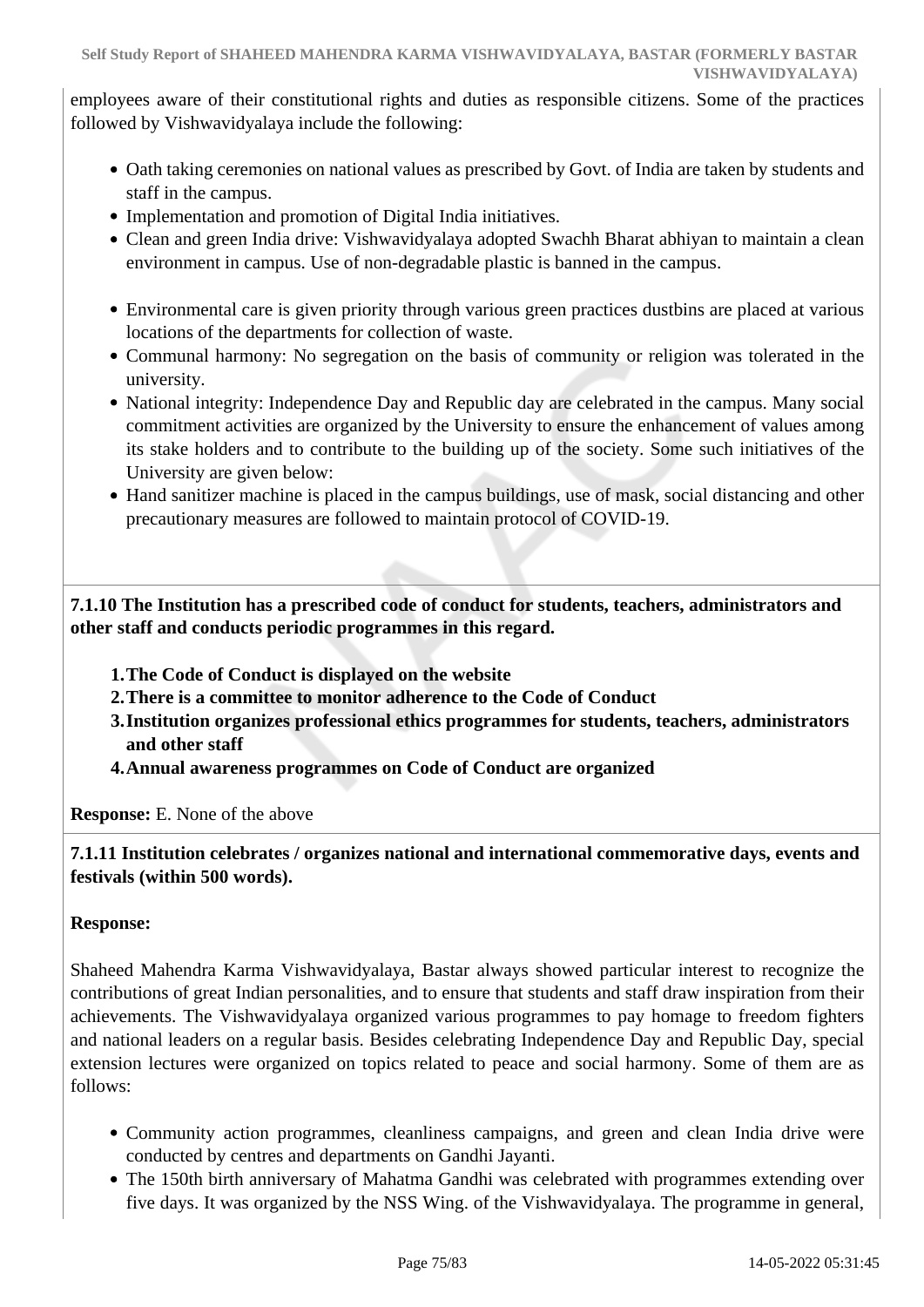highlighted the greatness of Gandhiji in Indian history and explored the relevance of his thoughts and ideas for the future of humanity through:

- Seminars/debates/field visits Theme Gandhiji and Environment
- Film shown on "Gandhijis Life & works "
- Competitions and Quiz, Pencil Sketch, Essay writing, speeches etc.
- National Mathematics Day it is celebrated every year on 22nd December on the occasion of Shrinivas Ramanujan Jayanti.
- National Youth Day Vishwavidyalaya celebrates Jayanti of Swami Vivekanand on 12th January every year.
- National Science Day Remembering great physicist Dr. C.V. Raman and to highlight his works Vishwavidyalaya celebrates National Science Day on 28th February every Year.

Apart from the celebration of national days of importance, various festivals were also given due importance.

### **7.2 Best Practices**

 **7.2.1 Describe two best practices successfully implemented by the Institution as per NAAC format provided in the Manual.**

**Response:** 

 **Best Practices I**

# **Title of the Practice: Plantation Programme**

### **Objectives of the Practice**

It has been observed by the people that nature has been changing itself very tremendously as we are responsible for this change because of construction work, felling of trees and Industrialization in the cities and town. So, the nature has become unbalanced resulting in the loss of oxygen for people. Therefore, we have to maintain this balance by following points:-

- To ensure plantation of different avenue trees, fruits and other useful plants.
- Awareness of trees consciousness among the students and staffs.
- To promote the awareness about plants & environment among the students.

### **The Context:**

The noble objective of Plantation programme is to save & protect in order to spread greenery by plantation work keeping in mind following points:-

• To increase the level of awareness among the students towards plantation work.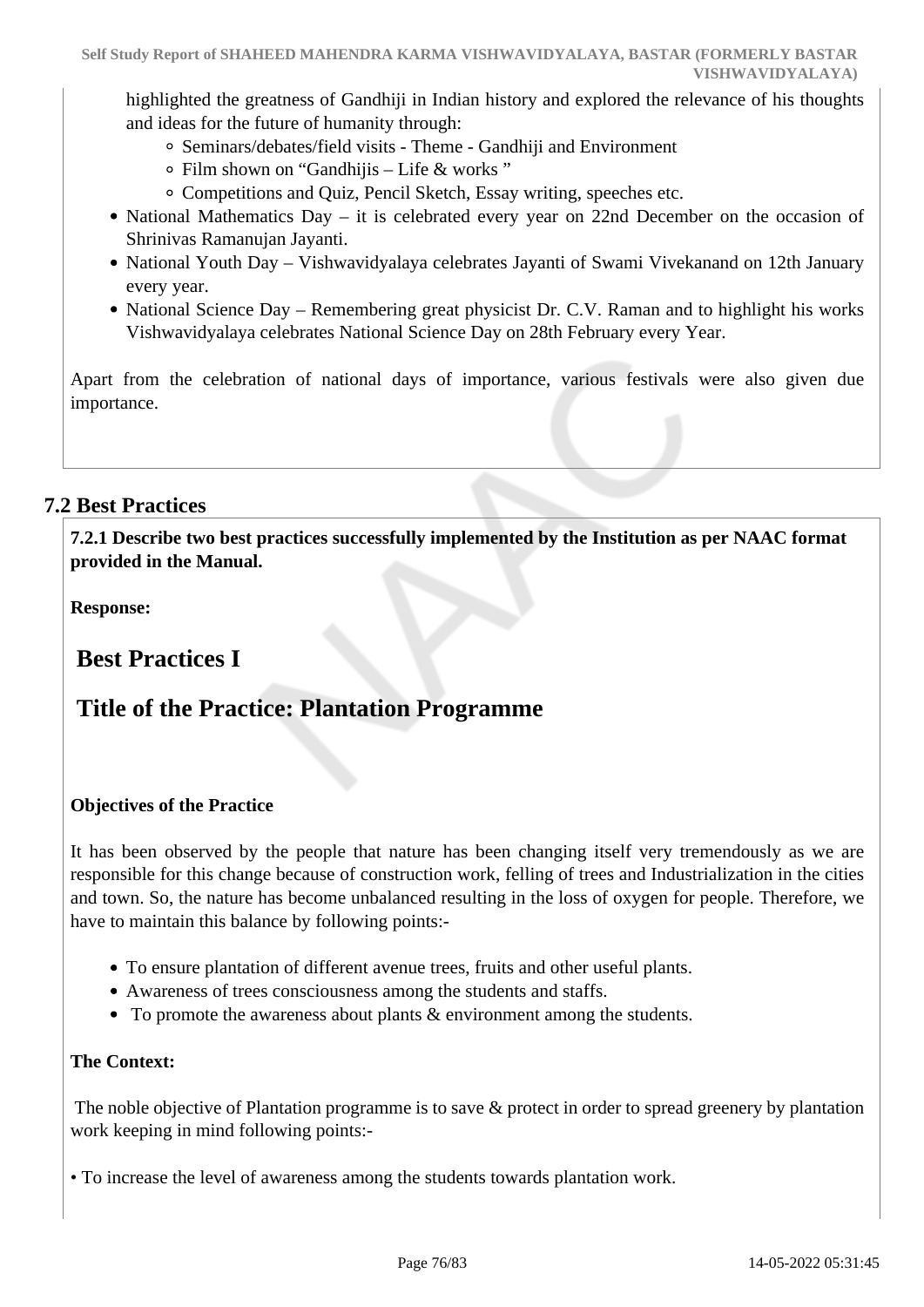- To ensure the awareness of protection of plants after it is planted among the students.
- To inculcate the habit of plantation for environmental conservation in general and greenery in particular.
- For the maintenance the cycle of the nature for up-gradation of the environment.

### **The Practice:**

Seedling Planting Programme is conducted every year during the month of July/August. Van Mahotsav programme is organised in the campus to celebrate tree festival and to make awareness on the tree consciousness among the students, staff and faculty members with their active participation in the event.

### **Evidence of Success:**

 Our efforts of plantation work provoke the heart of the students and inspired them to go quickly on the path of plantation for the balance of the eco system & up-gradation of whole environment. It is the result of the programme that more and more students participated in the programme of the plantation started by University. About more than 1,000 trees are planted in the campus till date and through the N.S.S wing more than 10,000 plants are planted nearby area of affiliated colleges in every year. Now we are hoping that after this raining season, these planted trees will provide us feelings of natural beauty of the Campus.

### **Problems Encountered and Resources:**

This practice contributed towards the protection and mitigation of environmental degradation.

The presence of trees has become very relevant in greening the campus and recent times due to increasing problems of global warming and climate change.

## **Best Practices II**

## **Title of the Best Practice:**

### **Comprehensive Evaluation System:**

The SMKV, Bastar keeping in line with its progressive higher education standards has been practicing a unique Comprehensive Evaluation System (CES) for students. This system focuses on the both formative as well as summative assessment of the students. University students are assessed by class tests, quizzes, projects, and assignments, seminar presentations, field work directed throughout the year. Summative assessment thus becomes the usual norm for all students in the University. However, due to the diversified background of our students, SMKV, Bastar focuses on summative assessments to encourage and promote learning for nurturing talents.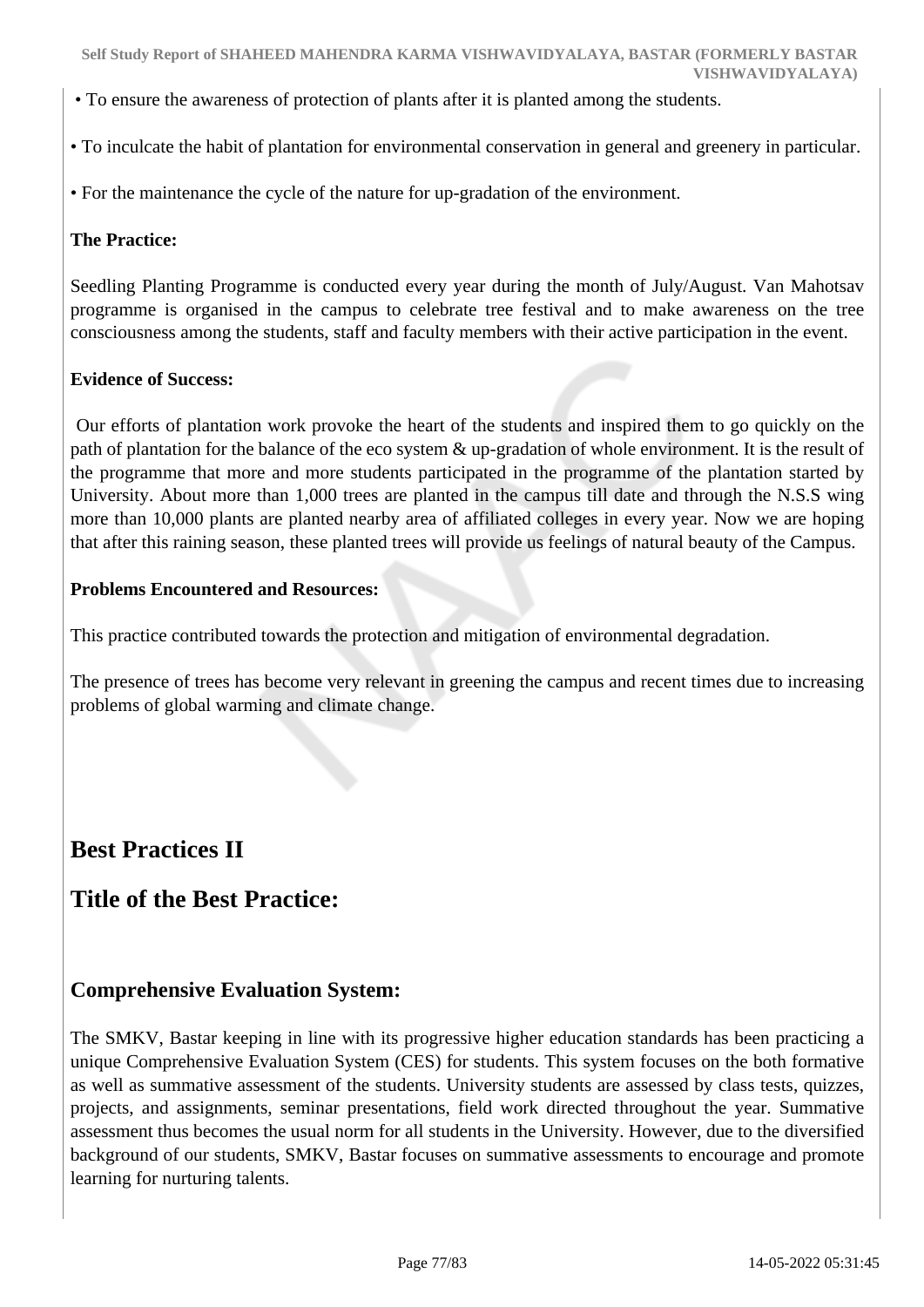### **The Context:**

To develop a system of continuous and comprehensive evaluation system that is spread across the semester.

 ? To emphasize on various application-based and analytical activities to develop critical thinking among students.

? To focus on the holistic development of the students throughout the academic year.

 ? To give equal importance to academic, cultural & creative talent, sports ability and social work practices during the semester.

? To ensure that students are empowered by a creative and innovative approach in learning.

### **The Practice:**

The scoring of marks is taken into consideration for both the approaches of continuous system of evaluation. Thus the summative assessment and Formative assessment gets split. With this split, the students get ample opportunities to improve their core academic skills as well as life-skills. In core skill areas, subjects which are more technical in nature has been given summative importance for end term assessments while research projects, the involvement of the students in outreach programmes, presentations through power point, etc. are considered as formative assessment areas. Observation criteria's and feedbacks mechanisms-formal and informal are devised during the learning phase in the formative sessions to hand-hold and direct the students constructively into the desired right directions. Some of the formative sessions are not graded but used many a times as feedback for the students to improve before the summative assessment.

### **Evidence of Success:**

 Almost all students have shown their interest in co-curricular activities which pertain to comprehensive assessment processes. Students have developed a fine positive attitude towards themselves as well as others which is an essential life-skill. Along with it, students have excelled in activities like sports and cocurricular activities such as debates, group discussions, which has overall groomed their personality. The success of these students can be witnessed with their final score card as it contains all evaluation grading.

### **Problem encountered and resources:**

 To bring a contributing teaching-learning environment for both students and faculty members of the Institutions, at times faces some challenges which are inevitable. Some of them are as follows:

? The short-term evaluation increases the performance of students.

? It demands training, efficiency and resourcefulness on the part of teachers.

? Continuous Evaluation is beneficial for students.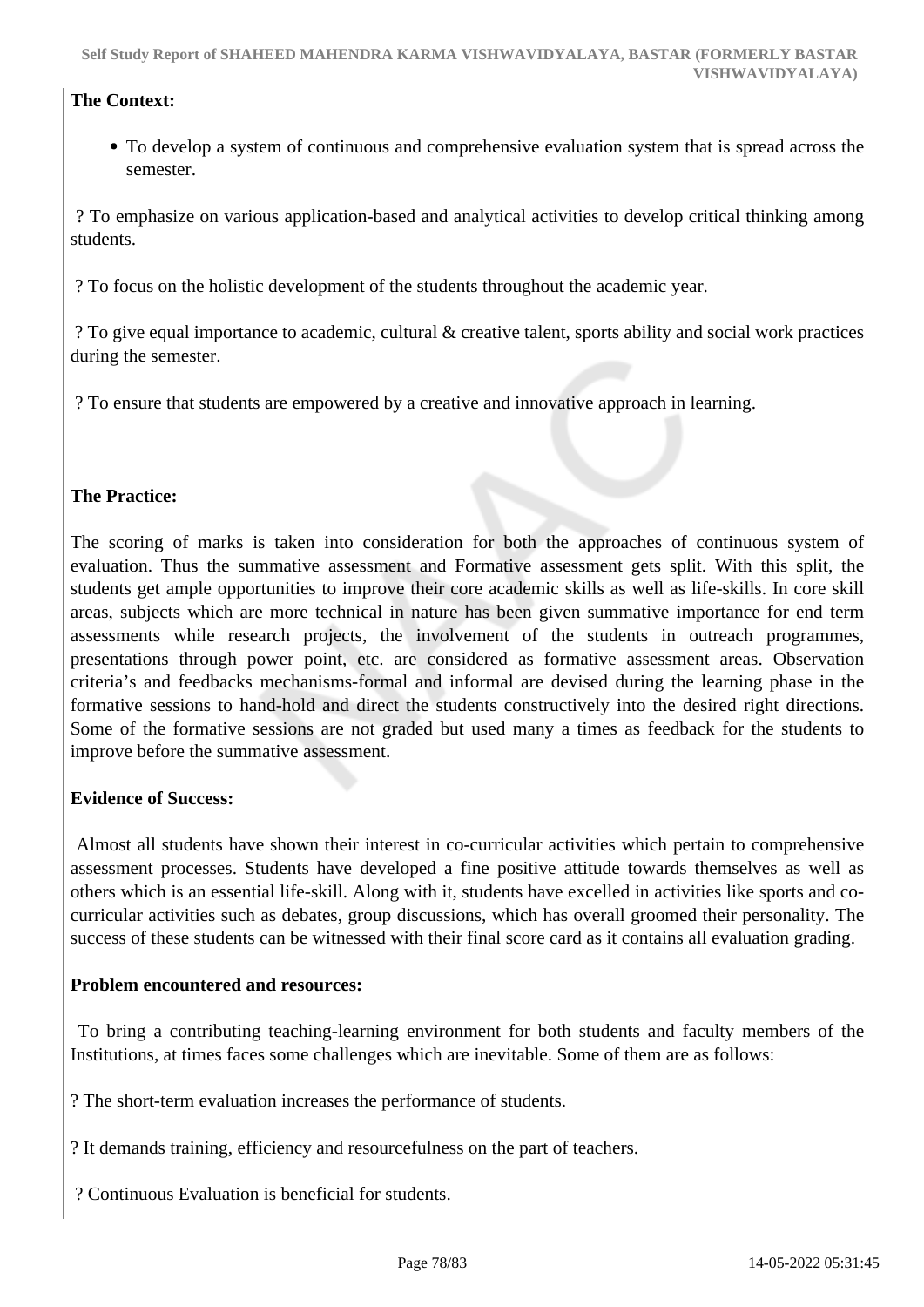? Department to keep a keen eye on students' involvement as well as performance.

? Qualified teachers to work along with the pace of students not ignoring the slow learners.

? Qualified teachers to train students in their problem zone and overcome it.

### **7.3 Institutional Distinctiveness**

 **7.3.1 Portray the performance of the Institution in one area distinctive to its priority and thrust within 1000 words**

### **Response:**

The distinctiveness of Shaheed Mahendra Karma Vishwavidyalaya, Bastar consists primarily in creating for its faculty and students an ambience that provides a shared environment enhancing the capacities of the deprived and thereby preserving the human values for the future generation. The SMKV, Bastar is an academic research oriented university with a vision to provide high quality education through research based learning and teaching. Thus, SMKV, Bastar has initiated in starting Ph.D. program and offering PG courses like Forestry & Wildlife, Anthropology & Tribal Studies, English, Political Science, Rural Technology, Biotechnology, MBA, MSW and MCA. The faculty of the SMKV, Bastar are mostly doctorates, who have achieved recognitions and have participated in various national and international academic programs like workshops, seminars and conferences.

The SMKV, Bastar has built up a reputation for providing quality education and academic training. The entire campus has been connected on 1Gbps connectivity, Wi-Fi enabled and this facilitates networking which is vital for sustaining academic activity. In terms of infrastructure and other collateral support, the SMKV, Bastar has been proactive. Under the SMKV, Bastar, there are 38 affiliated UG and PG Colleges of Bastar region. The SMKV, Bastar has a good Library and has a collection of near about 20000 books and other reference materials and subscription of journals and e-journals.

Events for promoting non-violence and peace are organized. Institution organized the anniversaries of great personalities and freedom fighters. Institution maintains complete transparency in financial, academic and administrative functions. SMKV, Bastar is devoted to ensuring biodiversity, unique tribal culture and reverence for the gifts of nature. All together, these strengths have contributed in abundant measure towards the conception of a culture in the university that is distinctively our own which in turn energises us in all that we do and knits us together into one educative community.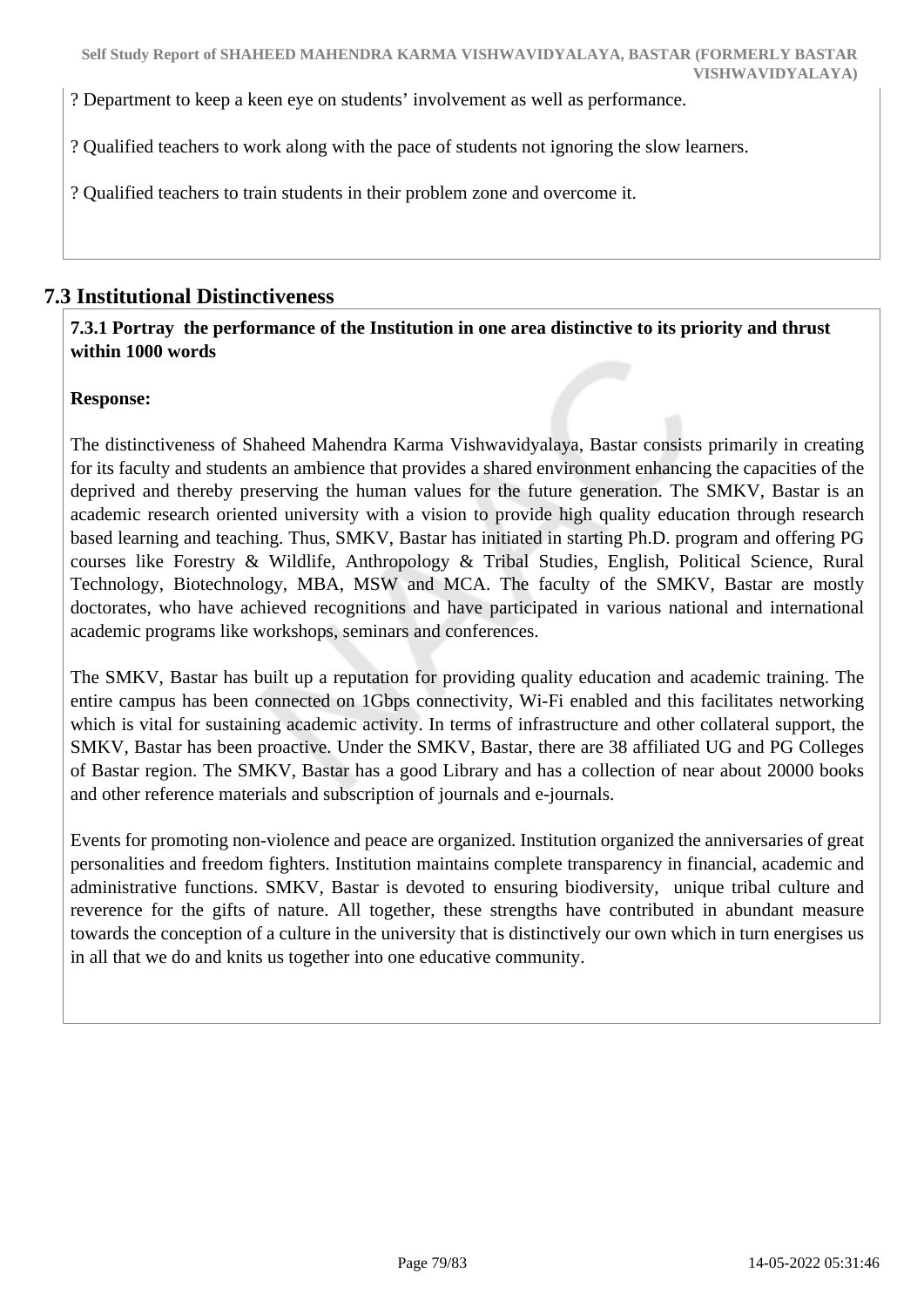# **5. CONCLUSION**

# **Additional Information :**

Three new buildings B.Ed. MBA & MCA will be handed over to Vishwavidyalaya very soon further transist hostel and girls hostel will also be handed over to the Vishwavidyalaya. one boys hostel is already 70% completed.One boys hostel and one guest house has been sanctioned by the state government.

# **Concluding Remarks :**

Vishwavidyalaya is situated in tribal belt of chhattisgarh where network and good educational amnities are not available sufficiently and the vishwavidyalaya has completed 13 years of its existence. more than 50000 students of affiliated colleges & UTD take degree from this vishwavidyalaya. Vishwavidyalaya is tryig its best to provide good education to students. In coming few years the Vishwavidyalaya will increase its facility to improve the education.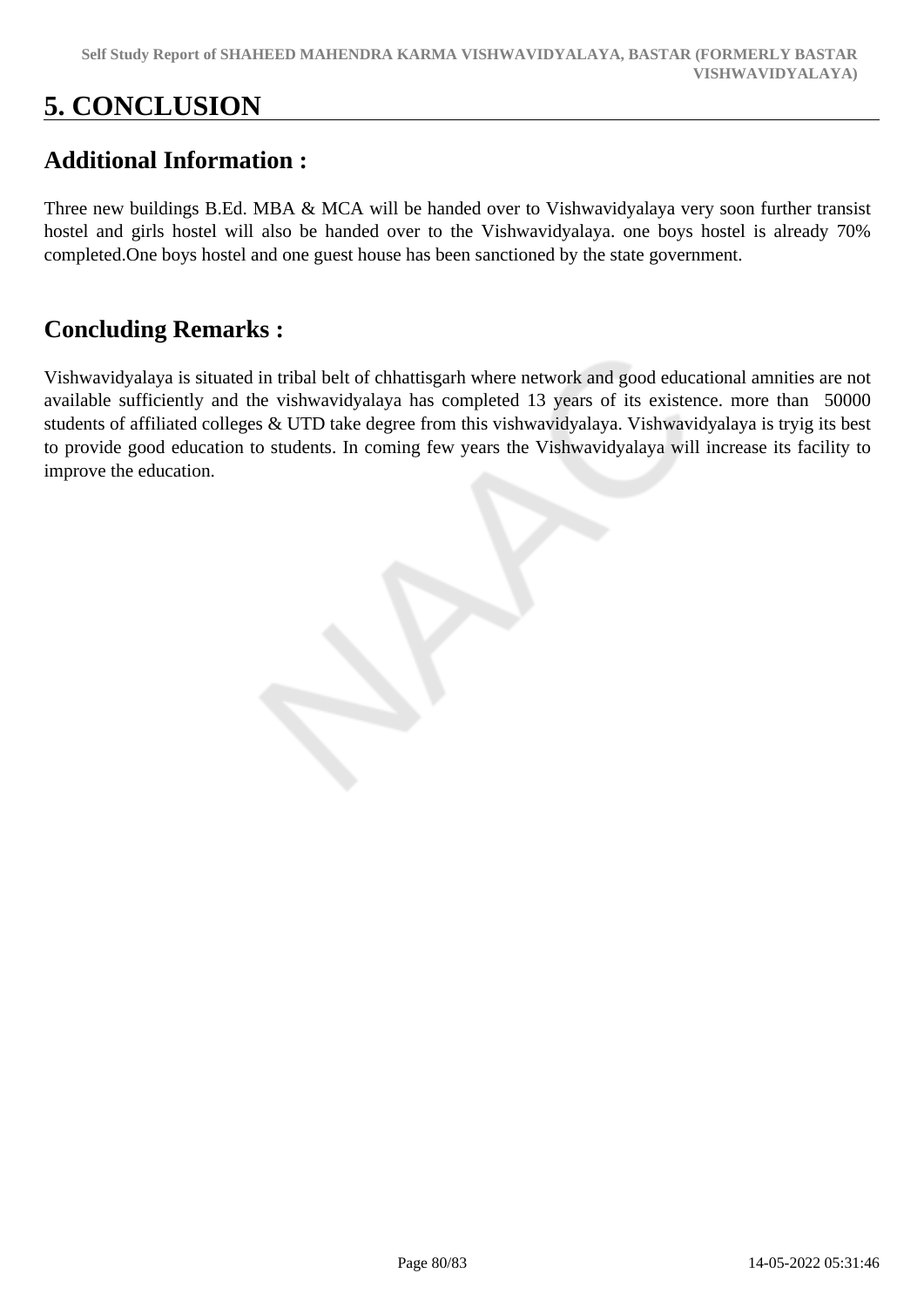# **6.ANNEXURE**

### **1.Metrics Level Deviations**

| Metric ID |       | Sub Questions and Answers before and after DVV Verification              |                                 |                |                |                |                                                                                                                                                                                                |
|-----------|-------|--------------------------------------------------------------------------|---------------------------------|----------------|----------------|----------------|------------------------------------------------------------------------------------------------------------------------------------------------------------------------------------------------|
| 1.1.2     |       |                                                                          |                                 |                |                |                | Percentage of Programmes where syllabus revision was carried out during the last five years.                                                                                                   |
|           |       |                                                                          |                                 |                |                |                | 1.1.2.1. How many Programmes were revised out of total number of Programmes offered                                                                                                            |
|           |       | during the last five years                                               |                                 |                |                |                |                                                                                                                                                                                                |
|           |       | Answer before DVV Verification : 3                                       |                                 |                |                |                |                                                                                                                                                                                                |
|           |       | Answer after DVV Verification: 3                                         |                                 |                |                |                |                                                                                                                                                                                                |
|           |       |                                                                          |                                 |                |                |                | 1.1.2.2. Number of all Programmes offered by the institution during the last five years.                                                                                                       |
|           |       | Answer before DVV Verification : 13<br>Answer after DVV Verification: 11 |                                 |                |                |                |                                                                                                                                                                                                |
|           |       |                                                                          |                                 |                |                |                |                                                                                                                                                                                                |
|           |       | Remark : DVV has made the changes as per SSR.                            |                                 |                |                |                |                                                                                                                                                                                                |
|           |       |                                                                          |                                 |                |                |                |                                                                                                                                                                                                |
| 2.1.1     |       | <b>Demand Ratio (Average of last five years)</b>                         |                                 |                |                |                |                                                                                                                                                                                                |
|           |       |                                                                          |                                 |                |                |                | 2.1.1.1. Number of seats available year wise during the last five years                                                                                                                        |
|           |       |                                                                          | Answer before DVV Verification: |                |                |                |                                                                                                                                                                                                |
|           |       | 2020-21                                                                  | 2019-20                         | 2018-19        | 2017-18        | 2016-17        |                                                                                                                                                                                                |
|           |       | 494                                                                      | 494                             | 343            | 374            | 388            |                                                                                                                                                                                                |
|           |       |                                                                          |                                 |                |                |                |                                                                                                                                                                                                |
|           |       |                                                                          | Answer After DVV Verification : |                |                |                |                                                                                                                                                                                                |
|           |       | 2020-21                                                                  | 2019-20                         | 2018-19        | 2017-18        | 2016-17        |                                                                                                                                                                                                |
|           |       | 494                                                                      | 494                             | 443            | 374            | 388            |                                                                                                                                                                                                |
|           |       |                                                                          |                                 |                |                |                |                                                                                                                                                                                                |
| 2.4.4     |       |                                                                          |                                 |                |                |                | Average percentage of full time teachers who received awards, recognition, fellowships at State,<br>National, International level from Government/Govt. recognised bodies during the last five |
|           | years |                                                                          |                                 |                |                |                |                                                                                                                                                                                                |
|           |       |                                                                          |                                 |                |                |                |                                                                                                                                                                                                |
|           |       |                                                                          |                                 |                |                |                | 2.4.4.1. Number of full time teachers receiving awards from state /national /international                                                                                                     |
|           |       |                                                                          | Answer before DVV Verification: |                |                |                | level from Government/Govt. recognized bodies year wise during the last five years                                                                                                             |
|           |       | 2020-21                                                                  | 2019-20                         | 2018-19        | 2017-18        | 2016-17        |                                                                                                                                                                                                |
|           |       |                                                                          |                                 |                |                |                |                                                                                                                                                                                                |
|           |       | $\overline{0}$                                                           | $\overline{2}$                  | $\overline{0}$ | $\mathbf{0}$   | $\mathbf{1}$   |                                                                                                                                                                                                |
|           |       |                                                                          | Answer After DVV Verification:  |                |                |                |                                                                                                                                                                                                |
|           |       | 2020-21                                                                  | 2019-20                         | 2018-19        | 2017-18        | 2016-17        |                                                                                                                                                                                                |
|           |       |                                                                          |                                 |                |                |                |                                                                                                                                                                                                |
|           |       | $\overline{0}$                                                           | $\mathbf{0}$                    | $\mathbf{0}$   | $\overline{0}$ | $\overline{0}$ |                                                                                                                                                                                                |
|           |       | Remark : DVV has given the 0 as per HEI clarification.                   |                                 |                |                |                |                                                                                                                                                                                                |
|           |       |                                                                          |                                 |                |                |                |                                                                                                                                                                                                |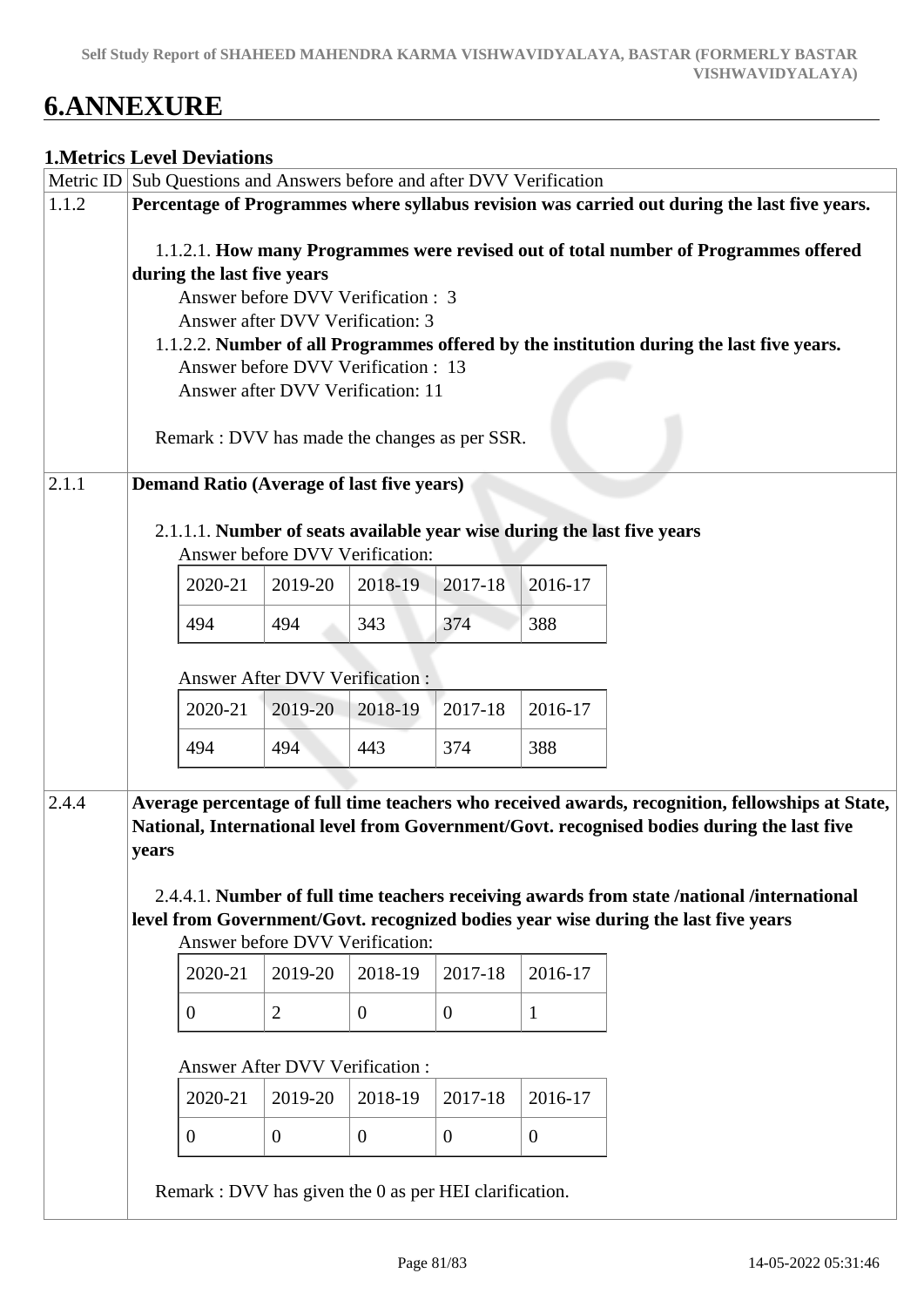| 2.6.3 |                  |                                                                                                                                                        |              |              |                | Pass Percentage of students (Data for the latest completed academic year)                                                                                                                                                                                                                   |
|-------|------------------|--------------------------------------------------------------------------------------------------------------------------------------------------------|--------------|--------------|----------------|---------------------------------------------------------------------------------------------------------------------------------------------------------------------------------------------------------------------------------------------------------------------------------------------|
|       | the Institution. | Answer before DVV Verification: 277<br>Answer after DVV Verification: 275<br>Answer before DVV Verification: 278<br>Answer after DVV Verification: 282 |              |              |                | 2.6.3.1. Total number of final year students who passed the examination conducted by Institution.<br>2.6.3.2. Total number of final year students who appeared for the examination conducted by                                                                                             |
| 3.3.3 |                  | / research scholars / students during the last five years.<br>Answer before DVV Verification:                                                          |              |              |                | Number of awards / recognitions received for research/innovations by the institution / teachers<br>3.3.3.1. Total number of awards / recognitions received for research / innovations won by<br>institution / teachers / research scholars / students year-wise during the last five years. |
|       | 2020-21          | 2019-20                                                                                                                                                | 2018-19      | 2017-18      | 2016-17        |                                                                                                                                                                                                                                                                                             |
|       | $\overline{0}$   | $\mathbf{1}$                                                                                                                                           | $\mathbf{1}$ | $\mathbf{1}$ | $\mathbf{1}$   |                                                                                                                                                                                                                                                                                             |
|       |                  | Answer After DVV Verification:                                                                                                                         |              |              |                |                                                                                                                                                                                                                                                                                             |
|       | 2020-21          | 2019-20                                                                                                                                                | 2018-19      | 2017-18      | 2016-17        |                                                                                                                                                                                                                                                                                             |
|       | $\Omega$         | $\mathbf{1}$                                                                                                                                           | 1            | $\mathbf{1}$ | $\overline{0}$ |                                                                                                                                                                                                                                                                                             |
|       |                  |                                                                                                                                                        |              |              |                | Remark : DVV has not consider shared certificate of participation by HEI.                                                                                                                                                                                                                   |

### **2.Extended Profile Deviations**

| ID  | <b>Extended Questions</b> |                                       |         |         |                                                          |                                                                                              |
|-----|---------------------------|---------------------------------------|---------|---------|----------------------------------------------------------|----------------------------------------------------------------------------------------------|
| 1.1 |                           |                                       |         |         | Number of programs offered year-wise for last five years |                                                                                              |
|     |                           | Answer before DVV Verification:       |         |         |                                                          |                                                                                              |
|     | 2020-21                   | 2019-20                               | 2018-19 | 2017-18 | 2016-17                                                  |                                                                                              |
|     | 13                        | 13                                    | 12      | 11      | 11                                                       |                                                                                              |
|     |                           | <b>Answer After DVV Verification:</b> |         |         |                                                          |                                                                                              |
|     | 2020-21                   | 2019-20                               | 2018-19 | 2017-18 | 2016-17                                                  |                                                                                              |
|     | 11                        | 11                                    | 10      | 9       | 9                                                        |                                                                                              |
| 2.1 | last five years           | Answer before DVV Verification:       |         |         |                                                          | Number of eligible applications received for admissions to all the programs year-wise during |
|     | 2020-21                   | 2019-20                               | 2018-19 | 2017-18 | 2016-17                                                  |                                                                                              |